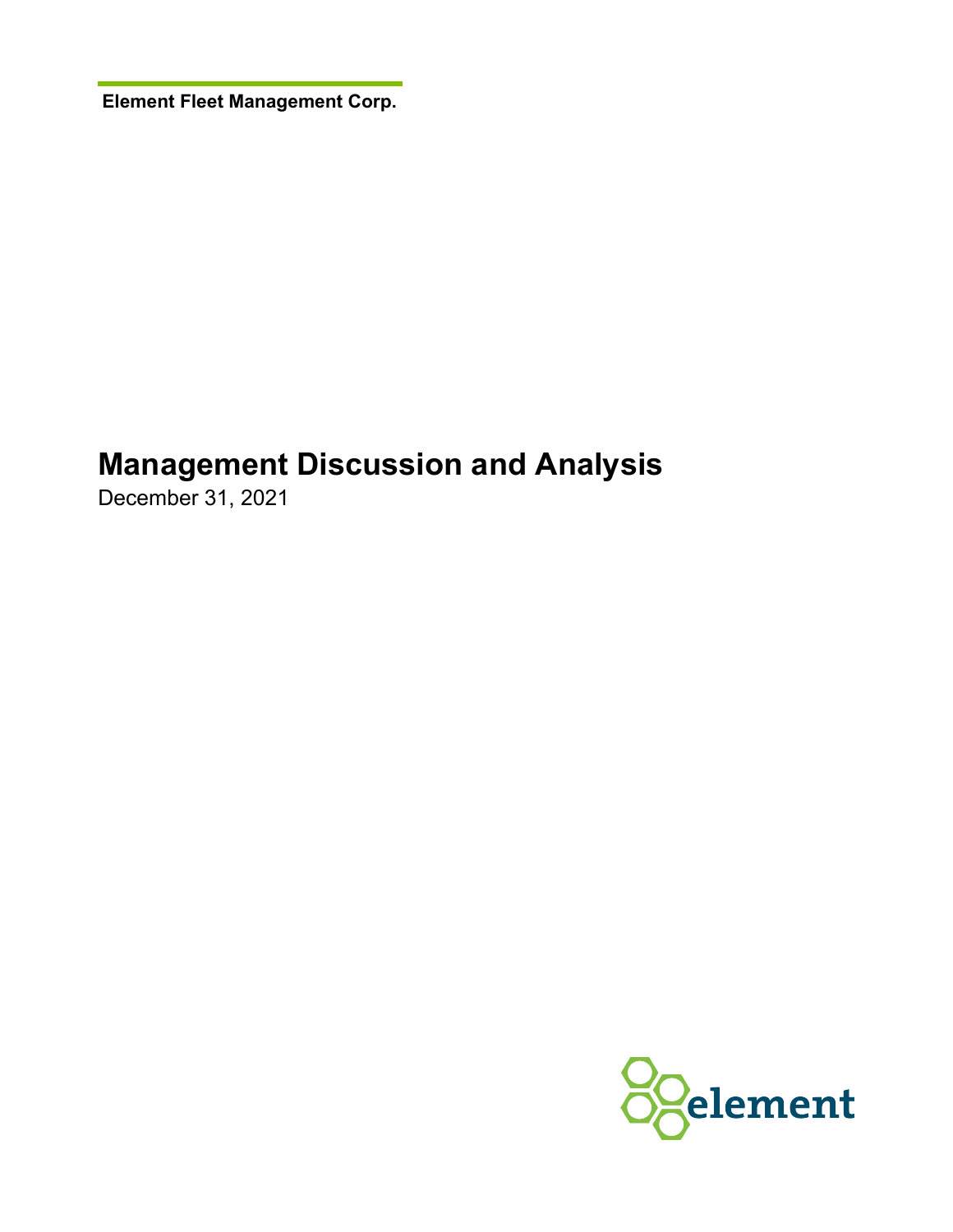The following management discussion and analysis ("MD&A") provides information management believes is relevant to an assessment and understanding of the consolidated financial condition and consolidated results of operations of Element Fleet Management Corp. (the "Company", "we" or "Element") as at and for the year ended December 31, 2021 and should be read in conjunction with the Company's audited consolidated financial statements as at and for the year ended December 31, 2021 filed on the System for Electronic Document Analysis and Retrieval ("SEDAR") at [www.sedar.com.](http://www.sedar.com) All dollar amounts in this MD&A are expressed in Canadian dollars unless otherwise specified and all numbers are in thousands, unless otherwise specified or for per share amounts or ratios. References to "Q4 2021", "this quarter", or "the quarter" are to the quarter ended December 31, 2021 and references to "Q3 2021" and "Q4 2020" are to the quarters ended September 30, 2021 and December 31, 2020, respectively. Additional information relating to the Company is available on SEDAR at [www.sedar.com](http://www.sedar.com) and on the Company's website at [www.elementfleet.com.](http://www.elementfleet.com)

#### **CAUTIONARY STATEMENT**

**THIS ANALYSIS HAS BEEN PREPARED TAKING INTO CONSIDERATION INFORMATION AVAILABLE TO MARCH 1, 2022. CERTAIN STATEMENTS IN THIS MD&A, OTHER THAN STATEMENTS OF HISTORICAL FACT, ARE FORWARD-LOOKING STATEMENTS WITHIN THE MEANING OF APPLICABLE SECURITIES LAWS AND MAY CONTAIN FORWARD-LOOKING INFORMATION. SUCH STATEMENTS ARE BASED UPON ELEMENT'S AND ITS MANAGEMENT'S CURRENT INTERNAL EXPECTATIONS, ESTIMATES, PROJECTIONS, ASSUMPTIONS AND BELIEFS. THESE STATEMENTS MAY INCLUDE, WITHOUT LIMITATION, STATEMENTS REGARDING THE OPERATIONS, BUSINESS, FINANCIAL CONDITION, EXPECTED FINANCIAL RESULTS, PERFORMANCE, PROSPECTS, OPPORTUNITIES, PRIORITIES, TARGETS, GOALS, ONGOING OBJECTIVES, STRATEGIES AND OUTLOOK OF ELEMENT. FORWARD-LOOKING STATEMENTS INCLUDE STATEMENTS THAT ARE PREDICTIVE IN NATURE, AND DEPEND UPON OR REFER TO FUTURE EVENTS OR CONDITIONS. IN SOME CASES, WORDS SUCH AS "PLAN", "EXPECT", "INTEND", "BELIEVE", "ANTICIPATE", "ESTIMATE", "TARGET", "PROJECT", "FORECAST", "MAY", "IMPROVE", "WILL", "POTENTIAL", "PROPOSED" AND OTHER SIMILAR WORDS, OR STATEMENTS THAT CERTAIN EVENTS OR CONDITIONS "MAY" OR "WILL" OCCUR ARE INTENDED TO IDENTIFY FORWARD-LOOKING STATEMENTS AND FORWARD-LOOKING INFORMATION. FORWARD-LOOKING STATEMENTS (INCLUDING THOSE REGARDING FINANCIAL OUTLOOK) ARE PROVIDED FOR THE PURPOSES OF ASSISTING THE READER IN UNDERSTANDING ELEMENT AND ITS BUSINESS, OPERATIONS, RISKS, FINANCIAL PERFORMANCE, FINANCIAL POSITION AND CASH FLOWS AS AT AND FOR THE PERIODS ENDED ON CERTAIN DATES AND TO PRESENT INFORMATION ABOUT MANAGEMENT'S CURRENT EXPECTATIONS AND PLANS RELATING TO THE FUTURE AND THE READER IS CAUTIONED THAT SUCH STATEMENTS MAY NOT BE APPROPRIATE FOR OTHER PURPOSES. THESE STATEMENTS ARE NOT GUARANTEES OF FUTURE PERFORMANCE AND INVOLVE KNOWN AND UNKNOWN RISKS, UNCERTAINTIES AND OTHER FACTORS THAT MAY CAUSE ACTUAL RESULTS OR EVENTS TO DIFFER MATERIALLY FROM THOSE ANTICIPATED IN THE FORWARD-LOOKING STATEMENTS OR INFORMATION. UNDUE RELIANCE SHOULD NOT BE PLACED ON THESE FORWARD-LOOKING STATEMENTS, AS THERE CAN BE NO ASSURANCE THAT THE PLANS, INTENTIONS OR EXPECTATIONS UPON WHICH THEY ARE BASED WILL OCCUR. BY ITS NATURE, FORWARD-LOOKING INFORMATION INVOLVES NUMEROUS ASSUMPTIONS, KNOWN AND UNKNOWN RISKS AND UNCERTAINTIES, BOTH GENERAL AND SPECIFIC, THAT CONTRIBUTE TO THE POSSIBILITY THAT THE EXPECTATIONS, PREDICTIONS, FORECASTS, PROJECTIONS, CONCLUSIONS OR OTHER FORWARD-LOOKING STATEMENTS WILL NOT OCCUR OR PROVE ACCURATE, THAT ASSUMPTIONS MAY NOT BE CORRECT AND THAT OBJECTIVES, STRATEGIC GOALS AND PRIORITIES WILL NOT BE ACHIEVED. SUCH FORWARD-LOOKING STATEMENTS AND INFORMATION IN THIS MD&A SPEAK ONLY AS OF THE DATE OF THIS MD&A. THE FORWARD-LOOKING INFORMATION AND STATEMENTS CONTAINED IN THIS MD&A REFLECT SEVERAL MATERIAL FACTORS, EXPECTATIONS AND ASSUMPTIONS OF ELEMENT INCLUDING, WITHOUT LIMITATION: THE IMPACT OF THE COVID-19 PANDEMIC ON INDUSTRY AND MARKET CONDITIONS; THAT ELEMENT WILL CONDUCT ITS OPERATIONS IN A MANNER CONSISTENT WITH ITS EXPECTATIONS AND, WHERE APPLICABLE, CONSISTENT WITH PAST PRACTICE; ACCEPTABLE NEGOTIATIONS WITH THIRD PARTIES; THE CONTINUANCE OF EXISTING (AND IN CERTAIN CIRCUMSTANCES, THE IMPLEMENTATION OF PROPOSED) TAX AND REGULATORY REGIMES; CERTAIN COST ASSUMPTIONS; THE CONTINUED AVAILABILITY OF ADEQUATE DEBT AND/OR EQUITY FINANCING AND CASH FLOW TO FUND ITS CAPITAL AND OPERATING REQUIREMENTS AS NEEDED; THE EXTENT OF ITS ASSETS AND LIABILITIES; THE COMPANY'S NET FINANCING REVENUE YIELD ON AVERAGE NET EARNING ASSETS; GROWTH IN LEASE RECEIVABLES AND SERVICE INCOME; EXPECTATIONS REGARDING SYNDICATION; RATE OF COST INFLATION; APPLICABLE FOREIGN EXCHANGE RATES AND APPLICABLE INCOME TAX RATES; THE COMPANY'S FUNDING MIX; THE IMPACT OF VEHICLE MANUFACTURERS' ABILITY TO DELIVER VEHICLES; AND THE RESET RATES FOR THE COMPANY'S OUTSTANDING PREFERRED SHARES. ELEMENT BELIEVES THE MATERIAL FACTORS, EXPECTATIONS AND ASSUMPTIONS REFLECTED IN THE FORWARD-LOOKING INFORMATION AND STATEMENTS ARE REASONABLE BUT NO ASSURANCE CAN BE GIVEN THAT THESE FACTORS, EXPECTATIONS AND ASSUMPTIONS WILL PROVE TO BE CORRECT.**

**THE COVID-19 PANDEMIC HAS CAST ADDITIONAL UNCERTAINTY ON ELEMENT'S INTERNAL EXPECTATIONS, ESTIMATES, PROJECTIONS, ASSUMPTIONS AND BELIEFS. THERE CAN BE NO ASSURANCE THAT THEY WILL CONTINUE TO BE VALID. GIVEN THE CONTINUED UNCERTAINTY WITH RESPECT TO THE IMPACT AND DURATION OF THE COVID-19 PANDEMIC, IT IS PREMATURE TO MAKE FURTHER ASSUMPTIONS ABOUT THESE MATTERS. THE**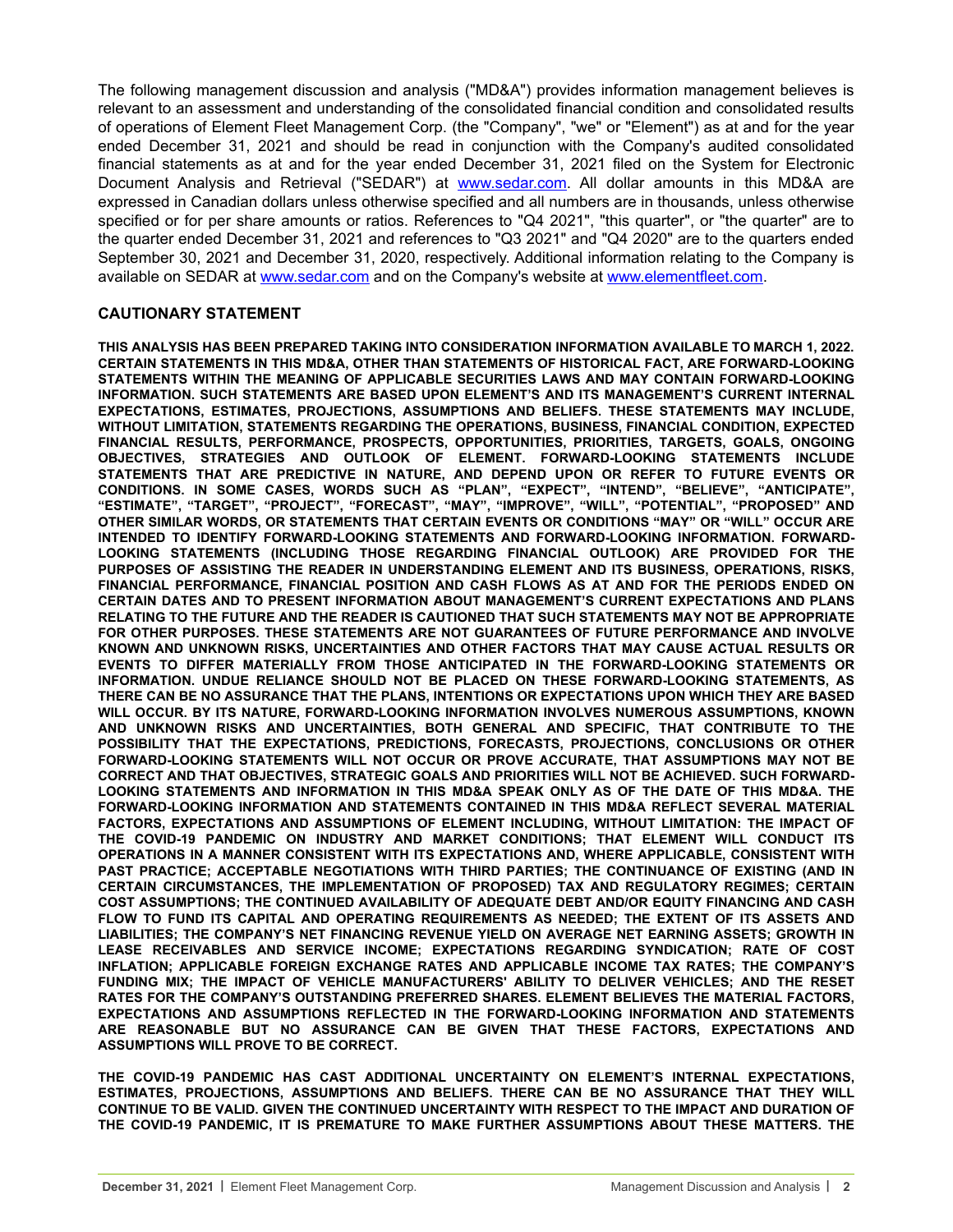**DURATION, EXTENT AND SEVERITY OF THE IMPACT THE COVID-19 PANDEMIC, INCLUDING MEASURES TO PREVENT ITS SPREAD, WILL HAVE ON ELEMENT'S BUSINESS REMAINS UNCERTAIN AND DIFFICULT TO PREDICT AT THIS TIME.**

**FORWARD-LOOKING STATEMENTS AND INFORMATION IN THIS MD&A INCLUDE, BUT ARE NOT LIMITED TO, STATEMENTS WITH RESPECT TO: THE IMPACT THAT THE COVID-19 PANDEMIC MAY HAVE ON ELEMENT'S FINANCIAL CONDITION, OPERATING RESULTS AND CASH FLOWS; THE IMPACT THAT MANUFACTURERS' PRODUCTION DELAYS WILL HAVE ON ELEMENT'S BUSINESS; ELEMENT'S REVENUES, EXPENSES, RUN-RATE AND OPERATIONS, FUTURE CASH FLOWS, FINANCIAL CONDITION, OPERATING PERFORMANCE, FINANCIAL RATIOS, PROJECTED ASSET BASE AND CAPITAL STRUCTURE; ELEMENT'S ABILITY TO RENEW OR REFINANCE CREDIT AND SECURITIZATION FACILITIES; ELEMENT'S STRATEGY TO IMPROVE AND OPTIMIZE THE CLIENT EXPERIENCE AND CLIENT ACQUISITION AND RETENTION; ELEMENT'S EXPECTATIONS REGARDING SYNDICATION; ELEMENT'S ANTICIPATED CASH NEEDS, CAPITAL REQUIREMENTS AND ITS NEEDS FOR ADDITIONAL FINANCING; ELEMENT'S FUTURE GROWTH PLANS; ELEMENT'S EXPECTATIONS REGARDING ITS ORIGINATION VOLUMES; ELEMENT'S ANTICIPATED DELINQUENCY RATES AND CREDIT LOSSES; ELEMENT'S ABILITY TO ATTRACT AND RETAIN PERSONNEL; ELEMENT'S PRESENT INTENTION TO PAY REGULAR DIVIDENDS ON ITS COMMON SHARES AND PREFERRED SHARES; ELEMENT'S TECHNOLOGY AND DATA, AND EXPECTED USES AND BENEFITS; ELEMENT'S COMPETITIVE POSITION AND ITS EXPECTATIONS REGARDING COMPETITION; ANTICIPATED TRENDS AND CHALLENGES IN ELEMENT'S BUSINESS AND THE MARKETS IN WHICH IT OPERATES; THE EVOLUTION OF ELEMENT'S BUSINESS AND THE FLEET MANAGEMENT INDUSTRY; ELEMENT'S GROWTH PROSPECTS AND THE OBJECTIVES, VISION AND STRATEGIES OF ELEMENT; ELEMENT'S OPERATIONS AND ABILITY TO DRIVE OPERATIONAL EFFICIENCIES; ELEMENT'S EXPECTATIONS REGARDING ITS ASSETS; ELEMENT'S BUSINESS STRATEGY; ELEMENT'S EXPECTATION REGARDING THE AVAILABILITY OF FUNDS FROM OPERATIONS, CASH FLOW GENERATION AND CAPITAL ALLOCATION; ELEMENT'S STRATEGIC ASSESSMENT OF CURRENT AND FUTURE ASSETS; ELEMENT'S BUSINESS OUTLOOK AND OTHER EXPECTATIONS REGARDING FINANCING OR OPERATING PERFORMANCE METRICS; THE EVOLUTION OF OPERATIONS AND THE DEVELOPMENT OF PERFORMANCE INDICATORS, AND OTHER FINANCIAL PERFORMANCE METRICS; THE FUTURE FINANCIAL REPORTING OF ELEMENT; ELEMENT'S FUTURE ASSETS AND THE DEMAND FOR ELEMENT'S SERVICES; ELEMENT'S BORROWING BASE; THE EXTENT, NATURE AND IMPACT OF ANY VALUE DRIVER TO CREATE, AND THE ABILITY TO GENERATE, PRE-TAX RUN-RATE OPERATING INCOME; ELEMENT'S ABILITY TO INCREASE TOTAL SHAREHOLDER RETURN; ELEMENT'S DIVIDEND POLICY AND THE PAYMENT OF FUTURE DIVIDENDS; ELEMENT'S PROPOSED SHARE PURCHASES, INCLUDING THE NUMBER OF COMMON SHARES TO BE REPURCHASED, THE TIMING THEREOF AND TSX ACCEPTANCE OF ANY RENEWAL OF THE NORMAL COURSE ISSUER BID; AND ELEMENT'S ABILITY TO PRE-FUND REDEMPTION OF ITS OUTSTANDING CONVERTIBLE DEBENTURES UPON THEIR MATURITY. THE READER IS CAUTIONED TO CONSIDER THESE AND OTHER FACTORS, UNCERTAINTIES AND POTENTIAL EVENTS CAREFULLY AND NOT TO PUT UNDUE RELIANCE ON FORWARD-LOOKING STATEMENTS. INFORMATION CONTAINED IN FORWARD-LOOKING STATEMENTS IS BASED UPON CERTAIN MATERIAL ASSUMPTIONS THAT WERE APPLIED IN DRAWING A CONCLUSION OR MAKING A FORECAST OR PROJECTION, INCLUDING MANAGEMENT'S PERCEPTIONS OF HISTORICAL TRENDS, CURRENT CONDITIONS AND EXPECTED FUTURE DEVELOPMENTS, AS WELL AS OTHER CONSIDERATIONS THAT ARE BELIEVED TO BE APPROPRIATE IN THE CIRCUMSTANCES. ALTHOUGH ELEMENT BELIEVES THAT THE EXPECTATIONS REFLECTED IN THE FORWARD-LOOKING STATEMENTS ARE REASONABLE, THERE CAN BE NO ASSURANCE THAT SUCH EXPECTATIONS WILL PROVE TO BE CORRECT. ELEMENT CANNOT GUARANTEE FUTURE RESULTS, LEVELS OF ACTIVITY, PERFORMANCE OR ACHIEVEMENTS. MOREOVER, NEITHER ELEMENT NOR ANY OTHER PERSON ASSUMES RESPONSIBILITY FOR THE ACCURACY OR COMPLETENESS OF THE FORWARD-LOOKING STATEMENTS AND INFORMATION.** 

**SOME OF THE RISKS AND OTHER FACTORS, SOME OF WHICH ARE BEYOND ELEMENT'S CONTROL, WHICH COULD CAUSE RESULTS TO DIFFER MATERIALLY FROM THOSE EXPRESSED IN THE FORWARD-LOOKING STATEMENTS AND INFORMATION CONTAINED IN THIS MD&A, INCLUDE, BUT ARE NOT LIMITED TO, THOSE SET FORTH UNDER THE HEADING "RISK MANAGEMENT" HEREIN AND UNDER THE HEADING "RISK FACTORS" IN ELEMENT'S ANNUAL INFORMATION FORM FOR THE YEAR ENDED DECEMBER 31, 2021. READERS ARE CAUTIONED THAT SUCH RISK FACTORS ARE NOT EXHAUSTIVE. THE FORWARD-LOOKING STATEMENTS CONTAINED IN THIS MD&A ARE EXPRESSLY QUALIFIED BY THIS CAUTIONARY STATEMENT. OTHER THAN AS SPECIFICALLY REQUIRED BY APPLICABLE CANADIAN LAW, ELEMENT UNDERTAKES NO OBLIGATION TO UPDATE ANY FORWARD-LOOKING STATEMENT TO REFLECT EVENTS OR CIRCUMSTANCES AFTER THE DATE ON WHICH SUCH STATEMENT IS MADE, OR TO REFLECT THE OCCURRENCE OF UNANTICIPATED EVENTS, WHETHER AS A RESULT OF NEW INFORMATION, FUTURE EVENTS OR RESULTS, OR OTHERWISE.**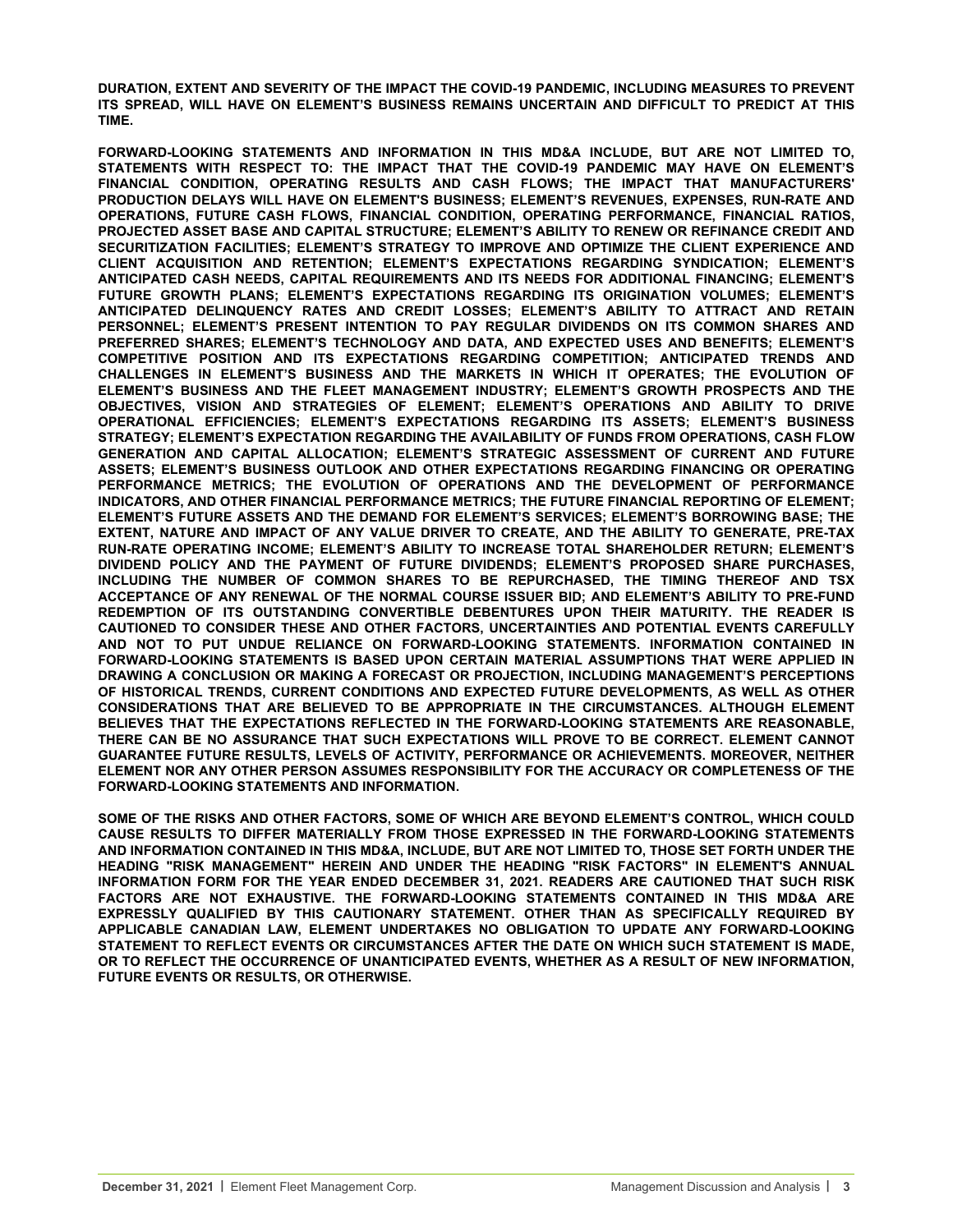# **Table of Contents**

| Company and Business Overview                    | 5  | Liquidity                                                | 44 |
|--------------------------------------------------|----|----------------------------------------------------------|----|
| <b>Financial Highlights</b>                      |    | Capital Resources                                        | 48 |
| <b>Balanced Scorecard</b>                        | 9  | Capitalization                                           | 48 |
| Achievements and Initiatives in the period       |    |                                                          |    |
| <b>Our Clients</b>                               | 10 | Other                                                    |    |
| <b>Our Business</b>                              | 14 | <b>Risk Management</b>                                   | 50 |
| Our People                                       | 19 | <b>Economic Conditions and Outlook</b>                   | 67 |
| Our Investors                                    | 20 | <b>Critical Accounting Policies and Estimates</b>        | 70 |
|                                                  |    | <b>Related Party Transactions</b>                        | 73 |
| Effect of Foreign Currency Exchange Rate Changes | 23 | Derivatives and Hedging                                  | 73 |
| <b>Annual Results of Operations</b>              | 24 | <b>Recently Adopted Accounting Standards</b>             | 74 |
| <b>Quarterly Results of Operations</b>           | 31 | <b>Future Accounting Changes</b>                         | 76 |
| Summary of Quarterly Information                 | 38 | Internal Control over Disclosure and Financial Reporting | 76 |
| Selected Annual Financial Information            | 39 | <b>IFRS to Non-GAAP Reconciliations</b>                  | 77 |
| <b>Financial Position</b>                        | 40 | Glossary of Terms                                        | 79 |
| Portfolio Details                                | 41 | Descriptions of Non-GAAP Measures                        | 80 |
|                                                  |    | <b>Updated Share Information</b>                         | 84 |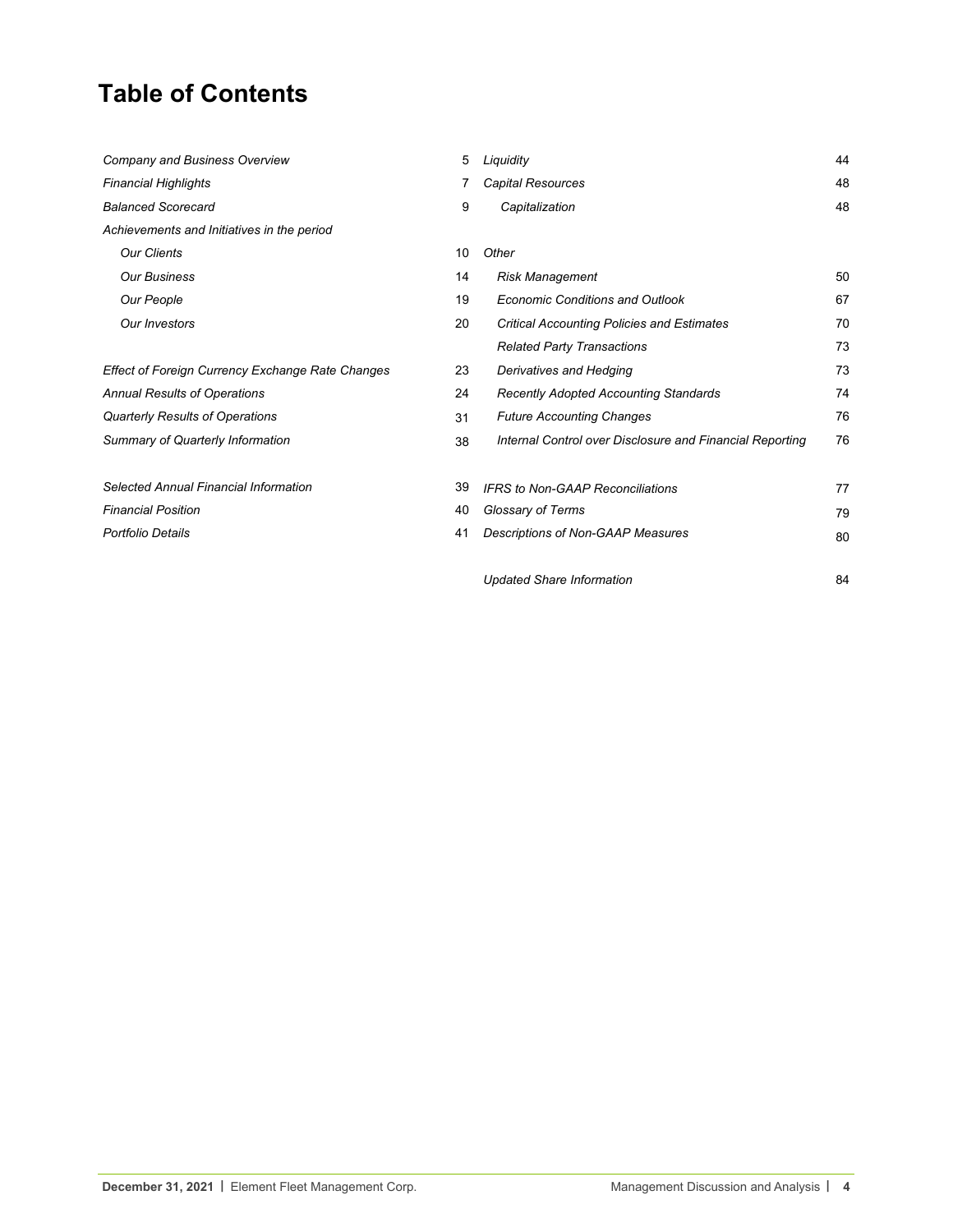# <span id="page-4-0"></span>**Company & Business Overview**

Element Fleet Management Corp. is the largest pure-play automotive fleet manager in the world. Our business is exclusively focused on business-to-business services for corporates, governments and not-forprofits that operate large vehicle fleets. We are the market leader in the geographies in which we operate: the U.S., Canada, Mexico, and Australia and New Zealand (ANZ). Element has approximately \$14.3 billion in assets under management<sup>1</sup> and over 1 million vehicles under management.

The fleet management industry took shape over 70 years ago and has consistently demonstrated stability and resilience throughout the business cycle. The industry is characterized by high barriers to entry, rational competition and long-term client relationships.

Element specializes in large and often complex vehicle fleets. We benefit from a blue-chip client base, significant advantages of scale and expertise, and the financial strength to support the achievement of our own and our clients' business objectives. Element's purpose is to ensure that our clients' vehicles and their drivers are safer, smarter and more productive.

Fleet vehicles are essential to our clients' ability to generate and sustain revenue or, in the case of governments and not-for-profits, fulfill their obligations to stakeholders. Regardless, fleet vehicles have significant associated costs. Element's value proposition is the material reduction of our clients' total cost of fleet operations ("TCO"), and the elimination of related administrative burden. In plain English, "we make the complex simple for our clients" – a value proposition we believe to be particularly compelling in the context of fleets integrating EVs. We recently announced *Arc by Element* - our comprehensive, integrated end-to-end EV offering - which we detail further herein.

We deliver Element's value to our clients through service solutions that span the fleet lifecycle, from vehicle acquisition and financing to maintenance, repair and remarketing.

In 2018, we completed an exhaustive assessment of Element's business that resulted in a strategic plan to solidify the Company's core operating platform and client relationships, strengthen and deleverage its balance sheet and divest of all non-core assets. We knew that the successful execution of this three-prong strategy would position Element for solid, sustainable organic growth in 2021 and beyond.

In 2020, we completed the transformation of Element, having effected hundreds of changes to the organization resulting in a more consistent, superior client experience; greater operational efficiency and scalability; a materially strengthened financial position and maturing capital structure; diversified funding sources, including approximately \$2.4 billion of committed, undrawn liquidity at December 31, 2021; and meaningfully improved profitability.

The rapid and successful transformation program allowed our Commercial teams to focus on the aggressive pursuit of profitable, organic revenue growth, beginning in mid-2020 in the U.S. and Canada, and earlier in Mexico, Australia and New Zealand. Element's global growth strategy leverages our market leadership to (i) improve on the industry average 98% client retention rate, (ii) increase client profitability and service penetration ("share of wallet"), (iii) win new clients from other fleet managers by improving our salesforce effectiveness and (iv) convert self-managed fleets into Element clients. We are also pursuing opportunities to add more "mega fleets"<sup>2</sup> to our client roster.

Transforming Element has given our people the skills and confidence to deal with large, complicated and deeply nuanced business problems and opportunities. These capabilities were on full display in our swift and successful adaptation to operating through the COVID-19 pandemic. Despite the practical and economic consequences of the pandemic, we completed Element's transformation in 2020 and are focused on our strategic growth priorities:

<sup>&</sup>lt;sup>1</sup> Please refer to the Glossary of Terms section for a description of this non-GAAP measure.

 $^2$  A very large client or prospect with complex needs, being provided or requiring a high number of services that (a) generate significant annual net revenue and (b) necessitate the development of custom service delivery capabilities beyond Element's standard operations.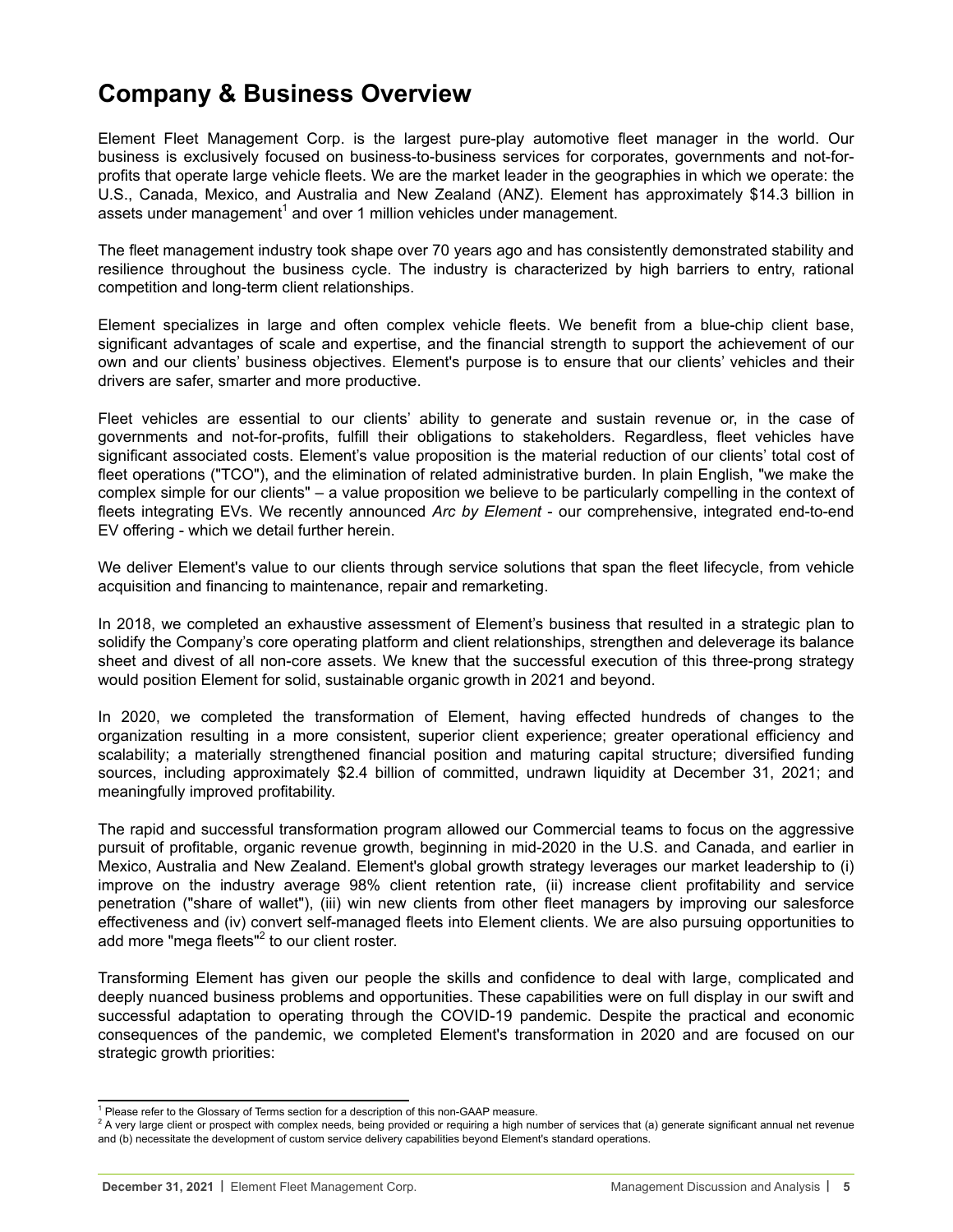- Aggressively pursue organic growth in all our geographies and demonstrate the scalability of Element's transformed operating platform by growing annual operating income in excess of the annual net revenue growth rate;
- Advance a capital-light*er* business model by growing services revenue and strategically syndicating fleet assets, which enhances return on equity; and
- Given expected high single- to low double-digit annual free cash flow per share growth rates in normal market conditions, predictably return excess equity to shareholders by way of growing common dividends and share buybacks.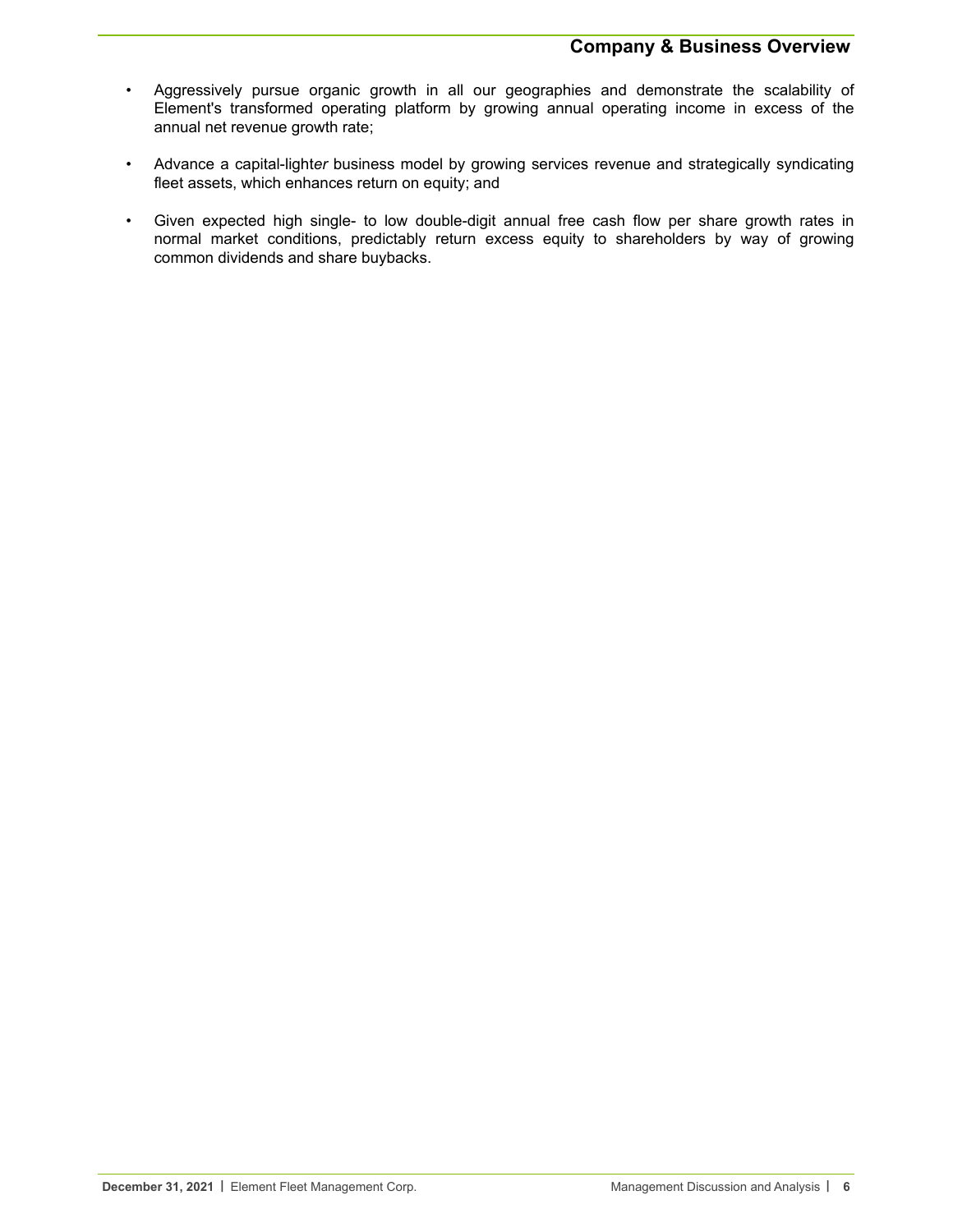# <span id="page-6-0"></span>**Financial Highlights**

# **Select Full-Year 2021 Results**

| Earnings per share                                                         | After-tax adjusted operating<br>income per share <sup>3</sup> | Free cash flow per share <sup>4</sup>           |
|----------------------------------------------------------------------------|---------------------------------------------------------------|-------------------------------------------------|
| \$0.76                                                                     | \$0.84                                                        | \$<br>1.05                                      |
| Net revenue growth as reported                                             | Return on common equity <sup>3</sup>                          | Pre-tax return on common<br>equity <sup>4</sup> |
| 1.1%                                                                       | 10.4%                                                         | 15.4%                                           |
| Net revenue growth in constant<br>currency                                 | Pre-tax income margin <sup>4</sup>                            | Adjusted operating margin <sup>3</sup>          |
| 5.8 %                                                                      | 47.0 %                                                        | 52.6 %                                          |
| Income Summary<br>(in \$000's for stated values, except per share amounts) |                                                               | For the year ended December 31, 2021            |
| Servicing income, net                                                      | \$                                                            | 472,465                                         |
| Net financing revenue                                                      |                                                               | 436,945                                         |
| Syndication revenue, net                                                   |                                                               | 64,412                                          |
| Net revenue                                                                |                                                               | 973,822                                         |
| Adjusted operating expenses <sup>3</sup>                                   |                                                               | 461,822                                         |
| Total operating expenses                                                   |                                                               | 489,522                                         |
| Total other expenses                                                       |                                                               | 26,624                                          |
| Pre-tax income                                                             |                                                               | 457,676                                         |
| Earnings per share [basic]                                                 |                                                               | 0.76                                            |
| Adjusted operating income before taxes <sup>3</sup>                        |                                                               | 512,000                                         |
| After-tax adjusted operating income per share <sup>3</sup> [basic]         | \$                                                            | 0.84                                            |

 $^3$  Please refer to the Descriptions of Non-GAAP Measures section for a description of this non-GAAP measure.<br><sup>4</sup> Please refer to the Glossary of Terms section for a description of this non-GAAP measure.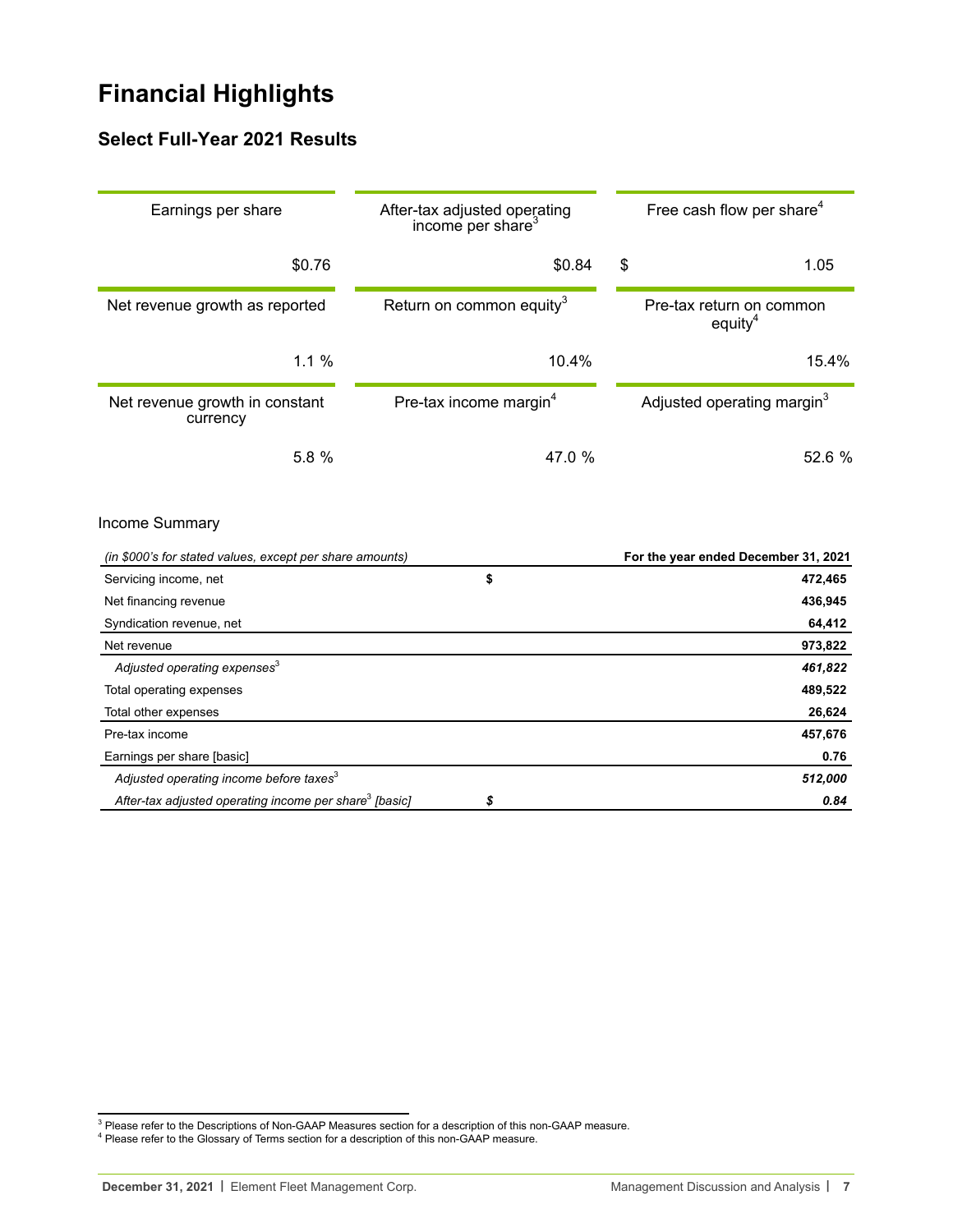# **Select Q4 2021 Results**

| Earnings per share | After-tax adjusted operating<br>income per share | Free cash flow per share |
|--------------------|--------------------------------------------------|--------------------------|
| \$0.21             | \$0.21                                           | \$0.29                   |

# **Income Summary**

| (in \$000's for stated values, except per share amounts) | For the three-month period ended December 31, 2021 |
|----------------------------------------------------------|----------------------------------------------------|
| Servicing income, net                                    | 123,716                                            |
| Net financing revenue                                    | 107,245                                            |
| Syndication revenue, net                                 | 14,521                                             |
| Net revenue                                              | 245,482                                            |
| Adjusted operating expenses                              | 122,921                                            |
| Total operating expenses                                 | 130,122                                            |
| Total other expenses                                     | 6,396                                              |
| Pre-tax income                                           | 108,964                                            |
| Earnings per share [basic]                               | 0.21                                               |
| Adjusted operating income before taxes                   | 122,561                                            |
| After-tax adjusted operating income per share [basic]    | 0.21                                               |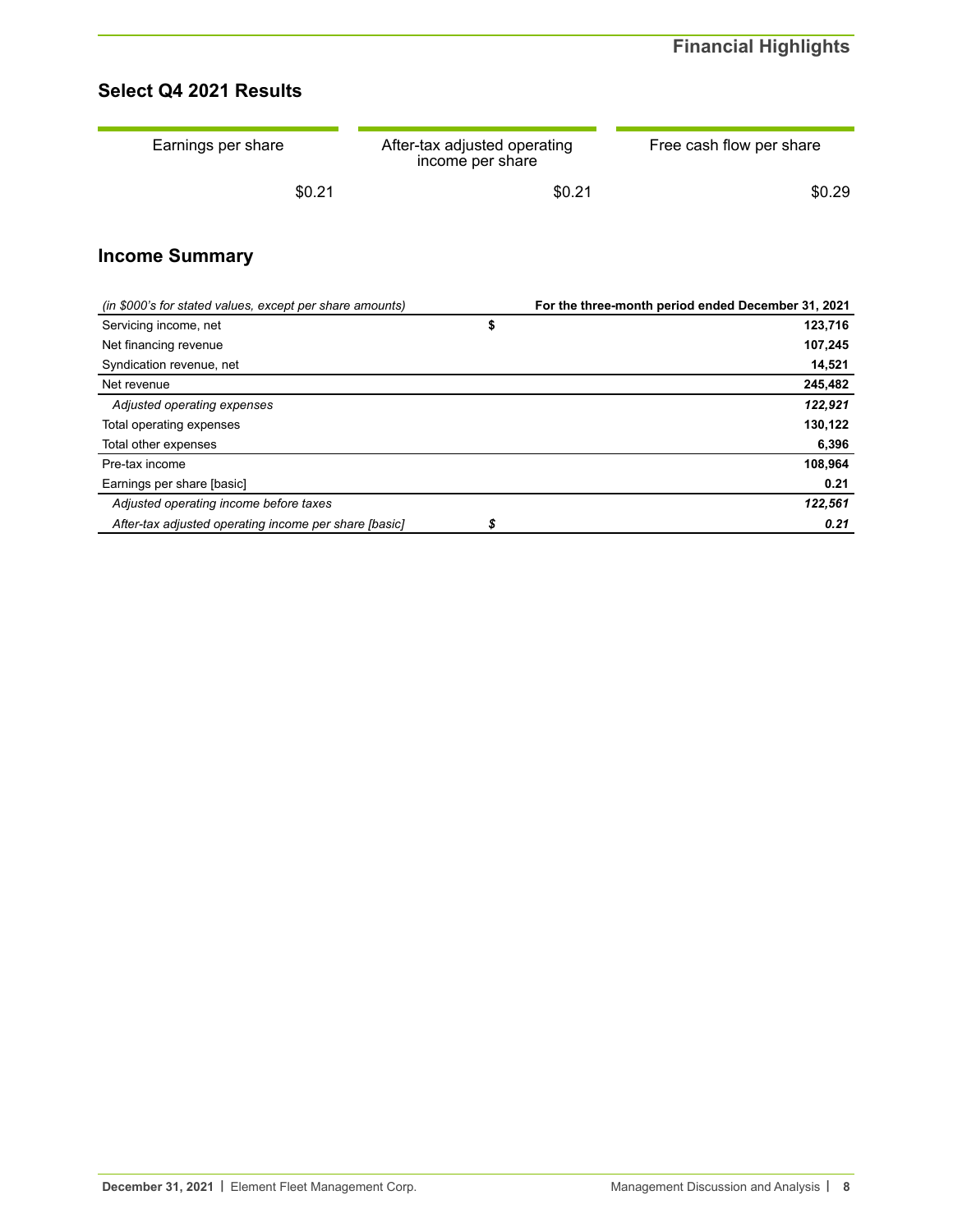# <span id="page-8-0"></span>**Balanced Scorecard**

Element uses a balanced scorecard strategy and performance management system, which forges tighter alignment and provides greater focus throughout the Company, resulting in the rapid advancement of our strategic objectives. The balanced scorecard frames the business in four dimensions: Element's clients, business, people and investors.

Our 2021 Global Balanced Scorecard ("Global BSC") is largely consistent with 2020 as the facts and assumptions that underpin our strategy continue to hold true. (Coupled with the results we have achieved to date, this validates the continuation of our strategic direction and priorities.) We raised our Global BSC targets in 2021, ensuring appropriate stretch over 2020 results.

Element delivered strong performance in 2021 as measured by our Global BSC. We achieved or outperformed our targets on 9 of the 13 Global BSC metrics and reached 98% of each of our constant currency Adjusted EPS, Free Cash Flow and Return on Equity targets. These 3 metrics are coloured green (as opposed to yellow) on our Global BSC dashboard below given 98%-of-target achievement.



Despite the lingering impacts of the pandemic and the unforeseen OEM production shortages, we continue to execute a successful pivot from transformation to growth as demonstrated across all four dimensions of the Global BSC for 2021.

**Our Clients** rewarded our commitment to delivering a consistent, superior service experience with Element's best ever Global Net Promoter Score of 35. Our ability to proactively advise and support clients in managing OEM production delays has resulted in year-end outperformance on both Cost Savings Identified for and Actioned by our Clients. We proved the market opportunity for organic growth across all three regions through net revenue growth of 5.8% year-over-year in constant currency, driven by outstanding sales momentum from 91% year-over-year growth in revenue unit additions.

**Our Business** outperformed on Operational Efficiency and exceeded our target for Operational Effectiveness, benefiting from our consistent service delivery and scalable operating platform. Element's Continuous Improvement mindset resulted in \$49 million of run-rate profit improvements actioned, proactively mitigating the impact of the unexpected challenges to our business in 2021.

**Our People** continue to be engaged, achieving top quartile engagement scores globally, albeit falling short of our stretch target. We introduced diversity representation to our balanced scorecard in 2021, ending the year on target, driven by our outperformance in diverse hiring.

**Our Investors** saw Element reach 98% of our constant currency targets for Adjusted EPS, Free Cash Flow, and Return on Equity despite OEM production delays. Efforts and outcomes on financial performance are addressed throughout this document.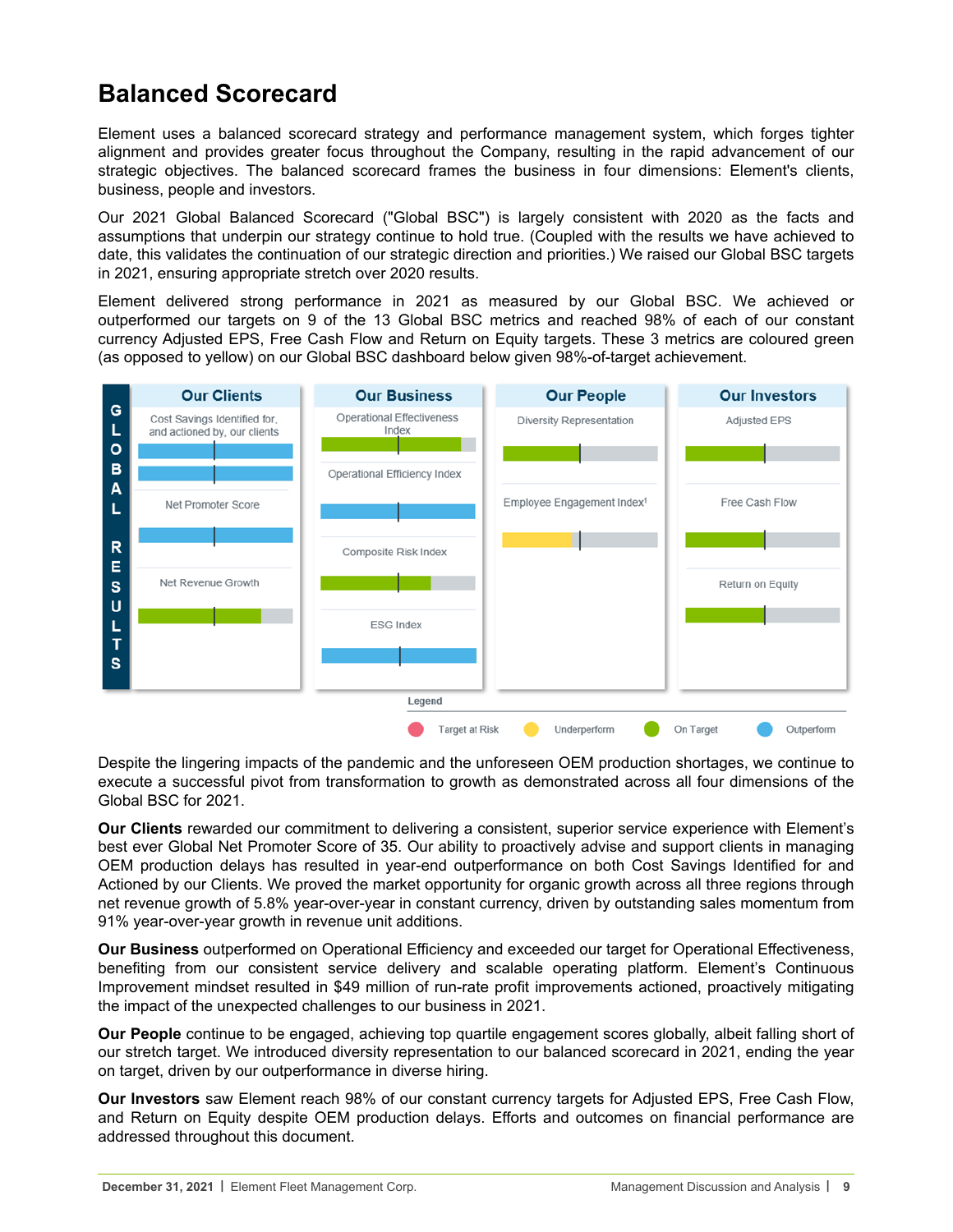# <span id="page-9-0"></span>**Our Clients**

# **Achievements**

# Profitable revenue growth

Our commercial teams are advancing Element's growth strategy and generating strong results in all three geographies. Nearly 600,000 revenue units were contracted-for globally in 2021; 91% more than in 2020 and 60% more than in 2019.

Over 78% of 2021 global revenue units were contracted-for in the U.S. and Canada, and over 68% of U.S. and Canadian revenue units were share of wallet ("SOW") wins. SOW wins are strategically important because most such revenue units – especially in the U.S. and Canada – reflect increased service penetration. Service penetration bolsters client retention, and services revenue

- represents profitable growth atop our scalable platform,
- advances our capital-lighter business model (given the low capital-intensive nature of providing services versus financing) and
- is a predominantly-cash revenue stream, contributing to Element's free cash flow per share.

Our U.S. and Canadian commercial teams were also notably successful at growing market share in 2021, with revenue units added by stealing share from other FMCs increasing by 462% year-over-year and 193% from 2019. We attribute this success to Element's consistent, superior client experience forged through our transformation program and the recognition and embrace of same by the market.

Mexico was our most successful geography at converting self-managed fleets into Element clients in 2021 as measured by percentage growth in revenue units added over both 2020 (72% growth) and 2019 (29% growth) totals. Mexico also delivered laudable SOW win growth in 2021, almost doubling 2020 and 2019 levels of success.

Our commercial teams in Australia and New Zealand were also notably successful in 2021, especially against the backdrop of multiple broad and lengthy lock-downs in each country throughout the year and particularly in the second half. ANZ nonetheless grew SOW revenue units 68% from 2020 and 90% from 2019 levels, and overall 2021 revenue units of 77,226 represent 6% year-over-year growth and 43% over 2019.

Further details are broken out in our Supplementary Information document (available on Element's website), including illustrative timelines showing (a) our commercial process from prospecting to closing a deal with a new client, as well as (b) the processes of implementing new client services and ordering new vehicles.

## Earning our clients' loyalty

We consider Net Promoter Scores ("NPS") to be invaluable indicators of the consistency and effectiveness with which we deliver Element's superior client experience, and our continued focus on these attributes yielded strong NPS results throughout 2021.

Global NPS climbed 12 points over the course of the year, finishing at an all-time high of 35 for 2021 as a whole. Our Q4 Global NPS alone was another all-time high of 42 for the quarter.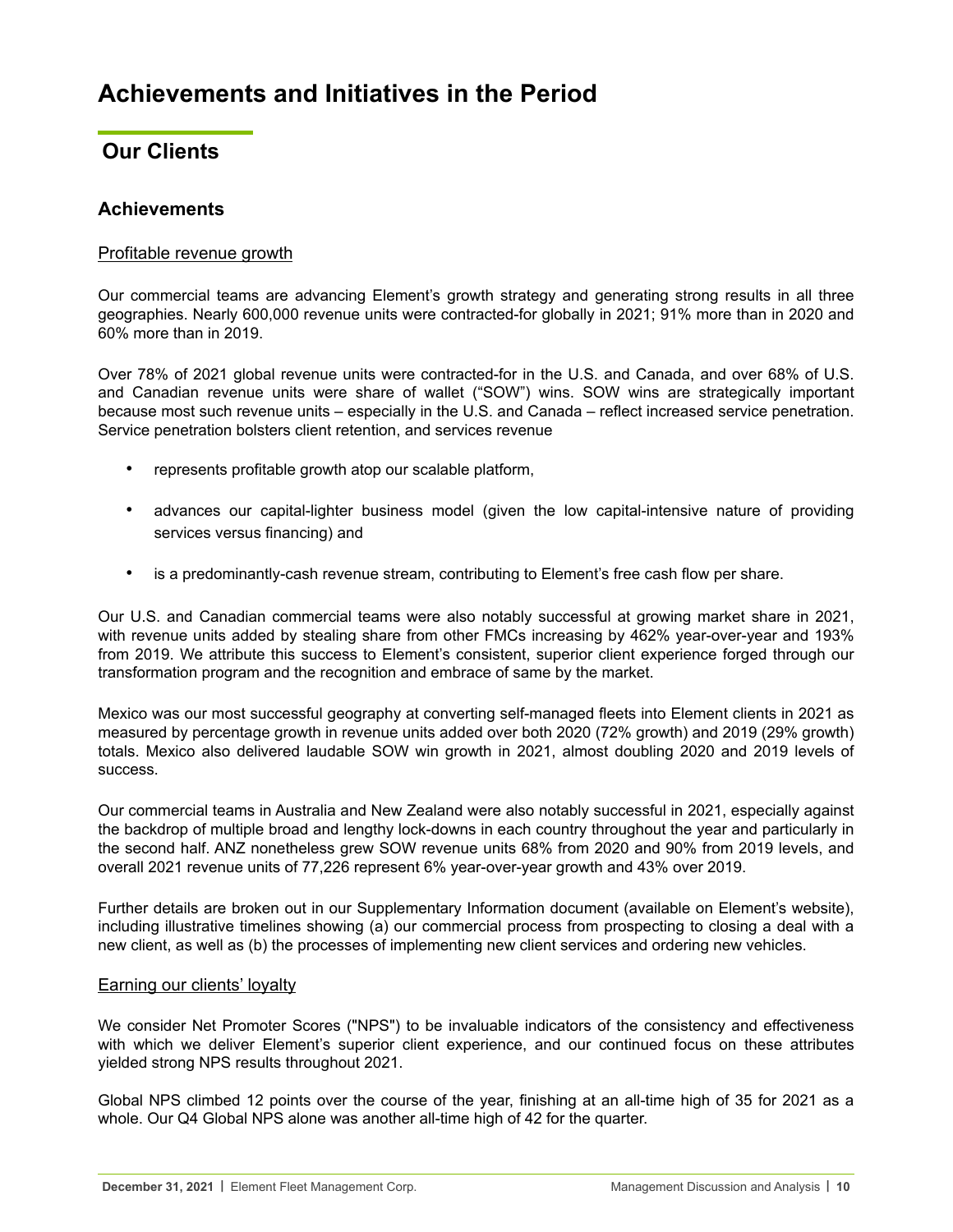Full-year progress was clear and consistent across the organization: 19- and 24-point gains in the U.S./ Canada and SRBU; a 6 point increase in ANZ; and Mexico maintaining its elite position with a >50 NPS.

Our Global NPS is an average of the current and prior three quarters' NPS from each of our operating geographies, weighted to account for differences in business size.

#### Creating compelling value for our clients

Our global Strategic Consulting Services ("SCS") team identified almost \$1.6 billion of cost-saving opportunities for our clients in 2021. Approximately \$478 million of value in these opportunities was "actioned" by our clients within the year. As expected, the proportion of identified opportunities "actioned" increased through year-end, with a particular emphasis on the U.S. and Canada driven by pandemic-related forces pushing clients to optimize lease terms and vehicle cycling.

SCS continues to improve its ability to create compelling value for our clients by making select strategic investments in tools and analytics. In the fourth quarter, SCS:

- Updated our Optimal Replacement Model by incorporating data science capabilities to assess estimated maintenance costs, fuel degradation and downtime. This model helps clients identify the right time to replace a vehicle based on a variety of usage factors and will help quantify the impact of driving longer than optimal. Data science allows Element to increase the accuracy and precision of our client cost estimates in this context; and
- Launched our global business review in conjunction with our strategic alliance partner, Arval. This will allow clients to see OEM volumes in real-time at a global level as well as provide global-footprint clients with cross-border consolidated spend and carbon emission figures.

Full-year 2021 highlights include that SCS:

- Worked with our clients to manage complications related to the OEM production delays by assessing alternatives and helping clients evaluate vehicle replacement and timing;
- Partnered with clients to evaluate and build EV transition roadmaps from vehicle selection to infrastructure needs – as a growing number of clients contemplate the complexity of electrifying their fleets and turn to Element to simplify initiating the journey;
- Continued to add functionality to our TCO Analysis tool to accommodate our clients' growing interest in EVs, including the ability to analyze TCO differences between an EV and an equivalent ICE vehicle;
- Developed a tool that not only compares prices between insurance policies for clients, but also highlights the additional benefits of proof-of-insurance support from Element;
- Added renewed fuel analysis capabilities to pinpoint cost improvements and the capacity to analyze using different identifiers such as users, VIN numbers or fuel card numbers; and
- Added functionality to the tool we use for program reviews with our clients, including:
	- A preventative maintenance compliance guide that includes maintenance suggestions based on both (i) months passed and (ii) distance traveled, in anticipation of vehicles running longer than normal life cycles as a result of the OEM production delays; and
	- a value calculator that helps identify clients' vehicles that are not utilizing our value-added services – enabling us, in turn, to help clients get the full benefit of enrollment.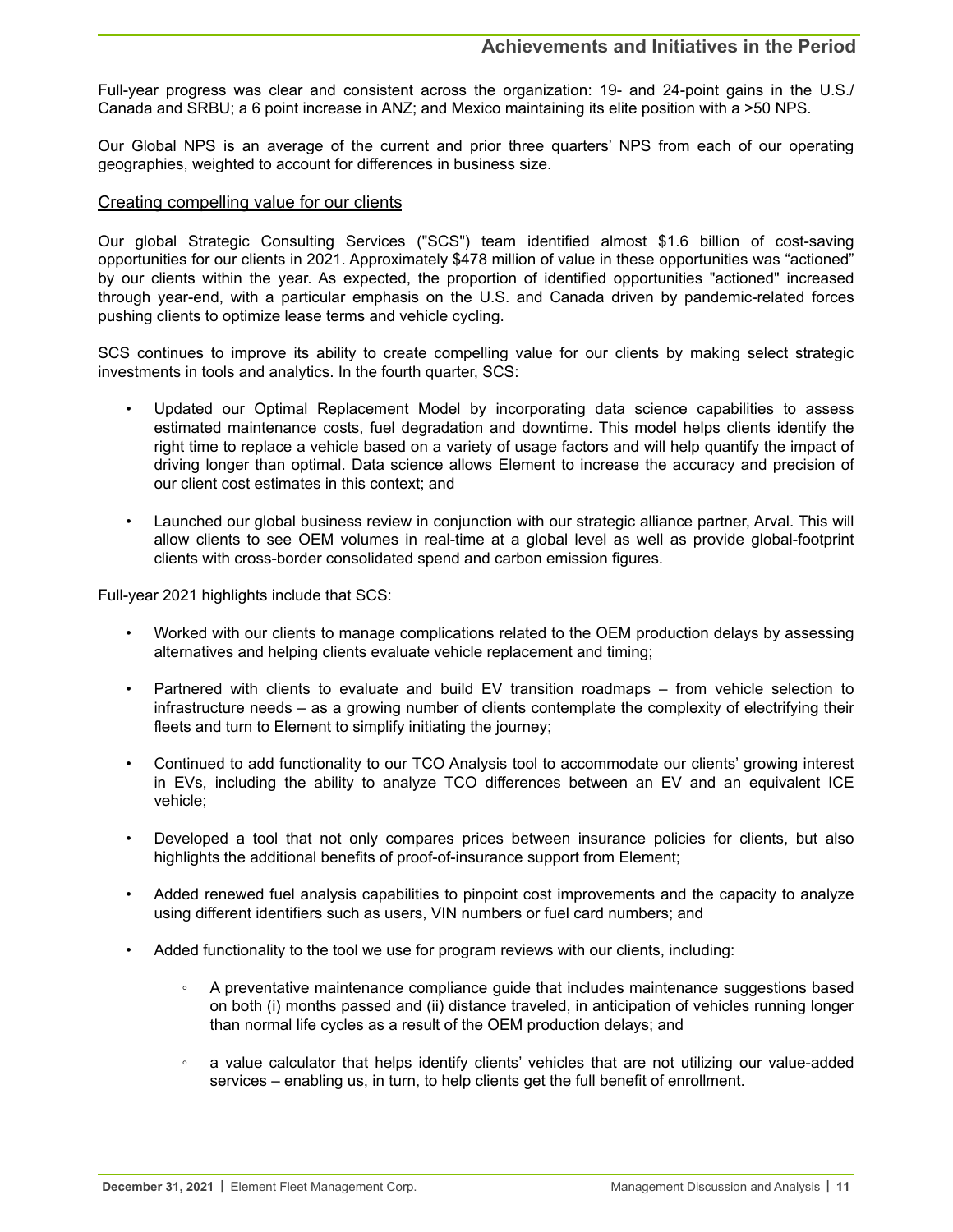In Mexico, SCS has worked closely with our clients to overcome the impacts of the OEM production delays by analyzing the market for vehicles that would be suitable alternatives to models impacted by the delays, and – in parallel – assisting clients with EV transition planning.

One of the biggest contributors to rising fleet costs in North America has been fuel. By electrifying fleets, clients are looking to reduce their TCO while also reducing emissions. We have worked on a total of 17 EV engagements in Mexico in 2021 -- an increase of 200% year-over-year. Through these engagements we have assisted with vehicle selection, life cycle cost analysis including infrastructure costs, and identified carbon emission savings opportunities to help our clients meet their ESG goals.

In Q4 we rolled out the following fleet dashboard initiatives in Mexico to assist with client savings and improve the client experience:

- The executive fleet dashboard and productivity tracker; and
- The renewed business review dashboard, which provides functionalities such as real-time TCO, benchmarking and a deep dive on maintenance costs.

SCS in ANZ continues to work closely with government agencies and private businesses to assist them with EV transition planning, ICE vehicle replacement and fleet carbon reduction. We perform detailed analyses on EV suitability, fit for purpose, trip analysis (based on telematics data), vehicle selection, optimal term, and lease vs. ownership.

Specifically, in the fourth quarter we identified \$1.2 million Australian dollars of annual savings regarding an EV transition plan for a New Zealand government department. This included transitioning 305 vehicles to plug in hybrid electric vehicles ("PHEVs") and 460 vehicles to battery electric vehicles ("BEVs"), which will reduce their fleet carbon emission by 74% by 2024.

Full-year 2021 highlights in ANZ include:

- Delivered over \$121 million Australian dollars in savings to clients overachieving on our target and of that, our clients "actioned" \$26 million in Australian dollars;
- Created a new format and methodology for Government EV transitions in New Zealand which has attracted new opportunities focused on savings and fleet transitioning;
- Completed a full fleet utilization analysis for a major New Zealand bank, assisting the organization transition to EVs;
- Developed an EV transition campaign roadmap, which will allow us to proactively target clients suitable for EV transition. This will minimize consulting time spent and maximize value for clients who may not have considered transitioning to EVs, with the objective to increase take-up of our EV+ product offering;
- Undertook a full fleet analysis including benchmarking for a large New Zealand Government body; and
- Successfully completed two sale-and-lease-back rounds for all the legacy vehicles from the previous fleet manager of a major Australian supermarket chain, representing over \$13 million Australian dollars of volume. This was achieved by leveraging our value proposition, supported by great client service.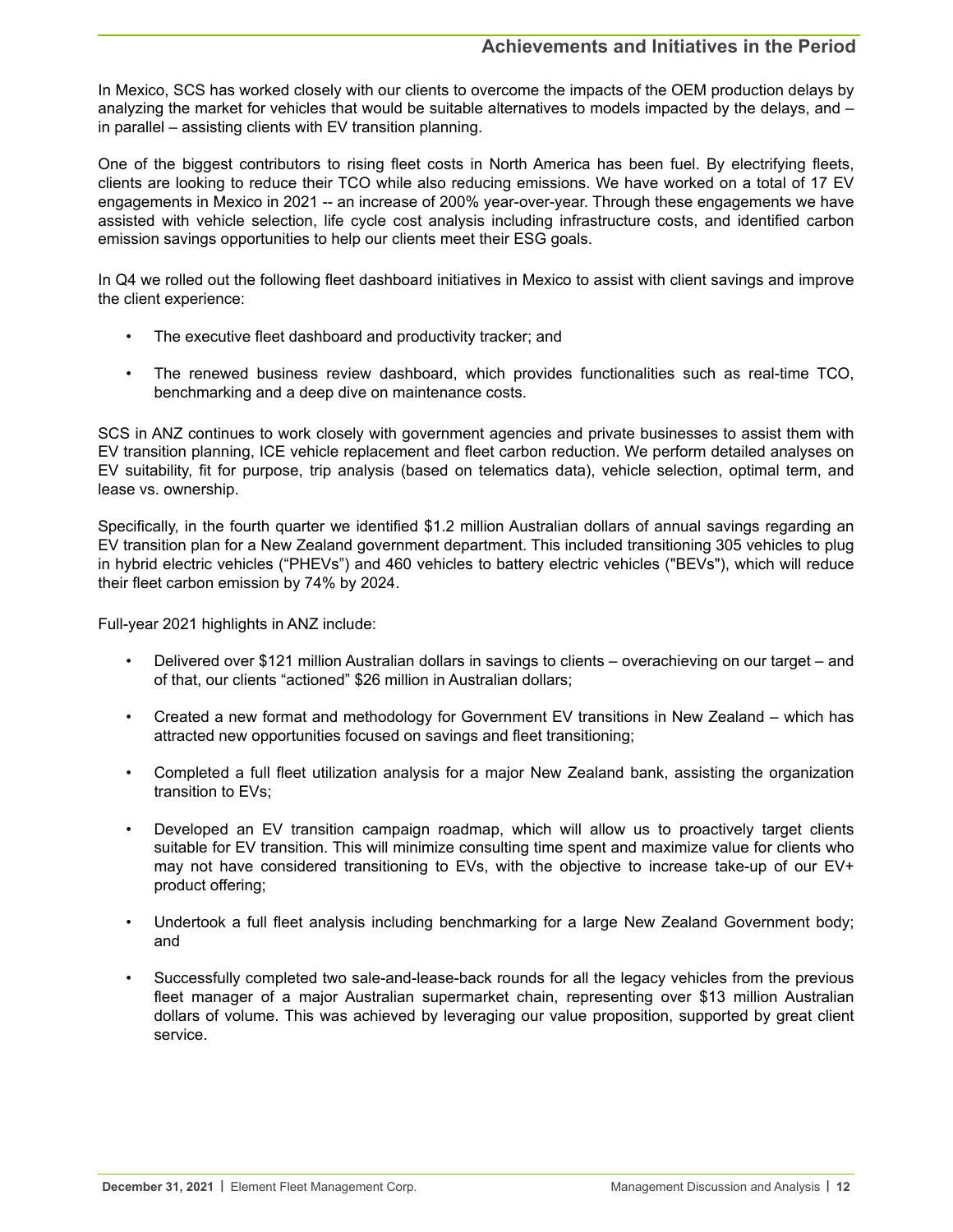# **Initiatives**

## Supplier diversity

We have a long and well-established track record of fostering supplier diversity, dating back to the 1990s at Element's predecessor companies. Our ongoing supplier diversity initiatives are something Element is very proud of and our clients tell us are increasingly important.

Notably in the second half of 2021, Element received the 2021 Johnson Controls leadership award in Diversity Recognition for the second consecutive year, as well as the R.J. Reynolds leadership award for supplier diversity, recognizing our continuous efforts to conduct business with diverse suppliers.

In 2021, despite OEM production delays suppressing originations (which drive a meaningful amount of diversity spend in the market for vehicle upfitting services), we spent \$1.5 billion U.S. dollars ("USD") with more than 4,700 diverse suppliers across the U.S. That included approximately \$200 million USD with identified "small businesses" and \$700 million USD with "women-owned businesses" (none of which overlap with our "small businesses" spend).

We track diversity spend and offer clients customized tracking solutions to ensure their diversity commitments applicable to their fleet operations are understood, organized and can be accurately reported. Moreover, our SCS team applies a "client diversity spend requirements" lens to all our proactive advisory work, offering actionable insights to clients that will improve their own practices in this area. This was bolstered in the first half of 2021 by Element's assembly of an internal cross-functional supplier diversity council.

Element is a member of the National Minority Supplier Development Council (NMDSC) in the U.S., the Canadian Aboriginal and Minority Supplier Council (CAMSC), Disability:IN Minnesota and the Women's Business Enterprise National Council (WBENC) in the U.S.

- NMDSC and CAMSC are the leading organizations connecting corporations to minority vendors in the U.S. and Canada, giving Element and our clients access to a broad network of diverse suppliers.
- NMDSC and CAMSC conduct independent data audits of our supplier networks annually to validate certification, providing Element and our clients reliable insight into the make-up of our supplier base and where opportunities exist to improve minority spend.
- Disability:IN is the leading certifier of disabled persons-owned business enterprises, including servicedisabled and disabled veterans-owned businesses. Disability:IN helps us connect those businesses to Element's supply chain.
- WBENC is the largest third-party certifier of businesses owned, controlled, and operated by women in the United Sates and a leading advocate for women-owned businesses in corporate and government supply chains. As a corporate member of WBENC, Element is able to connect with more certified women-owned, -controlled, and -operated businesses.

## Xcelerate Ordering

We are now approaching 300 Element clients successfully onboarded to our state-of-the-art North American Vehicle Ordering ("NAVO") platform. The platform provides a consistent, superior experience for clients and suppliers and delivers approximately \$2 million of annual operating cost savings for Element through the reduction of manual processing requirements and automation of order transmission.

Despite OEM production delay challenges, clients are actively placing orders through the NAVO platform and the volume has continued to ramp up aggressively in the early months of 2022 (with orders being received through our traditional channels as well). Ninety percent of NAVO orders were placed directly by our clients without the need for Element assistance. Interactive help and support tools within the platform continue to provide meaningful guidance throughout the ordering process. Feedback received to date confirms the NAVO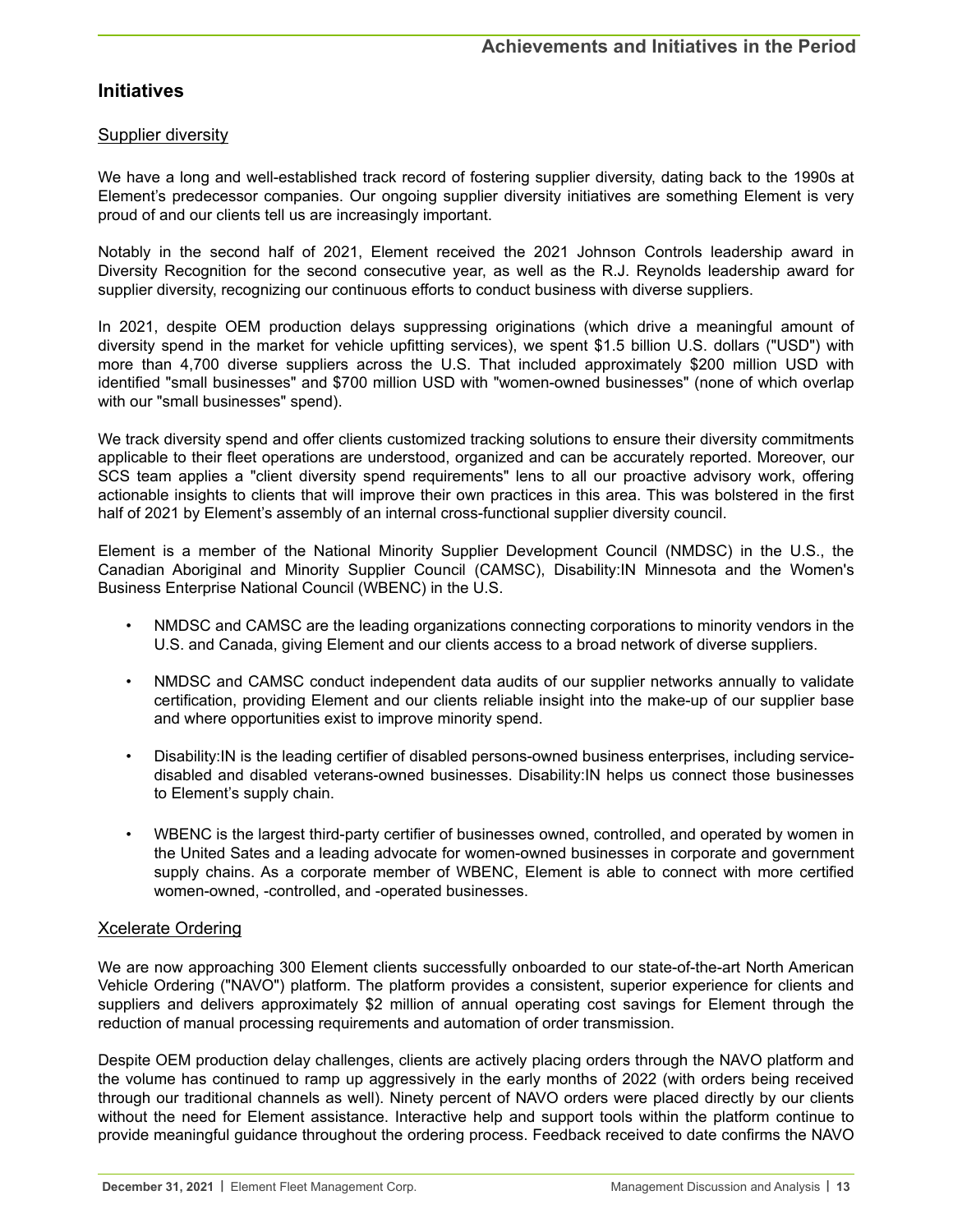<span id="page-13-0"></span>platform is more user-friendly and easier to navigate for clients than predecessor systems, with a better flow of information.

Digital platforms such as NAVO are replacing disparate applications, automating and streamlining our business processes to create a more consistent client experience, and bolstering the scalability of our operating platform.

## Enhancing our Telematics and Safety Products

In the second half of 2021, Element launched a telematics product called QConnect, a connectivity solution that extracts data directly from OEM-connected vehicles and distills this data into digestible snapshots of a client's vehicle performance to improve driver and vehicle productivity.

Element also launched a safety product called DriverCare CoPilot that is available to fleets using a simple app downloaded to a driver's smartphone, with driving trend data available to managers via a web portal. Drivers are scored on certain behaviors including phone distractions, speeding, harsh acceleration and hard braking.

Several of our enterprise clients are piloting or enrolling in these product offerings. The client feedback has been strong in so far as the products meet their needs to address a simpler way to connect to a vehicle and address distracted driving concerns. Both products have significantly reduced the time to roll-out connectivity to a driver or vehicle from >60 days to 3 weeks creating faster delivery of value for our clients.

# **Our Business**

# **Achievements**

# Electric vehicle ("EV") offerings

We continue to see growing client interest and demand in the electrification of fleets as we enter 2022. Element has never been better positioned to support our clients and lead our industry through the gradual electrification of automotive fleets.

We believe our basic value proposition - "making the complex simple for our clients" - is particularly compelling in the context of fleets integrating EVs. We have differentiated Element in the market by investing in a dedicated EV Strategy and Solutions team spanning our global footprint, who work with colleagues across commercial and operational functions to ensure that EV knowledge and perspective are pervasive and being embedded into the DNA of our organization.

We recently announced *Arc by Element* – our comprehensive, integrated end-to-end EV offering. Building on our success in all the markets we serve, Element is excited to bring our full service EV offering to our clients under a single banner, ensuring consistency for our global clients and developing our offering to be seamless across our geographies.

*Arc by Element* builds on the success of our colleagues at Custom Fleet in New Zealand, who innovated and brought to market an end-to-end EV fleet management product called EV+, a best-in-class offering by global standards that remains the only one of its kind in ANZ.

With the benefit of Custom Fleet's perspective, in the first half of 2021 our North American EV Strategy and Solutions team completed a comprehensive situational assessment of Element's capability to offer an end-toend EV fleet management product on this continent. The situational assessment identified potential future readiness gaps that would inform the maturation of our existing capabilities. It also served as a prioritization plan for the EV Strategy and Solutions team to work with relevant senior leaders and their teams across the business to develop what is now *Arc by Element*.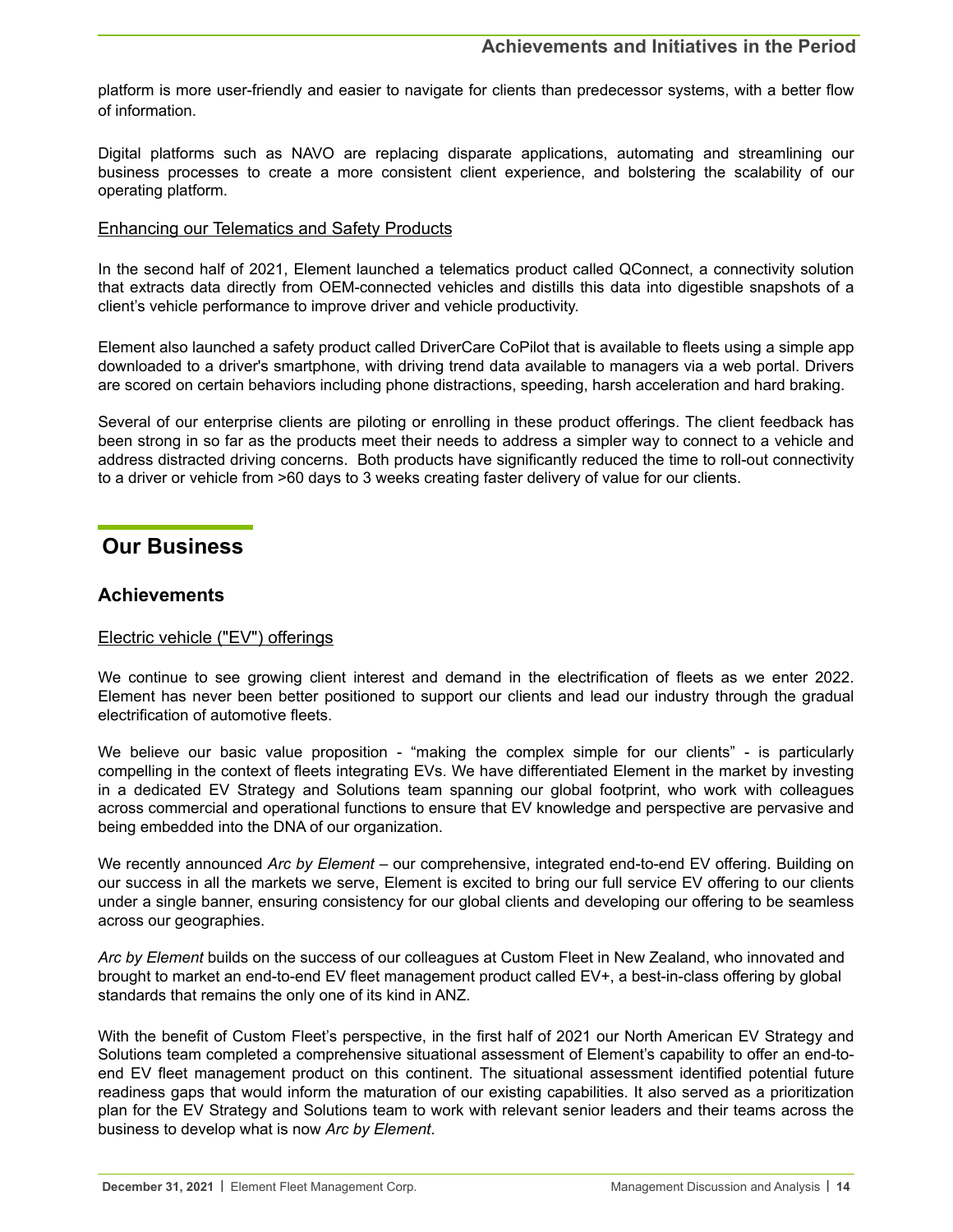In the second half of 2021, we continued to build-out the product and pre-launch initiatives, which included the expansion of core Element offerings (*eg*. maintenance, collision, titling & registration, tolls & violations, etc.) to accommodate EVs seamlessly and efficiently at scale while maintaining (or enhancing) the caliber of our ICE vehicle service capabilities. *Arc by Element* also includes new services related to road mapping and planning, charging infrastructure, pilot and rollout support, incentive identification and capture, and turnkey solutions for home and public charging of EVs. We are actively working with dozens of clients in pilot and pre-pilot discussions to build a plan to leverage these new services and pressure test this new end-to-end offering.

### *Mexico*

Element partnered with the vehicle manufacturer Build Your Dreams Motors Mexico ("BYD") to help a multinational beverage company build customized EVs in Q4. 20 of those EVs were delivered in Q4 and an additional 20 are being delivered in Q1 2022. We expect more than 100 EVs to be delivered for this project in the first half of 2022.

## Fostering positive environmental and social outcomes and maintaining good governance ("ESG")

In 2020, we developed and launched Element's inaugural formal ESG strategy, aligned to our Global BSC and informed by leading ESG reporting frameworks.

In developing our strategy in 2021, we engaged leading external resources to help us understand the ESG landscape, and we talked to investors to gain a deeper understanding of their priorities. We also engaged with our clients and learned which ESG solutions are most important to them. Our efforts lead to significant achievements in 2021, including:

- an increase in our EcoVadis score in Q4 2021 from the bronze to silver range, placing Element among the top 25% of companies assessed by EcoVadis; and
- finishing #1 out of Canada's largest public companies in The Globe & Mail "Board Games". The national newspaper's 20th annual corporate governance rankings assess the quality of governance practices related to board composition, compensation, shareholder rights and disclosure.

We worked with our executive team and the internal 'owners' of each of the four pillars of our ESG strategy to understand what work is already underway, what we want to accomplish and how we can best measure success. The result is a focused and actionable ESG strategy that we believe is the right one for Element and all our stakeholders, and that we can build on for years to come.

The strategy is based on four key pillars:

- Sustainability: Our core objective is to reduce carbon emissions, focusing on expanding our EV offerings and offering consulting services to help our clients optimize the efficiency of their fleets.
- Diversity & Inclusion ("D&I"): We are committed to doing more to being an organization wherein mutual respect and mutual trust are absolute and where each of us is respected and has an equal opportunity to thrive.
- Satisfaction & Safety: We have set meaningful targets for Satisfaction & Safety for our clients and employees. Our goals include fostering higher enrollment in safety programs, reducing accidents by clients, maintaining a best-in-class global employee engagement score and further increasing our Global NPS. (Please see "*Earning our clients' loyalty*" above for a discussion of our outperformance against target on our 2021 Global NPS.)
- Governance: We will continue to evolve our board composition and our ESG reporting to maintain the high standing we have become known for.

In Q1 2021, we produced Element's Inaugural ESG report, which is available on our website.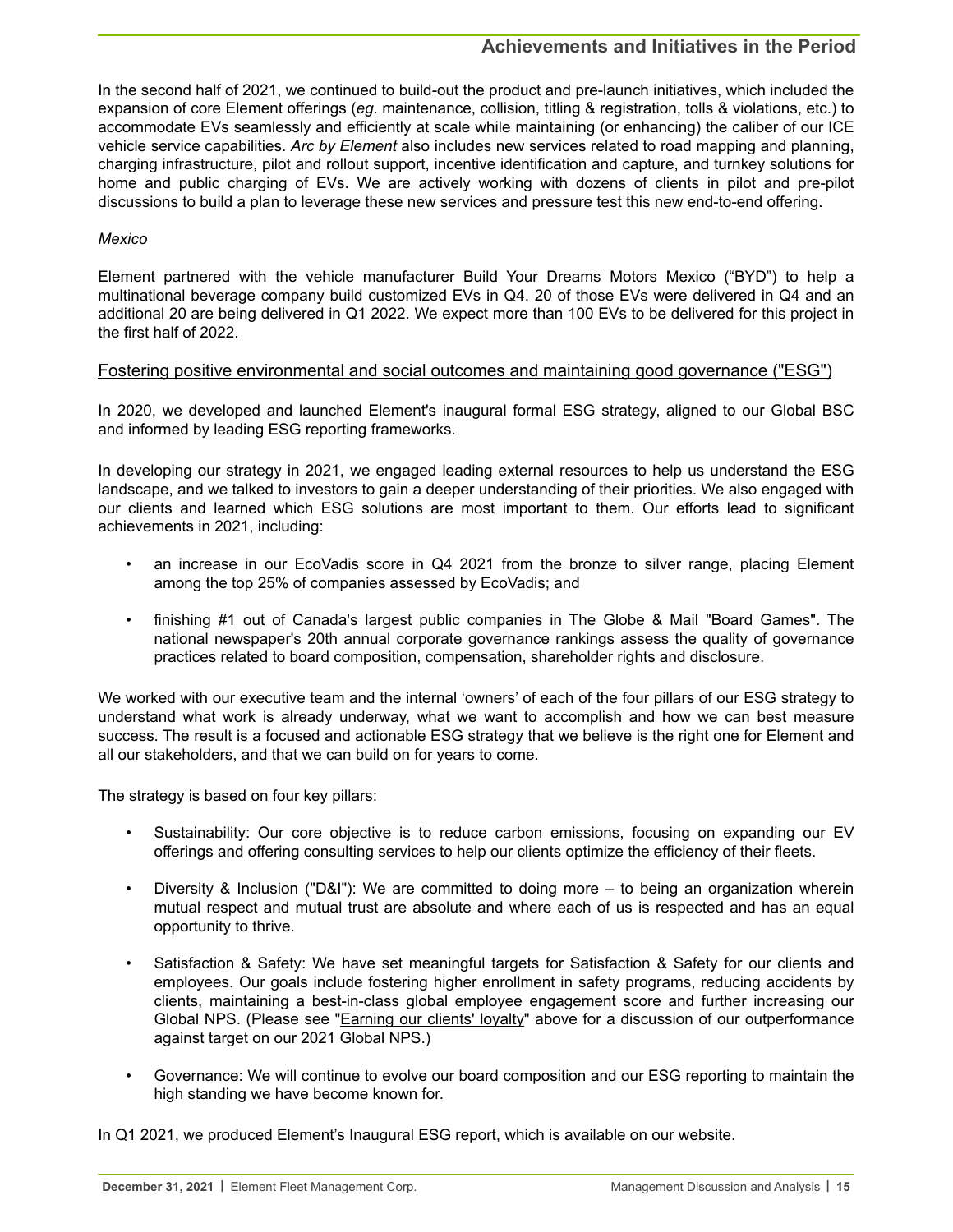In Q2 2021, we increased gender diversity on Element's Board to 40% and saw strong shareholder support for all matters at our Annual General Meeting in May, including over 95% approval of "say-on-pay".

In Q3 2021, we:

- Published our inaugural D&I policy (available on our website);
- Shared our D&I priorities, objectives and actions (available on our website); and
- Presented at the NAFA Fleet Management Association expo on the topic of "Practicing Inclusive Leadership".

In Q4 2021, we:

- Continued to roll out our *Element People Leader Experience in partnership with Mind Gym* training program throughout the organization, which will be offered to all incoming and new people leaders on an on-going basis;
- Gained momentum with workforce representation we are proud that women comprise 50% of our global workforce and Black, Indigenous and People of Colour make up 19% of our workforce in the U.S./Canada; and
- Completed the transition of the entire fleet of staff vehicles at Custom Fleet in New Zealand to BEVs.

All these initiatives are advancing Element's ESG agenda and, in many cases, will help us track our ESG performance to build a robust baseline on which we can aim to improve in subsequent years. Now that 2021 is complete, we have a solid benchmark that will help inform and evolve our ESG strategy for 2022 and beyond.

#### Prudently managing our risks

With the launch of the 2021 Global BSC, we introduced Element's first Enterprise Composite Risk Index ("ECRI"). The ECRI is creating a more risk-aware organization, leading to more informed, better decisionmaking.

Beginning in 2020, we undertook a comprehensive examination of enterprise risks with a view to replacing the existing enterprise risk management process. In line with best practices and through over 50 workshops, interviews and executive alignment sessions facilitated by a leading global professional services firm with distinct risk management expertise, Element has:

- defined and refined the risk universe and key risks;
- developed detailed Risk Appetite Statements ("RAS") for our key risk types;
- developed RAS metrics with thresholds; and
- refined and developed our risk index methodology: the ECRI.

At year-end, the ECRI was above target as reported on our Global BSC.

While the ECRI is functioning as planned, it is still relatively new and we remain in learning mode. Since mid-2021, we have been working to determine how to measure the ECRI below the global level (eg. Mexico, ANZ) and the ECRI has been refined for 2022. These further refinements are being finalized as we continue to deepen our understanding of our risk universe and the interconnectivity of risks. The ECRI is also allowing us to build stronger risk awareness within the organization, helping us move from a siloed and binary view of risk to a more transversal / interconnected set of perspectives.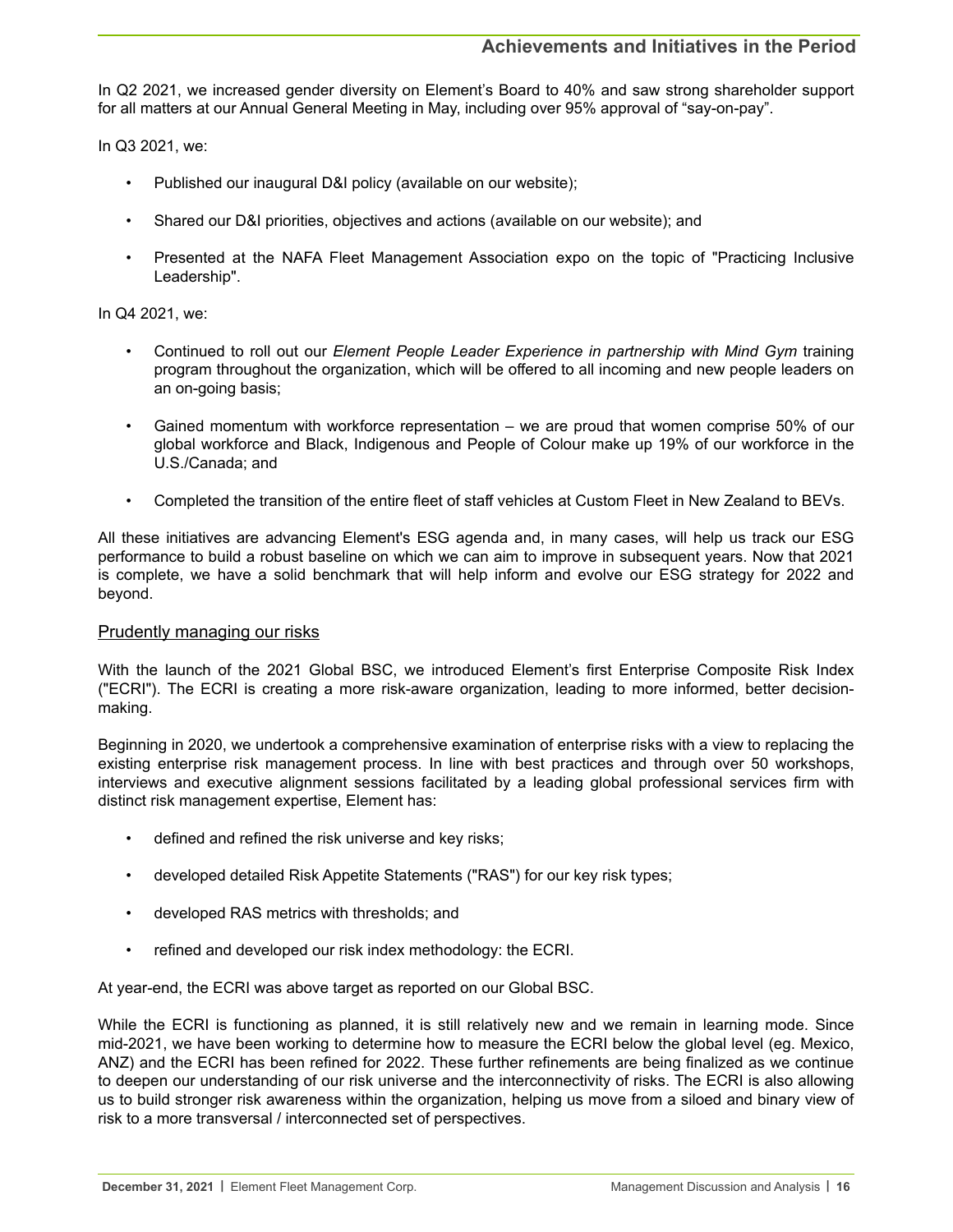## Continuous improvement

Our Transformation program established a new strand of organizational DNA in the ongoing, active pursuit of ways to deliver an ever-more consistent and superior service experience to our clients, while lowering costs to serve through Continuous Improvement. Our unwavering focus on Continuous Improvement in 2021 has resulted in myriad improvements to our products, services, and processes through training and incremental, positive change across our business.

In 2021, the Continuous Improvement Group continued to make progress against three key priorities:

- Maintaining a team of dedicated resources to drive Continuous Improvement at Element;
- Implementing a scoring model to evaluate where and how Continuous Improvement team members are deployed on projects across the U.S./Canadian business; and
- Developing automation solutions.

Our Yellow Belt certification program continues to develop Lean Six Sigma skills in the organization, with our 5<sup>th</sup> Cohort having wrapped up at the end of 2021. Throughout 2021, we graduated 64 individuals and are continuing the program into 2022. The program encourages and trains employees to identify innovative costand time-saving opportunities for clients as well as improve the overall client experience.

In Q4, we developed and implemented 9 automation solutions by leveraging Robotic Process Automation "bots" and other light-touch tools. Our total library of automations now contains 116 solutions accounting for over 1.9 million transactions processed and 46,000 hours saved for our employees through the end of 2021. These automation solutions decrease cycle times, provide increased accuracy leading to a superior employee and client experience, and make our business more scalable.

# **Initiatives**

## Process automation in ANZ

In Q3 of this year, Custom Fleet implemented robotics into their roadside assistance process. What was previously a completely manual process for approximately 380 monthly roadside assistance transactions is now automated, achieving a six times reduction in handling time and virtually eliminating errors.

Also of note, Custom Fleet rolled out the final stages of their Quote to Order automation process in Q4. This end-to-end project automated the process for quoting, ordering and activating new vehicle transactions, improving accuracy through digitization. The main productivity benefits have been a 90% reduction in time to order, a significant reduction in time between client quote acceptance and time to dealer acceptance, and initial data around activation has shown a 30% reduction in processing times.

## IT enhancements

In 2021, we successfully consolidated two in-house U.S. data centers, migrating to a world-class hosting provider's facility. As part of the same project, we successfully implemented a new, cloud-based data center Disaster Recovery solution, upgrading our capabilities multi-fold in the case of a full data center disaster. These initiatives are examples of both continuous improvement at Element and prudently managing our business's risks.

## EV service and supply network growth

In addition to launching *Arc by Element* - our comprehensive, integrated end-to-end EV offering (as discussed above) - Element had a number of successful EV service and supply network growth initiatives in 2021, all of which are now encompassed in, and strengthen, *Arc by Element*.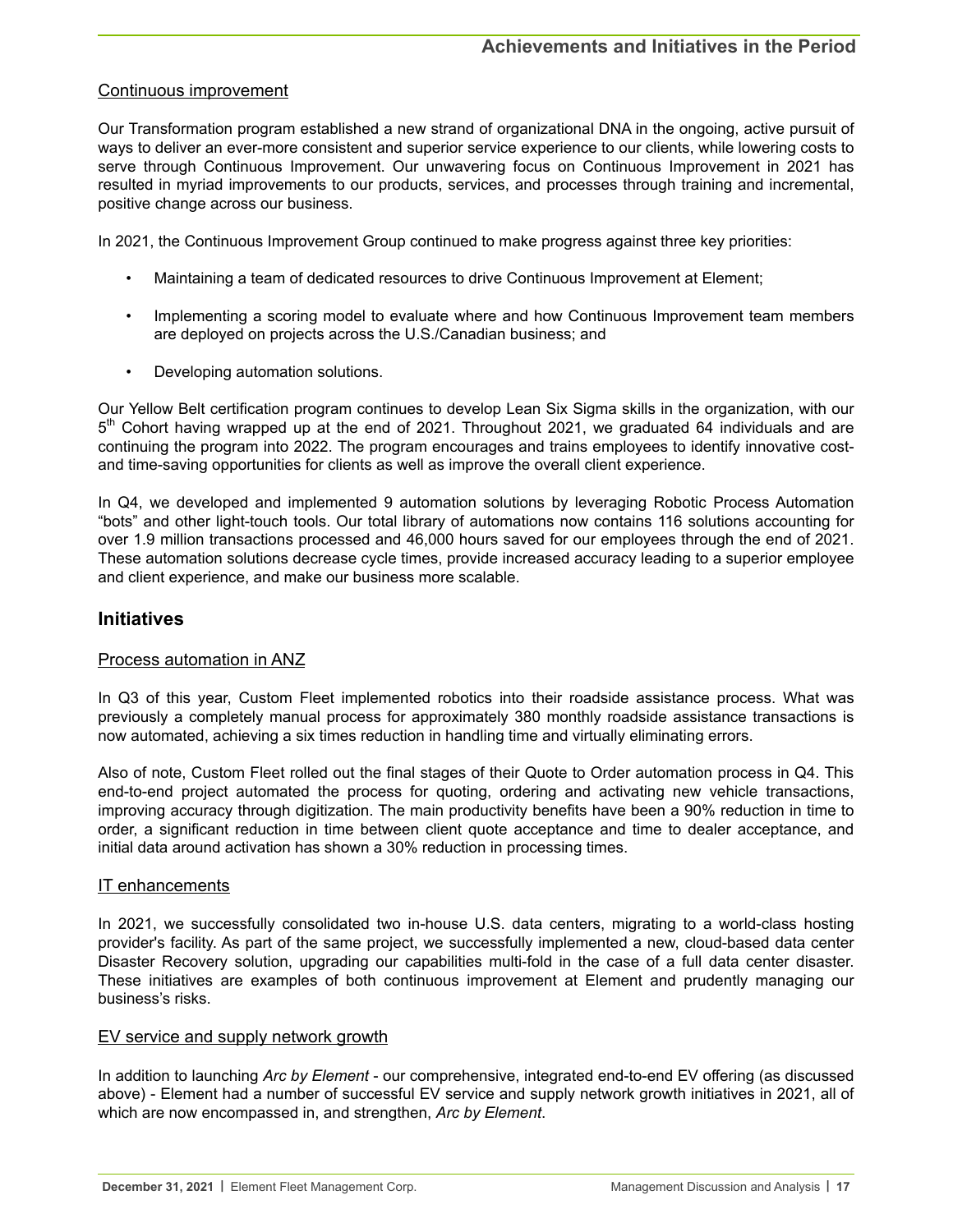In the second half of 2021, Element announced our partnership with Qmerit, a leader in green energy transformation with the largest network of EV charger installers in North America. Through its Charging@Home solution, Qmerit will provide Element clients with seamless end-to-end installations and support of EV chargers at individual and multi-family residences.

Element also expanded its supplier network in Q3 2021 by partnering with Wex and ChargePoint to provide Element clients with access to ChargePoint's growing nationwide charging network. This strategic relationship provides a consolidated billing system for charging and fueling across client fleets, integrated with Element's advanced analytics and dashboard reporting platform.

In Q4, Element announced a new electric vehicle charging agreement with Enel X, the advanced energy services arm of the Enel Group. This collaboration will provide Element clients access to Enel X's residential and commercial smart charging solutions to support electrified fleets across North America. Our collaboration with Enel X is the latest example of Element's continued investment to support our clients and lead our industry through the gradual electrification of automotive fleets.

Notably, Custom Fleet in New Zealand has been appointed to a national Government panel to provide consultancy services for agencies looking to transition their fleet to electric vehicles. This 2021 win provides an opportunity for the New Zealand business to generate ongoing revenue from their SCS team while building on our existing capability in the government fleet sector.

Finally, in Q4, Element announced an alliance with BYD, Electric Mobility Trucks, After Sales Electric Mobility and Enel Green Power Mexico to promote the electric mobility of fleets in Mexico with a special focus on utility fleets, sales and distribution, secondary and last mile segments. The alliance will help provide efficient, safe and intelligent fleets to Element clients as the EV landscape in Mexico progresses.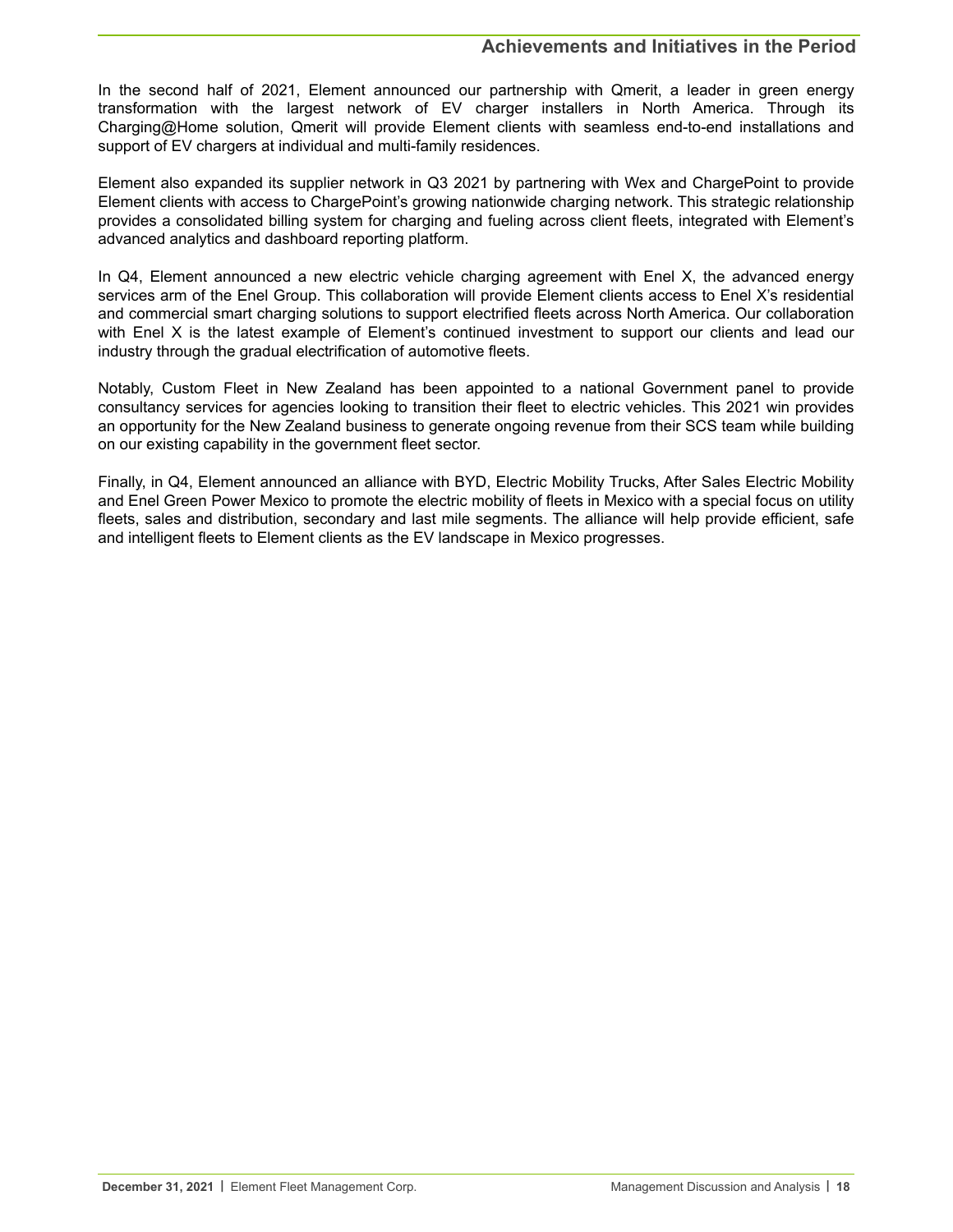# <span id="page-18-0"></span>**Our People**

The resilience and dedication of our people was once again a pillar of strength for our business in 2021. Despite challenges from the evolving pandemic, we remain a strong, engaged Element team with an overall employee engagement score of 81%, at industry benchmark and ahead of our pre-pandemic results.

# **Achievements**

### Our unique and rewarding employee experience

This past year marked the start of something new – the future of work at Element. With the ongoing challenges of the pandemic came the opportunity to focus our attention on promoting flexibility and deliver targeted learning to over 2,500 employees globally.

In Q4, we introduced our *Flexibility within a Framework* norms, offering a structure our people can rely on including focus and collaboration days and limiting emails and meetings to core business hours. As we begin returning to the office and a collaborative hybrid working model, these norms are designed to help employees do great work and hold space for what matters most. In Q3, in direct response to feedback from our people, we launched a comprehensive approach to learning that can be tailored to every individual at Element with leadership and all-employee offerings. Together, we continue to create an organization where our people feel safe, productive, and their careers can thrive.

#### Diversity and inclusion

We are proud of the progress we made on Diversity & Inclusion in 2021, towards building the Element we envision – one with greater awareness, deeper understanding, and ultimately more action to drive real progress.

To ensure we advance our D&I strategy and embed it into all we do, we held ourselves accountable by adding D&I metrics to our Global BSC -- and performed well in 2021, surpassing our hiring targets for women by 4% and BIPOC by 12%.

In Q2, we launched a successful self-identification campaign for North America and ended the year with a 79% participation rate, giving us a strong baseline to understand the make-up of our team and measure progress more accurately.

With a vibrant community of ten BRGs<sup>5</sup>, we surpassed our participation goal of 1,000 event attendees and we achieved our corporate donation goal, contributing meaningfully to our communities. While we are proud of the growing diversity of our talent, we know there is more work to do. We remain committed to attracting, developing, and retaining a diverse workforce at all levels and across our global footprint.

## Awards and recognition

We were honoured with several awards in 2021 – recognitions for our commitment to our people and to our business that we're proud to highlight. As mentioned above, in December 2021 we ranked #1 with a score of 98% in The Globe & Mail's annual "Board Games" – a rating of Canada's corporate boards using a rigorous set of governance criteria designed to go far beyond the minimum mandatory rules imposed by regulators. In a testament to our Continuous Improvement mindset, we jumped 10 points from last year and ranked alongside some of Canada's best-known brands.

For employee wellness, we were honoured in Q3 with the Cigna Well-Being award, which recognizes organizations that demonstrate a strong commitment to improving the health and well-being of its employees.

<sup>&</sup>lt;sup>5</sup> Formerly known as Element "employee networks", BRGs (Business Resource Groups) are employee-led groups that foster an inclusive culture by bringing together employees who have similar backgrounds, experiences, and/or interests and their allies. BRG participation is voluntary and open to employees in all global regions who are interested in and support the objectives of the BRG, regardless of their background.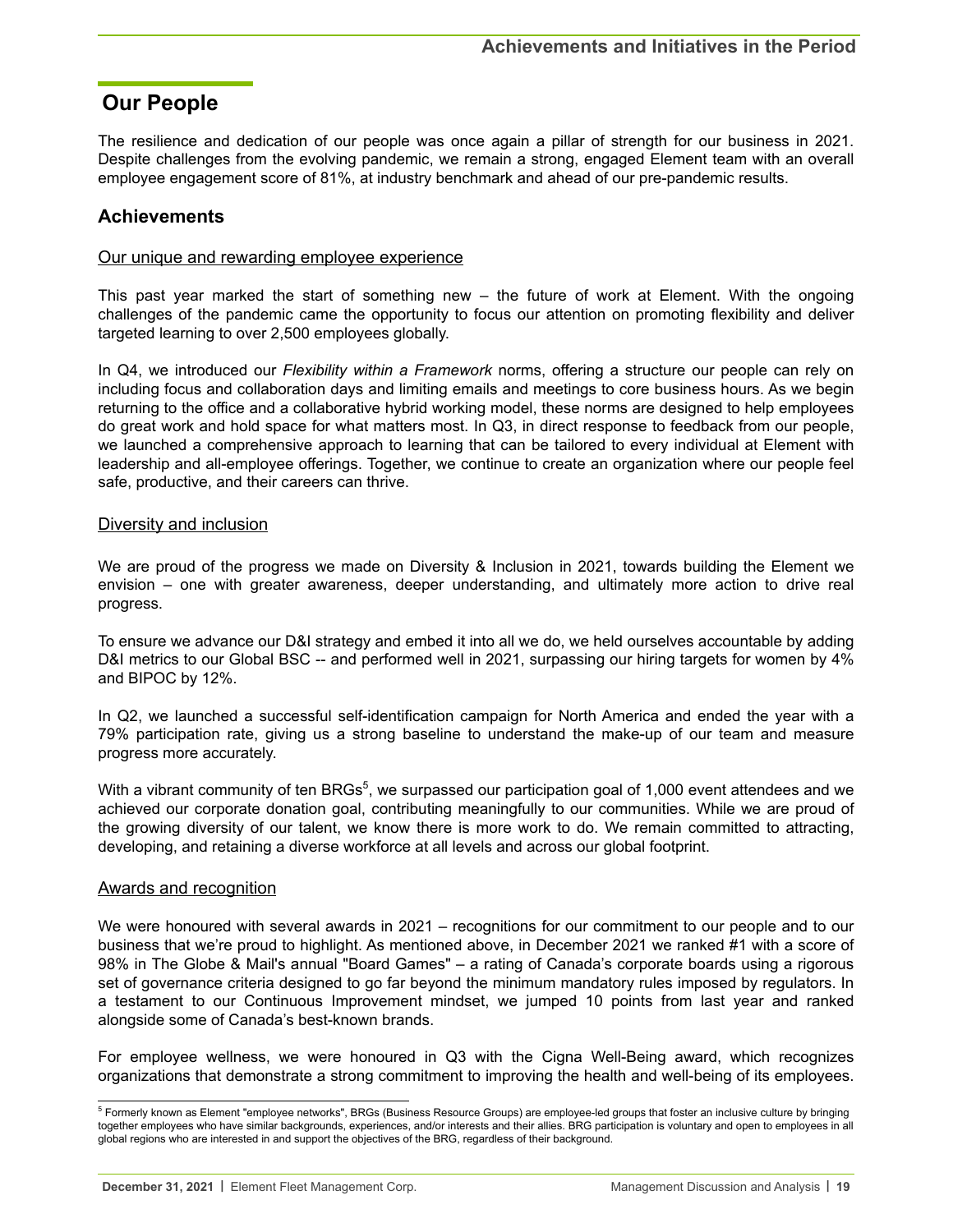<span id="page-19-0"></span>We were also proud to be short-listed for a Governance Professionals of Canada's Excellence in Governance Award, recognizing excellence in our governance and approach to executive compensation and disclosure.

Element Mexico received noteworthy recognition from Great Place to Work ("GPTW") for the 2<sup>nd</sup> consecutive year. GPTW is the global authority on high-trust and high-performance workplace cultures. Element Mexico ranked in the Top 3 in our industry for both the Best Places to Work and the Best Places to Work in Times of Challenge rankings.

#### Connecting pay to performance

The foundation of our pay-for-performance culture is our balanced scorecard, focusing everyone on what matters most to advance our strategic objectives, such as profitable revenue growth and delivering a consistent, superior client experience. Despite the unexpected lingering impacts of the pandemic and OEM production shortages, we made significant progress executing our pivot from transformation to profitable growth in 2021 and our resulting Global BSC performance is a source of great pride and confidence. Our investments in our business, our people and our clients have now translated into performance – and we are rewarding our people with an above-target short term incentive payment. In 2021, we also continued our journey to address pay gaps for our employees with our goal to ensure "equal pay for equal work" relative to internal and external comparisons.

Element's Board of Directors will continue to use the Global BSC results to determine the annual short term incentive compensation of each named executive officer with a minimum determinative weighting of 50% on Element's financial performance. In addition, executives receive a meaningful portion of their compensation in the form of Performance Share Units tied to Element's share price and Total Shareholder Return relative to the TSX S&P Composite Index, driving alignment with the creation of long-term value for our shareholders. Element believes that this compensation plan will continue to forge a tight alignment between performance against strategic objectives and executive pay outcomes. Full details of the impact on incentive compensation are available in Element's Management Information Circular dated April 2, 2021 which has been filed on SEDAR at www.sedar.com.

## **Initiatives**

#### Preparing a phased return to office

Throughout the pandemic, ensuring the health and safety of our people has been our top priority. As we approach the two-year milestone of working together, apart, we're ready and well-positioned to welcome our people back to the office beginning this month of March 2022.

In Q2 2021, we launched Return to Office Pilots in select locations, later expanding across our footprint and wrapping up in December 2021. Learnings from our pilots have informed our approach to our broad return – one that is not only safe, but enables a hybrid working model that's purposeful, collaborative, and flexible.

# **Our Investors**

## Profitable revenue growth

Element achieved 5.8% annual net revenue growth in constant currency in 2021 – at the high end of our 4-6% target range – by generating \$53.8 million of new net revenue. Due to the adverse impacts of a strengthening Canadian dollar on our annual results, 2021 net revenue grew 1.1% or \$10.7 million as reported, to \$973.8 million.

Net revenue growth was driven by 2021 net financing revenue growth of 7.7% or \$31.3 million as reported and 11.6% or \$45.5 million in constant currency, to \$436.9 million. Services revenue declined 1.9% or \$9.4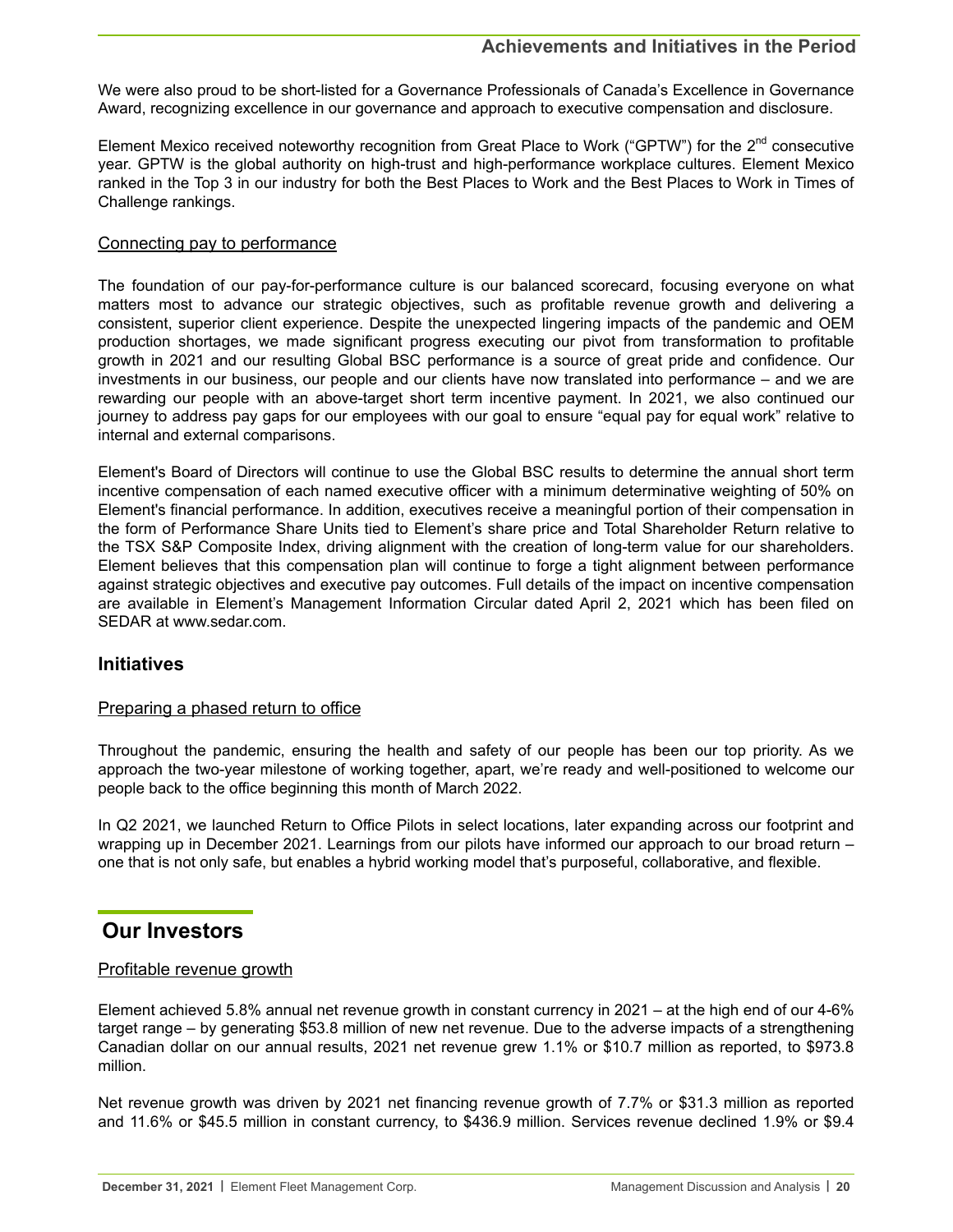million year-over-year as reported but grew 3.3% or \$14.9 million in constant currency to \$472.5 million. Excluding the Q3 2020 one-time services revenue benefit of \$8.8 million as reported (\$8.5 million in constant currency) from full-year 2020 results, 2021 services revenue was essentially flat (down 0.1%) year-over-year as reported and grew 5.2% or \$23.5 million in constant currency.

Element grew income before taxes 37.4% or \$124.6 million in 2021, to \$457.7 million; and grew AOI 2.1% or \$10.5 million year-over-year as reported and 7.2% or \$34.3 million in constant currency, to \$512.0 million highlighting the scalability of our market-leading operating platform.

Element's 2021 pre-tax income margin expanded 124 basis points year-over-year to 47.0% and adjusted operating margin expanded 51 basis points year-over-year as reported and 66 basis points in constant currency, to 52.6%.

#### A capital-lighter business model

Syndication - the non-recourse sale of Element fleet assets to a third party - and services revenue growth are the two main thrusts of our capital-lighter business model. Both revenue streams made significant contributions to Element's 2021 performance.

Our sale of fleet assets to financial buyers with a lower cost of capital advances several aspects of Element's profitable growth strategy:

- Syndication generates a highly profitable, recurring revenue stream for Element. In 2021, Syndication contributed \$64.4 million in revenue (6.6% of net revenue), the vast preponderance of which falls to AOI;
- Syndication also accelerates revenue recognition (without compromising economics), improving the velocity of cash flow; and
- Syndication facilitates a capital-lighter business model. Selling these assets alleviates the need for Element to take on additional leverage - and set aside additional equity - to fund the assets on our balance sheet. This has allowed us to significantly lower Element's tangible leverage ratio<sup>6</sup> and – at the same time – return \$644 million cash to shareholders in 2021.

We advanced our capital-lighter business model in Q4 by transacting on \$504 million of fleet assets with our robust pool of syndication investors, generating \$14.5 million of revenue. We syndicated \$2.7 billion of fleet assets in 2021, achieving our volume and revenue targets as modified in H1 to account for OEM production delays.

Individual syndication transactions are predominantly in respect of fleet assets leased by a single Element client. Over the course of 2021, we added 68 client names to our syndication program, meaning certain fleet assets leased to each such client were syndicated for the first time in 2021. We also completed 3 portfolio transactions in 2021; multiple clients' assets were pooled and syndicated en bloc to a single buyer. This portfolio approach has had a positive impact on syndication revenue yield and efficiencies.

The second pillar of Element's capital-lighter strategy is growing services revenue, which has a relatively low funding requirement – the net working capital position of procured services such as fuel and maintenance – compared to net financing revenue.

As noted above, our 2021 services revenue declined 1.9% or \$9.4 million year-over-year as reported but grew 3.3% or \$14.9 million in constant currency to \$472.5 million. Our clients' vehicle activity is only now back at or approximating pre-pandemic levels, having recovered more gradually than anticipated in 2021. We expect healthy services revenue growth over the course of 2022.

<sup>&</sup>lt;sup>6</sup> Please refer to the Descriptions of Non-GAAP Measures section for a description of this non-GAAP measure.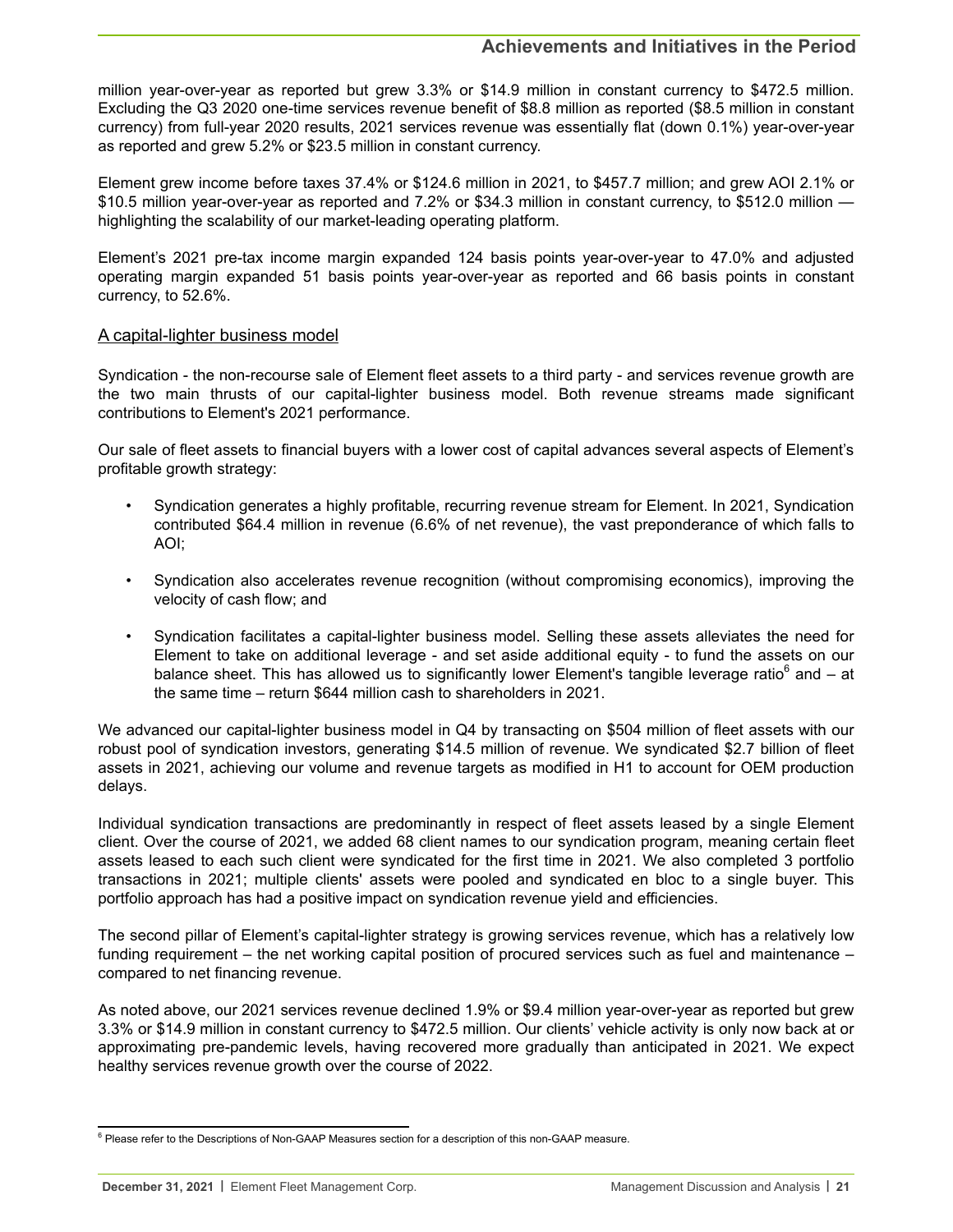Q4 services revenue of \$123.7 million was a 6.0% or \$7.0 million increase from Q4 2020 services revenue as reported and a 9.2% or \$10.5 million increase in constant currency. Q4 2021 services revenue grew 2.2% or \$2.6 million from Q3 2021 services revenue as reported and virtually the same amount in constant currency.

Healthy services revenue growth is attributable in part to our commercial team's success improving service penetration and utilization ("share of wallet") among existing clients in 2021 and, in part, to the gradual increase in client vehicle activity over the course of 2021 – now at or approximating pre-pandemic levels across our global footprint.

Our return on equity improved 440 basis points year-over-year to 10.4% and pre-tax return on common equity improved 140 basis points year-over-year to 15.4% for 2021.

### Growing free cash flow per share and the return of capital to shareholders

Element generated \$1.05 of free cash flow per share for 2021 – an 8 cent per share or 7.9% improvement over 2020 results in constant currency.

Element generated \$0.29 of free cash flow per share in Q4 – a 5 cent or 23.9% improvement over Q4 2020 in constant currency. Free cash flow per share improved 2 cents or 10.0% in Q4 2021 versus Q3 2021 in constant currency.

Per share growth is aided by our repurchasing of Element common shares for cancellation pursuant to our normal course issuer bid ("NCIB"). As previously disclosed, the Toronto Stock Exchange ("TSX") approved Element's November 10, 2021 notice of intention to renew our NCIB.

Also as previously disclosed, we announced on November 10, 2021 a 19% increase to Element's common dividend, from \$0.26 to \$0.31 annually per share, which was reflected in the Q4 2021 common dividend authorized and declared on November 10, 2021 and paid on January 14, 2022. With this increase, Element's annual common dividend represents approximately 30% of our last twelve months' free cash flow per share, which is the mid-point of the 25% to 35% payout range we plan to maintain going forward.

We returned \$644 million in cash to common shareholders in 2021 by repurchasing 39,002,033 common shares for cancellation pursuant to the NCIB and paying \$111 million in common dividends.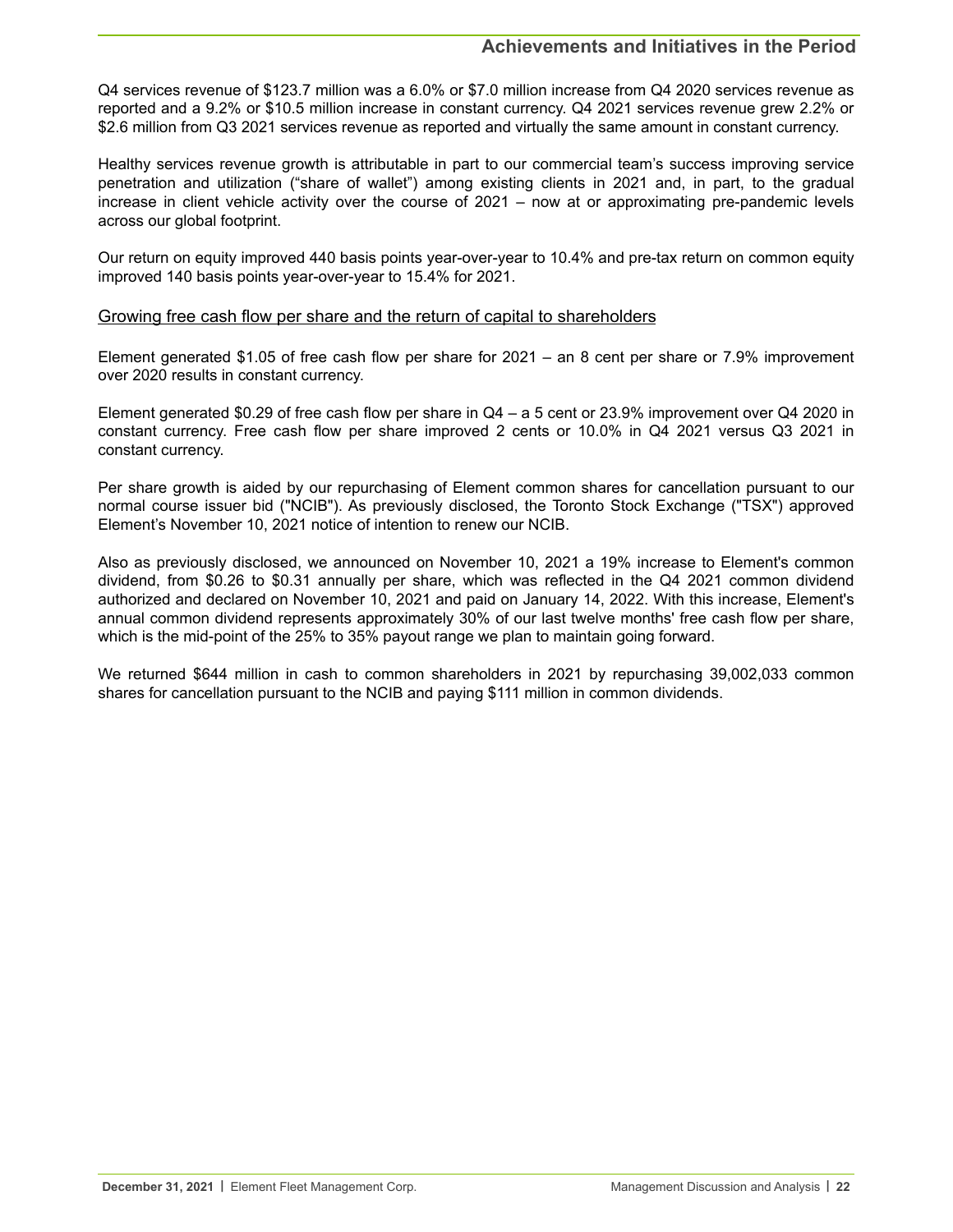# <span id="page-22-0"></span>**Effect of Foreign Currency Exchange Rate Changes**

We are exposed to fluctuations in certain foreign currencies from operations we conduct in Australia, New Zealand, Mexico and, predominantly, the United States where 13%, 6%, 10% and 64% of our full-year 2021 net revenue was generated, respectively. Element has established local currency funding structures in each of Australia, New Zealand, Mexico and the United States, thereby mitigating the impacts of fluctuation in those foreign currencies. We also institute certain designated hedges that further mitigate the effects of FX exposure. Notwithstanding, our assets, liabilities, and foreign operating results do fluctuate as a result of fluctuations in these currencies against the reporting currency, being the Canadian dollar. We do not hedge pure currency translation risk.

In the following "Results of Operations" sections, we include tables containing summaries of the Company's results on a constant currency basis. We provide certain further details in our Supplementary Information document (available on the Company's website) regarding results for the relevant periods before the impact of changes in FX (*ie.* in constant currency). The Company calculates constant currency by applying the current period average FX rates to prior results (*eg*. the Q4 2021 average FX rates are used to calculate Q3 2021 and Q4 2020 results and the average Q1 2021, Q2 2021, Q3 2021, and Q4 2021 FX rates are used to calculate the annual results). The current spot rate is used for all balance sheet constant currency calculations. The table immediately below illustrates the constant currency FX impact on the reported consolidated financial results for prior periods that are discussed on the following pages:

|                                                                             |                      |                           |                       |                           | For the three-months ended |                      |                        | For the year-ended   |
|-----------------------------------------------------------------------------|----------------------|---------------------------|-----------------------|---------------------------|----------------------------|----------------------|------------------------|----------------------|
| (in \$000's for stated values)                                              | December 31,<br>2021 | Change<br>from Q3<br>2021 | September 30,<br>2021 | Change<br>from Q4<br>2020 | December 31,<br>2020       | December 31,<br>2021 | Change<br>from<br>2020 | December 31,<br>2020 |
|                                                                             | \$                   | %                         | \$                    | %                         | \$                         | \$                   | ℅                      | \$                   |
| Servicing income, net, constant                                             |                      |                           |                       |                           |                            |                      |                        |                      |
| currency                                                                    | 123,716              | 2.2%                      | 121,008               | 9.2%                      | 113,265                    | 472,465              | 3.3%                   | 457.527              |
| Fx impact                                                                   |                      |                           | 67                    |                           | 3,493                      |                      |                        | 24,327               |
| Servicing income, net, as reported                                          | 123,716              | 2.2%                      | 121,075               | 6.0%                      | 116,758                    | 472,465              | (1.9)%                 | 481,854              |
| Net financing revenue, constant                                             |                      |                           |                       |                           |                            |                      |                        |                      |
| currency                                                                    | 107,245              | (1.1)%                    | 108,386               | 4.0 %                     | 103,106                    | 436,945              | 11.6 %                 | 391,449              |
| Fx impact                                                                   |                      |                           | 942                   |                           | 3,349                      |                      |                        | 14,238               |
| Net financing revenue, as reported                                          | 107,245              | (1.9)%                    | 109,328               | 0.7%                      | 106,455                    | 436,945              | 7.7%                   | 405,687              |
| Syndication revenue, constant                                               |                      |                           |                       |                           |                            |                      |                        |                      |
| currency                                                                    | 14,521               | 4.1 %                     | 13,952                | $(37.2)\%$                | 23,112                     | 64,412               | (9.3)%                 | 71,026               |
| Fx impact                                                                   |                      |                           | (15)                  |                           | 774                        |                      |                        | 4,526                |
| Syndication revenue, as reported                                            | 14,521               | 4.2 %                     | 13,937                | $(39.2)\%$                | 23,886                     | 64,412               | $(14.7)\%$             | 75,552               |
| Net revenue, constant currency                                              | 245,482              | 0.9%                      | 243,346               | 2.5%                      | 239.483                    | 973,822              | 5.8 %                  | 920,002              |
| Fx impact                                                                   |                      |                           | 994                   |                           | 7,616                      |                      |                        | 43,091               |
| Net revenue, as reported                                                    | 245,482              | 0.5%                      | 244,340               | (0.7)%                    | 247,099                    | 973,822              | 1.1%                   | 963,093              |
|                                                                             |                      |                           |                       |                           |                            |                      |                        |                      |
| Salaries, wages and benefits, constant<br>currency                          | 82,112               | 4.9 %                     | 78,275                | 9.0%                      | 75,323                     | 306,884              | 5.8 %                  | 290.082              |
| Fx impact                                                                   |                      |                           | 218                   |                           | 2,195                      |                      |                        | 12,675               |
| Salaries, wages and benefits, as<br>reported                                | 82,112               | 4.6 %                     | 78,493                | 5.9%                      | 77,518                     | 306.884              | 1.4%                   | 302,757              |
| General and administrative expenses,                                        |                      |                           |                       |                           |                            |                      |                        |                      |
| constant currency                                                           | 27,074               | 11.0 %                    | 24,396                | 2.3%                      | 26,463                     | 104,401              | (6.3)%                 | 111,447              |
| Fx impact                                                                   |                      |                           | (41)                  |                           | 703                        |                      |                        | 4,889                |
| General and administrative expenses,<br>as reported                         | 27,074               | 11.2 %                    | 24,355                | (0.3)%                    | 27,166                     | 104,401              | $(10.3)\%$             | 116,336              |
| Depreciation and amortization,<br>constant currency                         | 13,735               | $(13.1)\%$                | 15,797                | 36.8 %                    | 10,040                     | 50,537               | 23.8 %                 | 40,819               |
| Fx impact                                                                   |                      |                           | 69                    |                           | 317                        |                      |                        | 1,672                |
| Depreciation and amortization, as                                           |                      |                           |                       |                           |                            |                      |                        |                      |
| reported                                                                    | 13,735               | $(13.4)\%$                | 15,866                | 32.6 %                    | 10,357                     | 50,537               | 18.9 %                 | 42,491               |
| Adjusted operating expenses,<br>constant currency                           | 122,921              | 3.8%                      | 118,468               | 9.9%                      | 111,826                    | 461,822              | 4.4 %                  | 442,348              |
| <b>Fx impact</b>                                                            |                      |                           | 246                   |                           | 3,215                      |                      |                        | 19,236               |
| Adjusted operating expenses, as                                             |                      |                           |                       |                           |                            |                      |                        |                      |
| reported                                                                    | 122,921              | 3.5%                      | 118,714               | 6.8%                      | 115,041                    | 461,822              | 0.1%                   | 461,584              |
| Adjusted operating income,<br>constant currency                             | 122,561              | (1.9)%                    | 124,878               | $(4.0)\%$                 | 127,657                    | 512,000              | 7.2%                   | 477,653              |
| <b>Fx impact</b>                                                            |                      |                           | 748                   |                           | 4,401                      |                      |                        | 23,856               |
| Adjusted operating income, as                                               |                      |                           |                       |                           |                            |                      |                        |                      |
| reported                                                                    | 122,561              | (2.4)%                    | 125,626               | (7.2)%                    | 132,058                    | 512,000              | 2.1%                   | 501,509              |
|                                                                             |                      |                           |                       |                           |                            |                      |                        |                      |
| Provision for taxes applicable to<br>adjusted operating income, constant    |                      |                           |                       |                           |                            |                      |                        |                      |
| currency                                                                    | 28,189               | (9.7)%                    | 31,231                | 21.7 %                    | 23,170                     | 124,313              | 49.0%                  | 83,446               |
| Fx impact                                                                   |                      |                           | 188                   |                           | 799                        |                      |                        | 4,158                |
| Provision for taxes applicable to<br>adjusted operating income, as reported | 28,189               | $(10.3)\%$                | 31,419                | 17.6 %                    | 23,969                     | 124,313              | 41.9%                  | 87,604               |
| After-tax adjusted operating                                                |                      |                           |                       |                           |                            |                      |                        |                      |
| income, constant currency                                                   | 94,372               | 0.8%                      | 93,647                | (9.7)%                    | 104,487                    | 387,687              | (1.7)%                 | 394,207              |
| Fx impact                                                                   |                      |                           | 560                   |                           | 3,602                      |                      |                        | 19,698               |
| After-tax adjusted operating<br>income, as reported                         | 94,372               | $0.2 \%$                  | 94,207                | $(12.7)\%$                | 108,089                    | 387,687              | (6.3)%                 | 413,905              |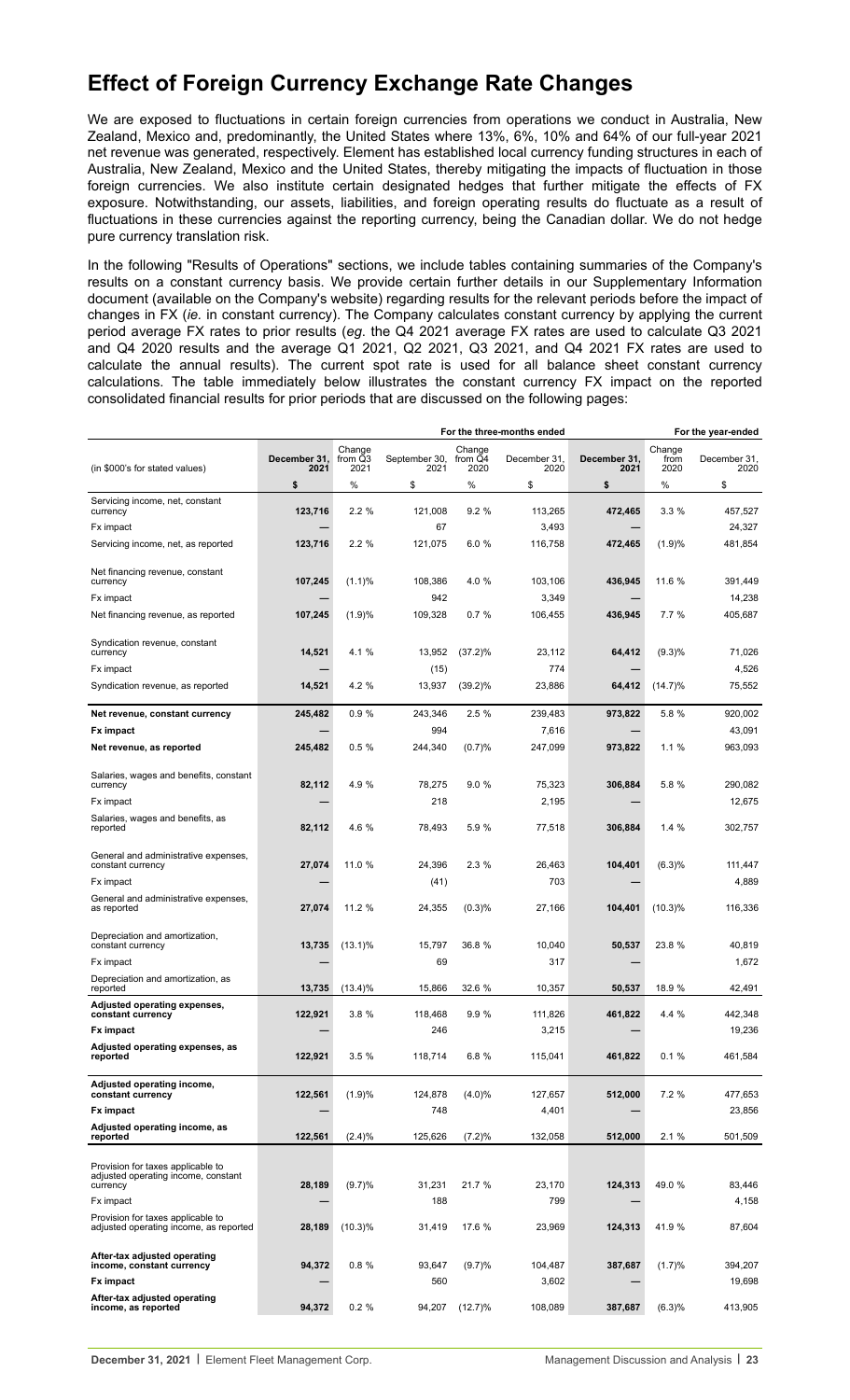# <span id="page-23-0"></span>**Annual Results of Operations**

|                                                          |                      | For the year ended   |
|----------------------------------------------------------|----------------------|----------------------|
| (in \$000's for stated values, except per share amounts) | December 31,<br>2021 | December 31,<br>2020 |
|                                                          | \$                   | \$                   |
| Net revenue                                              |                      |                      |
| Net interest income and rental revenue                   | 629,814              | 741.898              |
| Interest expense                                         | 192,869              | 336,211              |
| Net financing revenue                                    | 436,945              | 405,687              |
| Servicing income, net                                    | 472,465              | 481,854              |
| Syndication revenue, net                                 | 64,412               | 75,552               |
| Net revenue                                              | 973,822              | 963,093              |
| <b>Operating expenses</b>                                |                      |                      |
| Salaries, wages and benefits                             | 306,884              | 302,757              |
| General and administration expenses                      | 104,401              | 116,336              |
| Depreciation and amortization                            | 50,537               | 42,491               |
| Amortization of convertible debenture discount           | 3,580                | 6,259                |
| Share-based compensation                                 | 24,120               | 35,033               |
| <b>Operating expenses</b>                                | 489,522              | 502,876              |
| Disposition of 19 <sup>th</sup> Capital                  |                      |                      |
| Gain/(Loss) on settlement of debt                        |                      | 38,580               |
| Gain/(Loss) on sale of assets                            |                      | (52, 442)            |
| Net gain/(loss) on disposition                           | —                    | (13, 862)            |
| <b>Other expenses</b>                                    |                      |                      |
| Amortization of intangible assets from acquisition       | 35,313               | 38,291               |
| Restructuring and transformation costs                   |                      | 77,508               |
| Loss/(Gain) on investments                               | (8,689)              | (2, 497)             |
| <b>Other expenses</b>                                    | 26,624               | 113,302              |
| Income before taxes                                      | 457,676              | 333,053              |
| Provision for income taxes                               | 101,670              | 45,961               |
| Net income for the year                                  | 356,006              | 287,092              |
| Weighted average number of shares outstanding [basic]    | 423,070              | 438,571              |
| Earnings per share [basic]                               | 0.76                 | 0.56                 |
| Dividends declared, per share                            | 0.272500             | 0.200000             |
| Preferred Shares, Series A                               | 1.733252             | 1.733252             |
| Preferred Shares, Series C                               | 1.552520             | 1.552520             |
| Preferred Shares, Series E                               | 1.475752             | 1.475752             |
| Preferred Shares, Series G                               |                      | 1.218750             |
| Preferred Shares, Series I                               | 1.437500             | 1.437500             |

Immediately below, we present and offer commentary on certain results quantified by IFRS measures (such as operating expenses) whose counterpart non-GAAP measures (such as adjusted operating expenses) are presented and commented-on further below.

#### Operating expenses

Operating expenses for the year ended December 31, 2021 were \$489.5 million, down 2.7% or \$13.4 million year-over-year.

## Pre-tax income margin

Pre-tax income margin for the year ended December 31, 2021 was 47.0%, a 124 basis point increase yearover-year.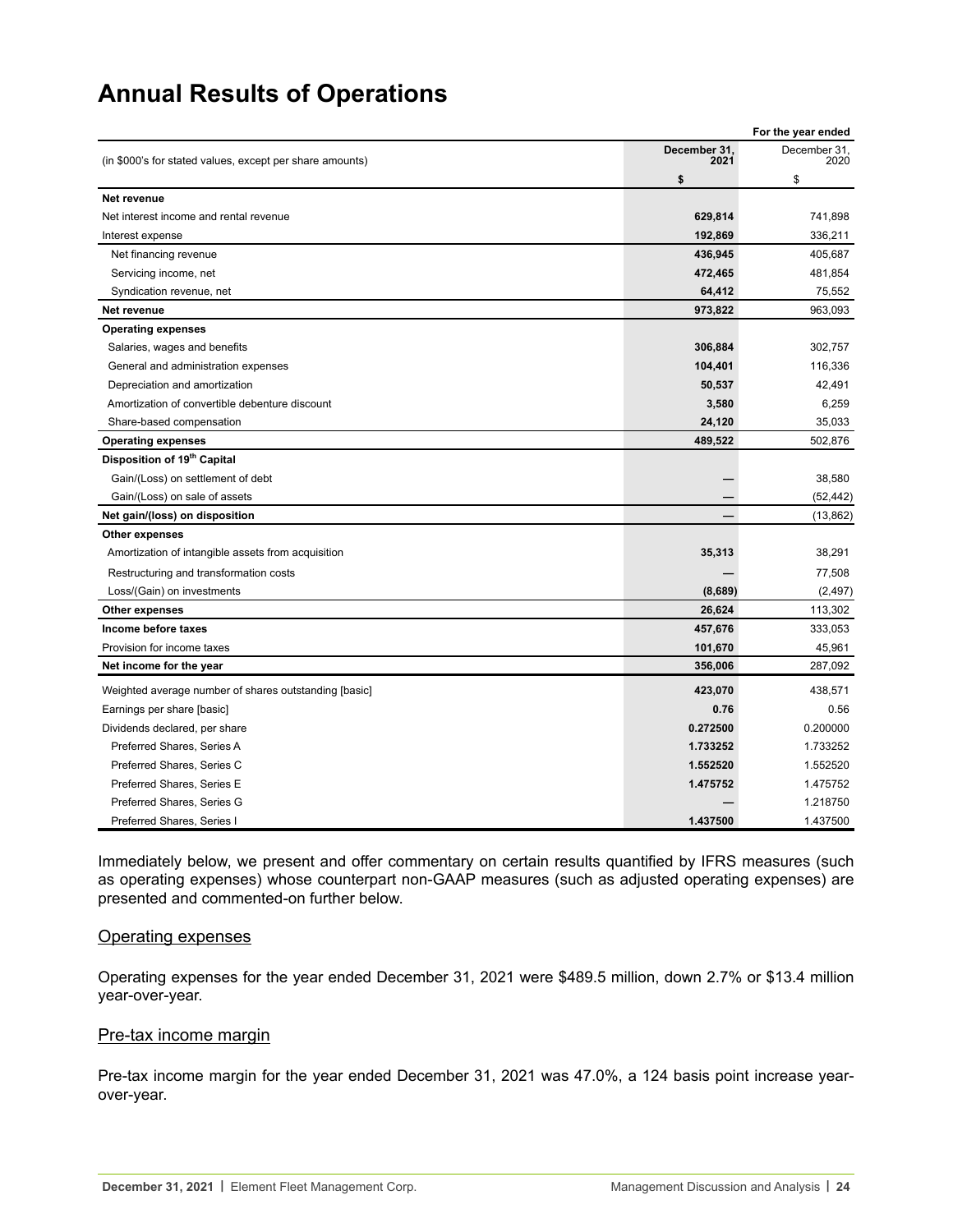# Net income

Net income for the year ended December 31, 2021 was \$356.0 million, a \$68.9 million increase from 2020. The year-over-year improvement was predominantly driven by the \$77.5 million of 2020 restructuring and transformation investments being absent from 2021 results given that our Transformation program concluded at the end of 2020. Other noteworthy year-over-year line item variances -- that are *not* addressed in the commentary further below -- that impacted the year-over-year net income variance are:

- \$2.7 million lower amortization of convertible debenture discount for full-year 2021, as we repaid our 2015 convertible debentures in full upon maturity in Q2 2020 (*ie*. halfway through 2020);
- \$10.9 million lower share-based compensation in 2021, as this expense in 2020 reflected a catch up from previous years' stock performance and additional performance stock unit amortization (which did not recur in 2021); and
- \$55.7 million higher provision for income taxes in 2021. The effective income tax rate was 22.2% for the year ended December 31, 2021 versus 13.8% for the year ended December 31, 2020, reflecting year-over-year variances in income before tax and other tax-related adjustments.

Net income for 2021 amounted to \$0.76 on a per share basis, which is \$0.20 per share higher than earnings per share for 2020.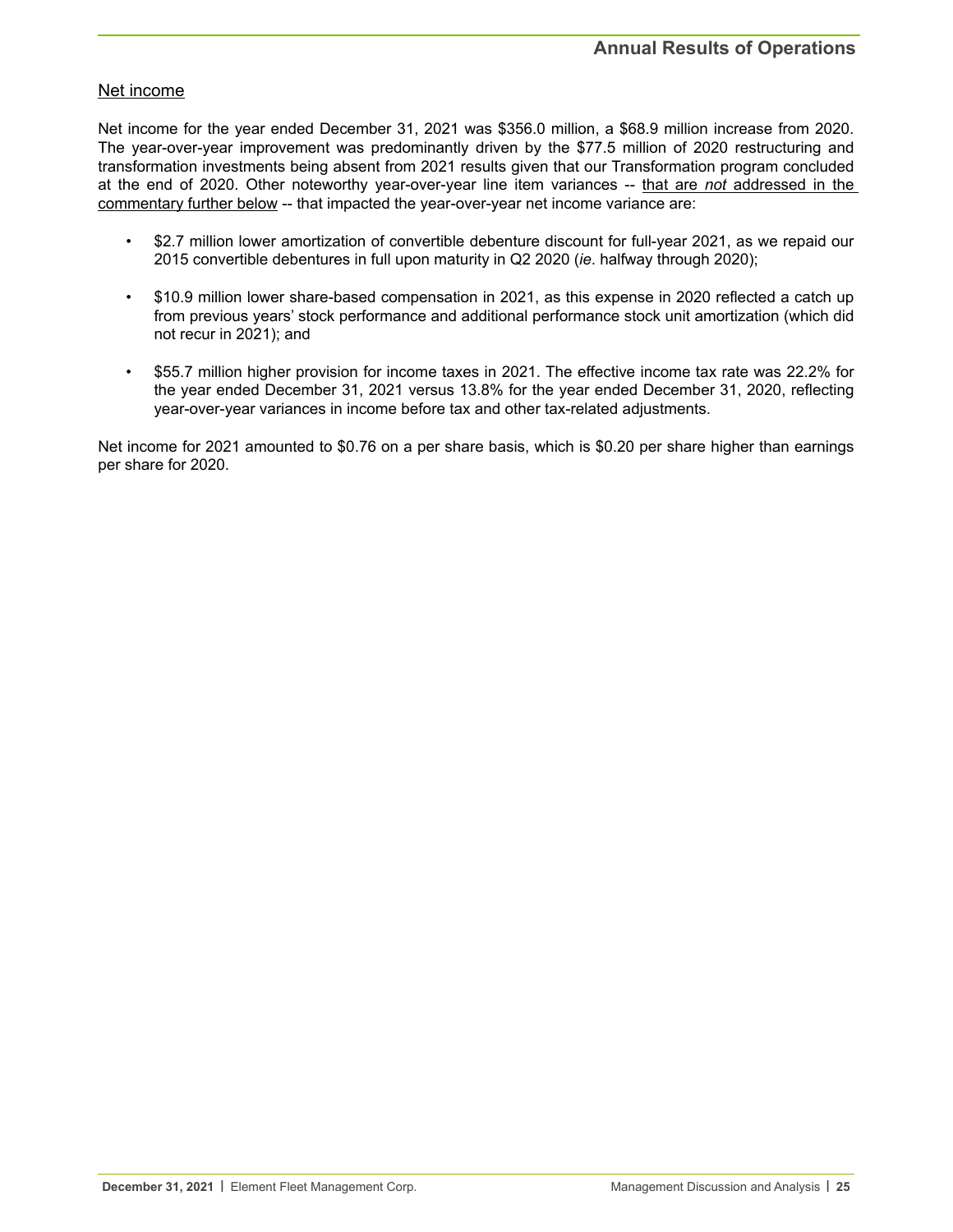# **Adjusted Operating Results as reported**

|                                                                                      |                   | For the year ended |
|--------------------------------------------------------------------------------------|-------------------|--------------------|
| (in \$000's for stated values, except per share amounts)                             | December 31, 2021 | December 31, 2020  |
|                                                                                      | \$                | \$                 |
| Servicing income, net                                                                | 472,465           | 481,854            |
| Net financing revenue                                                                | 436,945           | 405,687            |
| Syndication revenue, net                                                             | 64,412            | 75,552             |
| Net revenue                                                                          | 973,822           | 963,093            |
| Salaries, wages and benefits                                                         | 306,884           | 302,757            |
| General and administrative expenses                                                  | 104,401           | 116,336            |
| Depreciation and amortization                                                        | 50,537            | 42,491             |
| <b>Adjusted operating expenses</b>                                                   | 461,822           | 461,584            |
| Adjusted operating income                                                            | 512,000           | 501,509            |
| Provision for taxes applicable to adjusted operating income                          | 124,313           | 87,604             |
| Cumulative preferred share dividends                                                 | 32,412            | 40,820             |
| After-tax adjusted operating income attributable to common shareholders <sup>7</sup> | 355,275           | 373,085            |
| Weighted average number of shares outstanding [basic]                                | 423,070           | 438,571            |
| After-tax adjusted operating income per share [basic]                                | 0.84              | 0.85               |

# **Adjusted Operating Results in constant currency**<sup>8</sup>

|                                                                         |                   | For the year ended |
|-------------------------------------------------------------------------|-------------------|--------------------|
| (in \$000's for stated values, except per share amounts)                | December 31, 2021 | December 31, 2020  |
|                                                                         | \$                | \$                 |
| Servicing income, net                                                   | 472,465           | 457,527            |
| Net financing revenue                                                   | 436,945           | 391,449            |
| Syndication revenue, net                                                | 64,412            | 71,026             |
| Net revenue                                                             | 973,822           | 920,002            |
| Salaries, wages and benefits                                            | 306,884           | 290,082            |
| General and administrative expenses                                     | 104,401           | 111,447            |
| Depreciation and amortization                                           | 50,537            | 40,819             |
| <b>Adjusted operating expenses</b>                                      | 461,822           | 442,348            |
| Adjusted operating income                                               | 512,000           | 477,654            |
| Provision for taxes applicable to adjusted operating income             | 124,313           | 83,446             |
| Cumulative preferred share dividends                                    | 32,412            | 40,820             |
| After-tax adjusted operating income attributable to common shareholders | 355,275           | 353,388            |
| Weighted average number of shares outstanding [basic]                   | 423,070           | 438,571            |
| After-tax adjusted operating income per share [basic]                   | 0.84              | 0.81               |

# Net revenue

Net revenue as reported grew 1.1% or \$10.7 million year-over-year to \$973.8 million and 5.8% or \$53.8 million in constant currency for 2021.

Net revenue growth was driven by 2021 net financing revenue growth of 7.7% or \$31.3 million as reported and 11.6% or \$45.5 million in constant currency.

Services revenue declined 1.9% or \$9.4 million year-over-year as reported but grew 3.3% or \$14.9 million in constant currency on the same comparative basis, thereby contributing to our 5.8% net revenue growth in constant currency year-over-year.

<sup>&</sup>lt;sup>7</sup> Please refer to the Descriptions of Non-GAAP Measures section for a description of this non-GAAP measure.

<sup>&</sup>lt;sup>8</sup> Please refer to the Effect of Foreign Currency Exchange Rate Changes section for reconciliations of certain non-GAAP "constant currency" measures to their counterpart IFRS measures as reported.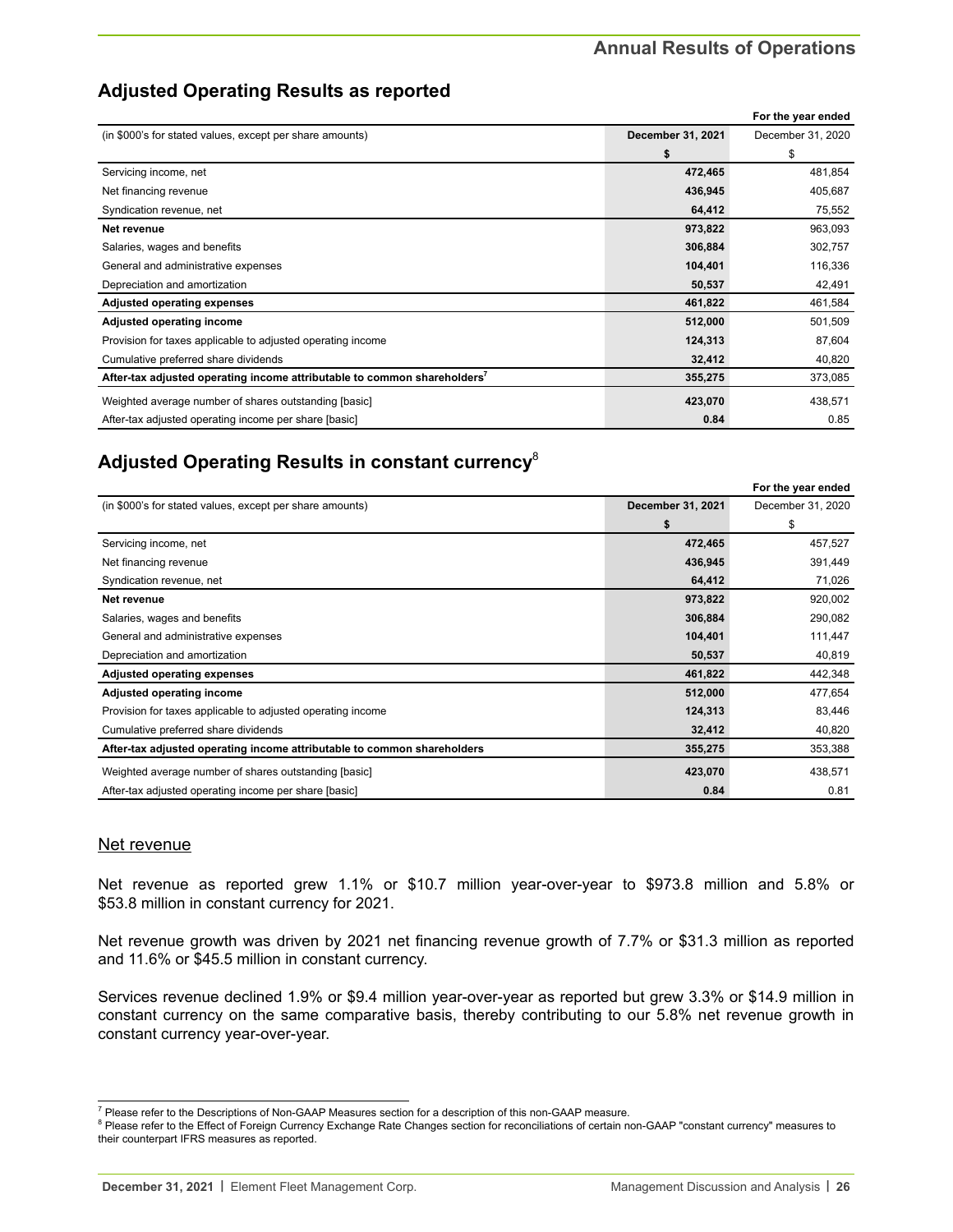2021 net revenue growth was modestly subdued by an \$11.1 million decline in syndication revenue year-overyear as reported – a \$6.6 million decline in constant currency on the same year-over-year basis.

## Orders, Originations and Order Backlog

# *Orders*

Originations are necessarily preceded by vehicle orders, which are legally binding commitments by our clients to lease or purchase vehicles from Element upon production by the relevant OEM.

We received \$5.9 billion vehicle orders globally in 2021 - the single largest year of orders in Element's history (i) on a constant currency basis and (ii) excluding Armada from both 2021 and prior years' order volumes. Including Armada in 2021 and prior years' order volumes, on a constant currency basis, 2021 was the second largest year of orders in Element's history, and only \$150 million of orders shy of 2019 (the largest year). 2021 orders were 30% higher than 2020 in constant currency, excluding Armada; and 48% higher in constant currency including Armada in both 2021 and 2020 totals.

# *Originations*

Automotive OEM production delays driven by the global microchip shortage constrained origination volumes throughout 2021 – particularly in the U.S. and Canada – and, as previously disclosed, we believe these OEM delays are likely to continue to impact origination volumes in 2022, albeit to a lesser extent.

We originated \$5.0 billion of assets globally in 2021, which is a \$1.0 billion or 16.8% step down year-over-year as reported and \$0.7 billion or 12.7% step down in constant currency – entirely driven by U.S. and Canadian origination volume declines (themselves driven exclusively by OEM production delays, notwithstanding robust client demand for new vehicles throughout 2021), with each of Mexico and ANZ originations volume *growth* modestly softening the full-year-over-full-year global step down.

The table below sets out the geographic distribution of Element's originations for 2021 and 2020:

| (in \$000's for stated values) | December 31, 2021 |            | December 31, 2020 |          |
|--------------------------------|-------------------|------------|-------------------|----------|
|                                |                   | %          |                   | $\%$     |
| United States and Canada       | 3,711,557         | 74.33 %    | 4,910,672         | 81.79 %  |
| Mexico                         | 749.203           | 15.00 %    | 604.972           | 10.08 %  |
| Australia and New Zealand      | 532.828           | 10.67 %    | 488.203           | 8.13%    |
| Total                          | 4,993,588         | 100.00 $%$ | 6.003.847         | 100.00 % |

The table below sets out the geographic distribution of Element's originations for 2021 and 2020 on a constant currency basis:

| (in \$000's for stated values) | <b>December 31, 2021</b> |            | December 31, 2020 |          |
|--------------------------------|--------------------------|------------|-------------------|----------|
|                                |                          | $\%$       |                   | %        |
| United States and Canada       | 3,711,557                | 74.33 %    | 4,628,178         | 80.95 %  |
| Mexico                         | 749.203                  | 15.00 %    | 593.549           | 10.38 %  |
| Australia and New Zealand      | 532.828                  | 10.67 %    | 495.878           | 8.67%    |
| Total                          | 4.993.588                | 100.00 $%$ | 5.717.605         | 100.00 % |

U.S. and Canadian originations declined \$1.2 billion or 24.4% in 2021 over 2020 as reported and \$0.9 billion or 19.8% in constant currency.

Originations in Mexico grew \$144.2 million or 23.8% year-over-year for 2021 as reported and \$155.7 million or 26.2% in constant currency. Mexico was the market least impacted by OEM production delays in 2021.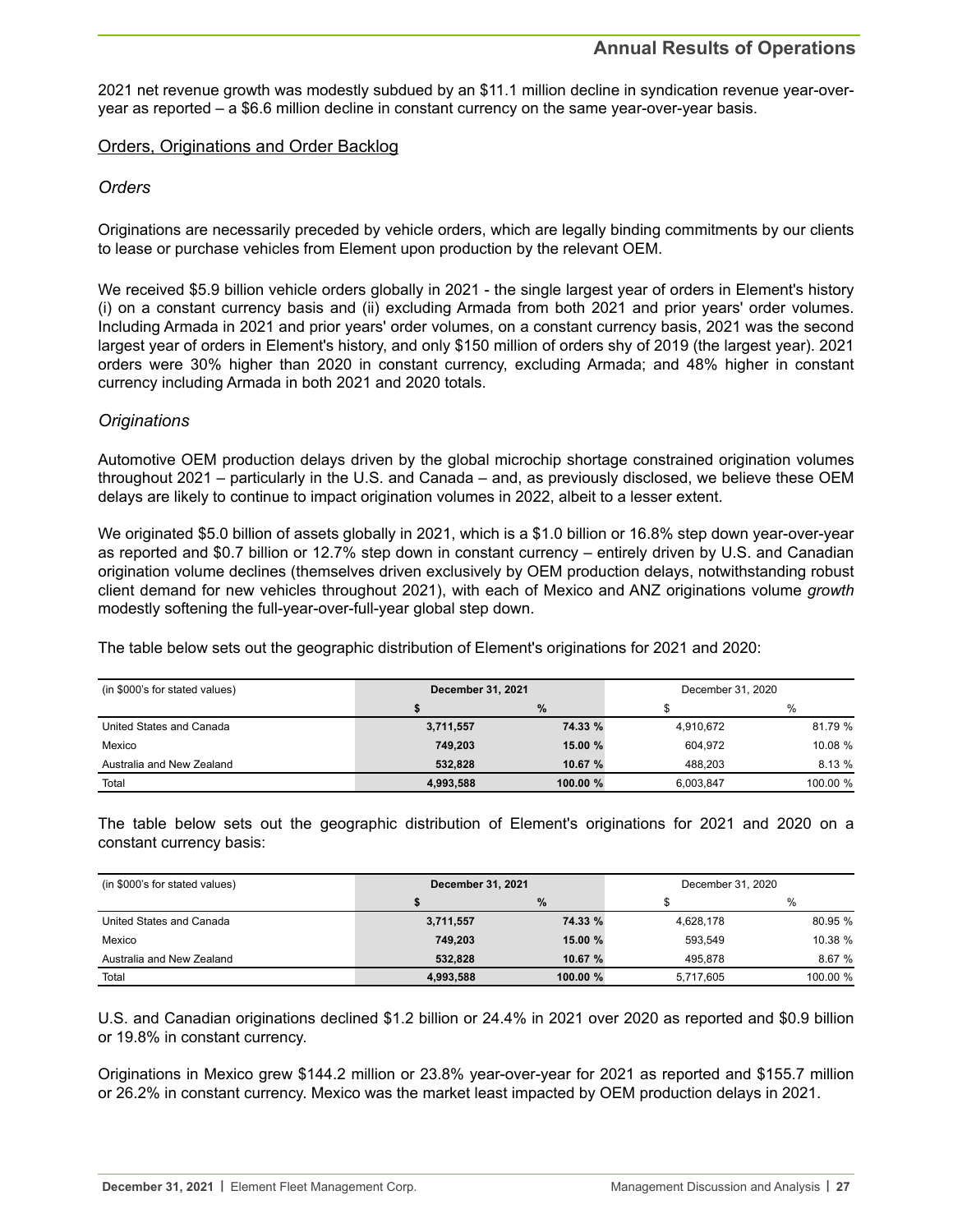Originations in ANZ grew \$44.6 million or 9.1% in 2021 over 2020 as reported -- and \$37.0 million or 7.5% in constant currency – in spite of significant OEM production headwinds and the impacts of multiple pandemicdriven lockdowns on the region throughout 2021.

## *Order Backlog*

Robust client demand for vehicles opposite various degrees of OEM production delay has resulted in record<sup>9</sup> vehicle order backlogs in each of our operating geographies.

Our global order backlog on December 31, 2021 stood at \$2.9 billion; an \$0.9 billion increase (in constant currency) over the September 30, 2021 backlog of \$2.0 billion.

The \$2.9 billion order backlog represents approximately \$1.9 billion of orders in excess of our average yearend order backlog (on a constant currency basis). These \$1.9 billion in excess orders represent approximately

- \$45 to \$55 million in deferred net revenue,
- \$40 to \$50 million in deferred adjusted operating income, and
- \$55 to \$65 million in deferred free cash flow.

We continue to believe that OEM production delays are likely to improve modestly over the course of 2022 – which was recently echoed publicly by several large OEMs themselves – enabling our originations to do the same. We expect OEMs to recover full production capacity by the end of H1 2023, allowing them to start drawing down our excess order backlog shortly thereafter and thereby allowing Element to earn the above \$40 to \$65 million in deferred net revenue, adjusted operating income and free cash flow -- in addition to any incremental deferred net revenue, adjusted operating income and free cash flow represented by excess order backlog at June 30, 2023 above and beyond \$1.9 billion.

#### Net financing revenue

Net financing revenue of \$436.9 million in 2021 represents a 7.7% or \$31.3 million increase year-over-year as reported. On a constant currency basis, net financing revenue was up 11.6% or \$45.5 million year-over-year.

This strong performance was driven by:

- lower costs of funding, with our efforts to optimize our debt structure continuing to reduce pure interest expense and credit facility fees;
- gains on the sale of used vehicles ("GOS") in ANZ and, to a lesser extent, Mexico where we continue to benefit from the supply-constrained secondary markets; and
- the reduction of our balance sheet allowance for credit losses. Improved economic circumstances in 2021 and the outstanding quality and performance of our asset portfolio allowed us to reverse almost half of the provision taken at the onset of the COVID-19 pandemic in 2020.

All the foregoing represents resilient net financing revenue performance, given that average net earning assets<sup>10</sup> declined 18.6% as reported and 12.9% in constant currency over the course of 2021 (as a result of (i) syndication activity and (ii) postponed and delayed originations).

<sup>&</sup>lt;sup>9</sup> Excluding historical Armada orders in the U.S.

<sup>&</sup>lt;sup>10</sup> Please refer to the Descriptions of Non-GAAP Measures section for a description of this non-GAAP measure.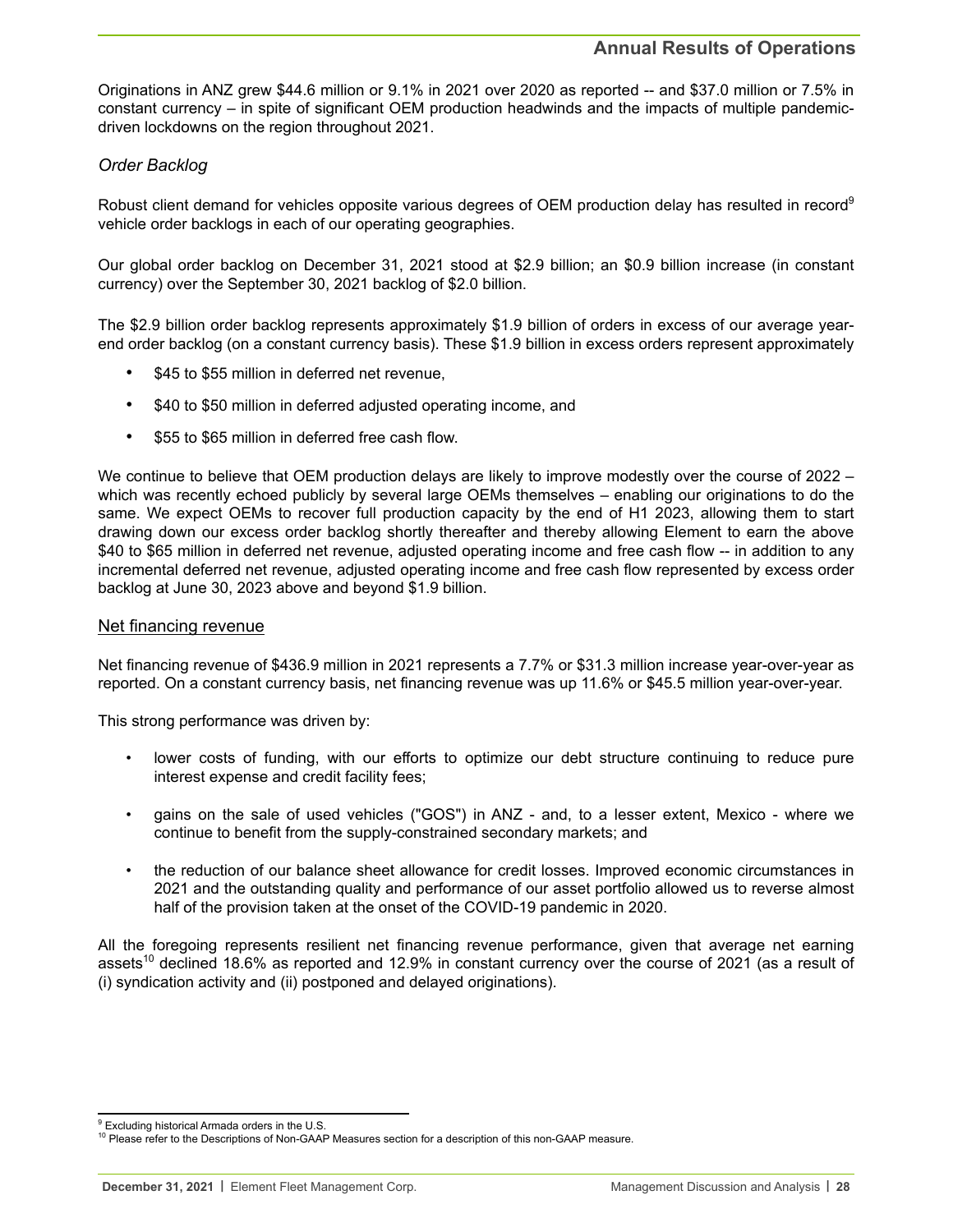# **Annual Results of Operations**

# Net financing revenue yield on average net earning assets

|                                                                        |                          |      | For the year ended |
|------------------------------------------------------------------------|--------------------------|------|--------------------|
| (in \$000's for stated values)                                         | <b>December 31, 2021</b> |      | December 31, 2020  |
| Average net earning assets                                             | 9,178,109                | ∣\$  | 11,274,225         |
| Net interest income and rental revenue <sup>9</sup>                    | 6.86 %                   |      | 6.58%              |
| Interest expense                                                       | 2.10%                    |      | 2.98 %             |
| Net financing revenue yield on average net earning assets <sup>9</sup> | 4.76 %                   |      | 3.60%              |
| Average debt outstanding                                               | 8,315,566                | ¶ \$ | 12,048,215         |
| Average cost of debt (Interest expense / average debt)                 | 2.32%                    |      | 2.79%              |
| Average 1-Month LIBOR rates                                            | 0.10%                    |      | 0.52%              |

#### Servicing income, net

Despite the lingering effects of the pandemic, services revenue was resilient throughout 2021. Areas such as remarketing were muted due to the ongoing OEM production delays; however, affected remarketing services revenue is not lost but rather deferred into future periods when new vehicle production levels normalize.

Notwithstanding headwinds to remarketing revenue and other services revenue catalyzed by originations, we earned \$472.5 million of services revenue in 2021, down only 1.9% or \$9.4 million from 2020 as reported and up 3.3% or \$14.9 million in constant currency.

As previously disclosed, 2020 services revenue benefitted from one-time Armada revenue of \$8.8 million in the third quarter of last year. Excluding this from full-year 2020 results, year-over-year services revenue was essentially flat (down 0.1%) in 2021 as reported and grew 5.2% or \$23.5 million in constant currency yearover-year.

#### Assets under management

Assets under management ("AUM") at year-end totaled \$14.3 billion – down \$1.3 billion or 8.4% year-overyear. As set out in our Supplementary Information document (available on our website), the year-over-year decrease reflects the impacts of lower origination volumes in 2021, plus amortization, dispositions and FX. On a constant currency basis, AUM declined \$1.1 billion or 7.3% year-over-year.

#### Syndication revenue, net

We syndicated \$2.7 billion of assets in 2021 – roughly in line with 2020 syndication volume as reported and flat year-over-year in local currency (U.S. dollars). We generated \$64.4 million of revenue in 2021, which is an \$11.1 million decline year-over-year as reported and \$6.6 million decline in constant currency. The lower revenue yield on assets syndicated this year is attributable to a significantly lower volume of Armada assets syndicated in 2021, which have historically earned a higher yield.

#### Adjusted operating expenses

Adjusted operating expenses of \$461.8 million in 2021 were 0.1% or \$0.2 million higher year-over-year as reported. In constant currency, adjusted operating expenses were 4.4% or \$19.5 million higher year-overyear, driven by:

• higher salaries, wages and benefit expenses – by 1.4% or \$4.1 million as reported and 5.8% or \$16.8 million in constant currency -- due to merit increases to salaries and higher short-term incentive accruals in 2021 than 2020; as well as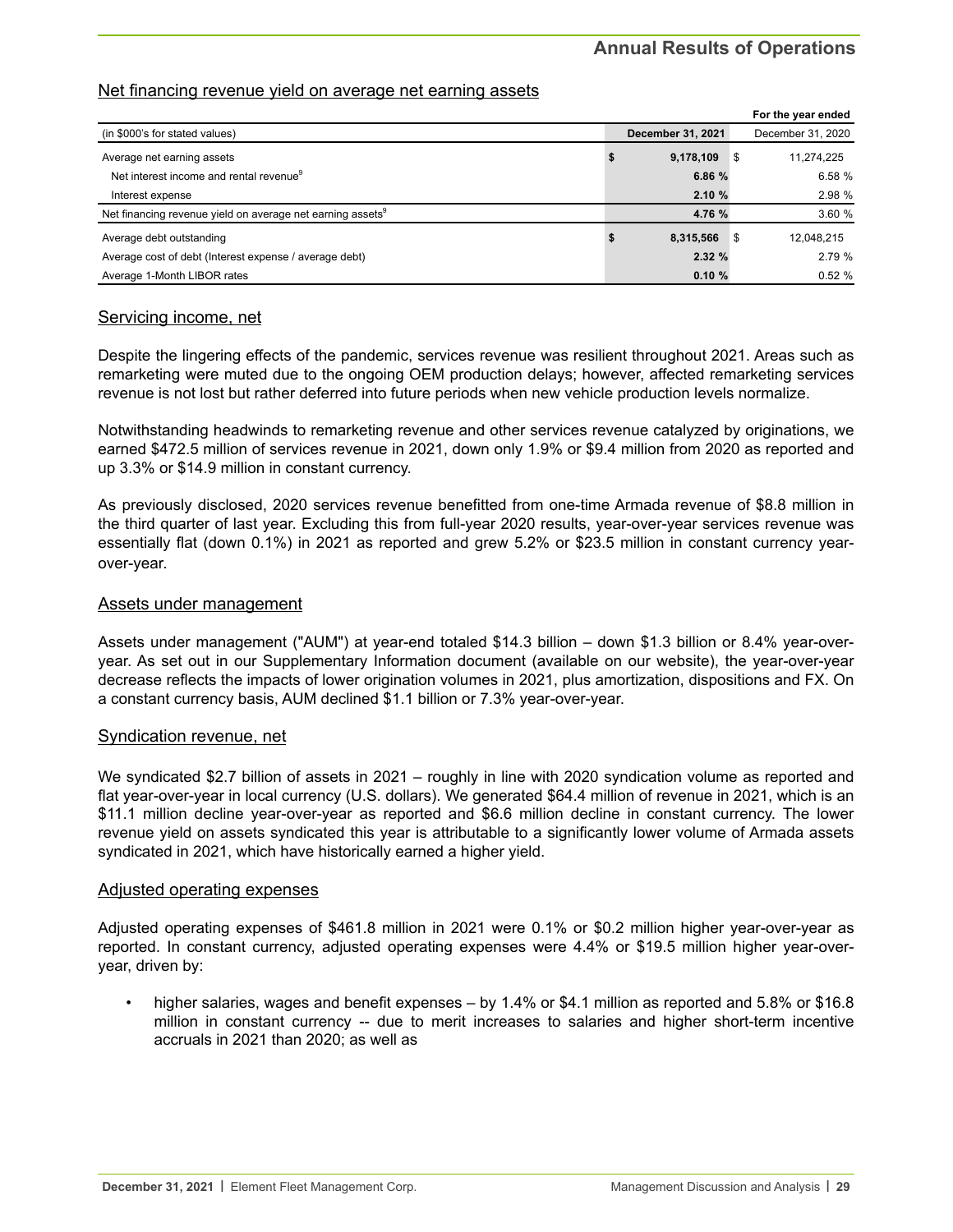# **Annual Results of Operations**

• higher depreciation and amortization expense – by 18.9% or \$8.0 million as reported and 23.8% or \$9.7 million in constant currency – reflecting several work-in-process projects (many of which began as Transformation initiatives) becoming "operational" in the year by accounting standards, resulting in the beginning of the depreciation and amortization of same and the accelerated depreciation and amortization of assets that become redundant as a result.

These increases were partially offset by general and administrative expenses in 2021 – lower by 10.2% or \$11.9 million as reported and 6.3% or \$7.0 million in constant currency – reflecting tighter cost controls, fewer professional fees incurred, and less travel than in 2020.

### Adjusted operating income and margin

Adjusted operating income ("AOI") for 2021 was \$512.0 million: 2.1% or \$10.5 million higher than 2020 as reported, and amounting to \$0.84 for 2021 on a per share basis, which is 1 cent per share less than last year.

Excluding the impact of FX, AOI improved by 7.2% or \$34.3 million year-over-year; and adjusted EPS increased 3.7% or 3 cents per share.

Operating margin for 2021 was 52.6%, a 51 basis point improvement as reported and 66 basis points on a constant currency basis over 2020 operating margin.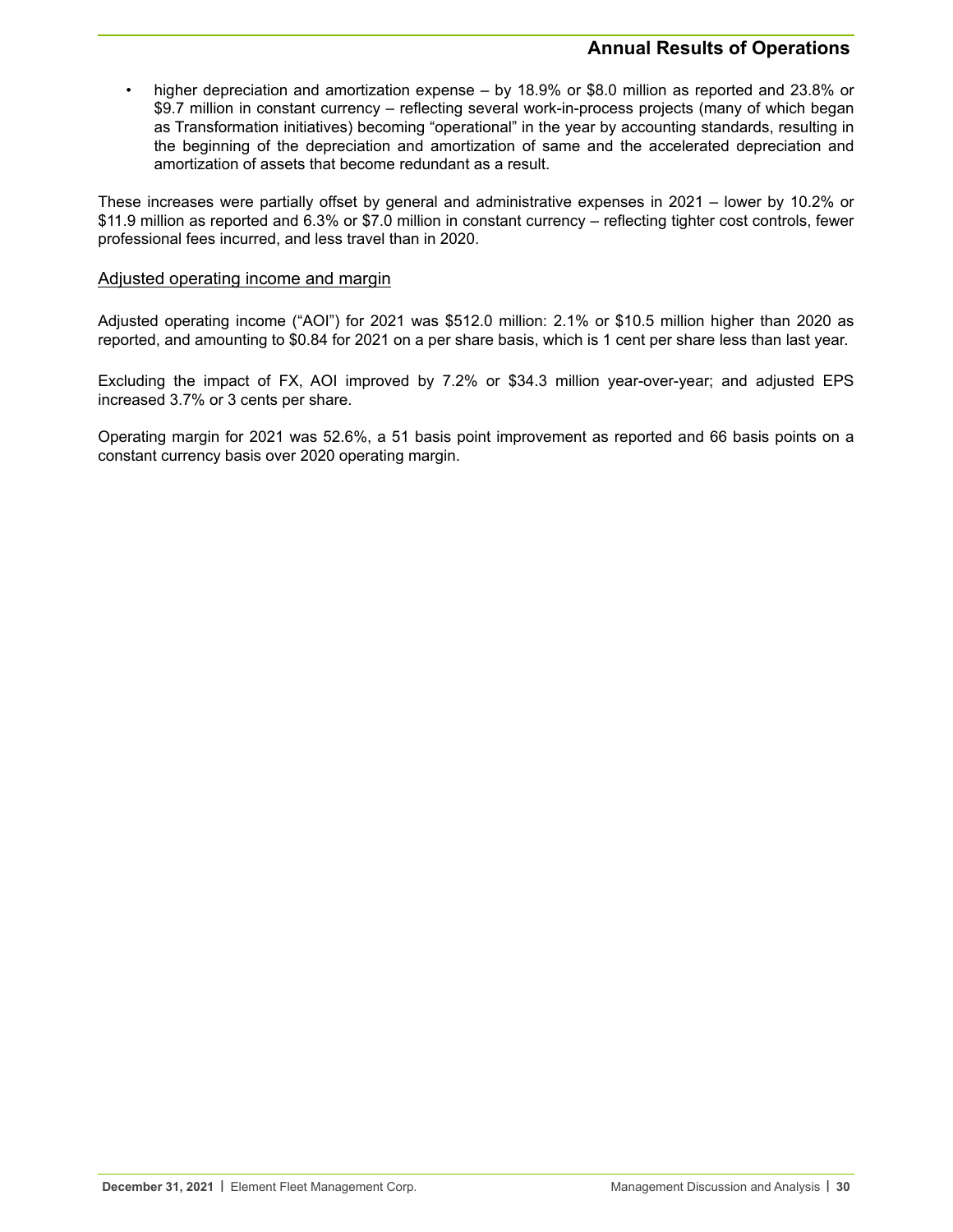<span id="page-30-0"></span>

| For the three-month periods ended                        |                      |                       |                      |  |  |
|----------------------------------------------------------|----------------------|-----------------------|----------------------|--|--|
| (in \$000's for stated values, except per share amounts) | December 31.<br>2021 | September 30,<br>2021 | December 31,<br>2020 |  |  |
|                                                          | \$                   | \$                    | \$                   |  |  |
| <b>Net revenue</b>                                       |                      |                       |                      |  |  |
| Net interest income and rental revenue                   | 151,790              | 155,933               | 175,674              |  |  |
| Interest expense                                         | 44,545               | 46,605                | 69,219               |  |  |
| Net financing revenue                                    | 107,245              | 109,328               | 106,455              |  |  |
| Servicing income, net                                    | 123,716              | 121,075               | 116,758              |  |  |
| Syndication revenue, net                                 | 14,521               | 13,937                | 23,886               |  |  |
| Net revenue                                              | 245,482              | 244,340               | 247,099              |  |  |
| <b>Operating expenses</b>                                |                      |                       |                      |  |  |
| Salaries, wages and benefits                             | 82,112               | 78,493                | 77,518               |  |  |
| General and administrative expenses                      | 27,074               | 24,355                | 27,166               |  |  |
| Depreciation and amortization                            | 13,735               | 15,866                | 10,357               |  |  |
| Amortization of convertible debenture discount           | 918                  | 903                   | 858                  |  |  |
| Share-based compensation                                 | 6,283                | 5,086                 | 19,578               |  |  |
| <b>Operating expenses</b>                                | 130,122              | 124,703               | 135,477              |  |  |
| Other expenses                                           |                      |                       |                      |  |  |
| Amortization of intangible assets from acquisition       | 8,871                | 8,862                 | 9,070                |  |  |
| Restructuring and transformation costs                   |                      |                       | 19,637               |  |  |
| Loss/(Gain) on investments                               | (2, 475)             | (2,776)               | (3,261)              |  |  |
| <b>Other expenses</b>                                    | 6,396                | 6,086                 | 25,446               |  |  |
| Income before taxes                                      | 108,964              | 113,551               | 86,176               |  |  |
| Provision for income taxes                               | 14,300               | 28,610                | 7,814                |  |  |
| Net income for the period                                | 94,664               | 84,941                | 78,362               |  |  |
| Weighted average number of shares outstanding [basic]    | 409,175              | 416,353               | 440,253              |  |  |
| Earnings per share [basic]                               | 0.21                 | 0.18                  | 0.16                 |  |  |
| Dividends declared, per share                            |                      |                       |                      |  |  |
| Common share                                             | 0.077500             | 0.065000              | 0.065000             |  |  |
| Preferred Shares, Series A                               | 0.433313             | 0.433313              | 0.433313             |  |  |
| Preferred Shares, Series C                               | 0.388130             | 0.388130              | 0.388130             |  |  |
| Preferred Shares, Series E                               | 0.368938             | 0.368938              | 0.368938             |  |  |
| Preferred Shares, Series I                               | 0.359375             | 0.359375              | 0.359375             |  |  |

Immediately below, we present and offer commentary on certain results quantified by IFRS measures (such as operating expenses) whose counterpart non-GAAP measures (such as adjusted operating expenses) are presented and commented-on further below.

#### Operating expenses

Operating expenses for the quarter were \$130.1 million, up 4.3% or \$5.4 million quarter-over-quarter but down 4.0% or \$5.4 million year-over-year.

#### Pre-tax income margin

Pre-tax income margin for the quarter was 44.4%, contracting 210 basis points quarter-over-quarter but having expanded 950 basis points on a year-over-year basis.

#### Net income

Element earned net income of \$94.7 million for the quarter, a \$16.3 million improvement over Q4 2020 and \$9.7 million improvement over Q3 2021. Immediately below are noteworthy line item variances that (a)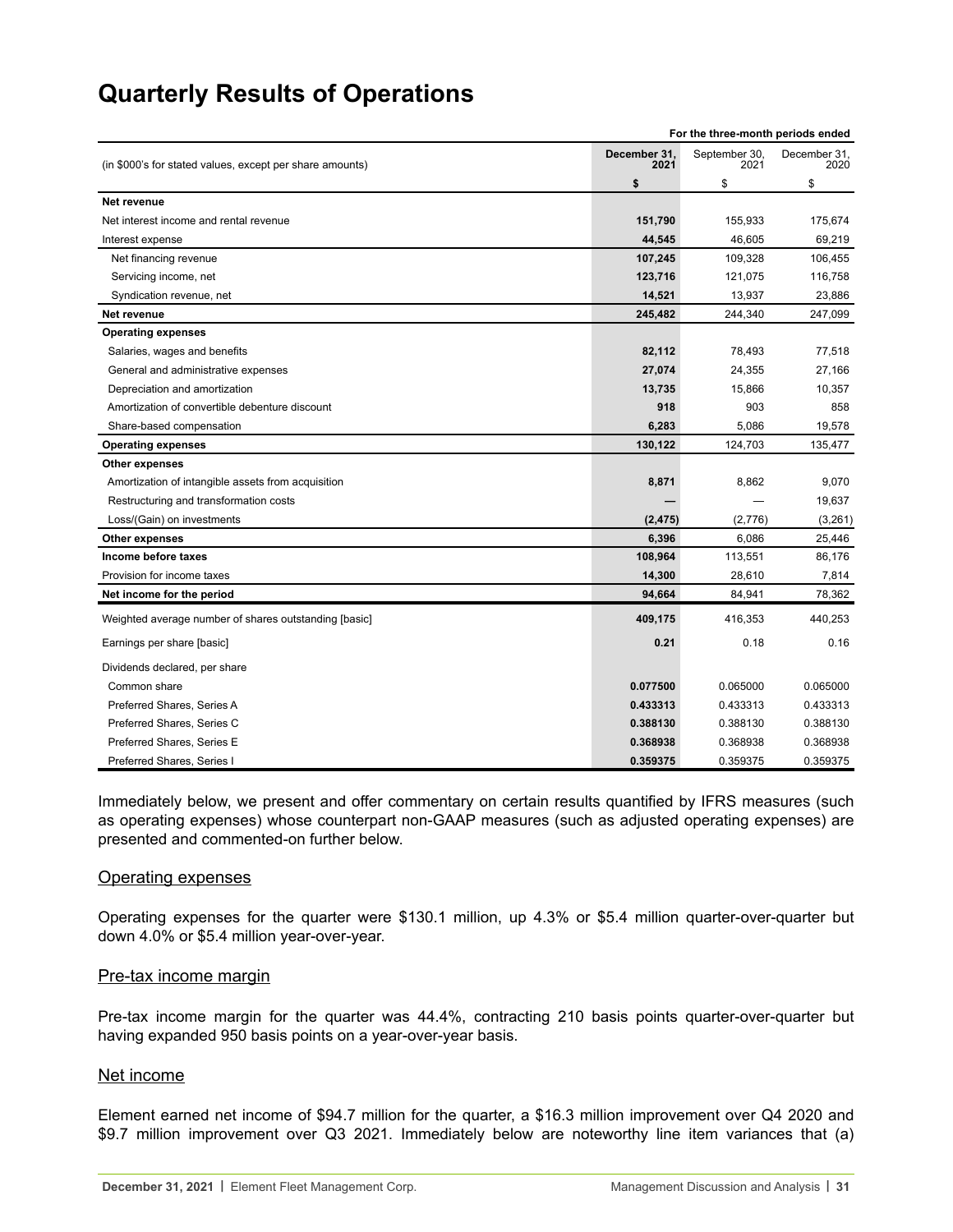contribute to these Q4 2021 period-over-period net income variances *and* (b) are not addressed in the commentary further below.

The Q4 2021 net income improvement over Q4 2020 was positively influenced by:

- \$13.3 million less share-based compensation, as LTIP expenses were higher in Q4 2020 due to stock price and performance factors that required accrual in 2020; and
- the absence of \$19.6 million in transformation investments made in Q4 2020,

partially offset by a \$6.5 million higher provision for income taxes.

The Q4 2021 net income improvement over Q3 2021 was positively influenced by a \$14.3 million lower provision for income taxes, partially offset by \$1.2 million more share-based compensation.

Q4 2021 net income amounted to \$0.21 on a per share basis, which is 3 cents per share higher than Q3 2021 EPS and 5 cents per share higher than Q4 2020 EPS.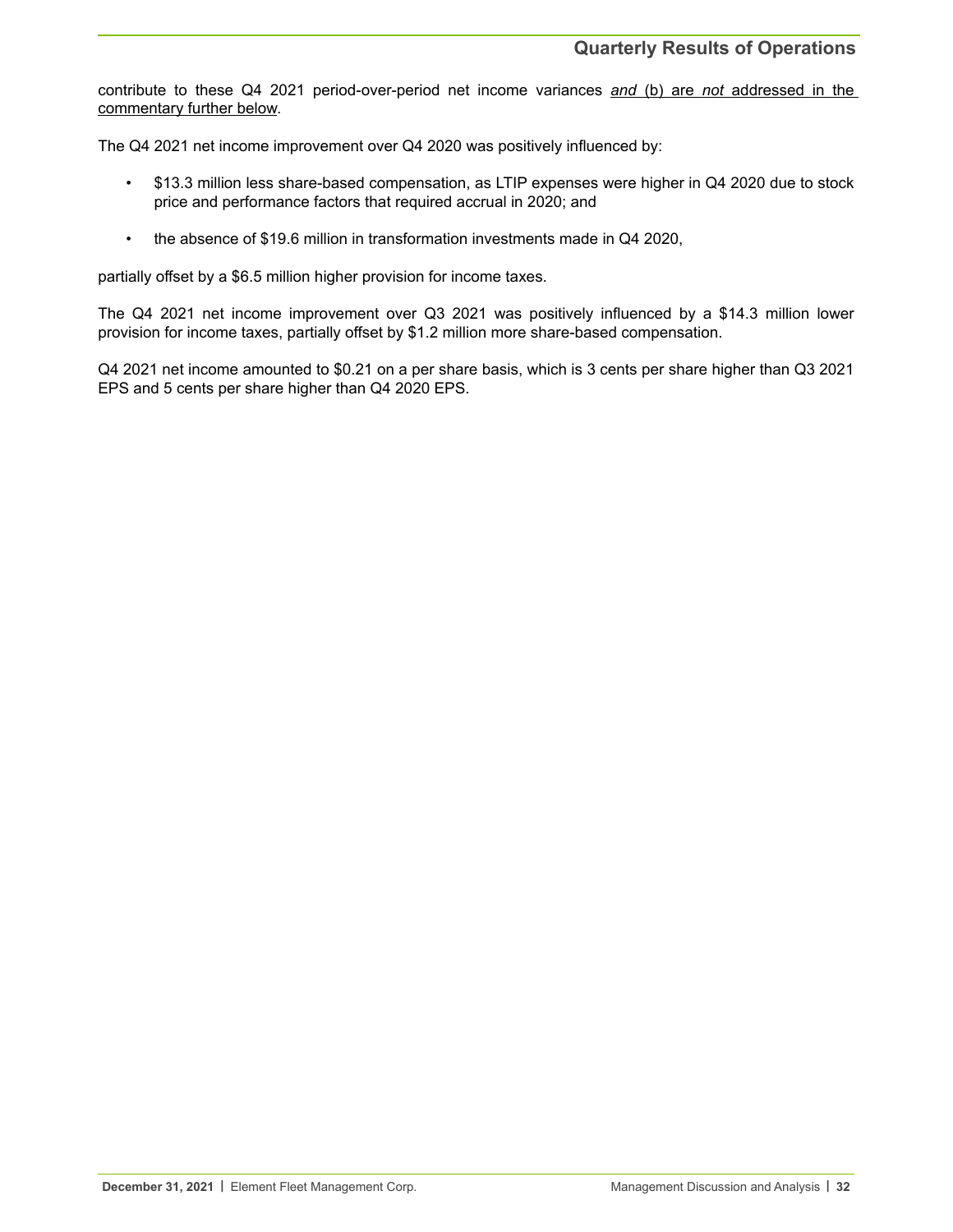**For the three-month periods ended**

# **Adjusted Operating Results as reported**

|                                                                         | For the three-month periods ended |                       |                      |  |  |
|-------------------------------------------------------------------------|-----------------------------------|-----------------------|----------------------|--|--|
| (in \$000's for stated values, except per share amounts)                | December 31,<br>2021              | September 30,<br>2021 | December 31,<br>2020 |  |  |
|                                                                         | \$                                | \$                    | \$                   |  |  |
| Servicing income, net                                                   | 123,716                           | 121,075               | 116,758              |  |  |
| Net financing revenue                                                   | 107,245                           | 109,328               | 106,455              |  |  |
| Syndication revenue, net                                                | 14,521                            | 13,937                | 23,886               |  |  |
| Net revenue                                                             | 245,482                           | 244,340               | 247,099              |  |  |
| Salaries, wages and benefits                                            | 82,112                            | 78,493                | 77,518               |  |  |
| General and administrative expenses                                     | 27,074                            | 24,355                | 27,166               |  |  |
| Depreciation and amortization                                           | 13,735                            | 15,866                | 10,357               |  |  |
| <b>Adjusted operating expenses</b>                                      | 122,921                           | 118,714               | 115,041              |  |  |
| Adjusted operating income                                               | 122,561                           | 125,626               | 132,058              |  |  |
| Provision for taxes applicable to adjusted operating income             | 28,189                            | 31,419                | 23,969               |  |  |
| Cumulative preferred share dividends                                    | 8,103                             | 8,103                 | 8,103                |  |  |
| After-tax adjusted operating income attributable to common shareholders | 86,269                            | 86,104                | 99,986               |  |  |
| Weighted average number of shares outstanding [basic]                   | 409,175                           | 416,353               | 440,253              |  |  |
| After-tax adjusted operating income per share [basic]                   | 0.21                              | 0.21                  | 0.23                 |  |  |

# **Adjusted Operating Results in constant currency**<sup>11</sup>

|                                                                         | For the three-month periods ended |                       |                      |
|-------------------------------------------------------------------------|-----------------------------------|-----------------------|----------------------|
| (in \$000's for stated values)                                          |                                   | September 30,<br>2021 | December 31,<br>2020 |
|                                                                         | \$                                | \$                    | \$                   |
| Servicing income, net                                                   | 123,716                           | 121,008               | 113,265              |
| Net financing revenue                                                   | 107,245                           | 108,386               | 103,106              |
| Syndication revenue, net                                                | 14,521                            | 13,952                | 23,112               |
| Net revenue                                                             | 245,482                           | 243,346               | 239,483              |
| Salaries, wages and benefits                                            | 82,112                            | 78,275                | 75,323               |
| General and administrative expenses                                     | 27,074                            | 24,396                | 26,463               |
| Depreciation and amortization                                           | 13,735                            | 15,797                | 10,040               |
| <b>Adjusted operating expenses</b>                                      | 122,921                           | 118,468               | 111,826              |
| Adjusted operating income                                               | 122,561                           | 124,878               | 127,657              |
| Provision for taxes applicable to adjusted operating income             | 28,189                            | 31,231                | 23,170               |
| Cumulative preferred share dividends                                    | 8,103                             | 8,103                 | 8,103                |
| After-tax adjusted operating income attributable to common shareholders | 86,269                            | 85,544                | 96,384               |
| Weighted average number of shares outstanding [basic]                   | 409,175                           | 416,353               | 440,253              |
| After-tax adjusted operating income per share [basic]                   | 0.21                              | 0.21                  | 0.22                 |

# Net revenue

Q4 net revenue as reported grew 0.5% or \$1.1 million quarter-over-quarter and decreased 0.7% or \$1.6 million year-over-year, to \$245.5 million. In constant currency, net revenue grew 0.9% or \$2.1 million quarterover-quarter and 2.5% or \$6.0 million year-over-year.

Services revenue drove Q4 2021 net revenue growth in constant currency and softened the modest yearover-year decrease in net revenue from Q4 2020. Services revenue grew 2.2% or \$2.6 million quarter-overquarter and 6.0% or \$7.0 million year-over-year as reported. In constant currency, services revenue grew 2.2% or \$2.7 million quarter-over-quarter and 9.2% or \$10.5 million year-over-year.

Q4 2021 net financing revenue was a modest headwind to net revenue quarter-over-quarter and modest tailwind year-over-year. Net financing revenue declined 1.9% or \$2.1 million in Q4 2021 versus Q3 2021 as

<sup>&</sup>lt;sup>11</sup> Please refer to the Effect of Foreign Currency Exchange Rate Changes section for reconciliations of certain non-GAAP "constant currency" measures to their counterpart IFRS measures as reported.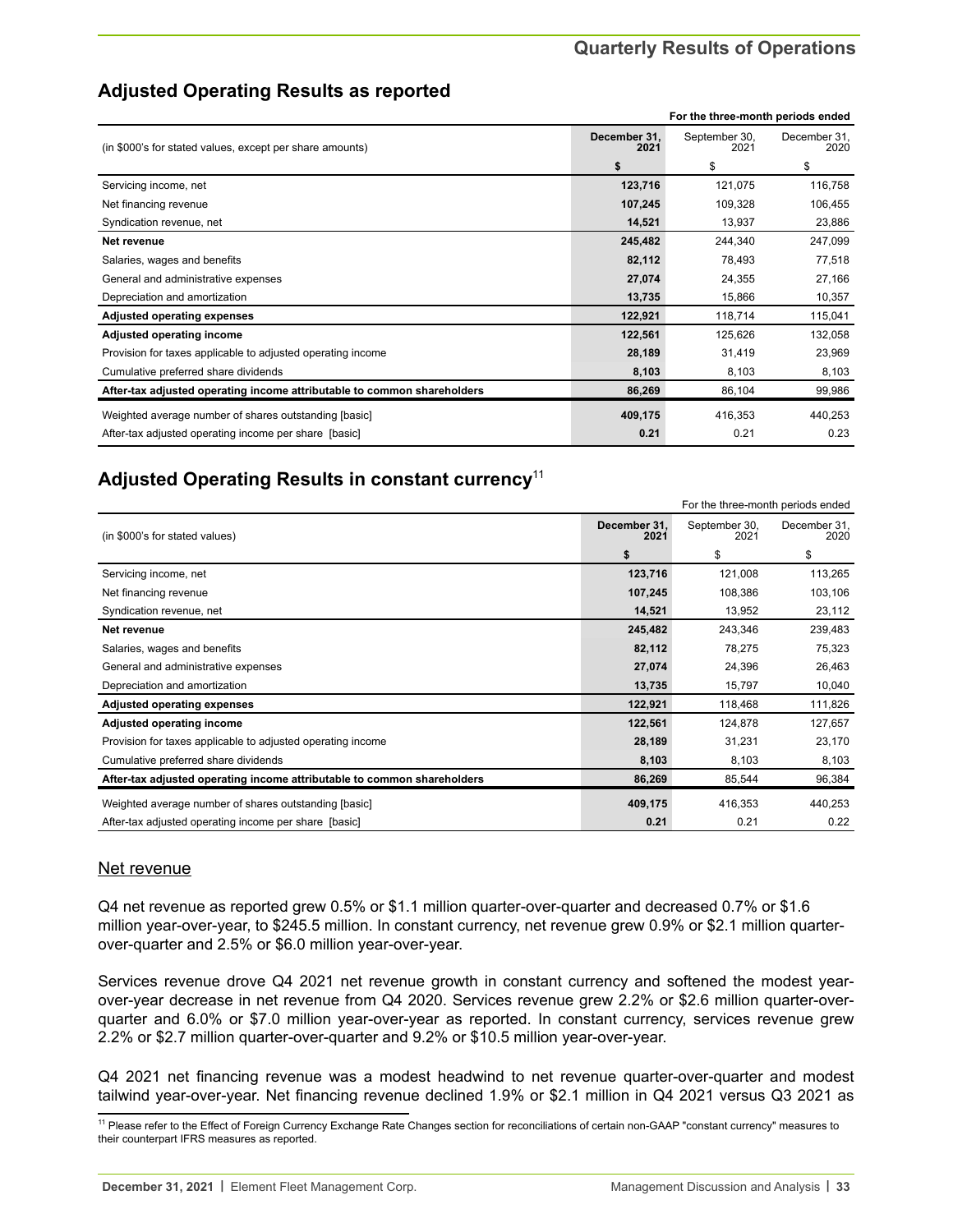# **Quarterly Results of Operations**

reported and 1.1% or \$1.1 million in constant currency. Q4 2021 net financing revenue grew 0.7% or \$0.8 million year-over-year as reported and 4.0% or \$4.1 million in constant currency on the same comparative basis.

Q4 2021 syndication revenue for its part was a modest tailwind to net revenue quarter-over-quarter but a substantial headwind year-over-year. Syndication revenue for the quarter increased 4.2% or \$0.6 million quarter-over-quarter but decreased 39.2% or \$9.4 million year-over-year -- albeit as expected. In constant currency, syndication revenue for the quarter was up 4.1% or \$0.6 million quarter-over-quarter but down 37.2% or \$8.6 million year-over-year -- again, the variance to Q4 2020 being as expected.

### Orders, Originations and Order Backlog

#### *Orders*

Originations are necessarily preceded by vehicle orders, which are legally binding commitments by our clients to lease or purchase vehicles from Element upon production by the relevant OEM.

Q4 was the single largest quarter of global vehicle orders in Element's history on a constant currency basis regardless of whether Armada is included or excluded for comparative purposes.

Q4 was the single largest quarter of vehicle orders in the history of each of ANZ, Mexico, and the U.S./ Canada, respectively, measured on a constant currency basis (and, in the case of the U.S./Canada, excluding Armada). Q4 order volumes were 18.6%, 20.4% and 16.2% higher in ANZ, Mexico, and the U.S./Canada, respectively, than each geography's second largest quarter of vehicle orders on record. In ANZ, that quarter was Q3 2021 and, in Mexico, Q4 2020.

## *Originations*

Automotive OEM production delays driven by the global microchip shortage constrained origination volumes throughout 2021 -- including Q4 and particularly in the U.S. and Canada – and, as previously disclosed, we believe these delays are likely to continue to impact origination volumes in 2022, albeit to a lesser extent than in 2021.

The table below sets out the geographic distribution of Element's originations for the following three-month periods ended.

| (in \$000's for stated values) | <b>December 31, 2021</b> |        | September 30, 2021 |        | December 31, 2020 |        |  |
|--------------------------------|--------------------------|--------|--------------------|--------|-------------------|--------|--|
|                                |                          | $\%$   |                    | $\%$   |                   | %      |  |
| United States and Canada       | 826.750                  | 69.20  | 996.511            | 75.82  | 1.080.625         | 77.92  |  |
| Mexico                         | 227.555                  | 19.05  | 181.610            | 13.82  | 166.021           | 11.97  |  |
| Australia and New Zealand      | 140.441                  | 11.75  | 136.113            | 10.36  | 140.146           | 10.11  |  |
| Total                          | 1,194,746                | 100.00 | 1.314.234          | 100.00 | 1.386.792         | 100.00 |  |

The table below sets out the geographic distribution of Element's originations for the following three-month periods ended, on a constant currency basis:

| (in \$000's for stated values) | <b>December 31, 2021</b> |        | September 30, 2021 |        | December 31, 2020 |        |  |
|--------------------------------|--------------------------|--------|--------------------|--------|-------------------|--------|--|
|                                |                          | $\%$   |                    | %      |                   | %      |  |
| United States and Canada       | 826,750                  | 69.20  | 997.542            | 76.27  | 1.050.181         | 78.07  |  |
| Mexico                         | 227,555                  | 19.05  | 175.416            | 13.41  | 159.469           | 11.85  |  |
| Australia and New Zealand      | 140.441                  | 11.75  | 135.023            | 10.32  | 135.670           | 10.08  |  |
| Total                          | 1,194,746                | 100.00 | 1.307.981          | 100.00 | 1.345.320         | 100.00 |  |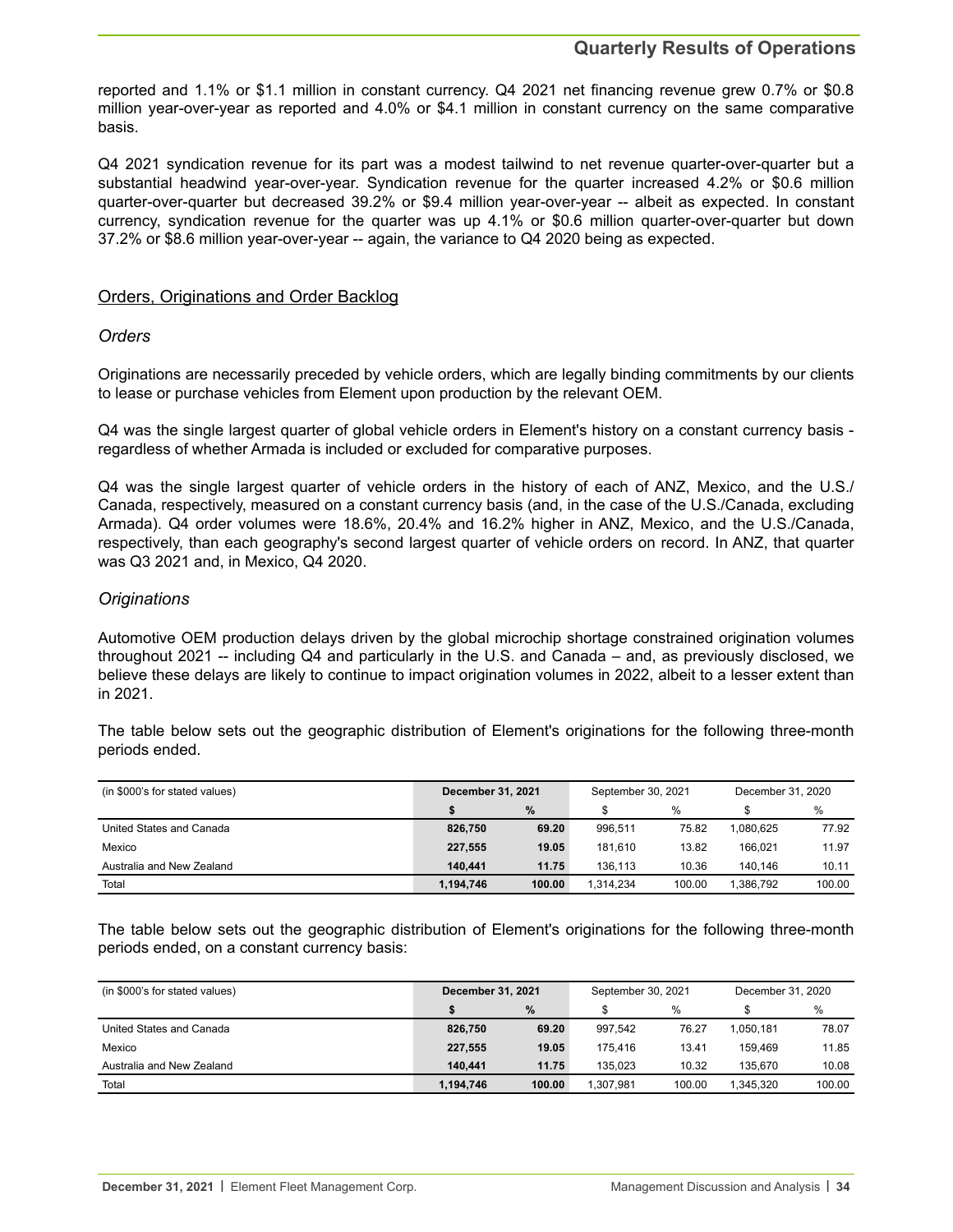We originated \$1.2 billion of assets globally in Q4 2021 -- \$0.1 billion fewer than in Q3 2021 and \$0.2 billion fewer than Q4 2020 both as reported and in constant currency.

This decline was anticipated and, as expected, driven by the lowest quarter of U.S. and Canadian originations in 2021, offset by a 2021 quarterly volume high in Mexico and strong Q4 2021 originations in ANZ.

Having said that we anticipated a low quarter of U.S. and Canadian originations in Q4 2021, the volume we ultimately achieved was, in fact, higher than expected — we believe due to OEM efforts to maximize vehicle production volumes before the end of calendar 2021. U.S. and Canadian origination headwinds are exclusively a product of OEM production delays (themselves driven by the global microchip shortage). We received more U.S. and Canadian vehicle orders in Q4 2021 than any prior quarter on record in constant currency (and excluding Armada), continuing the robust client demand we have seen throughout 2021 which has created Element's largest global order backlog on record as of December 31, 2021.

We did originate vehicles for Armada in the U.S. in Q4, although these are not originations that turn into leases and generate net financing or syndication revenue for Element. We continue to earn increasing services revenue in respect of Armada's growing fleet.

Q4 originations in Mexico grew 37.1% from Q4 2020 and 25.3% from prior quarter as reported. Mexico continues to be the market least impacted by OEM production delays.

Originations in ANZ for Q4 were virtually flat year-over-year as reported and grew 3.2% from Q3 2021 as reported. This healthy volume of originations was achieved despite the aforementioned pandemic-driven lockdowns in ANZ during the quarter.

# *Order Backlog*

Robust client demand for vehicles opposite various degrees of OEM production delay has resulted in record<sup>12</sup> vehicle order backlogs in each of our operating geographies.

Our global order backlog on December 31, 2021 stood at \$2.9 billion; a \$0.9 billion increase (in constant currency) over the September 30, 2021 backlog of \$2.0 billion.

The \$2.9 billion order backlog represents approximately \$1.9 billion of orders in excess of our average yearend order backlog (on a constant currency basis). These \$1.9 billion in excess orders represent approximately

- \$45 to \$55 million in deferred net revenue,
- \$40 to \$50 million in deferred adjusted operating income, and
- \$55 to \$65 million in deferred free cash flow.

We continue to believe that OEM production delays are likely to improve modestly over the course of 2022 – which was recently echoed publicly by several large OEMs themselves – enabling our originations to do the same. We expect OEMs to recover full production capacity by the end of H1 2023, allowing them to start drawing down our excess order backlog shortly thereafter and thereby allowing Element to earn the above \$40 to \$65 million in deferred net revenue, adjusted operating income and free cash flow -- in addition to any incremental deferred net revenue, adjusted operating income and free cash flow represented by excess order backlog at June 30, 2023 above and beyond \$1.9 billion.

#### Net financing revenue

As disclosed last quarter, we expected Q4 2021 net financing revenue to have declined from both Q4 2020 and Q3 2021 levels. However, Q4 2021 net financing revenue proved to be higher than in Q4 2020, and its decline from Q3 2021 was less than we anticipated. This is due to organic performance exceeding

<sup>&</sup>lt;sup>12</sup> Excluding historical Armada orders in the U.S.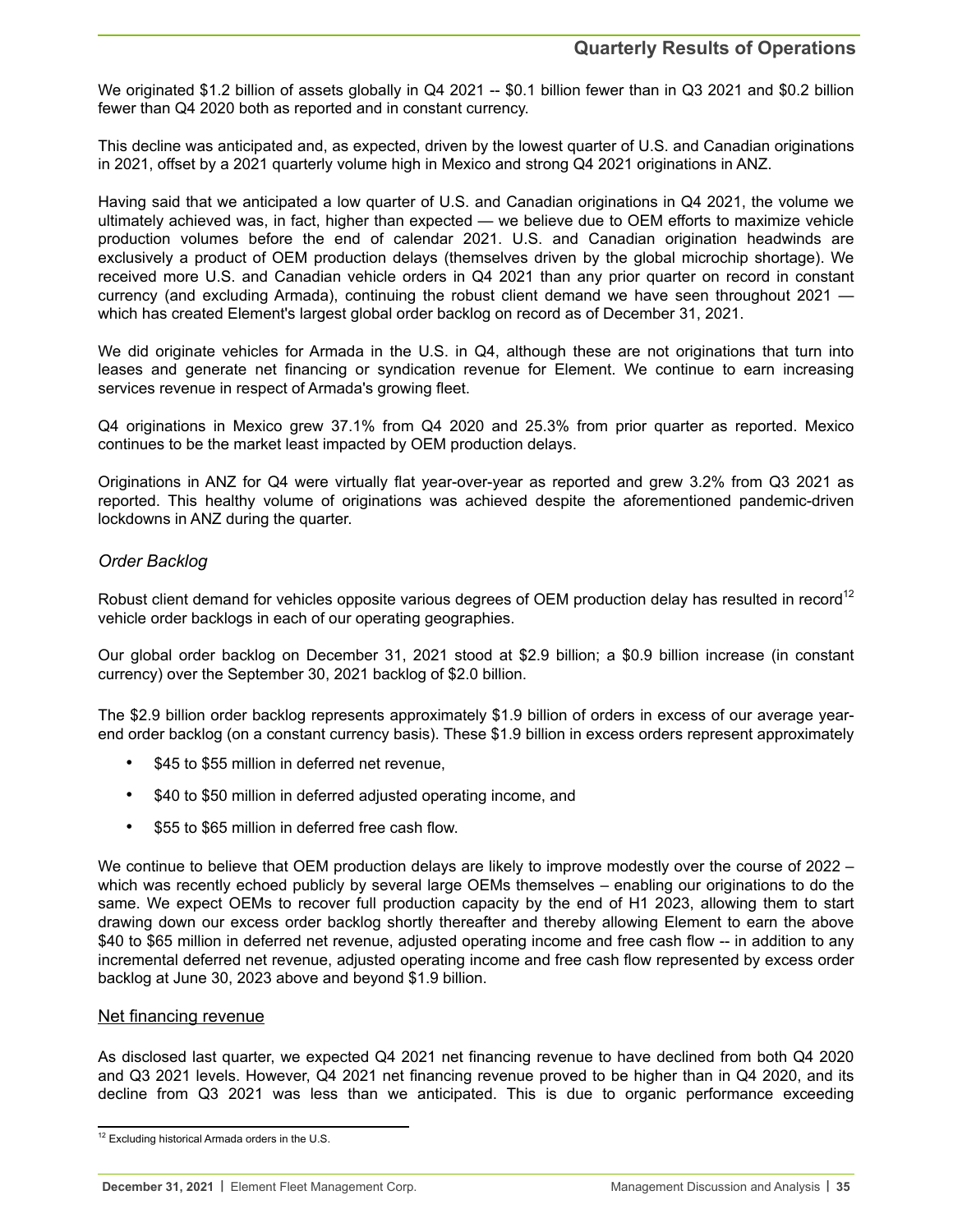expectations in all three geographies, driven by stronger-than-expected used vehicle prices and therefore GOS in ANZ and Mexico, and - as previously noted - higher than expected originations in the U.S. and Canada.

Q4 net financing revenue grew 0.7% or \$0.8 million versus Q4 2020 as reported – despite the 20.5% decrease in average net earning assets on the same comparative basis, which was driven by (a) syndication and (b) OEM production delays limiting origination volumes. In constant currency, Q4 net financing revenue grew 4.0% or \$4.1 million versus Q4 2020.

Q4 net financing revenue was lower than Q3 2021 by 1.9% or \$2.1 million as reported and 1.1% or \$1.1 million in constant currency.

#### Net financing revenue yield on average net earning assets

| For the three-month periods ended                         |    |                      |    |                       |   |                      |
|-----------------------------------------------------------|----|----------------------|----|-----------------------|---|----------------------|
| (in \$000's for stated values)                            |    | December 31.<br>2021 |    | September 30.<br>2021 |   | December 31.<br>2020 |
| Average net earning assets                                | \$ | 8.474.002            | \$ | 8.928.182             | S | 10.664.938           |
| Net interest income and rental revenue                    |    | 7.16%                |    | 6.99 %                |   | 6.59%                |
| Interest expense                                          |    | 2.10%                |    | 2.09%                 |   | 2.60%                |
| Net financing revenue yield on average net earning assets |    | 5.06 %               |    | 4.90 %                |   | 3.99%                |
| Average debt outstanding                                  | \$ | 7,354,234            | \$ | 7.937.478             | S | 10,426,959           |
| Average cost of debt (Interest expense / average debt)    |    | 2.42%                |    | 2.35%                 |   | 2.66 %               |
| Average 1-Month LIBOR rates                               |    | 0.09%                |    | 0.08%                 |   | 0.15%                |

Q4 2021 average net earning assets decreased 20.5% or \$2.2 billion year-over-year and 5.1% or \$0.5 billion quarter-over-quarter as reported – in both cases, largely as a result of (a) below average origination volumes due to OEM production delays and (b) syndication.

Net financing revenue yield on average net earning assets improved 107 basis points in Q4 versus Q4 2020, reflecting the resilience of the revenue stream as noted above and the evolving geographic mix of assets on our balance sheet. Sequentially, net financing revenue yield was up 16 basis points quarter-over-quarter, driven by the strengths of net financing revenue on the same comparative basis as noted above.

#### Servicing income, net

Q4 2021 services revenue grew 6.0% or \$7.0 million from Q4 2020 as reported and 9.2% or \$10.5 million in constant currency.

This growth was driven by revenue from accident services and long-term vehicle rentals in the U.S. and Canada, along with increased utilization of our services by Armada compared to last year. U.S./Canadian growth was achieved in spite of significant OEM production delays indirectly suppressing services revenue contributors, remarketing being the prime example. Importantly, this remarketing service revenue is not lost but rather deferred until OEM production capacity normalizes.

Q4 2021 services revenue grew 2.2% or \$2.6 million as reported and 2.2% or \$2.7 million in constant currency from Q3 2021 levels. This growth was predominantly driven by maintenance revenues and, to a lesser extent, a modest improvement in remarketing revenue.

Continued strong services revenue growth across the business reflects a combination of (i) a strengthened and reinvigorated Commercial effort, (ii) a deliberate focus on services as an important source of revenue growth, and (iii) the return of client vehicle activity to or approximating pre-pandemic levels. As previously noted, remarketing revenue remains depressed by OEM production delays, which will eventually be resolved - thereby releasing this significant pent-up contributor to services revenue.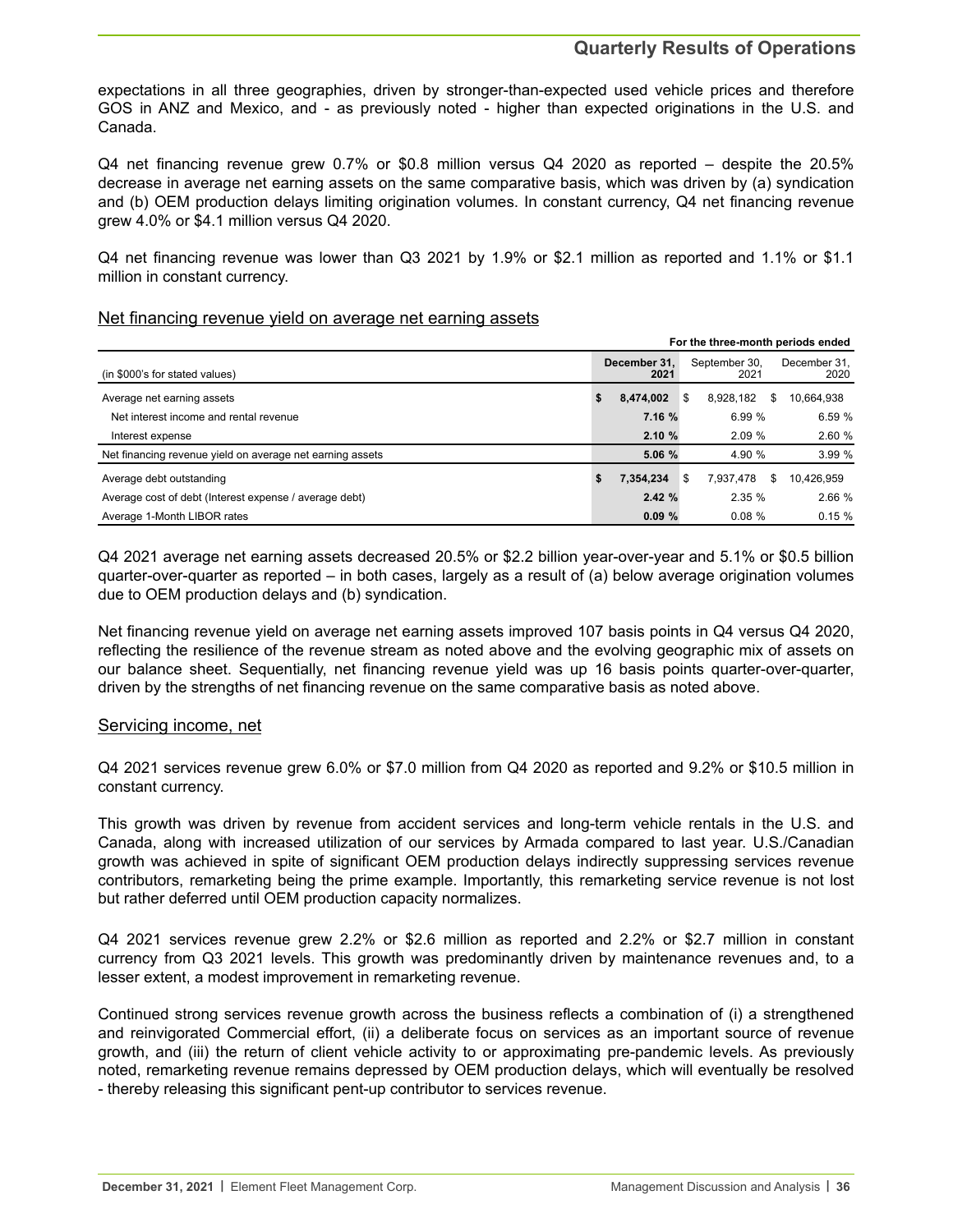We believe Element is capable of high single-digit annual services revenue growth in 2022 and irrespective of the timing of OEM production normalization.

#### Syndication revenue, net

We syndicated \$504 million of assets in the quarter as planned - \$115 million less than in Q4 2020 and \$17 million less than in Q3 2021 - generating \$14.5 million of syndication revenue. Compared to Q4 2020, syndication revenue for the quarter was \$9.4 million lower as reported and \$8.6 million lower in constant currency, driven by lower Q4 2021 volume (as planned) and the inclusion of some higher-yielding Armada assets in Q4 2020 syndication volume. Syndication revenue grew \$0.6 million in Q4 2021 versus Q3 2021 both as reported and in constant currency despite syndicating modestly fewer assets this quarter. Q4 2021 yield on syndicated assets was a healthy 2.88%.

#### Adjusted operating expenses

Adjusted operating expenses of \$122.9 million for the quarter were 6.8% or \$7.9 million higher than Q4 last year as reported (\$11.1 million higher in constant currency) and 3.5% or \$4.2 million higher than Q3 2021 as reported (\$4.5 million higher in constant currency).

Compared to Q4 2020, adjusted operating expenses were higher this quarter due to higher salaries, wages and benefits and higher depreciation and amortization. Higher salaries, wages and benefits were driven by merit increases in 2021 and higher short-term incentive accrual reflecting strong business performance, including on Balanced Scorecard metrics such as NPS and operational efficiency. Higher depreciation and amortization was driven by work-in-process projects – many of which began as Transformation initiatives – becoming "operational" this year.

Compared to Q3 2021, higher adjusted operating expenses were driven by:

- salaries, wages and benefits for the reasons noted above; and
- higher G&A as a result of IT and related general and administrative expenses in the quarter, as we continue to enhance our technological capabilities,

partially offset by lower depreciation and amortization quarter-over-quarter. As previously disclosed, Q3 2021 had a one-time depreciation and amortization catch-up of accelerated depreciation on redundant assets.

#### Adjusted operating income and margins

Element's AOI for the quarter was \$122.6 million (equivalent to \$0.21 on a per share basis), a 7.2% or \$9.5 million decline from Q4 2020 and a 2.4% or \$3.1 million decrease from Q3 2021. On a constant currency basis, Q4 2021 AOI was 4.0% or \$5.1 million lower than Q4 2020 and 1.9% or \$2.3 million lower quarter-overquarter.

The year-over-year decline in Q4 AOI stemmed from lower syndication revenues and higher adjusted operating expenses, each as previously discussed herein. The quarter-over-quarter decrease was driven by lower net financing revenue and higher adjusted operating expenses - again, each as previously discussed herein.

Operating margin for the quarter was 49.9%, 351 basis points lower than Q4 2020 operating margin and 148 basis points lower than Q3 2021 operating margin (in both cases, on a constant currency basis). The primary driver of these operating margin contractions was Q4 2021 adjusted operating expenses, the growth of which is discussed above.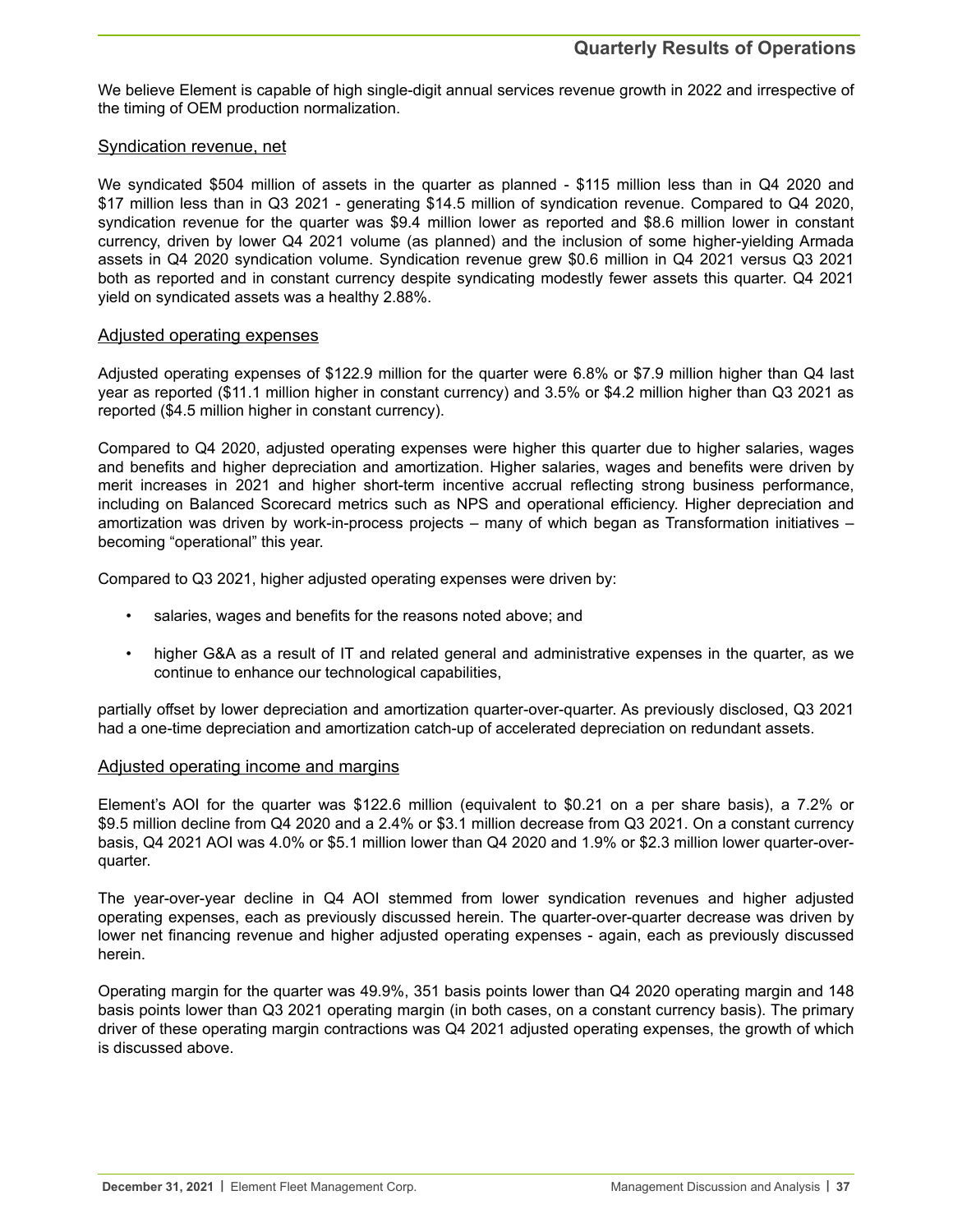# **Summary of Quarterly Information**

The following table sets out selected financial information as reported for each of the eight most recent quarters, the latest of which ended December 31, 2021. This information has been prepared on the same basis as the Company's audited consolidated financial statements, and all necessary adjustments have been included in the amounts stated below to present fairly the unaudited quarterly results when read in conjunction with the audited consolidated financial statements of the Company and the related notes to those statements.

| (in \$000's for stated values, except per share amounts<br>and ratios) | Q4 2021    | Q3 2021    | Q2 2021    | Q1 2021    | Q4 2020    | Q3 2020    | Q2 2020    | Q1 2020    |
|------------------------------------------------------------------------|------------|------------|------------|------------|------------|------------|------------|------------|
| Net revenue                                                            | 245,482    | 244.340    | 235,402    | 248,598    | 247,099    | 243,252    | 225,503    | 247,239    |
| Adjusted operating income                                              | 122,561    | 125,626    | 126,512    | 137,301    | 132,058    | 128,985    | 111,144    | 129,322    |
| After-tax adjusted operating income                                    | 94,372     | 94.207     | 93,935     | 105.173    | 108.089    | 107,058    | 93,361     | 105,397    |
| Net income                                                             | 94,664     | 84,941     | 80,872     | 95,529     | 78,362     | 70,778     | 58,594     | 79,358     |
| Earnings per share, basic                                              | 0.21       | 0.18       | 0.17       | 0.20       | 0.16       | 0.14       | 0.11       | 0.16       |
| Earnings per share, diluted                                            | 0.21       | 0.18       | 0.17       | 0.20       | 0.16       | 0.14       | 0.11       | 0.16       |
| Adjusted operating income per share, basic                             | 0.28       | 0.28       | 0.28       | 0.29       | 0.28       | 0.27       | 0.23       | 0.27       |
| After-tax adjusted operating income per share, basic                   | 0.21       | 0.21       | 0.20       | 0.22       | 0.23       | 0.22       | 0.19       | 0.22       |
| After-tax pro forma diluted adjusted operating income per<br>share     | 0.21       | 0.20       | 0.20       | 0.22       | 0.22       | 0.22       | 0.19       | 0.21       |
| <b>Total assets</b>                                                    | 12,973,412 | 13,105,478 | 13,483,620 | 14,033,707 | 14,991,388 | 15,711,869 | 16,883,105 | 18,220,355 |
| Net earning assets                                                     | 8,203,159  | 8,687,716  | 8,890,566  | 9,426,863  | 10,465,983 | 10,750,218 | 11,025,581 | 11,999,636 |
| Total debt                                                             | 8,198,035  | 8,493,546  | 8,686,606  | 9,259,492  | 10,018,603 | 10,888,398 | 11,910,711 | 13,115,461 |
| Loan and lease originations                                            | 1,194,746  | 1,314,234  | 1.198.102  | 1,286,506  | 1,386,792  | 1,279,263  | 1,306,804  | 2,030,988  |
| Allowance for credit losses                                            | 10,246     | 8,613      | 11,397     | 13,676     | 17,718     | 18,829     | 20,000     | 20,000     |
| As a % of total finance receivables before allowance                   | 0.14       | 0.11       | 0.14       | 0.16       | 0.18       | 0.19       | 0.18       | 0.16       |
| Senior revolving credit facilities                                     | 1,106,629  | 1.007.628  | 1,006,473  | 1,250,957  | 1,551,939  | 1,354,470  | 1,774,086  | 1,869,919  |
| <b>Borrowings</b>                                                      | 6,932,334  | 7,328,076  | 7,523,502  | 7,853,095  | 8,312,397  | 9,380,815  | 9.984.649  | 10,529,564 |
| Convertible debentures                                                 | 159,072    | 157,842    | 156,631    | 155,440    | 154,267    | 153,113    | 151,976    | 715,978    |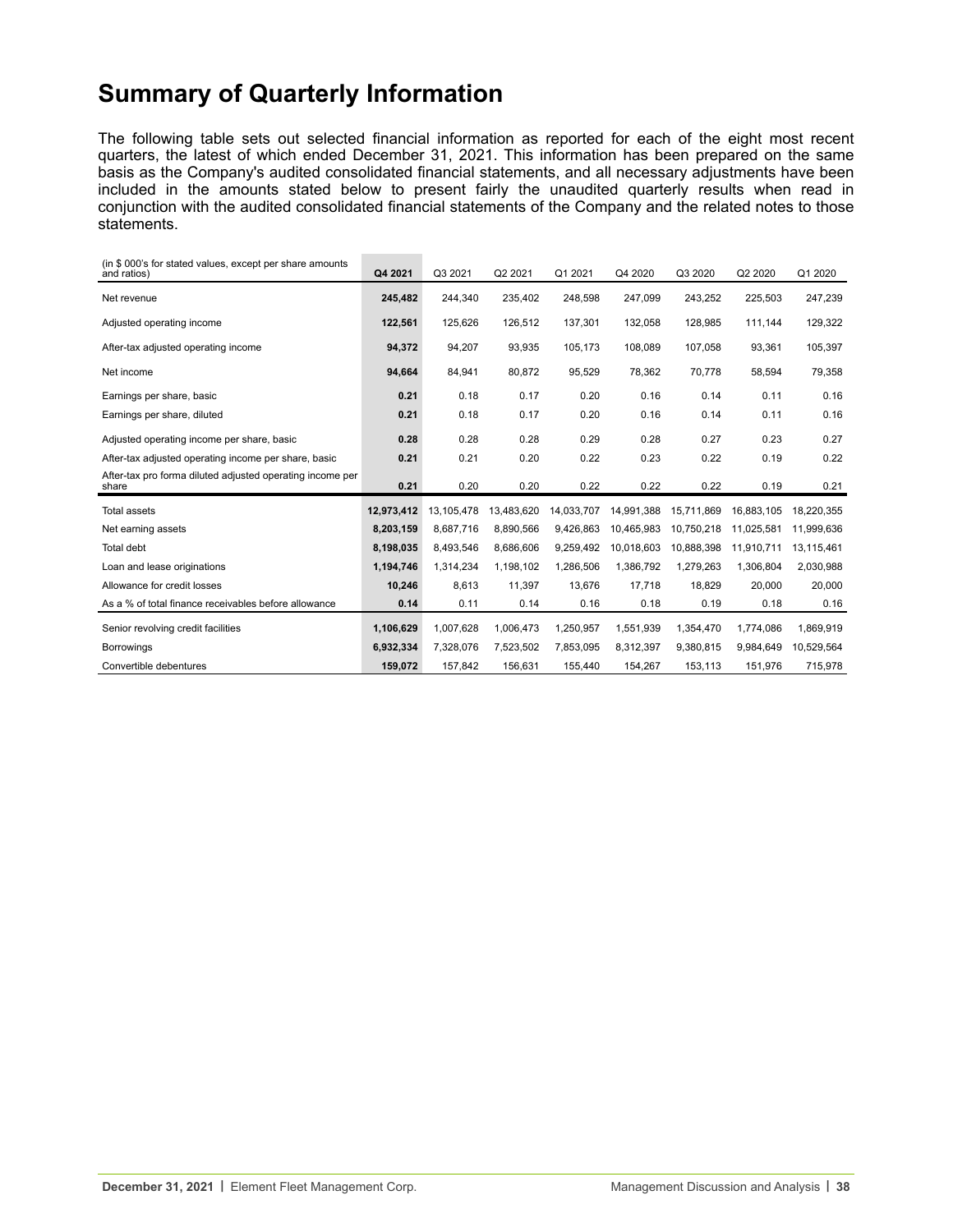# **Selected Annual Financial Information**

The tables below set out key financial metrics that show operating results together with related per share figures.

|                                                          |                   | As at and for the years ended |                   |  |  |
|----------------------------------------------------------|-------------------|-------------------------------|-------------------|--|--|
| (in \$000's for stated values, except per share amounts) | December 31, 2021 | December 31, 2020             | December 31, 2019 |  |  |
|                                                          | \$                | \$                            | \$                |  |  |
| Net revenue                                              | 973,822           | 963,093                       | 994,102           |  |  |
| Net income                                               | 356,006           | 287,092                       | 97,701            |  |  |
| Total assets                                             | 12,973,412        | 14,991,388                    | 17,429,603        |  |  |
| Total debt                                               | 8,198,035         | 10,018,603                    | 12,604,652        |  |  |
| After tax adjusted operating income                      | 387,687           | 413,905                       | 420,131           |  |  |
| Earnings (loss) per share                                |                   |                               |                   |  |  |
| Basic                                                    | 0.76              | 0.56                          | 0.12              |  |  |
| <b>Diluted</b>                                           | 0.75              | 0.56                          | 0.12              |  |  |
| After tax adjusted operating income per share            |                   |                               |                   |  |  |
| <b>Basic</b>                                             | 0.84              | 0.85                          | 0.86              |  |  |
| Pro forma Diluted                                        | 0.82              | 0.84                          | 0.83              |  |  |
| Dividends declared, per share                            |                   |                               |                   |  |  |
| Common share                                             | 0.272500          | 0.200000                      | 0.180000          |  |  |
| Preferred Shares, Series A                               | 1.733252          | 1.733252                      | 1.733250          |  |  |
| Preferred Shares, Series C                               | 1.552520          | 1.552520                      | 1.588760          |  |  |
| Preferred Shares, Series E                               | 1.475752          | 1.475752                      | 1.568938          |  |  |
| Preferred Shares, Series G                               |                   | 1.218750                      | 1.625000          |  |  |
| Preferred Shares, Series I                               | 1.437500          | 1.437500                      | 1.437500          |  |  |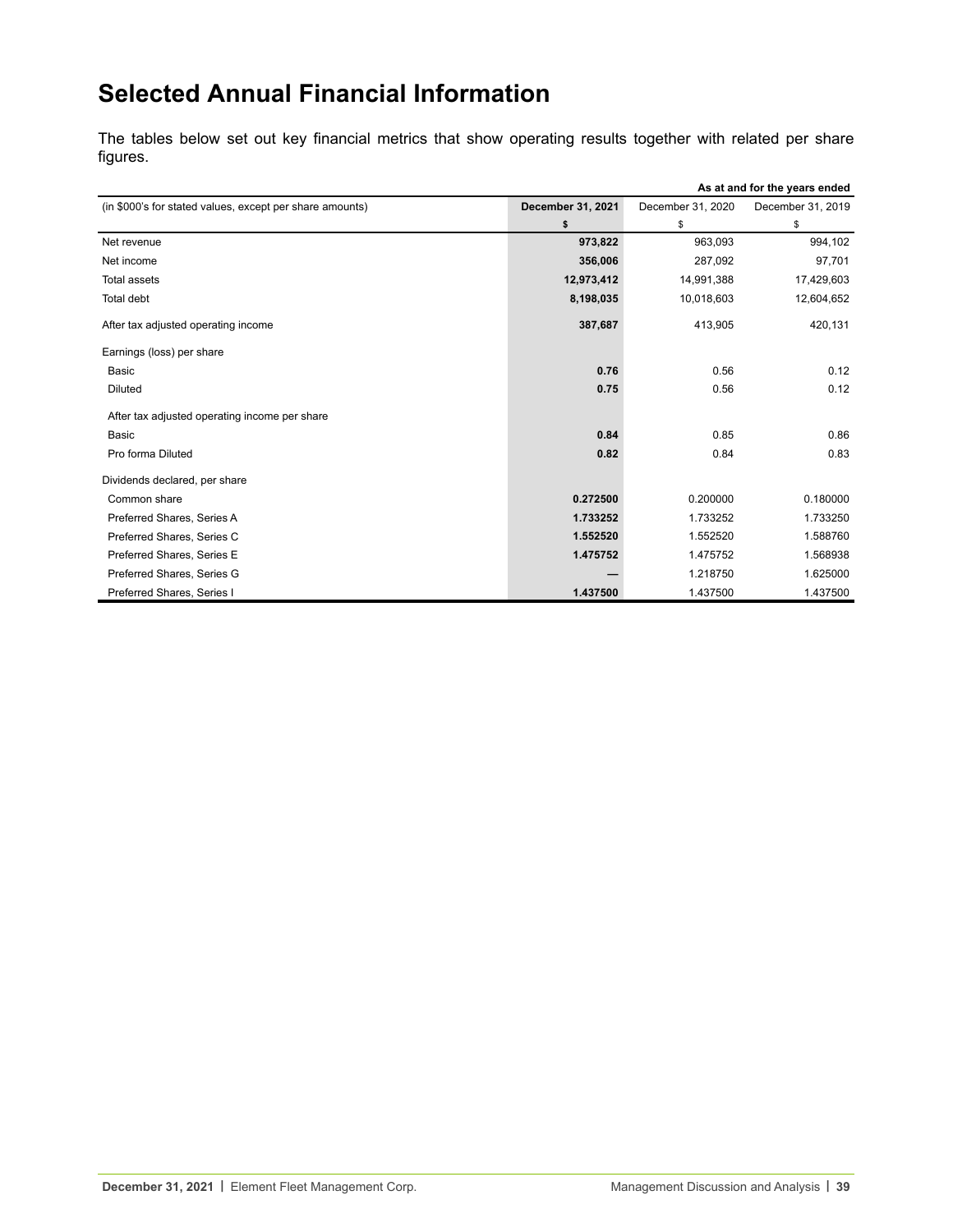# **Financial Position**

The following table presents a summary of the Company's comparative financial positions, as at:

| (in \$000's for stated values)                 | December 31, 2021 | September 30, 2021 | December 31, 2020 |
|------------------------------------------------|-------------------|--------------------|-------------------|
|                                                | \$                | \$                 | \$                |
|                                                |                   |                    |                   |
| <b>ASSETS</b>                                  |                   |                    |                   |
| Cash                                           | 45,271            | 103,771            | 8,789             |
| <b>Restricted funds</b>                        | 400,930           | 344,120            | 388,978           |
| Finance receivables                            | 7,436,275         | 7,680,976          | 9,561,622         |
| Equipment under operating leases               | 2,297,182         | 2,224,870          | 2,157,227         |
| Accounts receivable and other current assets   | 204,873           | 173,119            | 226,952           |
| Derivative financial instruments               | 26,302            | 21,196             | 53,629            |
| Property, equipment and leasehold improvements | 93,872            | 97,623             | 112,352           |
| Intangible assets                              | 830,013           | 822,457            | 814,378           |
| Deferred tax assets                            | 417,708           | 415,351            | 444,120           |
| Goodwill                                       | 1,220,986         | 1,221,995          | 1,223,341         |
|                                                | 12,973,412        | 13,105,478         | 14,991,388        |
|                                                |                   |                    |                   |
| <b>LIABILITIES AND SHAREHOLDERS' EQUITY</b>    |                   |                    |                   |
| <b>Liabilities</b>                             |                   |                    |                   |
| Accounts payable and accrued liabilities       | 1,206,550         | 1,003,874          | 1,062,610         |
| Derivative financial instruments               | 28,575            | 30,590             | 68,282            |
| <b>Borrowings</b>                              | 8,038,963         | 8,335,704          | 9,864,336         |
| Convertible debentures                         | 159,072           | 157,842            | 154,267           |
| Deferred tax liabilities                       | 89,303            | 77,238             | 57,776            |
|                                                | 9,522,463         | 9,605,248          | 11,207,271        |
| Shareholders' equity                           | 3,450,949         | 3,500,230          | 3,784,117         |
|                                                | 12,973,412        | 13,105,478         | 14,991,388        |

Total assets and liabilities decreased by \$132.1 million and \$82.8 million, respectively, from Q3 2021. Approximately 56% of Element's assets are U.S. dollar-denominated, as a result of which movements in the value of the U.S. compared to the Canadian dollar have an impact on our balance sheet. We also have assets denominated in Mexican pesos and Australian and New Zealand dollars, although these are smaller tranches of our portfolio. In Q4 2021, the quarter-over-quarter and year-over-year decrease in total assets and liabilities was primarily driven by a decrease in earning assets caused by (a) below average origination volumes as a result of OEM production delays, particularly in the U.S. and Canada and (b) syndication. The U.S. dollar and Mexican peso also strengthened against the Canadian dollar quarter-over-quarter and year-over-year. The net impact of currency variations predominantly flows through to Shareholders' Equity as Other Comprehensive Income.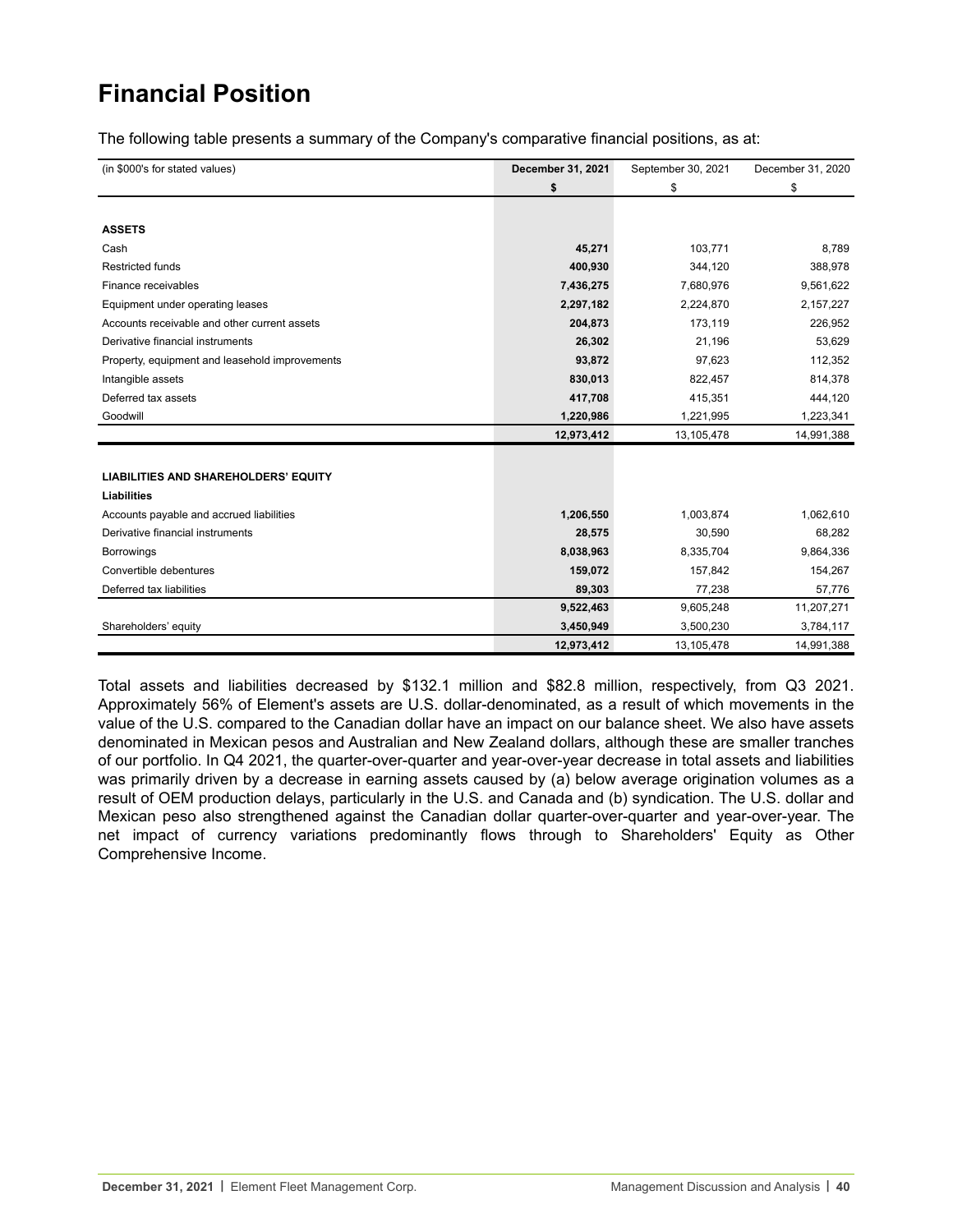# **Portfolio Details**

# **Total finance receivables**

The following table breaks down the Company's total finance receivables, which were \$2.1 billion lower at December 31, 2021 than at December 31, 2020, driven by the cumulative impact of below average origination volumes during the year (as a result of OEM production delays), and syndication. Total finance receivables at December 31, 2021 decreased by \$0.2 billion quarter-over-quarter for the same reasons as the year-overyear decrease.

| (in \$000's for stated values, except ratios)  | December 31.<br>2021 | September 30,<br>2021 | December 31,<br>2020 |
|------------------------------------------------|----------------------|-----------------------|----------------------|
|                                                | \$                   | \$                    | \$                   |
| Net investment in finance receivables          | 5,905,977            | 6,462.846             | 8,308,756            |
| Impaired receivables - at net realizable value | 2,765                | 2,327                 | 25,463               |
|                                                | 5,908,742            | 6,465,173             | 8,334,219            |
| Unamortized origination costs and subsidies    | (40, 729)            | (45, 687)             | (78, 396)            |
| Net finance receivables                        | 5,868,013            | 6,419,486             | 8,255,823            |
| Prepaid lease payments and Security deposits   | (60, 979)            | (43, 165)             | (85,025)             |
| Interim funding                                | 650,155              | 480,716               | 625,778              |
| Fleet management service receivables           | 609,450              | 538,391               | 505,506              |
| Other                                          | 379,882              | 294,161               | 277,258              |
|                                                | 7,446,521            | 7,689,589             | 9,579,340            |
| Allowance for credit losses                    | 10,246               | 8,613                 | 17,718               |
| Total finance receivables                      | 7,436,275            | 7,680,976             | 9,561,622            |

## **Allowance for credit losses and charge-offs, net of recoveries**

Credit losses and provisions as at and for the years ended December 31, 2021 and December 31, 2020, respectively, and the nine month period ended September 30, 2021 are as follows.

|                                                                                      | Year ended           | Nine months<br>ended  | Year ended           |
|--------------------------------------------------------------------------------------|----------------------|-----------------------|----------------------|
|                                                                                      | December 31.<br>2021 | September 30,<br>2021 | December 31,<br>2020 |
| (in \$000's for stated values, except ratios)                                        | \$                   | \$                    | \$                   |
|                                                                                      |                      |                       |                      |
| Allowance for credit losses, beginning of period                                     | 17,718               | 17,718                | 8,432                |
| Provision for credit losses                                                          | (5, 535)             | (6,945)               | 11,652               |
| Charge-offs, net of recoveries                                                       | (1,639)              | (1,861)               | (1,629)              |
| Impact of foreign exchange rates                                                     | (298)                | (299)                 | (737)                |
| Allowance for credit losses, end of period                                           | 10,246               | 8,613                 | 17,718               |
|                                                                                      |                      |                       |                      |
| Charge-offs, net of recoveries, as a % of total finance receivables                  | 0.03%                | 0.03%                 | $0.02 \%$            |
| Allowance for credit losses, as a % of total finance receivables before<br>allowance | 0.14%                | 0.11%                 | 0.18%                |

Element's policy is to assess the probability of default and loss given default for all its clients, both at lease inception and throughout the term of the lease. Element makes these assessments by performing risk reviews of specific clients on a periodic basis, reviewing the client's financial condition and ability to service the debt, as well as monitoring the value of the underlying security.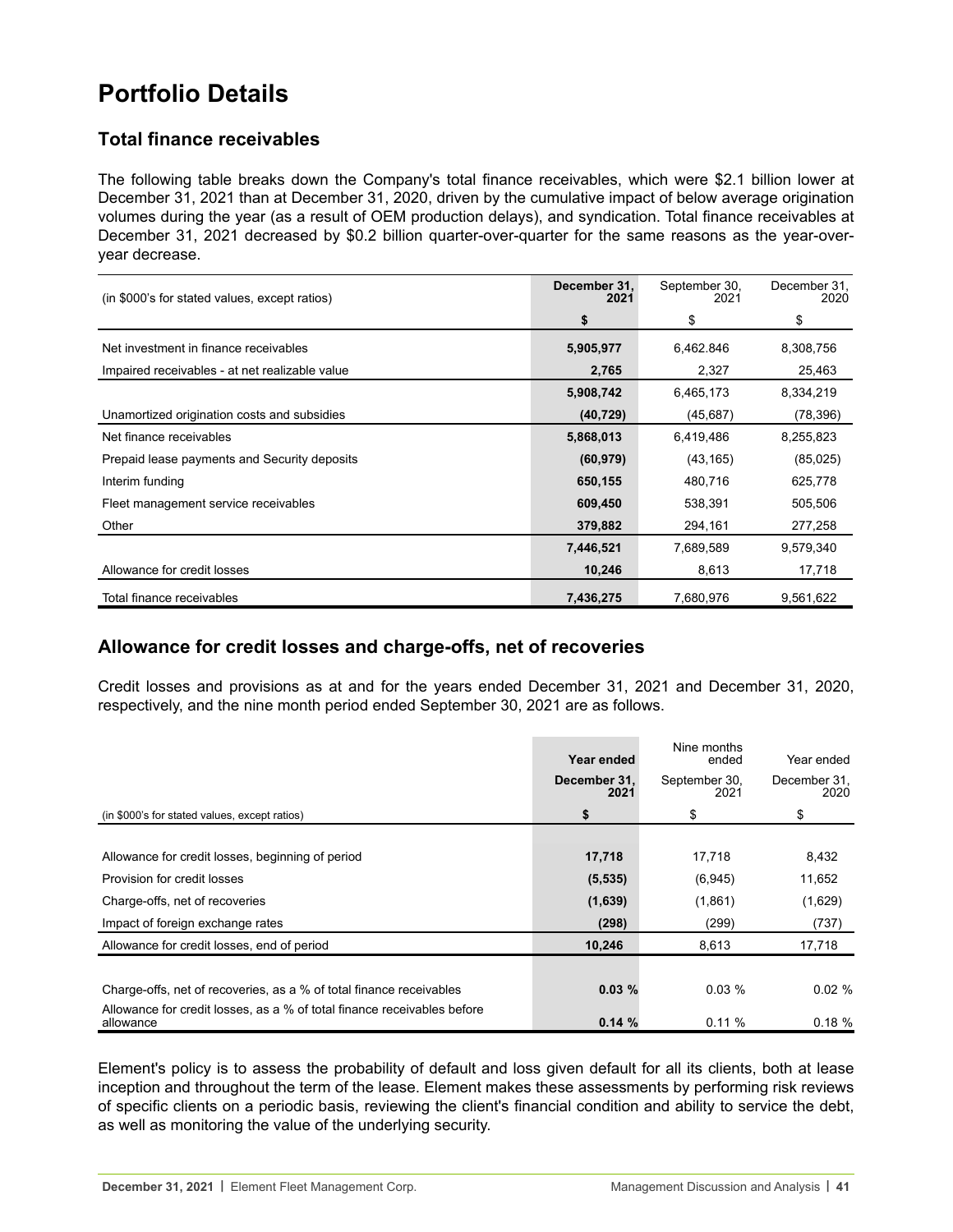### **Portfolio Details**

We reviewed inputs to our expected credit loss model throughout the quarter. We also consider forwardlooking macroeconomic information in light of COVID-19, such as overall default rates and the impact that potential upward or downward trends in GDP would have on our lease and loan portfolio. While on one hand, there were positive changes to the portfolio and improvement in the amounts likely to be recovered in the event of default, on the other hand, increased funding extended to certain industries subject to COVID-19 model overlays resulted in a modest \$1.4 million provision for credit losses in the quarter. The increased funding was extended to long-time clients demonstrating a strong rebound in their businesses as the pandemic normalizes and we expect the model overlays to lighten as the Omicron wave plays out.

Based on the foregoing, our allowance for credit losses grew \$1.6 million from September 30, 2021 to \$10.2 million at December 31, 2021; a \$7.5 million decrease from December 31, 2020.

#### **Impaired receivables**

Total impaired receivables were \$2.8 million at December 31, 2021, which is an \$0.4 million increase from September 30, 2021 but still only approximately 11% of the impaired receivables balance at year-end 2020. No material client entered bankruptcy in Q4 2021.

#### Classifying receivables as impaired

Accounts over 120 days past due are automatically considered impaired, fully provisioned net of any anticipated recoveries and recorded at their net realizable value.

Accounts that are contractually delinquent less than 120 days may nonetheless be assessed as impaired. Individual impairment is assessed by examining contractual delinquency and the client's financial condition, such as the identification of an approaching bankruptcy or the client being in the process of legal or collateral repossession proceedings with a debtor. Impairments of this nature are provisioned by applying probabilityweighted assumptions consistent with industry standards and our experience with respect to the probability of an identified account resulting in a client default.

We believe the impaired receivables figure in the table above appropriately reflects the net realizable value of the finance receivables before any allowance for credit losses.

## **Portfolio Distribution by Geography**

The table below sets forth the geographical distribution of the Company's portfolio of net finance receivables and equipment under operating leases, as at:

| (in \$000's for stated values)        | December 31, 2021 |       | September 30, 2021 |       | December 31, 2020 |       |
|---------------------------------------|-------------------|-------|--------------------|-------|-------------------|-------|
|                                       | S                 | $\%$  | \$                 | %     | \$                | %     |
| United States and Canada              | 5,212,719         | 63.8  | 5,819,322          | 67.3  | 7,681,953         | 73.8  |
| Australia and New Zealand             | 1,570,941         | 19.2  | 1,555,484          | 18.0  | 1,632,065         | 15.7  |
| Mexico                                | 1,381,535         | 17.0  | 1,269,550          | 14.7  | 1,099,032         | 10.5  |
| Total                                 | 8,165,195         | 100.0 | 8,644,356          | 100.0 | 10,413,050        | 100.0 |
| Allocated as:                         |                   |       |                    |       |                   |       |
| Net finance receivables               | 5,868,013         | 71.9  | 6,419,486          | 74.3  | 8,255,823         | 79.3  |
| Equipment under operating leases, net | 2,297,182         | 28.1  | 2,224,870          | 25.7  | 2,157,227         | 20.7  |
| Total                                 | 8,165,195         | 100.0 | 8.644.356          | 100.0 | 10.413.050        | 100.0 |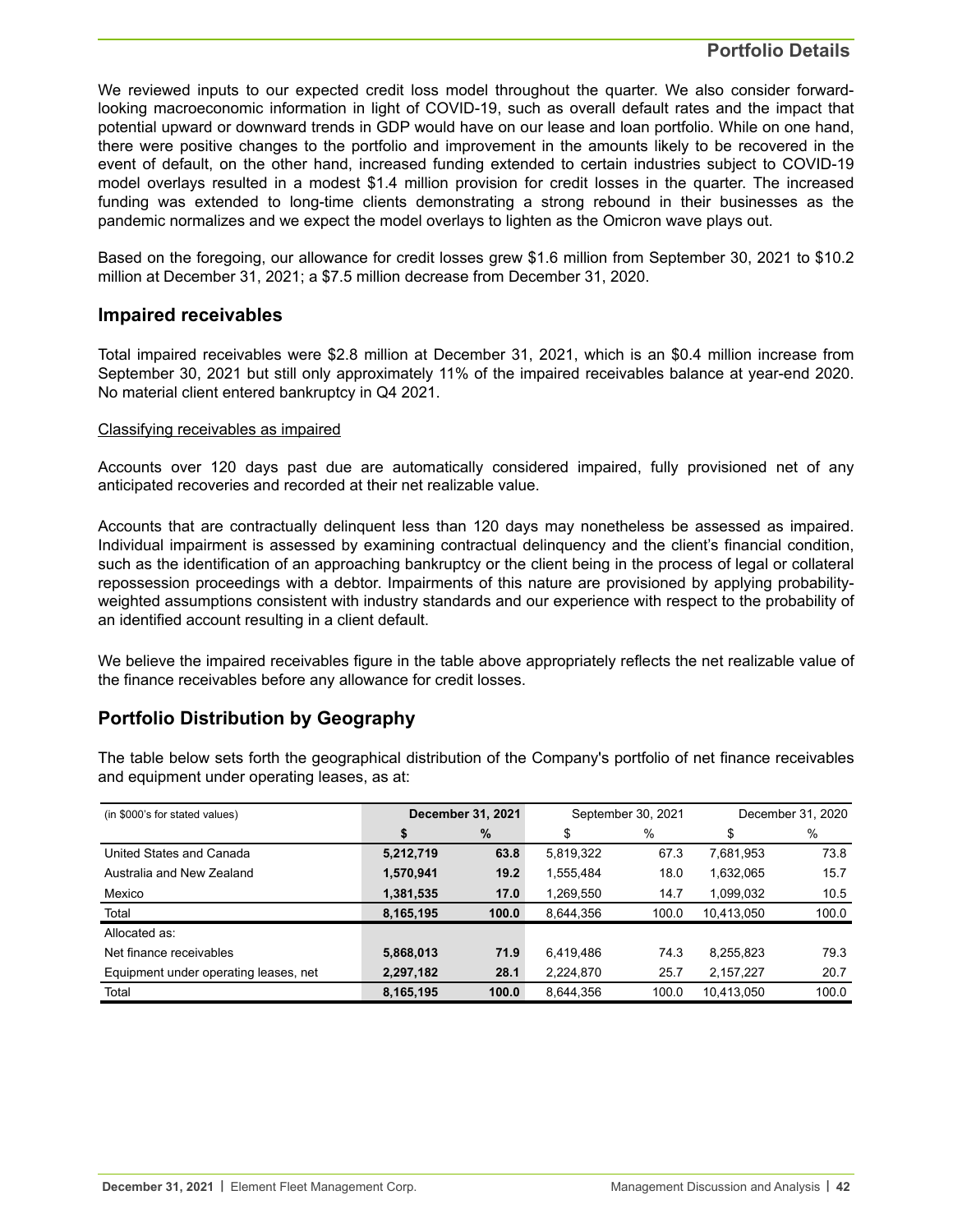### **Portfolio Details**

The table below sets forth the geographical distribution of the Company's assets under management, as at:

| (in \$000's for stated values) | <b>December 31, 2021</b> |       | September 30, 2021 |       | December 31, 2020 |       |
|--------------------------------|--------------------------|-------|--------------------|-------|-------------------|-------|
|                                |                          | $\%$  | \$                 | $\%$  |                   | %     |
| United States and Canada       | 11,205,186               | 78.1  | 11.596.813         | 80.2  | 12.814.311        | 81.9  |
| Australia and New Zealand      | 1,570,657                | 11.0  | 1.555.311          | 10.8  | 1.625.718         | 10.4  |
| Mexico                         | 1.563.178                | 10.9  | 1.296.559          | 9.0   | 1.212.464         | 7.7   |
| Assets under management        | 14,339,021               | 100.0 | 14.448.683         | 100.0 | 15.652.493        | 100.0 |

The geographical distribution of earning assets and assets under management shown in the tables above reflect in part the disproportionate impact of OEM production delays on our business in the U.S. and Canada. (The fact that we only syndicated U.S. assets in 2021 also impacted the earning assets table.) When OEM production volumes normalize, the U.S. and Canada should enjoy a similarly disproportionate improvement in assets under management – which may also benefit earnings assets, depending on syndication volumes – and related contributions to our global results.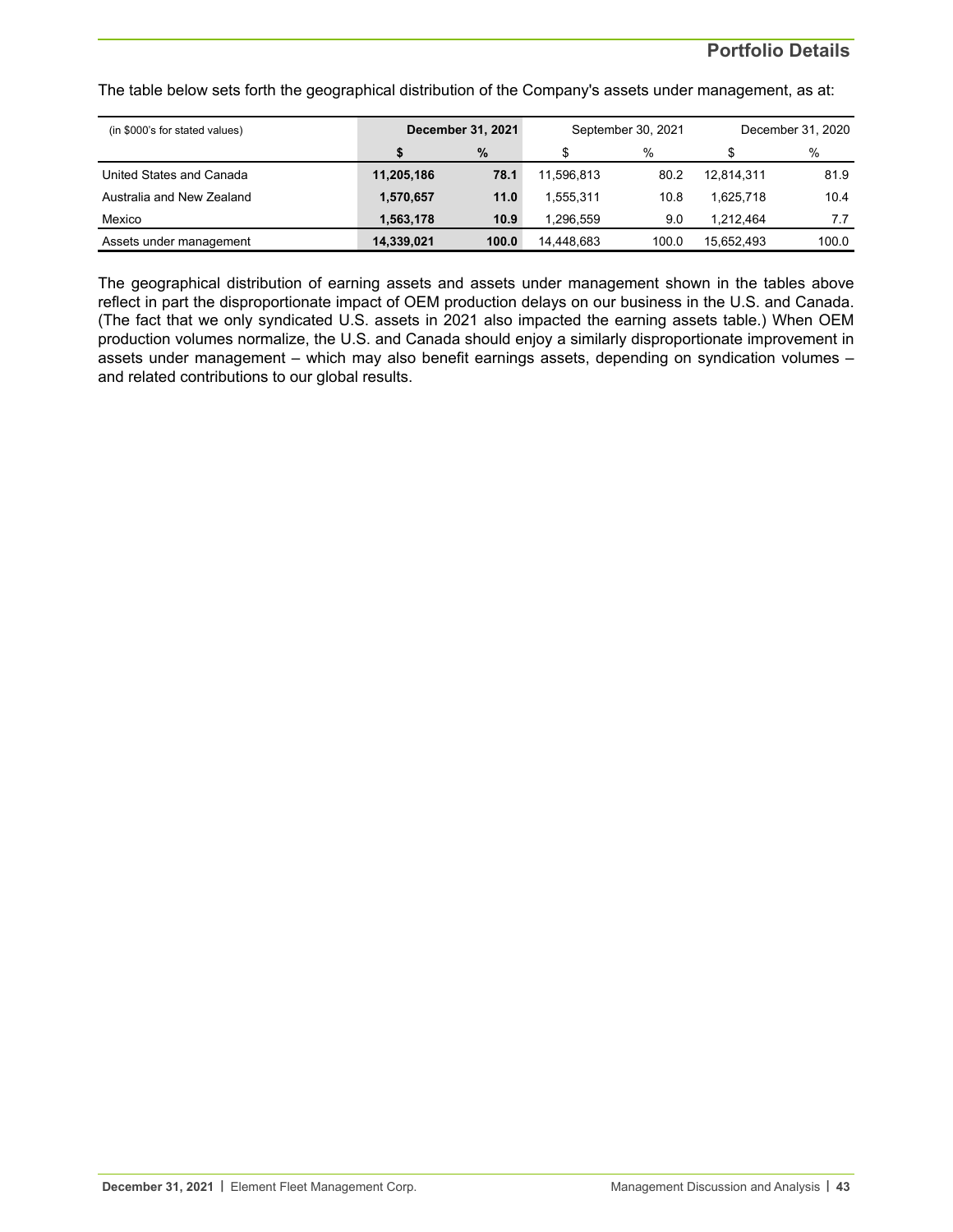# **Liquidity**

Element's primary sources of liquidity are daily operating cash flows from services, financing/leasing and syndication, and committed credit and debt facilities. Our primary uses of cash are the funding of service receivables, finance receivables and operating leases, and working capital.

## **Cash Flow**

#### Daily cash flow / liquidity

Our global cash management office assesses and proactively manages Element's liquidity position by ensuring we have controls over all sources and uses of cash flow. The cash management office also conducts ongoing comprehensive stress-tests to identify early indications of any risks to our cash flow and forward funding capacity. Throughout 2021 and to date, the results of those tests have confirmed the stability and sustainability of our cash flow and forward funding capacity.

Learnings from the global cash management office's work have informed several strategic right-sizings of our funding facilities, beginning in Q4 2020. In aggregate, we have reduced the scale of our committed, undrawn liquidity by approximately \$3.4 billion since the end of Q3 2020, which has and will continue to drive meaningful funding cost savings without compromising our ability to serve clients.

Notwithstanding our dependable operating cash flows and \$2.4 billion of committed, undrawn capital at December 31, 2021, we continue our efforts to sustainably enhance our dynamic liquidity management capabilities, including data analysis capacity and forecasting.

#### Free cash flow

We present Management's view of Element's free cash flow in our Supplementary Information document available on the Company's website.

The below table illustrates the reconciliation off free cash flow to cash flow from operations:

|                                                  | For the three-month periods ended<br>For the year ended |                                    |               |                                   |                      |  |  |
|--------------------------------------------------|---------------------------------------------------------|------------------------------------|---------------|-----------------------------------|----------------------|--|--|
| (in \$000's for stated values)                   | 2021                                                    | December 31, September 30,<br>2021 | 2020          | December 31, December 31,<br>2021 | December 31,<br>2020 |  |  |
|                                                  | \$                                                      | \$                                 | \$            | \$                                | \$                   |  |  |
| Free Cash Flow                                   | 119,464                                                 | 111,308                            | 107,917       | 442,170                           | 449,241              |  |  |
| Amortization of equipment under operating leases | 118,481                                                 | 110,230                            | 109,365       | 450,256                           | 428,464              |  |  |
| Investment in finance receivables                | (986, 182)                                              | (752, 348)                         | (1, 164, 996) | (3,886,753)                       | (5,094,574)          |  |  |
| Repayments of finance receivables                | 780,279                                                 | 893,649                            | 857,521       | 3,551,135                         | 4,561,492            |  |  |
| Investment in equipment under operating leases   | (262, 412)                                              | (275, 843)                         | (212, 208)    | (974, 532)                        | (859, 386)           |  |  |
| Disposals of equipment under operating leases    | 70,480                                                  | 78,579                             | 83,842        | 285,453                           | 303,016              |  |  |
| Proceeds from syndication financings             | 516,628                                                 | 534,576                            | 612,331       | 2,715,474                         | 2,849,241            |  |  |
| Sustaining capital investments                   | 14,508                                                  | 13,184                             | 14,432        | 48,979                            | 41,696               |  |  |
| Preferred share dividends                        | 8,103                                                   | 8,103                              | 8,134         | 32,412                            | 40,821               |  |  |
| Other                                            | 72,657                                                  | (148, 341)                         | 214,219       | (152, 492)                        | 64,796               |  |  |
| Cash Flow from Operations                        | 452,006                                                 | 573,097                            | 630,557       | 2,512,102                         | 2,784,807            |  |  |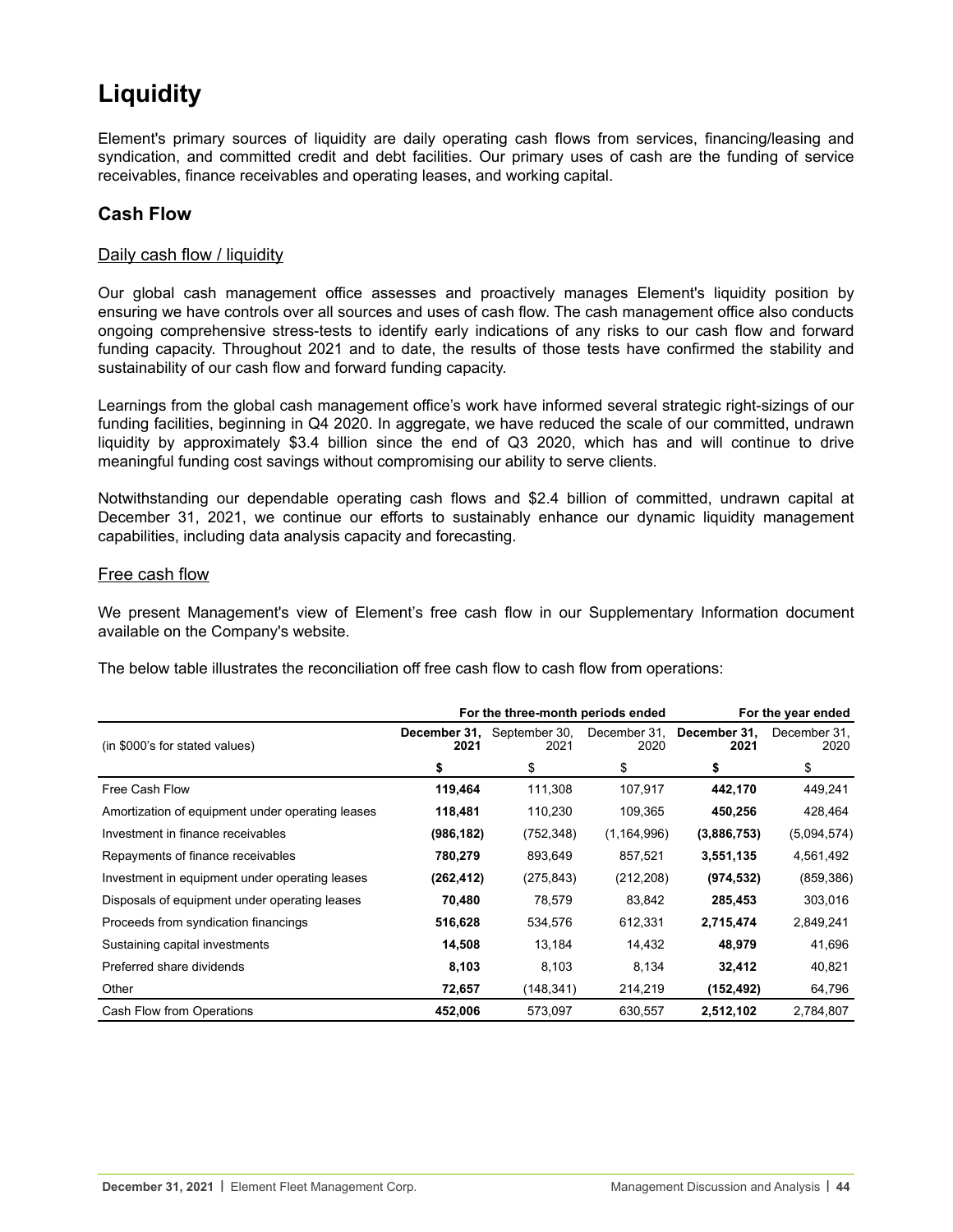### Statement of cash flows

Cash provided by operating activities for the year ended December 31, 2021 - as presented in our consolidated financial statements - was \$2,512.1 million, a decrease of \$272.7 million from the \$2,784.8 million provided by operating activities for the year ended December 31, 2020. The decrease was primarily the result of timing of payments offset by lower investments in finance leases resulting from below average origination volumes due to OEM production delays.

Cash used in investing activities for the year ended December 31, 2021 was \$85.9 million compared to cash used in investing activities of \$9.6 million for the year ended December 31, 2020. The primary drivers of the change year-over-year are the sale of 19<sup>th</sup> Capital in Q2 2020 and the sale of equity investments in Q4 2020, offset by a decrease in the purchase of property, equipment and leasehold improvements in 2021 compared to the prior year.

Cash used in financing activities for the year ended December 31, 2021 was \$2,390.2 million, compared to \$2,834.0 million used in financing activities for the year ended December 31, 2020. The year-over-year decrease is primarily due to (i) prior year repayment of the 2015 convertible debentures, (ii) prior year redemption of preferred shares, (iii) a decrease in the repayment of borrowings and (iv) the issuance of the U.S. \$500 million, 1.60% senior unsecured investment-grade notes due April 6, 2024, offset by the repurchase of common shares in 2021.

### **Credit and debt facilities**

Maintaining ready access to diversified sources of cost-efficient capital is a strategic imperative for Element.

We had \$2.4 billion of contractually committed, undrawn liquidity across our revolving unsecured (\$1.2 billion) and vehicle management asset-backed (\$1.1 billion) facilities at December 31, 2021. Commitments under these facilities are provided by syndicates of leading Canadian, U.S. and international banks.

These sources of financing were as follows: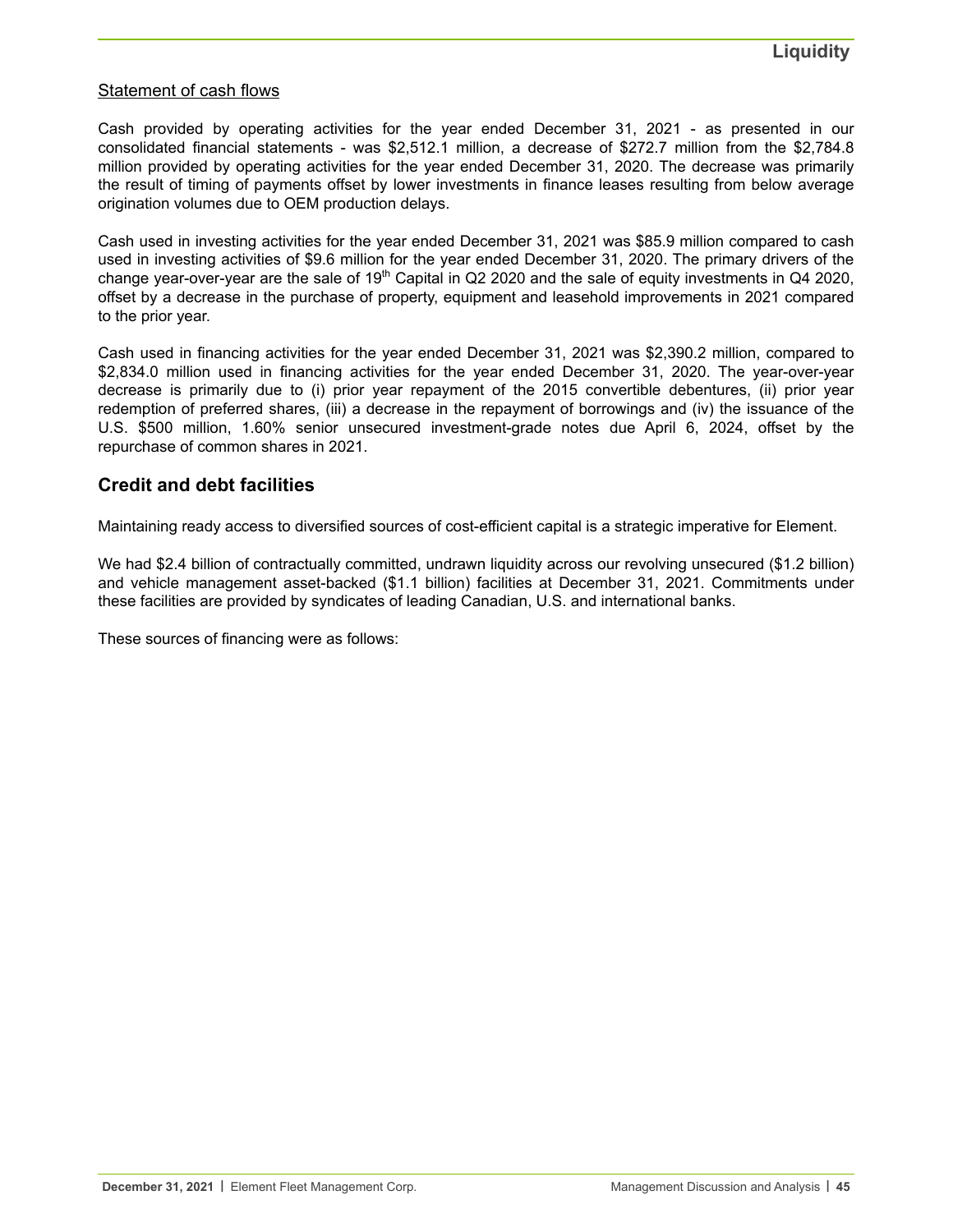# **Liquidity**

| As at                                             |                      | December 31, 2021     |           |                     |
|---------------------------------------------------|----------------------|-----------------------|-----------|---------------------|
| (in \$000's for stated values)                    | \$                   | %                     | \$        | \$                  |
|                                                   | <b>Facility size</b> | <b>Undrawn amount</b> |           | <b>Drawn amount</b> |
| Senior unsecured revolving credit facilities      | 2,349,532            | 52.9                  | 1,242,903 | 1,106,629           |
| <b>Senior notes</b>                               | 1,143,015            |                       |           | 1,143,015           |
| Vehicle management asset-backed debt facilities   |                      |                       |           |                     |
| Revolving term notes in amortization              | 2,154,974            |                       |           | 2,154,974           |
| Variable funding notes                            | 4,679,271            | 22.9                  | 1,073,472 | 3,605,799           |
| Other                                             | 61,693               |                       |           | 61,693              |
| Total vehicle management asset-backed debt        | 6,895,938            | 15.6                  | 1,073,472 | 5,822,466           |
| <b>Total cash</b>                                 |                      |                       | 45,271    |                     |
| Total capital available for continuing operations |                      |                       | 2,361,646 |                     |
| As at                                             |                      | September 30, 2021    |           |                     |
| (in \$000's for stated values)                    | \$                   | $\%$                  | \$        | \$                  |
|                                                   | <b>Facility size</b> | <b>Undrawn amount</b> |           | Drawn amount        |
| Senior unsecured revolving credit facilities      | 2,987,245            | 66.3                  | 1,979,617 | 1,007,628           |
| <b>Senior notes</b>                               | 1,144,051            |                       |           | 1,144,051           |
| Vehicle management asset-backed debt facilities   |                      |                       |           |                     |
| Revolving term notes in amortization              | 2,827,550            |                       |           | 2,827,550           |
| Variable funding notes                            | 4,676,314            | 28.6                  | 1,336,601 | 3,339,713           |
| Other                                             | 38,560               |                       |           | 38,560              |
| Total vehicle management asset-backed debt        | 7,542,424            | 17.7                  | 1,336,601 | 6,205,823           |
| <b>Total cash</b>                                 |                      |                       | 103,771   |                     |
| Total capital available for continuing operations |                      |                       | 3,419,989 |                     |
| As at                                             |                      | December 31, 2020     |           |                     |
| (in \$000's for stated values)                    | \$                   | %                     | \$        | \$                  |
|                                                   | <b>Facility size</b> | <b>Undrawn amount</b> |           | Drawn amount        |
| Senior unsecured revolving credit facilities      | 2,672,670            | 41.9                  | 1,120,731 | 1,551,939           |
| <b>Senior notes</b>                               | 509,080              | ∸                     | $\equiv$  | 509,080             |
| Vehicle management asset-backed debt facilities   |                      |                       |           |                     |
| Revolving term notes in amortization              | 4,005,371            | -                     |           | 4,005,371           |
| Variable funding notes                            | 5,678,982            | 33.6                  | 1,910,587 | 3,768,395           |
| Other                                             | 44,841               |                       |           | 44,841              |
| Total vehicle management asset-backed debt        | 9,729,194            | 19.6                  | 1,910,587 | 7,818,607           |
| <b>Total cash</b>                                 |                      |                       | 8,789     |                     |
| Total capital available for continuing operations |                      |                       | 3.040.107 |                     |

On March 23, 2021, Element issued U.S. \$750 million of term notes, at an initial weighted average interest rate of 0.51%, under our Chesapeake Funding II LLC vehicle management asset-backed debt facility. The proceeds received at the time of closing were used to pay down variable funding notes outstanding.

On April 6, 2021, Element completed its issuance of U.S. \$500 million, 1.60% senior unsecured investmentgrade notes due April 6, 2024. The proceeds received at the time of closing were used for working capital and general corporate purposes.

These issuances align with our strategic priorities to continue to strengthen Element's investment-grade balance sheet and diversify our access to cost-efficient capital.

In Q4 2021, Element (i) further right-sized certain of our senior credit facilities with a reduction of U.S. \$500 million, (ii) successfully extended our maturity dates and (iii) enhanced financing terms on same. These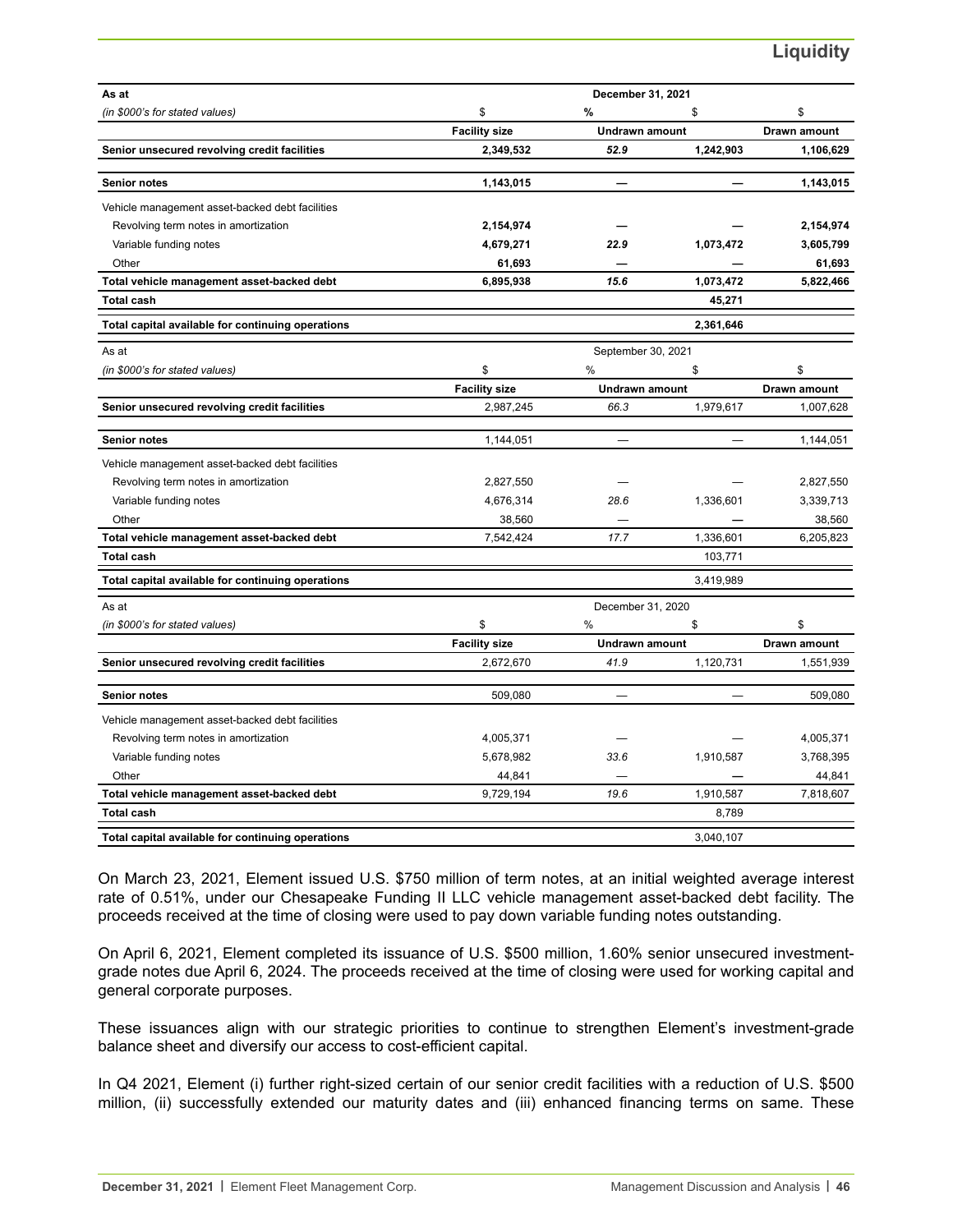actions will reduce our cost of funds (or "interest expense" as reported) over time, thereby further optimizing our net financing revenue and advancing our strategic growth priorities.

We believe the \$2.4 billion of liquidity available to the Company as at December 31, 2021 coupled with our durable operating cash flow is sufficient to fund Element's business throughout 2022, as well as to pay dividends at current rates to all preferred and common shareholders.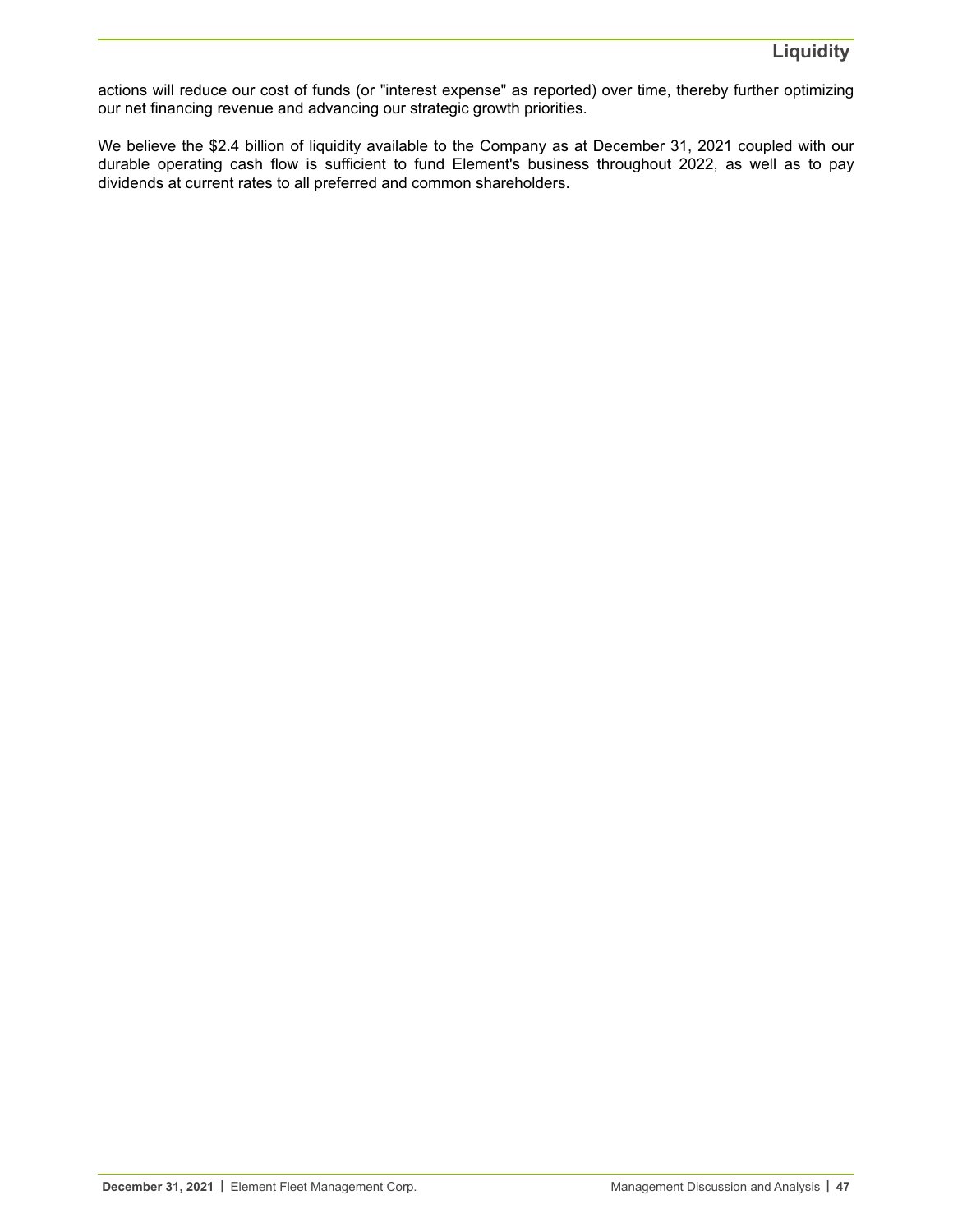# **Capital Resources**

# **Capitalization**

Element's funding activities are well diversified by facility, geography, currency, investor and lender and include both secured and unsecured sources.

The Company's capitalization is calculated as follows:

| As at                                   | December 31, 2021 | September 30, 2021 | December 31, 2020 |
|-----------------------------------------|-------------------|--------------------|-------------------|
| (in \$000's)                            | \$                | \$                 | \$                |
| Cash                                    | 45,271            | 103,771            | 8,789             |
| Unsecured debt                          |                   |                    |                   |
| Senior credit facilities                | 1,106,629         | 1,007,628          | 1,551,939         |
| 4.250% Convertible Debentures due 2024  | 159,072           | 157,842            | 154,267           |
| 3.850% Senior Notes due 2025            | 508,007           | 508,467            | 509,080           |
| 1.600% Senior Notes due 2024            | 635,008           | 635,584            |                   |
| Vehicle Management Asset-Backed Debt    |                   |                    |                   |
| Revolving term notes in amortization    | 2,154,974         | 2,827,550          | 4,005,371         |
| Variable funding notes                  | 3,605,799         | 3,339,713          | 3,768,395         |
| Other                                   | 61,693            | 38,560             | 44,841            |
| Deferred financing costs                | (27, 023)         | (26, 599)          | (29, 911)         |
| Hedge accounting fair value adjustments | (6, 124)          | 4,801              | 14,621            |
| <b>Total debt</b>                       | 8,198,035         | 8,493,546          | 10,018,603        |
| Shareholders' equity                    |                   |                    |                   |
| Common share capital                    | 2,951,596         | 3,004,670          | 3,180,379         |
| Preferred share capital                 | 511,869           | 511,869            | 511,869           |
| Other                                   | (12, 516)         | (16, 309)          | 91,869            |
| <b>Total Shareholders' Equity</b>       | 3,450,949         | 3,500,230          | 3,784,117         |
| <b>Total Capitalization</b>             | 11,648,984        | 11,993,776         | 13,802,720        |

Growing profitability, free cash flow and syndication all contribute to the de-leveraging of Element's balance sheet. With our redemption of \$172.5 million of Series G preferred shares in full on September 30, 2020, we had cumulatively eliminated or replaced over \$1 billion of high-cost hybrid instruments from Element's capital structure since April 2019, simplifying and strengthening the Company's investment-grade balance sheet.

On March 23, 2021, Element issued U.S. \$750 million of term notes, at an initial weighted average interest rate of 0.51%, under our Chesapeake Funding II LLC vehicle management asset-backed debt facility. The proceeds received at the time of closing were used to pay down variable funding notes outstanding.

On April 6, 2021, Element completed its issuance of U.S. \$500 million, 1.60% senior unsecured investmentgrade notes due April 6, 2024. The proceeds received at the time of closing were used for working capital and general corporate purposes.

## **Normal Course Issuer Bids**

On November 4, 2020, the TSX approved Element's notice of intention to commence a normal course issuer bid (the "2020 NCIB"). The 2020 NCIB allowed the Company to repurchase on the open market (or as otherwise permitted), at its discretion during the period commencing on November 10, 2020 and ending on the earlier of November 9, 2021 and the completion of purchases under the 2020 NCIB, up to 43,929,594 common shares of Element, subject to the normal terms and limitations of such bids. As of November 10, 2021, under the 2020 NCIB, a cumulative of 34,420,833 common shares had been repurchased for cancellation for an aggregate amount of approximately \$474.5 million at a volume weighted average price of \$13.78 per common share.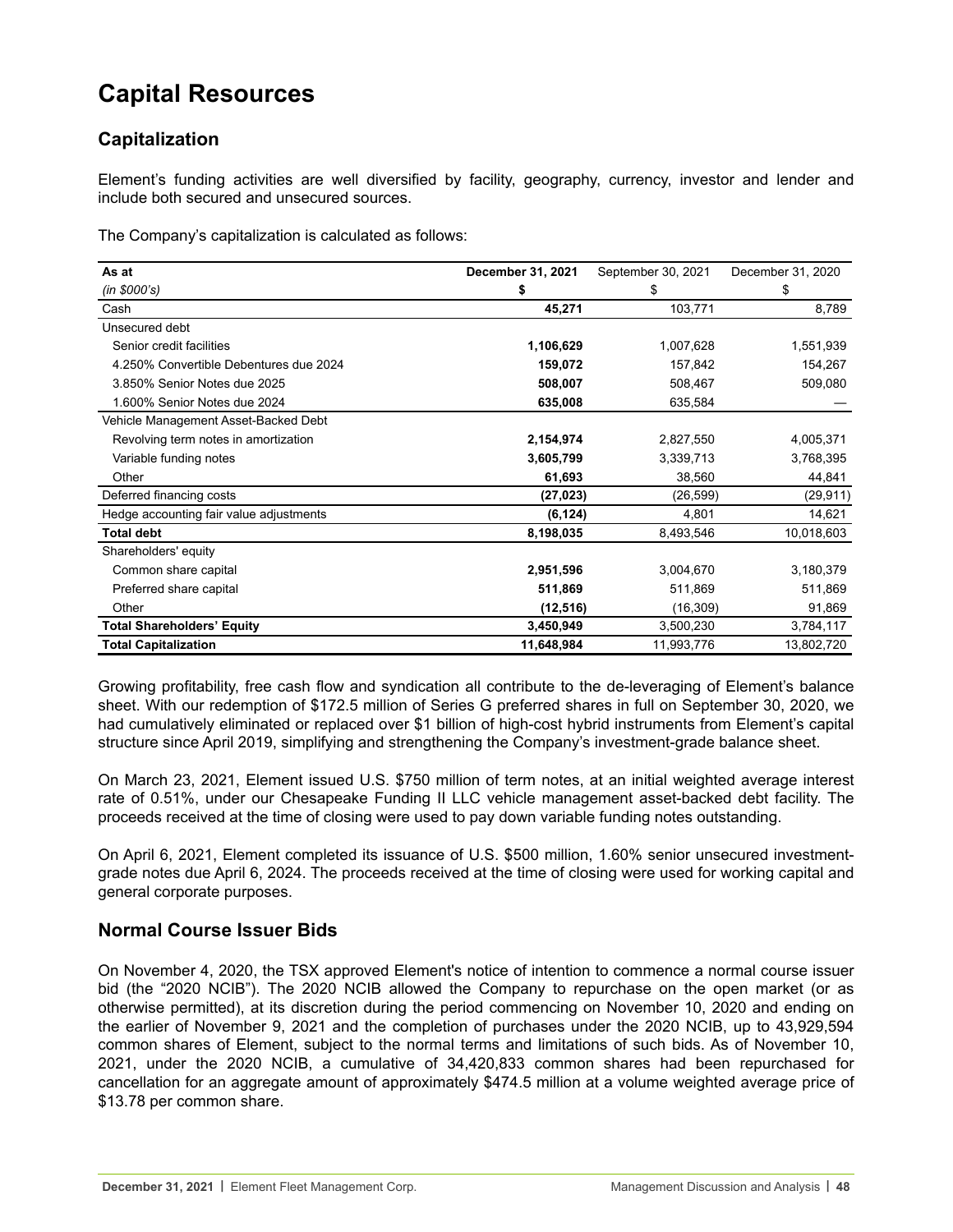### **Capital Resources**

On November 10, 2021, the TSX approved Element's notice of intention to renew its normal course issuer bid (the "2021 NCIB"). The 2021 NCIB allows the Company to repurchase on the open market (or as otherwise permitted), at its discretion during the period commencing on November 15, 2021 and ending on the earlier of November 14, 2022 and the completion of purchases under the 2021 NCIB, up to 40,968,811 common shares, subject to the normal terms and limitations of such bids, which include the number of common shares purchased in any 12 month period being limited to 10% of the common shares outstanding at the commencement of such period. As of December 31, 2021, under the 2021 NCIB, 5,343,300 common shares had been repurchased for cancellation for an aggregate amount of approximately \$68.6 million at a volume weighted average price of \$12.85 per common share.

Element applies trade date accounting in determining the date on which the share repurchase is reflected in the consolidated financial statements. Trade date accounting is the date on which the Company commits itself to purchase the shares.

### **Leverage**

We view both financial and tangible leverage as indicators of the strength of Element's financial position. At December 31, 2021, our financial leverage ratio was 2.38:1 and tangible leverage ratio was 5.86:1.

The Company's financial and tangible leverage is calculated as follows:

| As at                          |               | December 31, 2021 | December 31, 2020 |
|--------------------------------|---------------|-------------------|-------------------|
| (in \$000's, except ratios)    |               | \$                | \$                |
| <b>Borrowings</b>              |               | 8,038,963         | 9,864,336         |
| Convertible debentures         |               | 159,072           | 154,267           |
| <b>Total debt</b>              | (a)           | 8,198,035         | 10,018,603        |
| Total shareholders' equity     | (b)           | 3,450,949         | 3,784,117         |
|                                |               | 11,648,984        | 13,802,720        |
| Goodwill and intangible assets | (c)           | 2,050,999         | 2,037,719         |
| Financial leverage             | (a)/(b)       | 2.38              | 2.65              |
| Tangible leverage              | (a)/[(b)-(c)] | 5.86              | 5.74              |

The Company was in compliance with all financial and reporting covenants with all of its lenders at December 31, 2021.

## **Credit ratings**

Our ability to access financing on a cost-efficient basis is largely dependent on maintaining strong investmentgrade credit ratings. Credit ratings and outlooks assigned by rating agencies reflect their views and methodologies. The credit ratings are subject to change based on several factors, including but not limited to our financial strength, competitive position, liquidity and other factors not entirely within our control.

| Credit Ratings <sup>(1)</sup> as at December 31, 2021 |  |
|-------------------------------------------------------|--|
|                                                       |  |
|                                                       |  |

| <b>Rating agency</b>     | <b>Issuer rating</b> | <b>Outlook</b> |
|--------------------------|----------------------|----------------|
| DBRS, Inc.               | BBB (high)           | Stable         |
| <b>Fitch Ratings</b>     | BBB+                 | Stable         |
| Kroll Bond Rating Agency | А-                   | Stable         |
| S&P Global Ratings       | <b>BBB</b>           | Stable         |

(1) Credit ratings are not recommendations to purchase, sell or hold a financial obligation in as much as they do not comment on market price or suitability for a particular investor. Ratings are determined by the rating agencies based on criteria established from time to time by them and are subject to revision or withdrawal at any time by the rating organization.

In September 2021, Fitch Ratings affirmed its stable outlook and BBB+ investment-grade rating of Element, and in October 2021 credit rating agencies DBRS, Inc., Kroll Bond Rating Agency and Standard & Poor's affirmed their stable outlook and investment-grade ratings for Element: BBB (high), A- and BBB, respectively.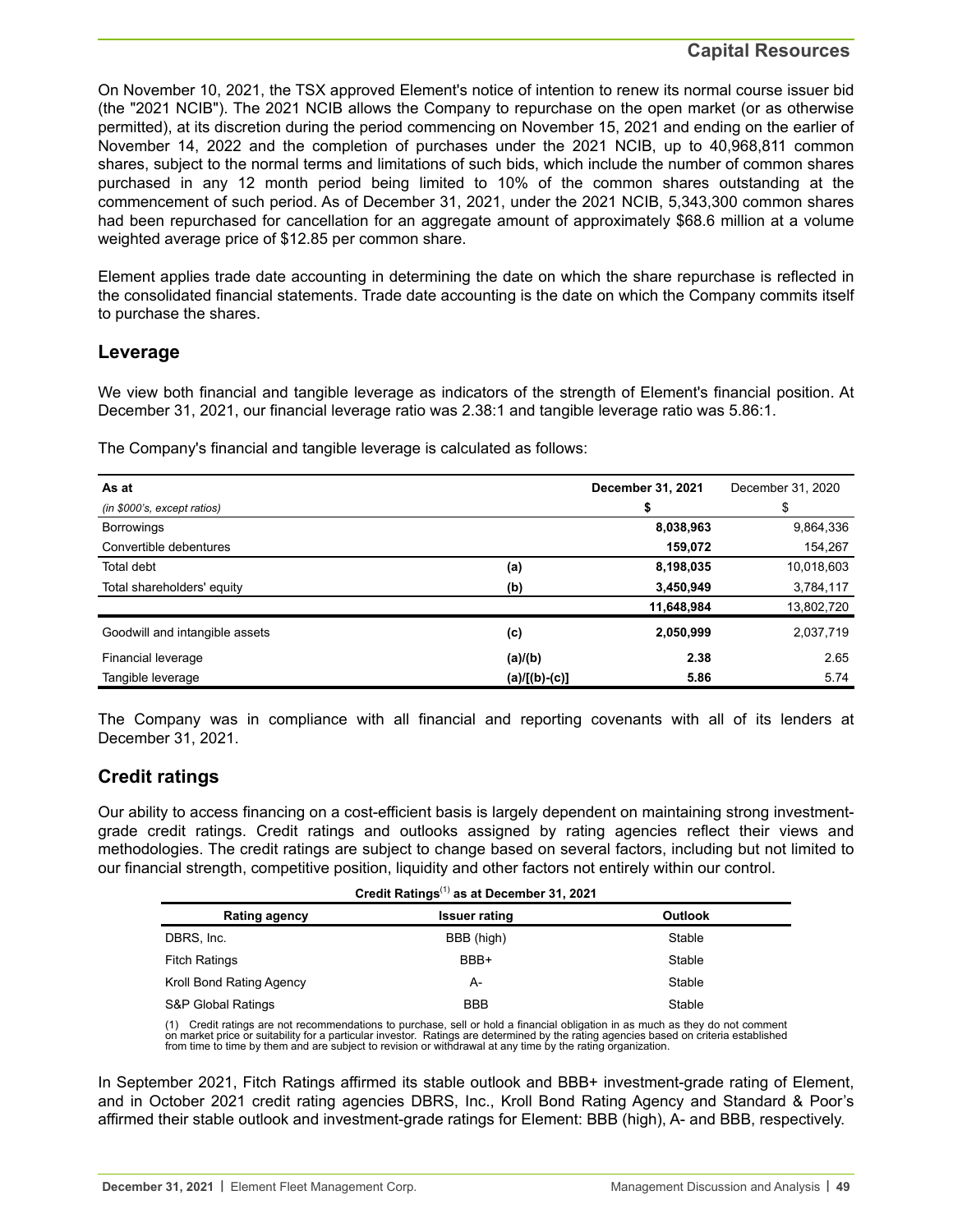# **Risk Management**

The Company has risk management processes in place to monitor, evaluate and manage the principal risks it assumes in conducting its business activities. These risks include credit, liquidity, foreign exchange, interest rate, and various sources of operational risk.

Further, the organization's ability to effectively manage these risks has grown through increased awareness and monitoring, as evidenced by our strong ECRI performance.

In the normal course of business, the Company engages in operating and financing activities that generate risks in the following primary areas:

#### *Element may Fail to Execute on its Growth Strategy*

While Element believes it can achieve annual revenue growth of 4-6% in normal market conditions, the Company may be unable to achieve such expected growth for a variety of reasons.

Element's growth strategy relies on growing its client base and expanding its market share. However, the fleet management industry is competitive and characterized by competitive factors that vary based upon service offering and geographic region. Element competes with a wide variety of competitors that include independent lease finance companies, captive finance companies owned by manufacturers and distributors, banks, third party brokers and other large and mid-sized fleet management companies. Increased competition in the Company's markets could result in intensified pricing pressure, reduced profit margins, increased sales and marketing expenses and a failure to increase, or a loss of, market share. Element may not be able to maintain or improve its competitive position against current or future competitors. Future disintermediation by vehicle manufacturers could increase competitive pressures. In addition, future mergers or consolidations among competitors, or acquisitions of Element's competitors by large companies may present competitive challenges to Element's business and resulting combined entities could be at a competitive advantage. Further, competitors may reduce the fees for their services, which could increase pricing pressure within the Company's markets which could have a material adverse effect on Element's ability to achieve its growth objectives.

Element's growth strategy also includes tapping into currently underserved markets, such as self-managed fleets. While the Company believes that there are significant opportunities in these markets and that Element could deliver significant value to these clients, there is no assurance that the Company will be successful in expanding its reach in these market segments.

Another component of Element's growth strategy is minimizing client attrition. While Element believes that it will be able to continue to deliver a consistent, superior client experience that will help to minimize future client attrition, client attrition results from a variety of different factors, including financial difficulties experienced by the client, the integration of different client systems and platforms, the acquisition or ceasing of operations of the client, competition and other socio-economic factors. Any factors that adversely affect the ability of Element's services to compete with those available from competitors, such as availability of competitors' services and offering more advanced service architecture, superior functionality or performance or lower prices, or factors that reduce demand for Element's services, such as intensifying price competition, could lead to increased rates of client attrition.

If Element is unable to expand its market share, successfully tap into underserved markets and/or retain its clients, Element may be unable to achieve its growth objectives and its business, financial condition and/or results of operations may be adversely impacted.

#### *Element's Operating Model may be Unable to Support its Growth Strategy*

Element believes that its operations are sufficiently scalable to support its growth strategy. However, if Element achieves or exceeds its growth objectives, it is possible that Element's platform will not be able to scale in order to meet the additional requirements of such growth. Element may face challenges in (i)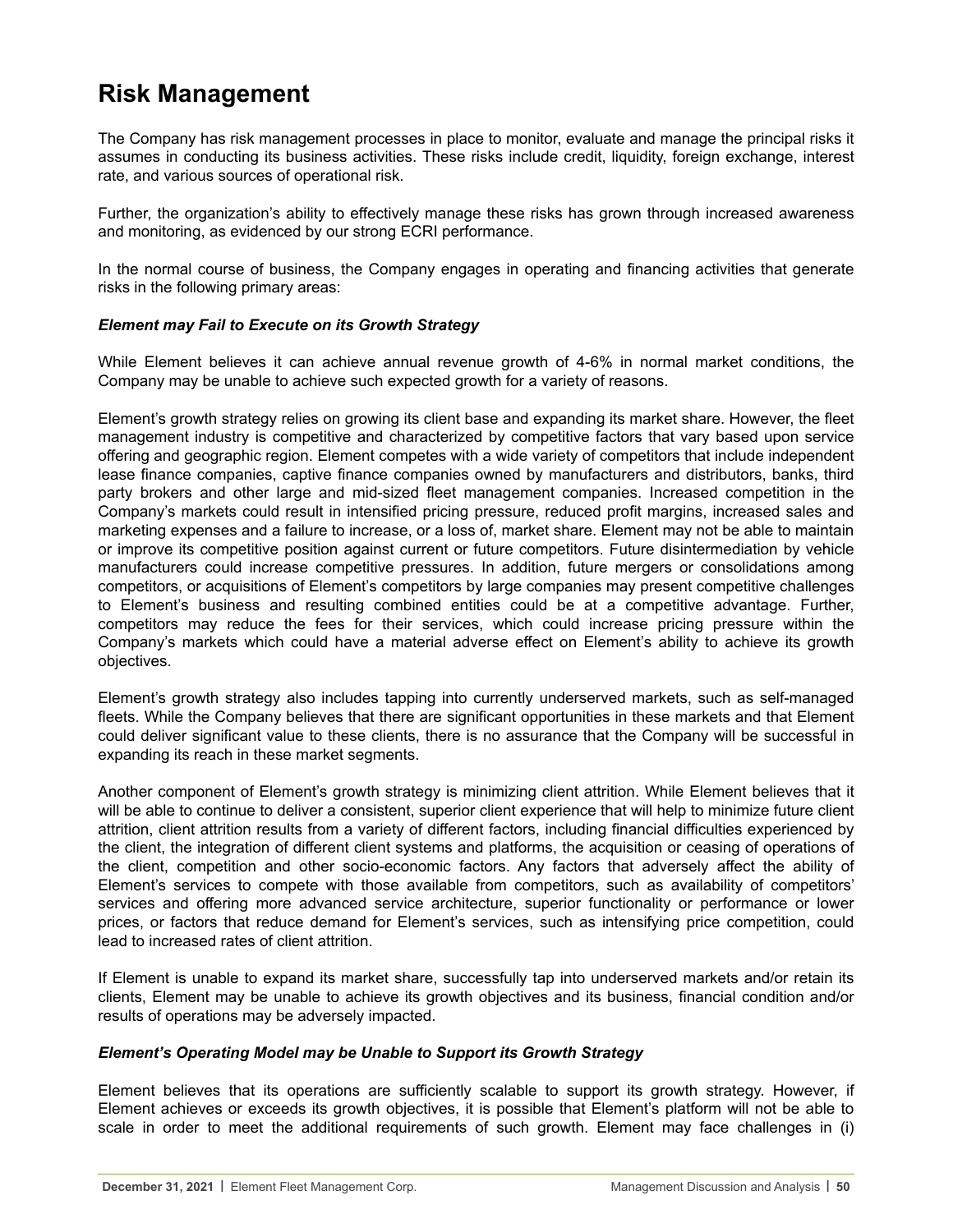implementing new or updated information and financial systems and procedures; and (ii) training, managing and appropriately sizing its work force and other components of its business on a timely and cost-effective basis. There can be no assurance that Element will be able to manage its expanding operations effectively or that it will be able to continue to support its planned growth. In the event that Element's operations are not sufficiently scalable, Element's business, financial condition and/or results of operations may be adversely impacted.

#### *Element Derives a Significant Portion of its Revenue from Program Fees and Charges Paid by its Clients. Any Decrease in Element's Receipt of Such Fees and Charges, or Limitations on Element's Service Fees and Charges, Could Materially and Adversely Affect Element's Business, Financial Condition and/or Results of Operations*

Element's service programs include a variety of service fees and charges associated with transactions, cards, reports, optional services and late payments. Element derives a significant amount of its consolidated revenues from these service fees and charges. If the users of Element's cards or other services decrease their transaction activity, or the extent to which they use optional services, Element's revenue could be materially adversely affected. In addition, several market factors can affect the amount of Element's service fees and charges, including the market for similar charges for competitive card services and the availability of alternative payment methods. Furthermore, regulators may scrutinize the electronic payments industry's pricing, charges and other practices related to Element's business. Any legislative or regulatory restrictions on Element's ability to price its services could materially and adversely affect Element's revenue. Any decrease in Element's revenue derived from these service fees and charges could materially and adversely affect Element's business, financial condition and/or results of operations.

#### *Concentration of Leases and Loans within the Fleet Leasing Industry or within a Particular Region May Negatively Impact Element's Business, Financial Condition and/or Results of Operations*

Element specializes in vehicle fleet management. As a result, Element has a significant concentration of risk exposure related to this industry segment. If this industry segment experiences adverse economic or business conditions, Element's delinquencies, default rate and charge-offs may increase, which may negatively impact its business, financial condition and/or results of operations. Furthermore, Element may have significant exposures to unique regions and industries, such as Alberta and its oil sands industry, which, if negatively impacted by macroeconomic trends, could negatively impact Element's business, financial condition and/or results of operations.

#### *Lack of Funding May Limit Element's Ability to Originate Leases and Loans*

Element is dependent upon its ability to secure funding for its loans and leases to clients and to fund its existing obligations. While Element currently has sufficient funding, there can be no assurance that additional financing will be obtained on terms acceptable to Element or at all. In the past, Element has obtained the cash required for its operations through cash flows from its operating activities, the issuance of equity interests to institutional, accredited and other investors, by borrowing money through Senior Credit Facilities or other funding facilities, issuance of senior unsecured notes, and the syndication and securitization of certain of its leases and loans. Element may not be able to continue to access these or other sources of funds.

#### *Concentration of Debt Financing Sources May Increase Element's Funding Risks*

Element has obtained funding from a number of financial institutions. Element's reliance on such financial institutions for a significant amount of its funding exposes Element to funding risks. If these financial institutions decided to terminate, or not extend these borrowing arrangements, Element's business, financial condition and/or results of operations could be materially adversely affected.

#### *Ability to Reduce Concentration Risk Through Syndication*

One way that Element seeks to manage its exposures to large clients is by transferring leases and loans to third party investors, including through bulk transfers, securitization, syndication and similar risk transference arrangements. There can be no assurance that Element will continue to be able to reduce client credit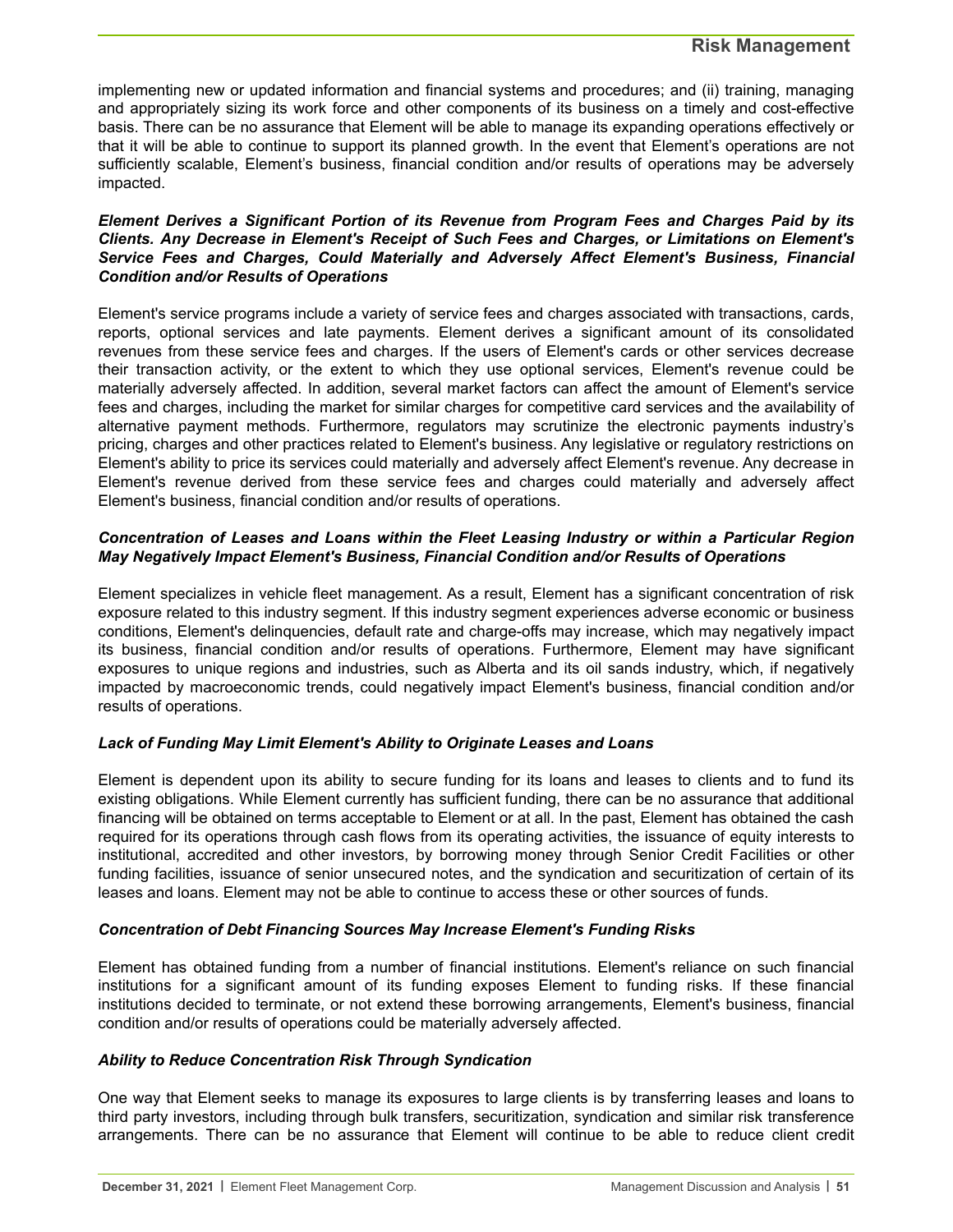concentration risks in this way if Element is unable to enter into such risk transference arrangements with third party investors on favorable terms, or at all. Element's reliance on syndication through risk transference arrangements may increase as Element funds the asset growth of its largest clients. There can be no assurance that Element will be able to expand its existing network of syndication market investors or increase the capacities of its existing syndication arrangements in order to manage this concentration risk. An inability to manage such risk could lead Element to curtail new originations with its largest clients in certain circumstances, which could have an adverse impact on Element's ability to maximize its new origination opportunities with such clients.

#### *A Decline in Element's Origination Volume or Quality May Negatively Impact Element's Ability to Syndicate*

If Element experiences a decrease in originations or if the credit quality of its originations declines, Element may be unable to meet the requirements of syndication investors. In such a scenario, Element's syndication volume may decline which could negatively impact Element's business, financial condition and/or results of operations.

#### *Tangible leverage*

In 2019, optimized tangible leverage of 5.5x-6.0x reflected higher spreads for debt funding and cost of equity premiums associated with elevated operating risks. Today, with a meaningfully strengthened operating platform and de-risked balance sheet, optimized tangible leverage has shifted marginally higher as a result of reduced debt funding spreads and cost of equity premiums. Accordingly, Element will be managing to FXnormalized tangible leverage of 6.0x-6.75x, with a target of 6.5x, ensuring the Company remains well within rating agency thresholds for negative ratings pressure.

#### *Global Financial Markets and General Economic Conditions May Adversely Affect Element's Business, Financial Condition, and/or Results of Operations*

Events in the financial markets have demonstrated that businesses and industries throughout the world are very tightly connected to each other. Thus, financial developments seemingly unrelated to Element or to its industry may materially adversely affect Element over the course of time. For example, general volatility in the equity markets could hurt Element's ability to raise capital and significantly impact Element's access to funding and liquidity (including access to securitization and syndication markets for Element's originated finance assets). Element may also be negatively impacted by volatility in the equity markets as a result of a number of catastrophic events that are beyond Element's control, including infectious diseases, pandemics or similar health threats, such as the ongoing COVID-19 pandemic or fear of the foregoing.

Moreover, a reduction in credit, combined with reduced economic activity, may materially adversely affect businesses and industries that collectively constitute a significant portion of Element's client base and may make it more difficult for Element to maintain new business origination and the credit quality of new business at the levels currently forecast. As a result, these clients may need to reduce their purchases and reliance on Element's services or Element may experience greater difficulty in receiving payment for its services. Delinquencies, non-accruals and credit losses generally increase during economic slowdowns or recessions. Therefore, to the extent that economic and business conditions are unfavourable, Element's non-performing assets may become elevated and the value of Element's portfolio is likely to decrease.

Adverse economic conditions also may decrease the estimated value of the collateral securing some of Element's loans and leases. Further or prolonged economic slowdowns or recessions, including those caused by catastrophic events as the COVID-19 pandemic, could lead to financial losses in Element's portfolio and a decrease in Element's net finance income, net income and book value. Any of these events, or any other events caused by turmoil in world financial markets, may have a material adverse effect on Element's business, financial condition and/or results of operations.

Element has no control over changes in inflation and interest rates, foreign currency exchange rates and controls or other economic factors affecting its businesses or the possibility of political unrest, legal and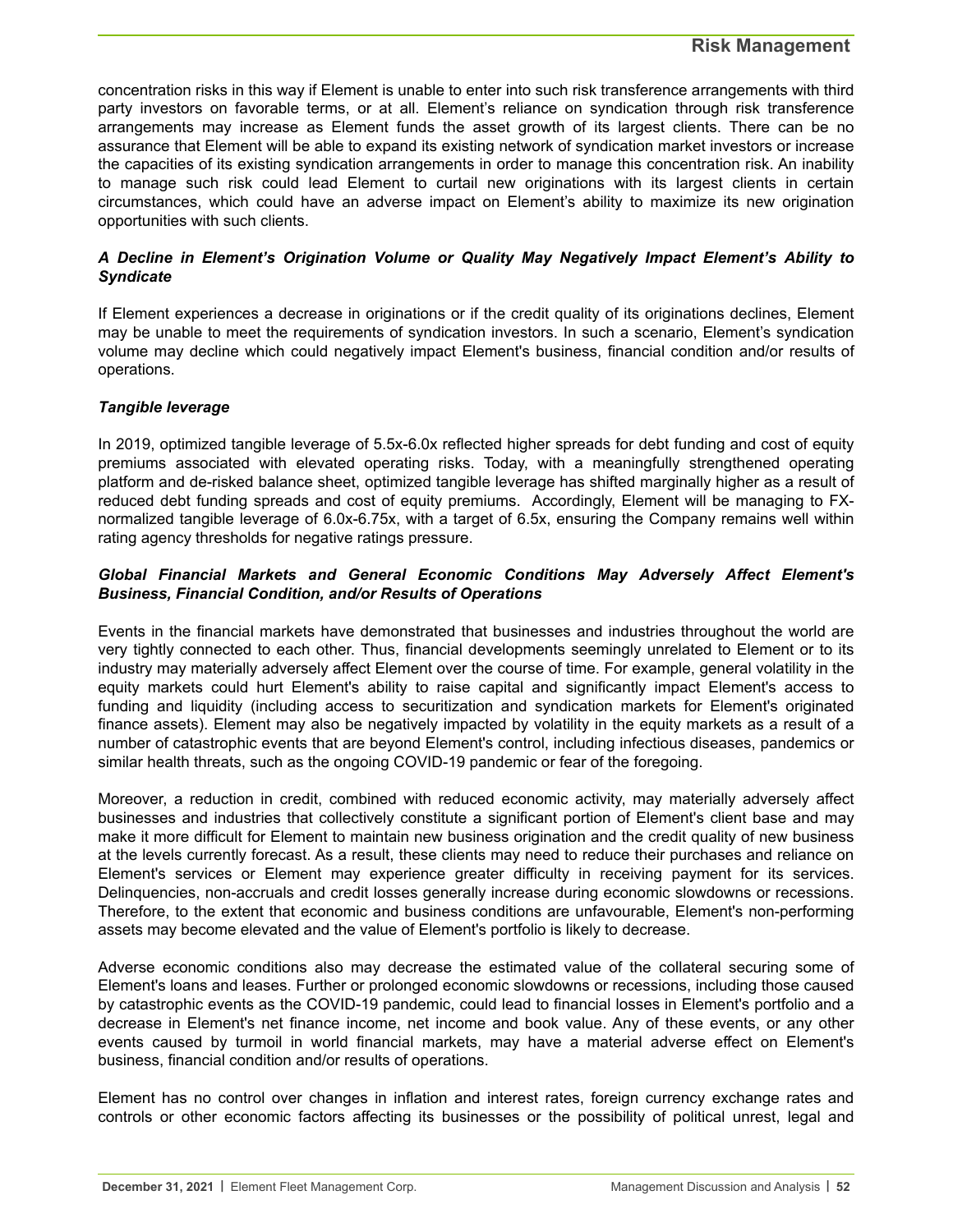regulatory changes in jurisdictions in which Element operates. These factors could negatively affect Element's future results of operations in those markets.

#### *Dependence on Strategic Relationships*

Element has strategic relationships in place with a number of organizations including Arval, original equipment manufacturers (OEM's), major oil companies, and fuel, tire, and maintenance service providers. While Element regularly monitors these relationships, there can be no guarantee that Element will be able to maintain them in the future. These relationships are important for Element's long-term business operations, and its results of operations could be lower in the event that certain of these relationships cease to exist. The termination of certain of these relationships could impact Element's competitive advantage, and its operating results could be adversely affected.

#### *Disruption in the Operations of Suppliers Could Disrupt Our Business*

Our business relies upon the continued ability of vehicle manufacturers to deliver vehicles to Element. Our ability to provide leasing and fleet management services to our clients is dependent upon vehicle manufacturers delivering sufficient quantities of vehicles on time to meet our clients' needs. In certain cases, vehicle production is dependent on raw materials and parts that are ultimately derived from a single source and may be at an increased risk for supply disruptions for vehicle manufacturers. Such disruptions could affect Element's business. If we experience supply disruptions, we may not be able to develop alternate sourcing. Any disruption of our suppliers' production schedule caused by an unexpected shortage of systems, components, raw materials or parts for vehicles could lead to Element being unable to lease vehicles and provide services at desired levels, which could have a material adverse effect on Element's business, financial condition and/or results of operations.

#### *COVID-19 Pandemic*

Element's business has been and will continue to be negatively impacted by the COVID-19 pandemic, which has created, and continues to create, significant societal and economic disruptions. The COVID-19 pandemic has had, and will continue to have, a broad impact across industries and the economy, including by affecting consumer confidence, global financial markets (with global equity markets having experienced significant volatility and weakness), regional and international travel, supply chain distribution of various products for many industries, oil prices, government and private sector operations, the price of consumer goods, countrywide lockdowns in various regions of the world, and numerous other impacts on daily life and commerce. Additionally, the COVID-19 pandemic has led, and may continue to lead, governments around the world to enact measures to combat the spread of the COVID-19 virus, including, but not limited to, the implementation of travel bans, border closings, mandated closure of non-essential services, self-imposed quarantine periods and social and physical distancing policies, which have contributed to the material disruption to businesses globally resulting in a sudden economic slowdown.

The ever-changing and rapidly-evolving effects of the COVID-19 pandemic - the duration, extent and severity of which are currently unknown - on investors, businesses, the economy, society and the financial markets could, among other things, add volatility to the global stock markets, change interest rate environments, and increase lease delinquencies and defaults. Therefore, the COVID-19 pandemic and measures to prevent its spread may negatively impact Element as well as Element's clients, counterparties, employees, third-party service providers and other stakeholders, as applicable, in a number of ways, including, but not limited to, by: (i) adversely affecting local, national or international economies and employment levels, triggering potentially significant inflationary pricing or a recession, affecting Element's clients' and customers' ability to make payments on leases; (ii) adversely affecting the business operations of Element, including access to its funding and financing sources (including securitization and syndication markets); (iii) Element experiencing business interruptions as a result of the strain on existing resources, including information technology systems resulting from senior management and other employees working remotely, an inability to receive required technology or other hardware due to supply chain interruption or lacking necessary staffing needed for daily operations or the completion of extraordinary projects; (iv) disrupting public and private infrastructure, including communications and financial services, which could disrupt Element's or its clients' normal business operations; (v) adversely impacting net financing revenues and liquidity caused by delays in lease payments,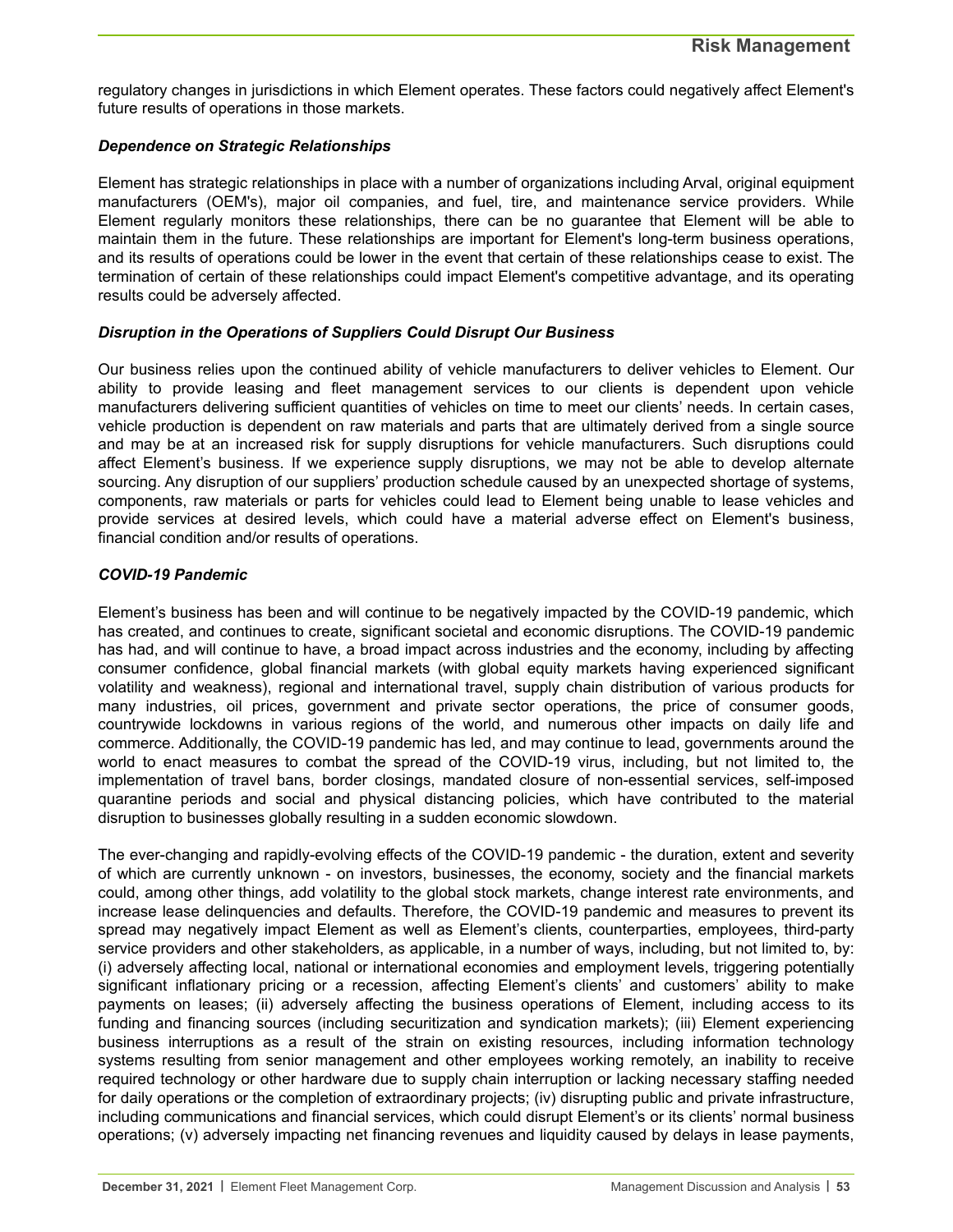changes in levels of lease originations, delays or deferrals in the replacement of vehicles, impact on remarketing of vehicles, client creditworthiness and delinquencies; and (vi) adversely impacting service revenues caused by declines in fleet vehicle mileage and lower fuel, maintenance and other service consumption. Any of these events in isolation or in combination, could have a material negative impact on Element's financial condition, operating results and cash flows.

#### *Environmental Laws and Element's ESG Policies Could Materially Adversely Affect the Company*

Various governments and regulatory authorities in the U.S., Canada and internationally have considered, and will likely continue to consider, numerous measures related to climate change and greenhouse gas emissions. Should rules establishing limitations on greenhouse gas emissions or rules imposing fees on entities deemed to be responsible for greenhouse gas emissions become effective, demand for Element's services could be affected, our vehicle and/or other costs could increase, and our business could be adversely affected. Additionally, any ESG policies that Element institutes may fail to meet the expectations of investors, clients, employees or other stakeholders which could negatively impact Element's business, financial condition, operations and/or the market price of Element's securities.

#### *Inability to Attract and Retain Employees May Limit Element's Ability to Grow its Business*

If Element is not able to attract and retain top employees, its ability to compete may be harmed. Element's success is also highly dependent on its continuing ability to identify, hire, train, retain and motivate highly qualified management, technical, sales and marketing personnel. In order to grow Element's business, it must attract and retain qualified personnel, especially origination and credit personnel with relationships with referral sources and an understanding of the equipment financing businesses and the industries in which Element's borrowers operate. In addition, in Element's effort to attract and retain critical personnel, Element may experience increased compensation costs that are not offset by either improved productivity or higher prices for Element's services.

Many of the financial institutions that Element competes with for experienced personnel may be able to offer more attractive terms of employment. If any of Element's key origination personnel leave, Element's new equipment finance origination volume from their business contacts may decline or cease. In addition, Element invests significant time and expense in training its employees, which increases their value to competitors who may seek to recruit them and increases the costs of replacing them. These factors may have a material adverse effect on Element's ability to grow its business.

#### *Loss of Key Personnel May Significantly Harm Element's Business*

Element's executive and other senior officers, including those referred to under "*Directors and Officers"*, play a significant role in its success. The conduct of Element's business, the execution of Element's growth strategy and Element's future performance and development depend, to a significant extent, on the abilities, experience and efforts of its management team. The Company's ability to retain its management team or attract suitable replacements, should key members of the management team leave, is dependent on the competitive nature of the employment market. The loss of services from key members of the management team or a limitation in their availability could adversely impact the Company's prospects, financial condition and cash flow.

Further, Element does not maintain "key person" life insurance policies on any of its employees. The unexpected loss of services of or one or more executive or senior officer could also adversely affect Element. Element provides a competitive compensation package, which includes profit sharing and medical benefits as it continuously seeks to align the interest of employees and shareholders.

#### *Funding Facilities May Limit Element's Operational Flexibility*

Element's funding arrangements, including its various securitization facilities and the Senior Credit Facilities, contain financial and non-financial covenants, such as requirements that Element comply with one or more of interest coverage, consolidated debt to tangible shareholders equity ratio, loan loss ratios and change of control provisions. Complying with such covenants may at times necessitate that Element forego other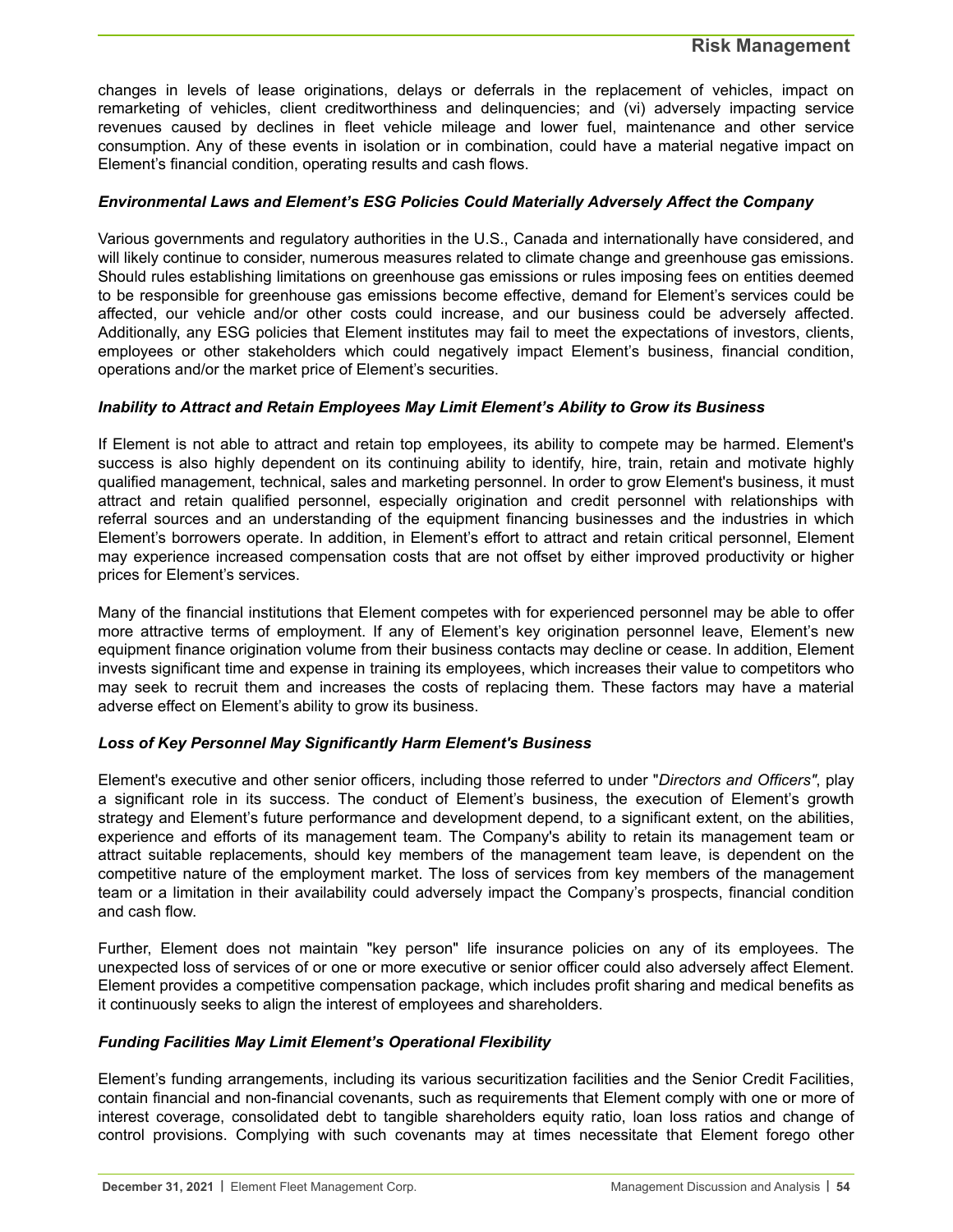favorable business opportunities, such as acquisitions. Moreover, Element's failure to comply with any of these covenants would likely constitute a default under such facilities and could give rise to an acceleration of some, if not all, of Element's then outstanding indebtedness, which would have a material adverse effect on Element's business, financial condition and/or results of operations.

As of December 31, 2021, Element had \$8.0 billion in secured and unsecured borrowings and \$173 million face value aggregate principal amount of Debentures outstanding, and Element expects this amount may grow as it increases originations. From time to time, Element may owe amounts under the Senior Credit Facilities and may otherwise increase its debt to fund the growth of Element's business. While Element match funds its borrowings under its secured funding facilities, if the matched income earning assets securing the leases or loans underperform, Element may to some extent have to utilize cash flow or capital resources to fund its debt service payments. If Element's cash flow and capital resources are insufficient to service amounts owed under its secured funding facilities, the Senior Credit Facility or any future indebtedness, as applicable, Element may be forced to reduce or delay capital expenditures, dispose of assets, issue equity or incur additional debt to obtain necessary funds, or restructure its debt, any or all of which could have a material adverse effect on Element's business, financial condition and/or results of operations. In addition, Element cannot guarantee that it would be able to take any of these actions on terms acceptable to Element, or at all, that these actions would enable Element to continue to satisfy its capital requirements or that these actions would be permitted under the terms of Element's various debt agreements.

#### *Data Privacy and Information Technology Security Breaches May Negatively Impact Element*

Element collects and processes confidential information in the course of providing its services. Any inability on Element's part to protect the security of its platforms or the privacy of confidential information could have a material adverse effect on Element's profitability by exposing Element to additional liability, increasing Element's expenses relating to resolution of these breaches, and deterring users from using Element's services.

Element has administrative, technical, and physical security measures in place to protect the privacy of this confidential information as well as policies and procedures to contractually require third parties to whom Element transfers data to implement and maintain appropriate security measures. However, Element cannot ensure that its current security measures will effectively counter security risks, prevent future slowdowns or disruptions, protect against cyber-attacks or address the security and privacy concerns of existing and potential users. If Element's security measures or those of the previously mentioned third parties are inadequate or are breached as a result of cyber-attacks, computer viruses, unauthorized access, employee error, malfeasance, system error, trickery, natural disasters, terrorism, war and telecommunication and electrical failures or otherwise, and, as a result, someone obtains unauthorized access to sensitive information, including personally identifiable information or protected health information, on Element's systems or its partners' systems, Element's reputation and business could be damaged. The deletion or modification of records could cause interruptions in Element's services and operations. Any system failures, slowdowns or disruptions will likely result in unanticipated disruptions in service to Element's users, decreased levels of user satisfaction and significant negative effects on Element's reputation. If the sensitive information is lost or improperly disclosed or threatened to be disclosed, Element could incur significant liability and be subject to regulatory scrutiny and penalties, including costs associated with remediation. Additionally, if Element's own confidential business information were improperly disclosed, Element's business could be materially and adversely affected. To address these matters, Element continues to evolve security safeguards.

Element's business depends on the efficient and uninterrupted operation of computer and communications systems and networks, hardware and software systems and other information technology. If systems were to fail or Element was unable to successfully expand the capacity of these systems or was unable to integrate new technologies into its existing systems, its operations and financial results could suffer.

Element relies on third-party encryption and authentication technology to provide secure transmission of confidential information over the Internet. Advances in technological capabilities, new discoveries in the field of cryptography, or other events or developments, could result in a compromise or breach of the technology Element uses to protect sensitive data. In addition, because techniques used to obtain unauthorized access or to sabotage systems change frequently and may not be recognized until launched against a target,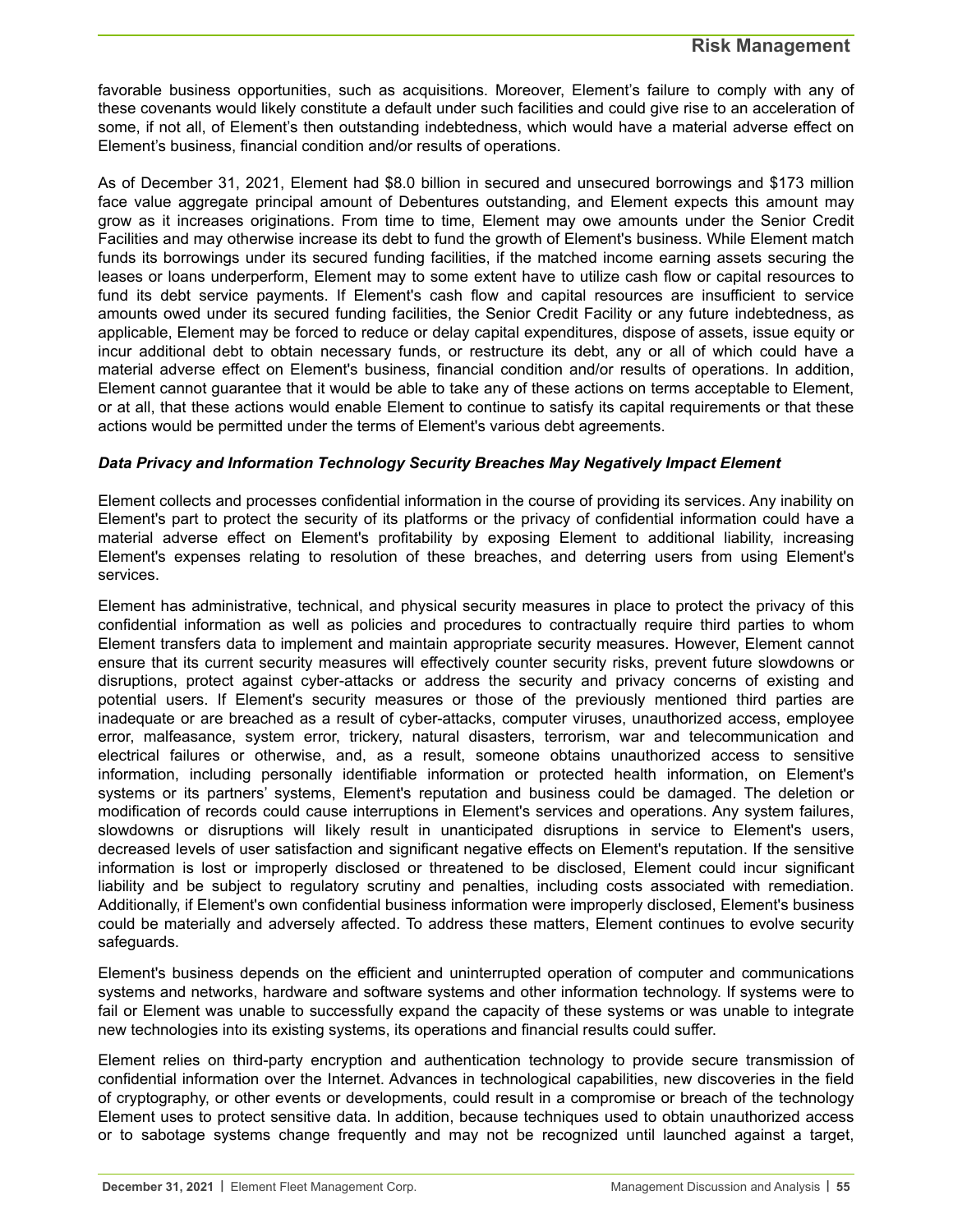Element may be unable to anticipate these techniques or to implement adequate preventative measures. If any such compromise of Element's security, or the security of Element's clients, were to occur, it could result in misappropriation of confidential information, proprietary information or interruptions in operations, and have an adverse impact on Element's reputation or the reputation of Element's clients. If Element is unable to detect and prevent unauthorized use of sensitive or confidential data, its business, financial condition and/or results of operations could be materially and adversely affected.

#### *Potential Acquisitions and Investments*

Element may seek to acquire or invest in businesses that expand or complement its current business. Such acquisitions or investments may involve significant commitments of financial or other resources of Element. There can be no assurance that any such acquisitions or investments will generate additional earnings or other returns for Element, or that financial or other resources committed to such activities will not be lost. Such activities could also place additional strains on the Element's administrative and operational resources and its ability to manage growth.

#### *Risk Relating to Transformation*

Although Element's transformation is complete and has provided benefits to the Company, including operating income improvements and improvements in Element's earnings profile, certain risks remain: certain benefits actioned through the transformation may not fully materialize or Element may not be able to fully sustain such benefits indefinitely. If such benefits do not materialize or are not able to be sustained, there could be a material adverse effect on Element's business, financial condition and/or results of operations.

#### *Decreased Demand for Vehicle-Related Products and Services Could Harm Element's Business, Financial Condition and/or Results of Operations*

Demand for vehicle-related products and services may be reduced by factors that are beyond Element's control, such as the implementation of fuel efficiency standards and the development by manufacturers and adoption by Element's clients of vehicles with greater fuel efficiency or alternative fuel sources. To the extent that Element's clients require less fuel, that decline in purchase volume could reduce Element's revenues, limiting Element's profitability and preventing Element from taking on other initiatives.

#### *Technological Change may Challenge Element Business Prospects or Require Significant Investment*

Element's business depends on the efficient and uninterrupted operation of information technology infrastructure. If systems were to fail or Element was unable to successfully expand the capacity of these systems or was unable to integrate new technologies into its existing infrastructure, including the planned implementation of new enterprise resource planning (ERP) and ordering systems, its operations and financial results could suffer. Any changes to technologies associated with Element's business or analytics systems and platforms, or to technologies used by Element's competitors, clients, suppliers or other third parties, may make it more difficult for Element to maintain or increase revenues and earnings and could adversely impact Element's business and prospects.

The services Element delivers are designed to process large complex, data sets and provide reports and other information on that data on a timely basis. Any failure to deliver an effective, secure service or any performance issue that arises with a new service could result in significant processing or reporting errors or other losses. Element may rely on third parties to develop or co-develop solutions, or to incorporate Element's solutions into broader platforms. Element may not be able to enter into such relationships on attractive terms, or at all, and these relationships may not be successful.

Element expects that new services and technologies applicable to the fleet management business in which it operates will continue to emerge and evolve. These new services and technologies may be superior to, impair, or render obsolete the services Element currently offers, or the technologies Element currently uses to provide them. Further, if Element offers new services in the future, there is no guarantee that it will be successful in integrating the new services into its operations, which could materially and adversely affect Element's operating results and financial condition. Various investors, competitors or other third parties have invested or may invest significant amounts of capital in technologies that may impact the operation of the fleet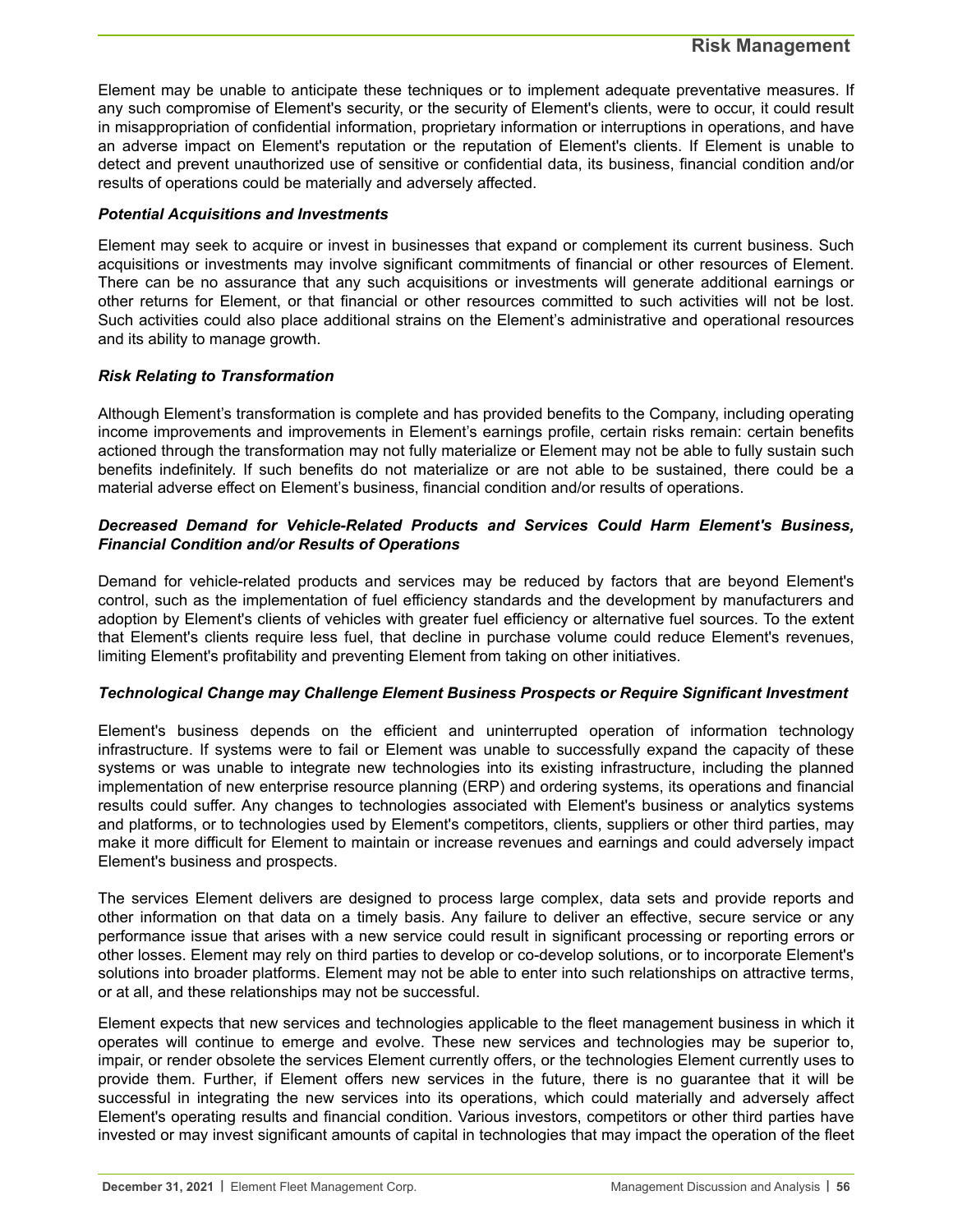#### **Risk Management**

management business and the services offered by Element. Element may be required to make significant investments in technology, in acquisitions, or in its business structure to continue to adapt to technological change. While Element has invested resources in technologies that benefit its clients and believes that its technological platform is one of its competitive advantages, there can be no guarantee that Element will continue to be able to adapt to technological change, and Element may have to invest additional capital to adapt in the future. Further, Element may enter into new lines of business in the future. There is no guarantee that Element will be successful in integrating these new lines of business into its operations, which could materially and adversely affect Element's operating results and financial condition.

#### *Liquidity risk*

Liquidity risk is the risk that the Company will not generate sufficient cash or cash equivalents in a timely and cost-effective manner to satisfy its financial obligations as they come due. One of management's primary goals is to manage liquidity risk by continuously monitoring actual and projected cash flows to ensure that the Company will have sufficient liquidity to meet its liabilities when due as well as sustain and grow the Company's assets and operations, under both normal and stressed conditions, without incurring unacceptable losses or risking damage to the Company's reputation.

Growth in our lease portfolio will require ongoing availability of secured and unsecured financing and funding lines sufficient to accommodate projected growth objectives. The Company has taken steps to ensure appropriate funding will be in place as required.

The Company believes that its capacity to expand its existing secured and unsecured borrowing facilities and its access to bank term funding will be sufficient to fund its normal operating and capital expenditures as the Company grows.

As at December 31, 2021, the Company had available liquidity of \$2,361.6 million compared to \$3,040.1 million at December 31, 2020.

#### *Credit Risks*

Element's net investment in finance assets for its own account and to be held for future term funding exposes Element to credit risk. Credit risk is the risk that Element will incur an unexpected loss because its clients and counterparties fail to discharge their contractual obligations. Credit risk arises principally through Element's finance receivables that are a result of transactions within the equipment finance industry and, as such, contain an element of credit risk in the event that obligors are unable to meet the terms of their agreements. Element is exposed to credit risk as it arises from events and circumstances outside of Element's control relating to adverse economic conditions, business failure or fraud. The types of fraud to which Element is exposed generally fall into one of three primary categories: (i) vendor/dealer fraud; (ii) client fraud; and (iii) employee fraud. Excessive credit losses could adversely affect Element's ability to generate and fund new financings.

In order to manage credit risk, Element operates using a clearly identified set of policies and procedures throughout its business processes. This includes a detailed analysis of the value of collateral security, the applicant's financial condition and the ability to service the debt or lease obligations at inception and throughout the term of the lease or loan. Element also manages and controls credit risk by setting limits on the amount of risk it is willing to accept for individual counterparties on direct financing leases and loans.

#### *Credit Ratings and Ratings Outlooks may Change*

The credit rating agencies which rate the Company could re-evaluate their current credit ratings or outlook. There can be no assurance that the credit ratings assigned to Element will be confirmed or remain in effect for any given period of time and ratings may be upgraded, downgraded, or placed under review by an applicable credit ratings agency at any time.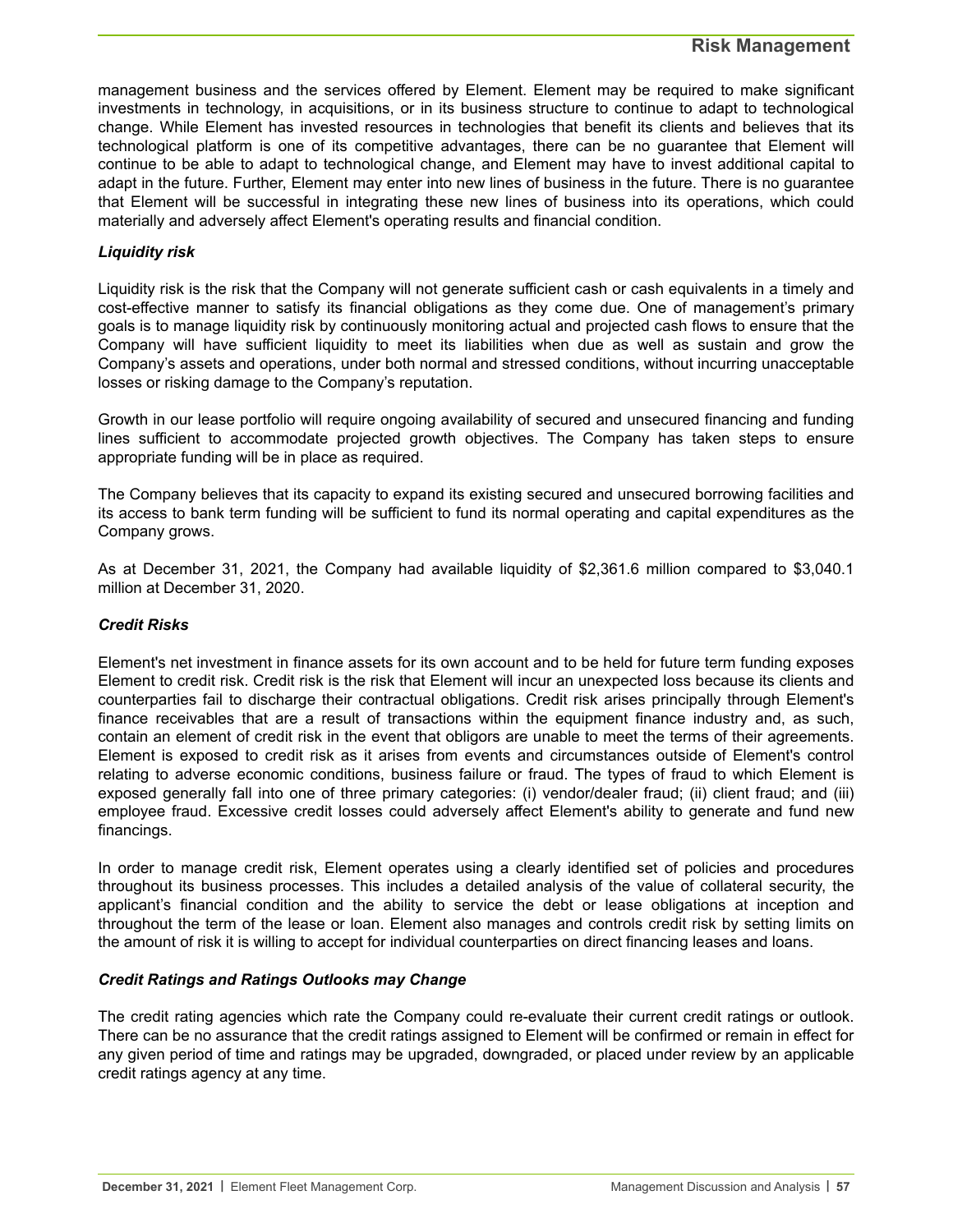In September 2021, credit rating agency Fitch Ratings affirmed its stable outlook and BBB+ investment-grade rating. In October 2021, credit rating agencies S&P Global Ratings, DBRS, Inc. and Kroll Bond Rating Agency affirmed their stable outlooks and investment-grade ratings for Element: BBB, BBB (high) and A-, respectively.

Negative changes in Element's credit ratings or ratings outlook may increase the cost of borrowing. In addition to higher interest rates, rating downgrades could adversely impact the Company's access to capital, cost of capital and financial flexibility, as well as the value of Element's securities.

#### *Element's Provision for Credit Losses May Prove Inadequate*

Element's business depends on the creditworthiness of its clients and their ability to fulfill their obligations to Element. Element maintains a provision for credit losses that reflects management's judgment of losses inherent in the portfolio. Element periodically reviews its provision for adequacy considering economic conditions and trends, collateral values, and credit quality indicators, including past charge-off experience and levels of past due loans, past due loan migration trends, and non-performing assets.

Element has and will continue to provide for credit losses based on industry specific historical losses considering the categories, segmentation and distribution of the assets being financed and its client base. However, Element's provision for credit losses may prove inadequate and Element cannot assure that it will be adequate over time to cover credit losses in Element's portfolio because of adverse changes in the economy or events adversely affecting specific clients, industries or markets. Element's credit reserves may not keep pace with changes in the creditworthiness of Element's clients or in collateral values. If the credit quality of Element's client base declines, if the risk profile of a market, industry, or group of clients changes significantly, or if the markets for equipment or other collateral deteriorates significantly, any or all of which would adversely affect the adequacy of Element's reserves for credit losses, it could have a material adverse effect on Element's business, financial condition and/or results of operations.

#### *The Collateral Securing a Loan or a Lease May Not Be Sufficient*

While most of Element loans and leases are secured by a lien on specified collateral of the client, there is no assurance that Element has obtained or properly perfected its liens, or that the value of the collateral securing any particular loan will protect Element from suffering a partial or complete loss if the loan or lease becomes non-performing and Element moves to foreclose on the collateral. In such event, Element could suffer loan or lease losses which could have a material adverse effect on its business, financial condition and/or results of operations.

When underwriting collateral, Element makes an estimate of the value of the collateral under a distressed disposition. The estimated realization value of equipment during the life of the lease is an important element in the leasing business. A decrease in the market value of leased equipment at a rate greater than the rate Element projected, whether due to rapid technological or economic obsolescence, unusual wear and tear on the equipment, excessive use of the equipment, recession or other adverse economic conditions, or other factors, would adversely affect the current realization values of such equipment.

Further, certain equipment realization values are dependent on the manufacturers' or vendors' warranties, reputation, and other factors, including market liquidity. The degree of realization risk varies by transaction type.

#### *Interest Rate Risk*

Interest rate risk relates to the risk that the fair value or future cash flows of a financial instrument will fluctuate because of changes in market interest rates.

In order to mitigate interest rate risk, the Company structures its borrowing arrangements to maintain a fixed interest rate spread between the interest paid on both the term funding facilities and the revolving facilities and the interest received on the underlying finance receivables. This fixed interest rate spread is achieved by match funding transactions on both a duration and interest rate basis. In some instances, the Company enters into interest rate swaps in order to align the interest rate variability and to limit interest rate risk exposure.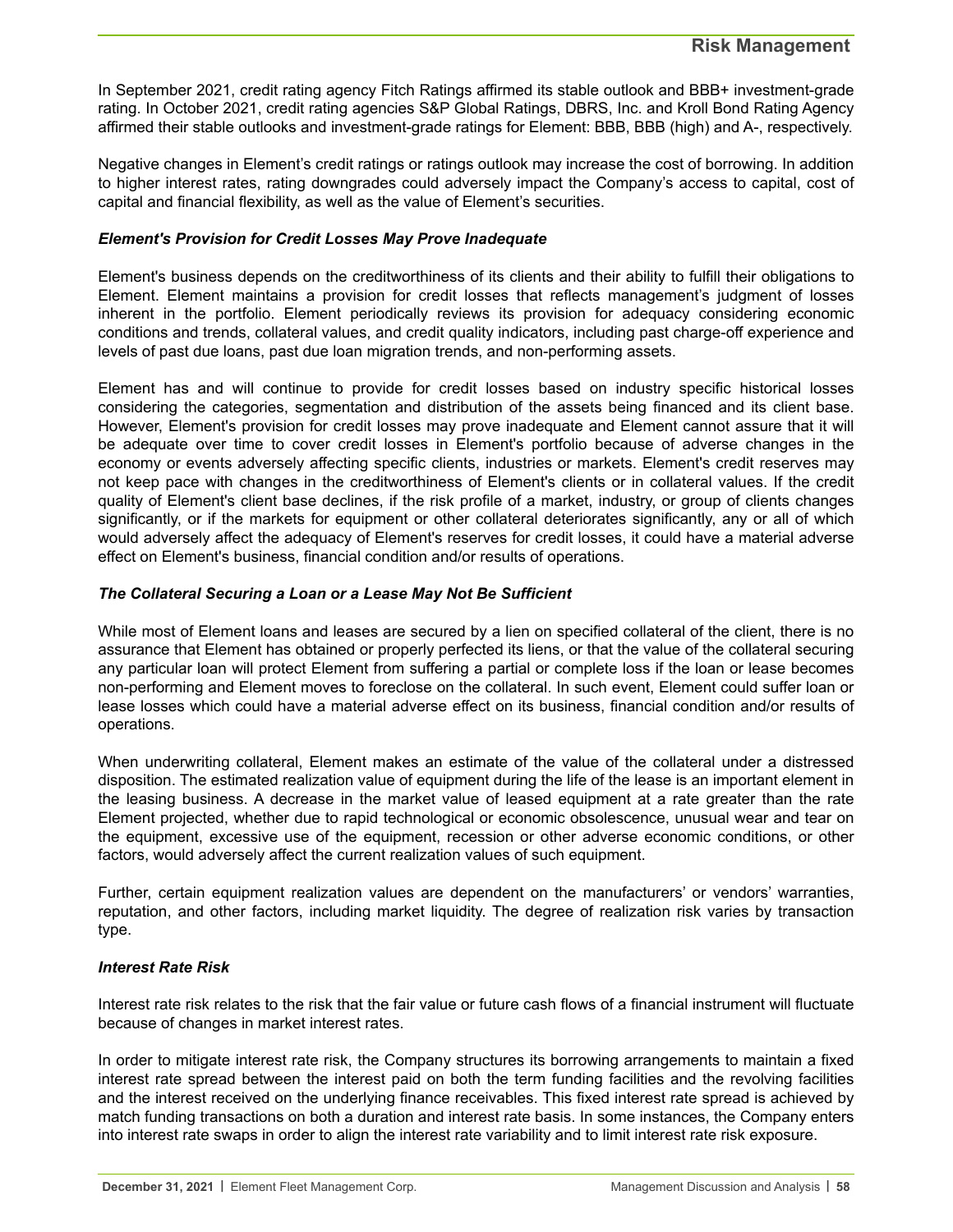The Company does experience short-term interest rate risk on finance receivables during the period between fixing the contractual rate under the finance contracts with its clients and the locking of the interest rate under its funding facilities. During this time, an upward movement in respective benchmark rates can negatively impact the spread on the transaction. In order to mitigate this risk, the Company carefully monitors its borrowing costs to ensure its rates reflect appropriate spreads to insulate against sudden unexpected interest rate movements. In order to further mitigate risk, the Company undertakes regular securitizations under its funding arrangements to ensure its finance contracts are appropriately match-funded by its funding arrangements, which reduces the warehouse period and the likelihood that a significant movement in underlying benchmark rates will negatively impact the spreads on such transactions. The Company also maintains adequate balance sheet liquidity to allow it flexibility in developing a strategy of holding versus securitizing such finance assets.

As at December 31, 2021, the percentage of the total lease portfolio and the loan portfolio that had fixed interest rates was 41.1% and 100.0%, respectively.

After considering the fixed interest rate spread on the funding programs and the high exposure to fixed rate finance receivables described above, the Company's interest rate risk is generally limited to cash and restricted cash.

#### *Element's Results May Fluctuate*

Element's quarterly and annual operating results may fluctuate in the future. These fluctuations could cause Element's stock price to decline. In some future quarters or years, Element's financial or operating results may not meet the expectations of securities analysts and investors which could result in a decline in the price of the Common Shares. Investors should not rely on Element's results of operations in any prior reporting period to be indicative of its performance in future reporting periods. Many other different factors could cause Element's results of operations to fluctuate quarterly and annually, including:

- the success of Element's origination activities;
- market acceptance of Element's services, including Xcelerate™ and Connected Data™;
- the increasing penetration of services to its Fleet Management Business clients;
- credit losses and default rates;
- Element's ability to enter into financing and syndication arrangements;
- decreases in demand for fleet leasing and fleet management solutions and related service programs;
- competition;
- costs of compliance with regulatory requirements;
- the timing and effect of any future acquisitions;
- personnel changes;
- changes in accounting rules;
- changes in prevailing interest rates and foreign exchange rates;
- general changes to the Canadian, U.S., Mexican, Australian, New Zealand and global economies; and
- political conditions or events.

Element bases its current and future operating expense levels and its investment plans on estimates of future net finance income, origination activity and rate of growth. Any shortfalls in Element's net finance income and management, origination activity or in its expected growth rates could result in decreases in its share price.

#### *Element May Be Unable to Protect, or May be Required to Incur Significant Cost and Attention to Protect, its Intellectual Property Rights and Confidential Information and May Be Required to Defend against Intellectual Property Infringement Claims of Third Parties*

To protect its proprietary technology, which includes Xcelerate™ and Connected Data™, Element relies on copyright, trade secret, patent and other intellectual property law and confidentiality agreements with employees and third parties, all of which offer only limited protection. Despite such precautions, it may be possible for third parties to obtain and use - without Element's consent - confidential information or infringe on its intellectual property rights, and Element's ability to police such misappropriation or infringement is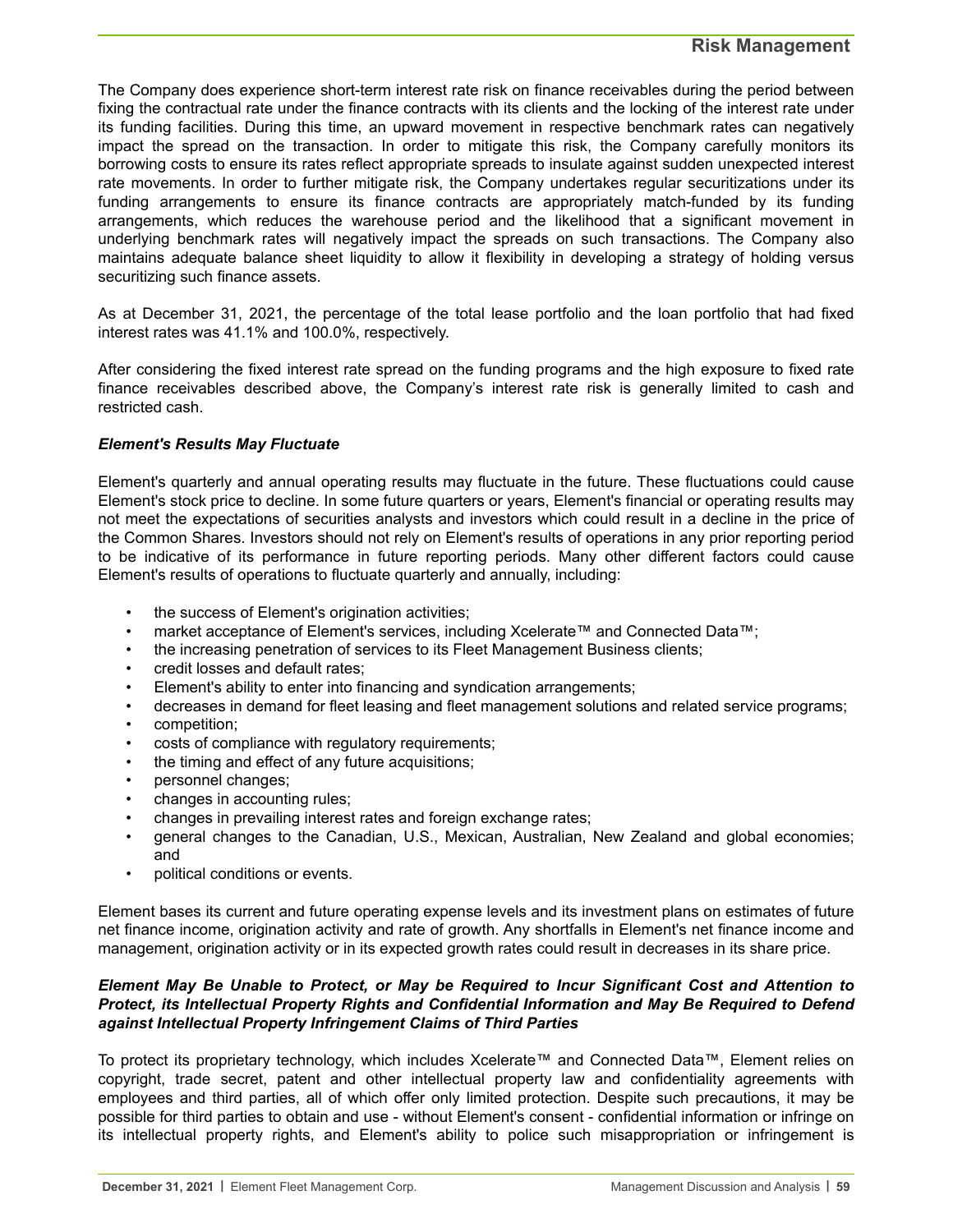uncertain. In addition, confidentiality agreements with employees, vendors, clients and other third parties may not effectively prevent disclosure or use of proprietary technology or confidential information and may not provide an adequate remedy in the event of such unauthorized use or disclosure. Protecting against the unauthorized use of Element's intellectual property and confidential information is expensive, difficult and not always possible.

Third parties could in the future claim that the technologies and processes underlying Element's services infringe their intellectual property. Element may, in the future, receive notices alleging that we have misappropriated or infringed a third party's intellectual property rights. Any claims of infringement or misappropriation by a third party, even those without merit, could cause us to incur substantial defense costs and could distract management from Element's business, and there can be no assurance that we it be able to prevail against such claims.

#### *Element Faces Tax Risks in Multiple Jurisdictions*

Element is a Canadian corporation, which together with its subsidiaries operates in multiple jurisdictions. As a result, it is subject to the tax laws and regulations of Canadian federal, provincial and local governments and of the governments of foreign jurisdictions in which Element operates, as well as to any income tax treaties between Canada and any such jurisdictions, and to the risk that those tax laws, regulations and treaties may change in the future. Any such changes could adversely affect the taxes payable or recoverable, including withholding taxes, and the effective tax rate in the jurisdictions in which Element operates.

The determination of Element's provision for income taxes in Canada and elsewhere, including current and deferred tax assets and liabilities on Element's financial statements, requires estimates, interpretation and significant judgment. Various internal and external factors may have favorable or unfavorable effects on future provisions for income taxes and Element's effective income tax rate. These factors include, but are not limited to, changes in tax laws, regulations and/or rates, results of audits by tax authorities, changing interpretations of existing tax laws or regulations, changes in estimates of prior years' items, and changes in overall levels of income before taxes. Furthermore, new accounting pronouncements or new interpretation of existing accounting pronouncements could have a material impact on Element's effective income tax rate.

A deferred tax asset may only be recognized to the extent that future realization of the asset is probable. Element considers realization of deferred tax assets based on future taxable income forecasts, enacted future income tax rates, timing of reversal of temporary differences, tax loss carry forward limitations in certain jurisdictions and other items. The Company may be required to de-recognize a portion or all of its deferred tax asset if the above assumptions change in the future.

The Canadian government has various tax legislative proposals and consultations that are being considered. This includes, among other things, limitations on interest deductibility, provisions on hybrid arrangements and Global Anti-Base Erosion Rules. These proposals, if implemented, could have a material adverse impact on Element's business, financial condition and results of operations.

Element notes that various policy statements have been issued by the Biden administration which could have a material impact on Element's business, financial condition, and results of operations.

Element could be adversely impacted by various sunsetting provisions within the US taxation code if extensions are not granted in the future.

Element could be impacted by tax treatments for various revenue streams in different tax jurisdictions. If a tax authority has a different interpretation from Element's, it could potentially impose additional taxes, penalties, fines or change the amount and timing of expected tax refunds. This would potentially reduce the amounts of revenue and net income received by Element.

Element, from time to time, has executed or may execute reorganization transactions impacting its tax structure. If a tax authority has a different interpretation from Element's, it could potentially impose additional taxes, penalties or fines on Element.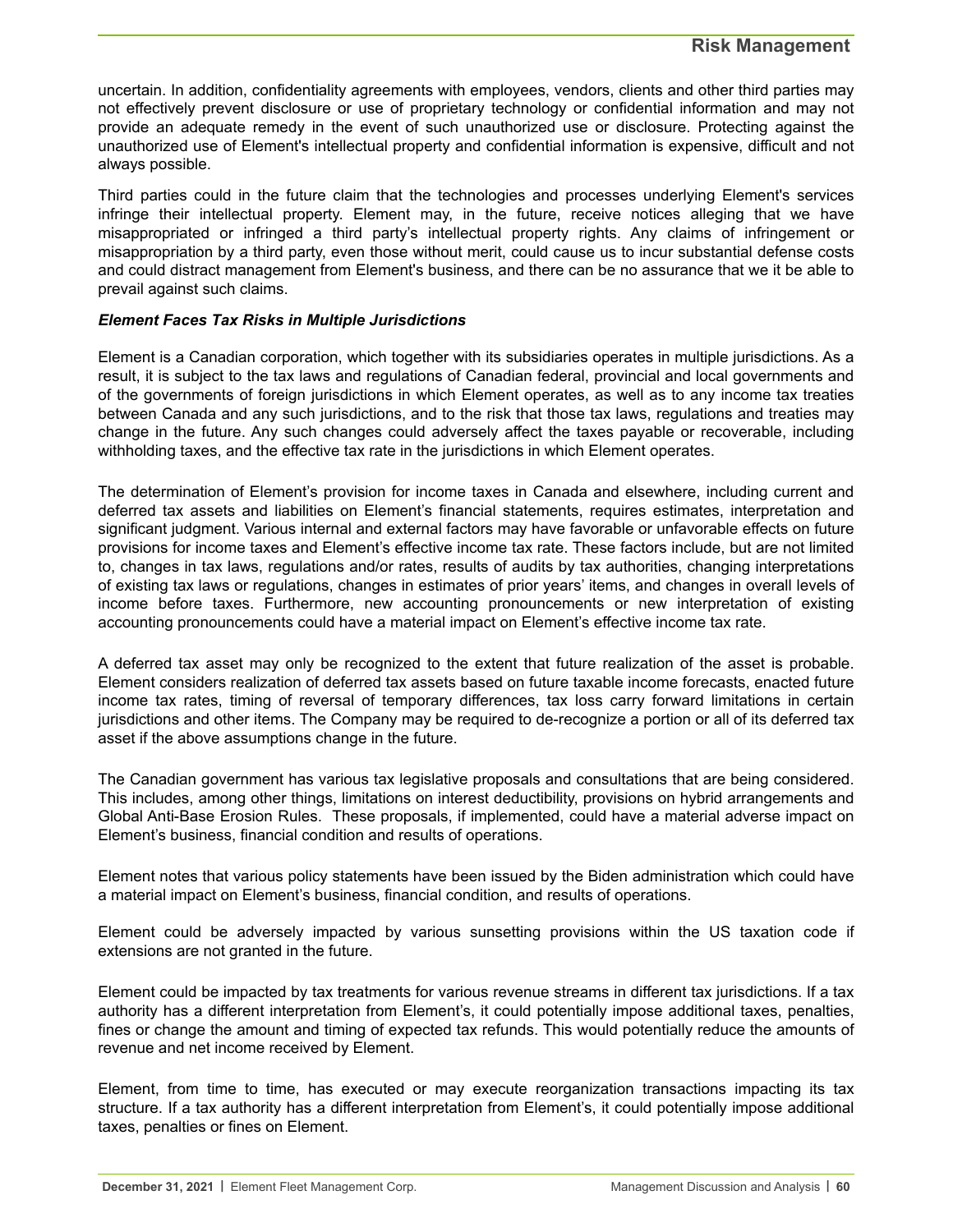#### **Risk Management**

#### *The Decision to Pay Dividends on Common Shares and the Amount of Such Dividends are Subject to the Discretion of Element's Board Based on Numerous Factors and May Vary from Time to Time*

Although Element currently pays quarterly cash dividends on its Common Shares, these cash dividends may be reduced or suspended. The amount of cash available to Element to pay dividends, if any, can vary significantly from period to period for a number of reasons, including, among other things: Element's operational and financial performance; fluctuations in market prices; the amount of cash required or retained for debt service or repayment; amounts required to fund capital expenditures and working capital requirements; access to capital markets; foreign currency exchange rates and interest rates; and the other risk factors set forth in the Annual Information Form.

The decision whether or not to pay dividends and the amount of any such dividends are subject to the discretion of the Board, which regularly evaluates proposed dividend payments and the solvency test requirements of the Ontario Business Corporations Act. In addition, the level of dividends per Common Share will be affected by the number of outstanding Common Shares and other securities that may be entitled to receive cash dividends or other payments. Dividends may be increased, reduced or suspended depending on the Corporation's operational success. For example, as announced on October 1, 2018, the Company's quarterly Common Share dividend was reduced from \$0.075 to \$0.045. More recently, in Q4 2021 Element increased its quarterly Common Share dividend from \$0.065 to \$0.0775. The market value of Common Shares may deteriorate if Element is unable to meet dividend expectations in the future, and that deterioration may be material.

#### *Foreign Currency Risk*

Foreign currency risk is the risk of exposure to foreign currency movements on the Company's lending and/or net investment in foreign subsidiaries, whereby there is a risk the exchange rates will be materially different when a loan or finance receivable is remeasured for accounting purposes, matures or when a foreign subsidiary is divested. The Company mitigates and manages this risk on the Company's lending portfolio by entering into foreign exchange forward contracts to reduce or hedge its exposure to foreign currency risk. The Company currently partially hedges its net investment in foreign subsidiaries. As at December 31, 2021, the Company did not have a significant un-hedged exposure to this type of foreign currency risk that would have an impact to net income.

The Company is also exposed to foreign currency risk related to net income generated from foreign currency denominated assets and operations. This risk represents the impact of fluctuations to the average Canadian and respective foreign currency exchange rate used to translate the Company's foreign currency denominated net income into the Canadian dollar equivalent during each period. The Company may mitigate and manage this type of foreign currency risk by entering into foreign currency forward contracts to reduce or hedge this exposure to foreign currency risk. If future income before taxes is consistent with the results generated in 2021, each \$0.01 of depreciation (appreciation) in the value of the Canadian dollar against all of the U.S. dollar, Mexican peso, Australian dollar, and New Zealand dollar simultaneously would be expected to increase (decrease) income before taxes for the year by approximately \$23.7 million in the absence of hedging transactions.

Historically, the Company has match-funded the assets of the business whereby its debt funding was aligned with its assets in terms of currency, duration and interest rate. Element Mexico was the lone exception in that the Company's business in that country was funded in U.S. dollars. While this exception was readily justifiable when Mexico constituted approximately 4% of Element's average net earning assets in 2018, its successful growth strategy (coupled with the Company's syndication of U.S. assets) has resulted in Element Mexico now constituting approximately 15% of the Company's assets. Given the success Element has had in that market (and the knowledge that sustained double-digit revenue growth could be the norm for the mid- to long-term) the Company has procured access to Peso-denominated funding and has replaced a portion of the U.S. dollar funding with Peso funding.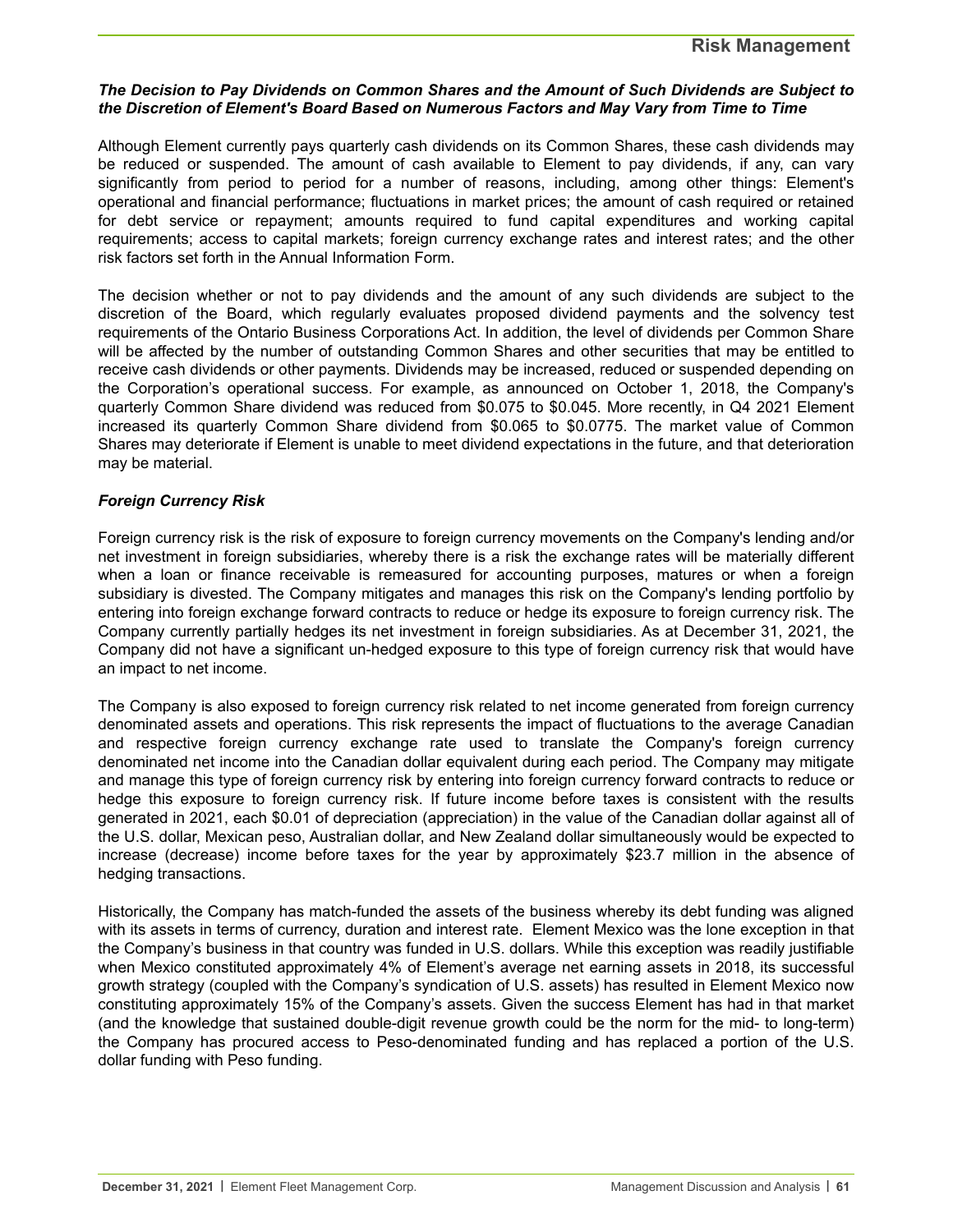#### *Volatility of Common Share Price*

Market prices for fleet management and other financing corporations, including those of Element, have at times been volatile and subject to substantial fluctuations. The stock market, from time-to-time, experiences significant price and volume fluctuations unrelated to the operating performance of particular companies. Future announcements concerning Element or its competitors, including those pertaining to financing arrangements, government regulations, developments concerning regulatory actions affecting Element, litigation, additions or departures of key personnel, cash flow, and economic conditions and political factors in the U.S., the European Union, Canada or other regions may have a significant impact on the market price of the Common Shares. In addition, there can be no assurance that the Common Shares will continue to be listed on the TSX.

The market price of the Common Shares could fluctuate significantly for many other reasons, including for reasons unrelated to Element's specific performance, such as reports by industry analysts, investor perceptions, market rumors or speculation, or negative announcements by Element's clients, competitors or suppliers regarding their own performance, as well as general economic and industry conditions. For example, market speculation of negative news relating to Element could trigger a sell-off in the Common Shares. Any sales of substantial numbers of the Common Shares in the public market or the perception that such sales or exercise might occur may cause the market price of the Common Shares to decline. In addition, to the extent that other large companies within Element's industry experience declines in their stock price, the share price of the Common Shares may decline as well. Moreover, when the market price of a company's shares drops significantly, shareholders often institute securities class action lawsuits against the company. A lawsuit against us could cause us to incur substantial costs and could divert the time and attention of Element's management and other resources.

#### *Market Value of Common Shares and Other Securities*

Element cannot predict at what price the Common Shares, Preferred Shares, Debentures or other securities issued by Element will trade in the future. The Common Shares, Preferred Shares, Debentures and other securities of Element will not necessarily trade at values determined solely by reference to the underlying value of Element's assets. One of the factors that may influence the market price of such securities is the annual yield on such securities. An increase in market interest rates may lead purchasers of securities of Element's to demand a higher annual yield and this could adversely affect the market price of such securities. In addition, the market price for securities of Element may be affected by announcements of new developments, changes in Elements' operating results, failure to meet analysts' expectations, changes in credit ratings, changes in general market conditions, fluctuations in the market for securities and numerous other factors beyond the control of Element.

#### *Element's Business Could be Negatively Impacted as a Result of Shareholder Activism*

In recent years, shareholder activists have become involved in numerous public companies. Shareholder activists frequently propose to involve themselves in the governance, strategic direction, and operations of the company. For example, on May 14, 2018 the Corporation entered into Nomination Agreements with some of its significant shareholders. Element may continue to be or may become subject to further shareholder activity and demands in the future. Such demands may disrupt Element's business and divert the attention of Element's management and employees, and any perceived uncertainties as to the Company's future direction resulting from such a situation could result in the loss of potential business opportunities, be exploited by competitors, cause concern to current or potential clients, and make it more difficult to attract and retain qualified personnel and business partners, all of which could adversely affect Element's business. In addition, actions of activist shareholders may cause significant fluctuations in the market price for Common Shares based on temporary or speculative market perceptions or other factors that do not necessarily reflect the underlying fundamentals and prospects of Element's business.

#### *Dilution from Further Equity Financing and Declining Share Price*

If Element raises additional financing through the issuance of equity securities (including securities convertible into or exchangeable for equity securities) or completes an acquisition or merger by issuing additional equity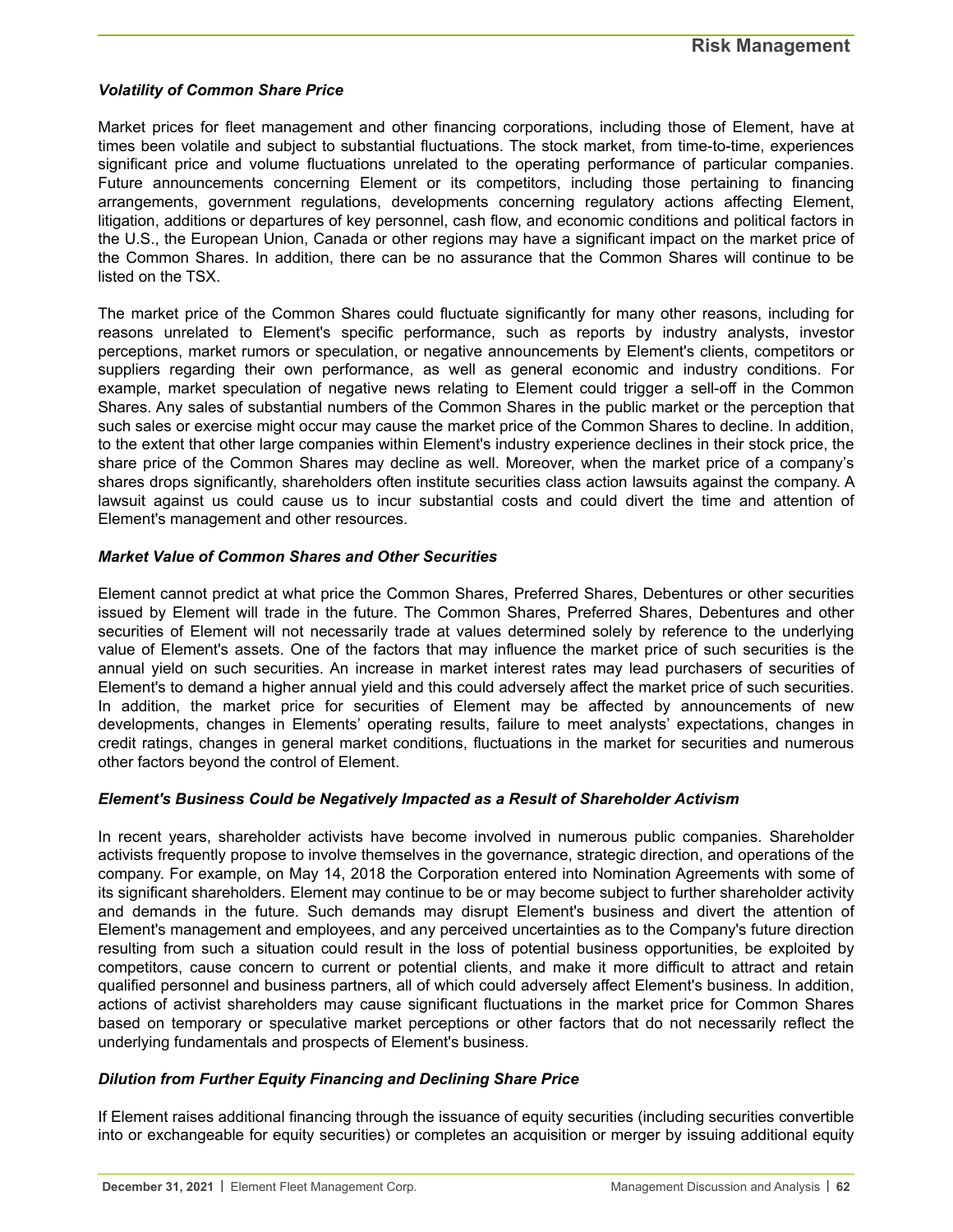securities, such issuance may substantially dilute the interests of shareholders of Element and reduce the value of their investment. The market price of the Common Shares could decline as a result of issuances of new shares or sales by existing shareholders of common shares in the market or the perception that such sales could occur. Sales by shareholders might also make it more difficult for Element itself to sell equity securities at a time and price that it deems appropriate.

#### *Issue of Preferred Shares by Element*

Element's Board has the authority to issue undesignated preferred shares in one or more series and, before issue, to fix the designation of, and the rights and restrictions attached to, the preferred shares of each series, without consent from holders of Common Shares. Preferred shares could be issued with voting, dividend, liquidation, dissolution, winding-up and other rights superior to those of the holders of Common Shares. Element has previously issued five series of preferred shares (the Series A Shares, Series C Shares, Series E Shares, Series G Shares and Series I Shares).

#### *Compliance with Laws and Regulations Affecting Public Companies*

Any future changes to the laws and regulations affecting public companies, compliance with existing provisions of National Instrument 52-109 - Certification of Disclosure in Issuers' Annual and Interim Filings ("NI 52-109") and the other applicable Canadian securities laws and regulation and related rules and policies, may cause Element to incur increased costs as it evaluates the implications of new rules and implements any new requirements. Delays or a failure to comply with the new laws, rules and regulations could result in enforcement actions, the assessment of other penalties and civil suits.

Any new laws and regulations may make it more expensive for Element to provide indemnities to Element's officers and directors and may make it more difficult to obtain certain types of insurance, including liability insurance for directors and officers. Accordingly, Element may be forced to accept reduced policy limits and coverage or incur substantially higher costs to obtain the same or similar coverage. The impact of these events could also make it more difficult for Element to attract and retain qualified persons to serve on its Board of Directors or as executive officers. Element may be required to hire additional personnel and utilize additional outside legal, accounting and advisory services, all of which could cause general and administrative costs to increase beyond what Element currently has planned. Element is continuously evaluating and monitoring developments with respect to these laws, rules and regulations and it cannot predict or estimate the amount of the additional costs it may incur or the timing of such costs.

Element is required annually to review and report on the effectiveness of its internal control over financial reporting in accordance with NI 52-109. The results of this review are reported in the section of this MD&A titled "Internal Control over Disclosure and Financial Reporting". Element's Chief Executive Officer and Chief Financial Officer are required to report on the effectiveness of Element's internal control over financial reporting.

Management's review is designed to provide reasonable assurance, not absolute assurance, that all material weaknesses existing within Element's internal controls are identified. Material weaknesses represent deficiencies existing in Element's internal controls that may not prevent or detect a misstatement occurring which could have a material adverse effect on the quarterly or annual financial statements of Element. In addition, management cannot provide assurance that the remedial actions being taken by Element to address any material weaknesses identified will be successful, nor can management provide assurance that no further material weaknesses will be identified within its internal controls over financial reporting in future years.

Further, NI 52-109 requires that Element establish and maintain disclosure controls and procedures. Element's disclosure controls and procedures are designed to reasonably ensure that information required to be disclosed by the Company in its annual filings, interim filings or other reports filed or submitted by it under securities legislation is processed on a timely basis to enable appropriate decisions to be made regarding public disclosure. Element believes that any disclosure controls and procedures, no matter how well conceived and operated, can provide only reasonable, not absolute, assurance that the objectives of the control system are and will be met. These inherent limitations include the realities that judgments in decisionmaking can be faulty and that breakdowns can occur because of simple error or mistake. Additionally, controls can be circumvented by the individual acts of some persons, by collusion of two or more people or by an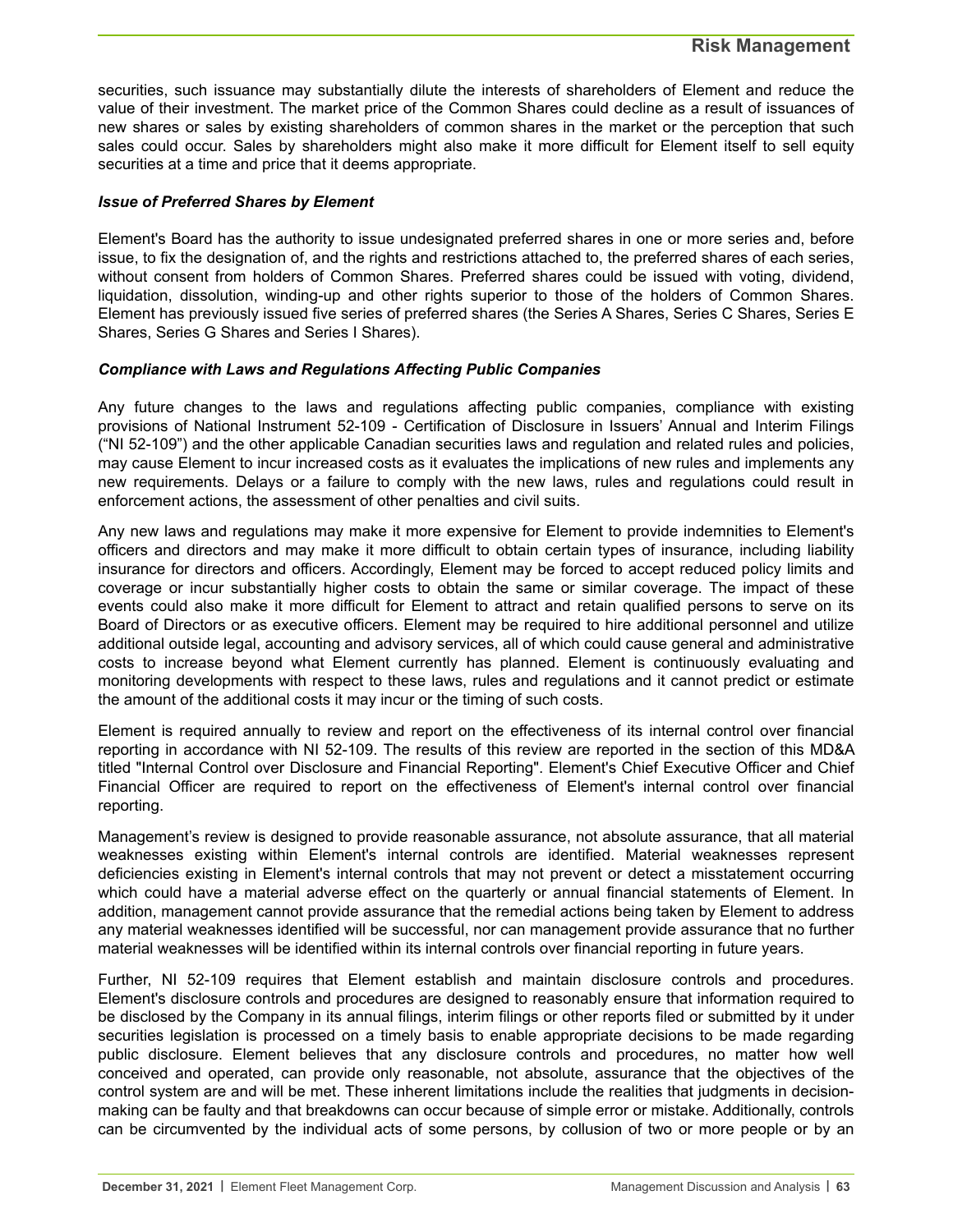unauthorized override of the controls. Accordingly, because of the inherent limitations in our control system, misstatements due to error or fraud may occur and not be detected.

If Element fails to maintain effective (i) internal controls over its financial reporting or (ii) disclosure controls and procedures, there is the possibility of errors or omissions occurring or misrepresentations in Element's disclosures which could have a material adverse effect on Element's business, its financial statements and the value of the Common Shares.

#### *Public Company Requirements May Strain Resources*

As a public company, Element is subject to the reporting requirements of the Securities Act (Ontario) (the "Act"), as amended, the regulations and rules thereto, including the national and multilateral instruments adopted as rules, decisions, rulings and orders promulgated under the Act and the published policy statements issued by the Ontario Securities Commission and the listing requirements of the TSX. The everincreasing obligations of operating as a public company will require significant expenditures and will place additional demands on management as Element complies with the reporting requirements of a public company. Element may need to hire additional accounting, financial and legal staff with appropriate public company experience and technical accounting and regulatory knowledge.

In addition, actions that may be taken by any significant shareholders, if any, may divert the time and attention of Element's Board of Directors and management from its business operations. Campaigns by significant investors to effect changes at publicly-traded companies have increased in recent years. If a proxy contest were to be pursued by any of Element's shareholders, it could result in substantial expense to Element and consume significant attention of management and the Board of Directors. In addition, there can be no assurance that any shareholder will not pursue actions to effect changes in the management and strategic direction of Element, including through the solicitation of proxies from Element's shareholders.

#### *Element is Not Subject to the Same Extensive Supervision and Regulation as Certain Other Financial Services Companies*

Element competes with financial institutions that are subject to extensive and complex federal, state and provincial regulatory requirements that do not apply to Element. For example, federally regulated financial institutions that are engaged in fleet financing may be subject to amplified supervisory activities (such as those of Canada's Office of the Superintendent of Financial Institutions), regulatory requirements relating to capital adequacy and market liquidity risk, and more rigorous financial reporting standards. Element operates in an unregulated environment with regard to capital requirements and its risk management policies and procedures may not be fully effective to identify, monitor and manage the risks that may jeopardize Element's ability to continue to satisfy its capital requirements. To the extent that Element must comply with financial reporting standards that are less extensive than those applicable to a competitor, it may be more difficult for an investor to completely and accurately assess Element's financial condition.

#### *Litigation May Negatively Impact Element's Business, Financial Condition and/or Results of Operations*

From time to time in the ordinary course of its business, Element may become involved in various legal proceedings, including commercial, employment, class action and other litigation and claims, as well as governmental and other regulatory investigations and proceedings. Such matters can be time-consuming, divert management's attention and resources and cause Element to incur significant expenses. Furthermore, because litigation is inherently unpredictable, the results of any such actions may have a material adverse effect on Element's business, financial condition and/or results of operations.

#### *Element Could be Exposed to Substantial Tax Liabilities if the Tax-Deferred Spinoff Requirements are Not Met*

The tax treatment of the spin-off transaction that Element completed in 2016 (the "Separation Transaction") is dependent on, among other things, the Separation Transaction complying with all of the requirements of the public company "butterfly reorganization" rules in section 55 of the *Income Tax Act* (Canada). Although the Separation Transaction is structured with the intent that it comply with these rules, there are certain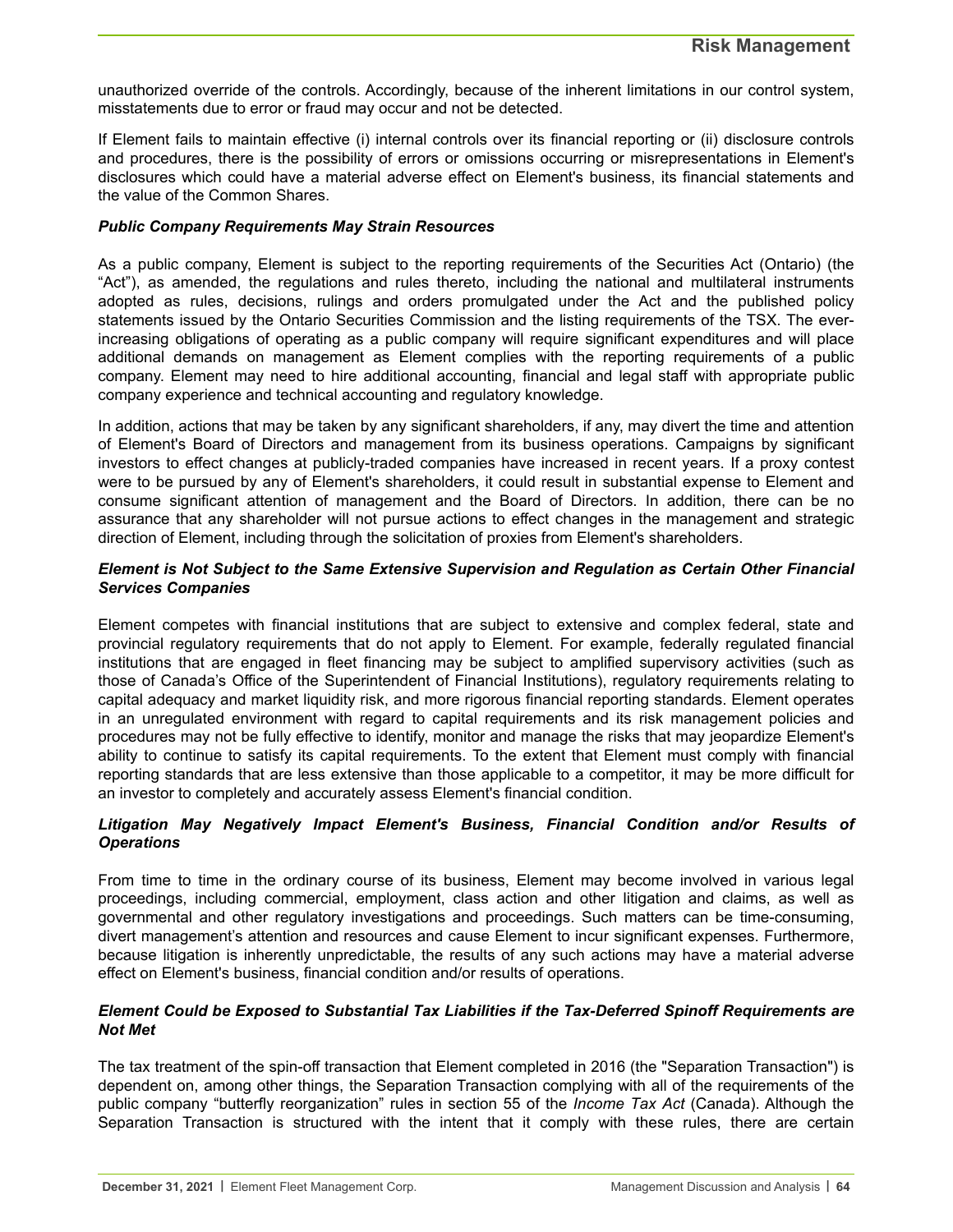requirements of these rules that depend on events occurring after the Separation Transaction is completed or that may not be within the control of Element or that are subject to differing interpretations regarding legal and factual matters (including valuation). If these requirements are not met, Element would recognize a taxable gain in respect of the Separation Transaction. If incurred, tax liabilities could be substantial and could have a material adverse effect on the financial position of Element. No tax ruling has been requested or received from the authorities in Canada in respect of tax consequences of the Separation Transaction. If such requirements are not met due to an act of ECN Capital in breach of its representations and covenants made in connection with the Separation Transaction, then ECN Capital will in certain circumstances be required to indemnify Element. If ECN Capital has to indemnify Element for any substantial obligations, it may not be able to satisfy those obligations, and this may materially adversely affect Element's financial position.

#### *Element Has Indemnification Obligations to ECN Capital as a Result of the Separation Transaction that Could be Significant*

If certain of the requirements of the "butterfly reorganization" rules in section 55 of the *Income Tax Act* (Canada), discussed above, are not met due to an act of Element, Element may in certain circumstances be required to indemnify ECN Capital under the Arrangement Agreement. These indemnification obligations could be significant. If Element has to indemnify ECN Capital for any substantial obligations, this may materially adversely affect Element's financial position.

#### *Element May be Treated as a Passive Foreign Investment Company ("PFIC") for U.S. Federal Income Tax Purposes, in Which Case U.S. Holders (as defined below) Would be Subject to a Special, Generally Adverse Tax Regime*

Element has not made a determination as to whether Element may be a PFIC for any taxable year.

For purposes of this risk, a "U.S. Holder", is a beneficial owner of Common Shares that are, for U.S. federal income tax purposes, (i) an individual who is a citizen or resident of the United States, (ii) a corporation (or any other entity treated as a corporation for U.S. federal income tax purposes) that is created or organized in or under the laws of the United States, any state thereof or the District of Columbia, (iii) an estate the income of which is subject to U.S. federal income tax regardless of its source, or (iv) a trust if (A) such trust has a valid election in effect to be treated as a U.S. person for U.S. federal income tax purposes or (B) a court within the United States can exercise primary supervision over the administration of such trust and one or more U.S. persons have the authority to control all substantial decisions of such trust.

The U.S. federal income tax consequences to U.S. Holders of owning and disposing of Common Shares may be affected if Element were treated as a PFIC.

The PFIC rules, including the rules governing any elections that may potentially be made by a U.S. Holder, are extremely complex. Each U.S. Holder should consult its own tax advisor regarding the potential PFIC status of Element and how the PFIC rules (including elections that may be available thereunder) would affect the U.S. federal income tax consequences of the ownership and disposition of Common Shares.

#### *Catastrophic Events, Natural Disasters, Severe Weather and Disease*

Element's business may be negatively impacted to varying degrees by a number of events which are beyond its control, including cyber-attacks, unauthorized access, energy blackouts, pandemics, terrorist attacks, acts of war, earthquakes, hurricanes, tornadoes, fires, floods, ice storms or other natural or man-made catastrophes.

While Element engages in emergency preparedness, including business continuity planning, to mitigate risks, such events can evolve very rapidly and their impacts can be difficult to predict. As such, there can be no assurance that in the event of any such catastrophe that Element's operations and ability to carry on business will not be disrupted. Element may still be required to perform its obligations to third parties, notwithstanding the occurrence of any such events. A catastrophic event, including an outbreak of infectious disease, a pandemic or a similar health threat, such as the ongoing COVID-19 pandemic, or fear of any of the foregoing, could adversely impact Element by causing operating or supply chain delays and disruptions, labor shortages,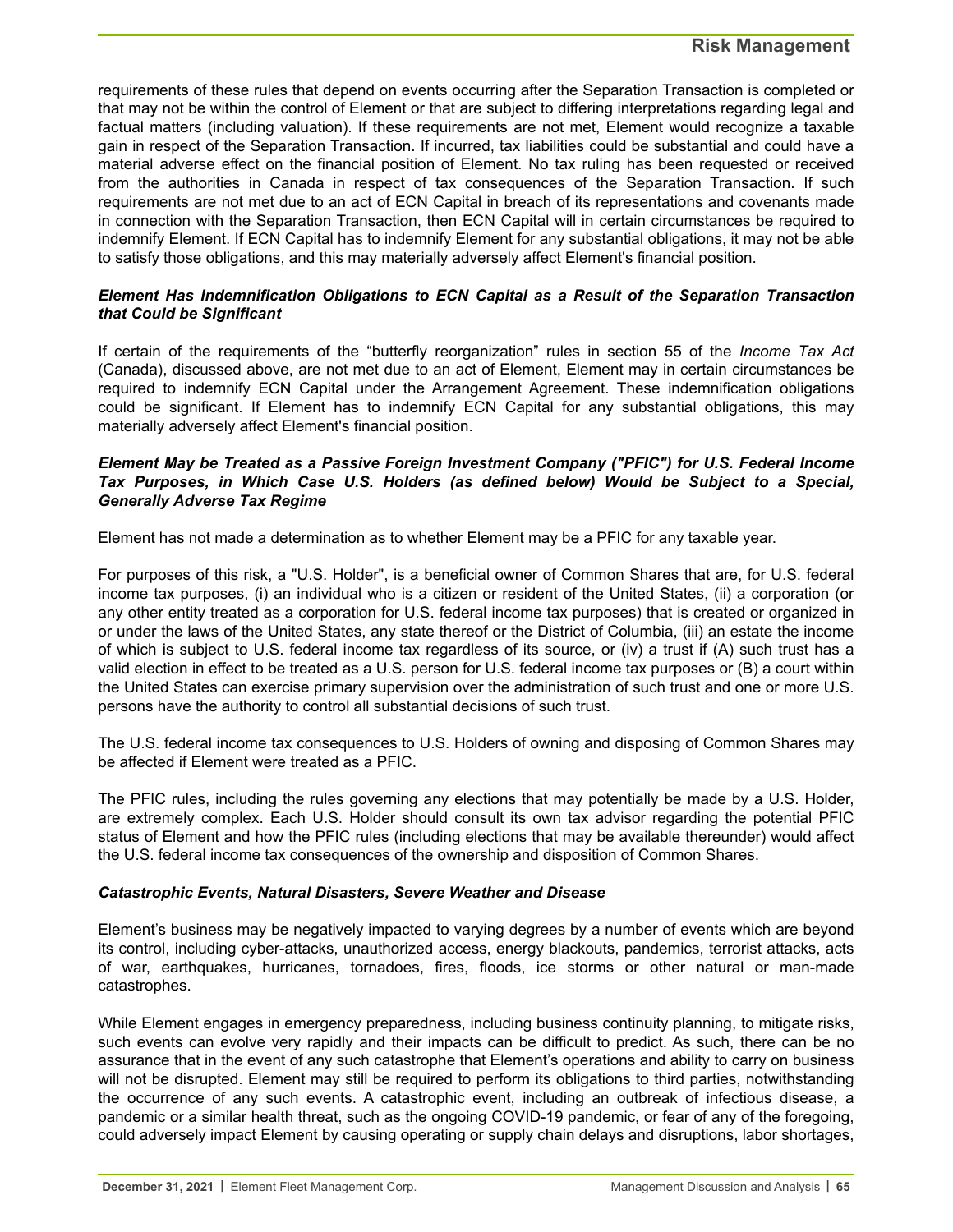### **Risk Management**

expansion project delays, facility shutdowns and other business disruptions, each of which could have a negative impact on Element's ability to conduct its business and could increase its costs. In addition, liquidity and volatility, credit availability and market and financial conditions generally could change at any time as a result. Any of these events in isolation or in combination, could have a material negative impact on Element's financial condition, operating results and cash flows.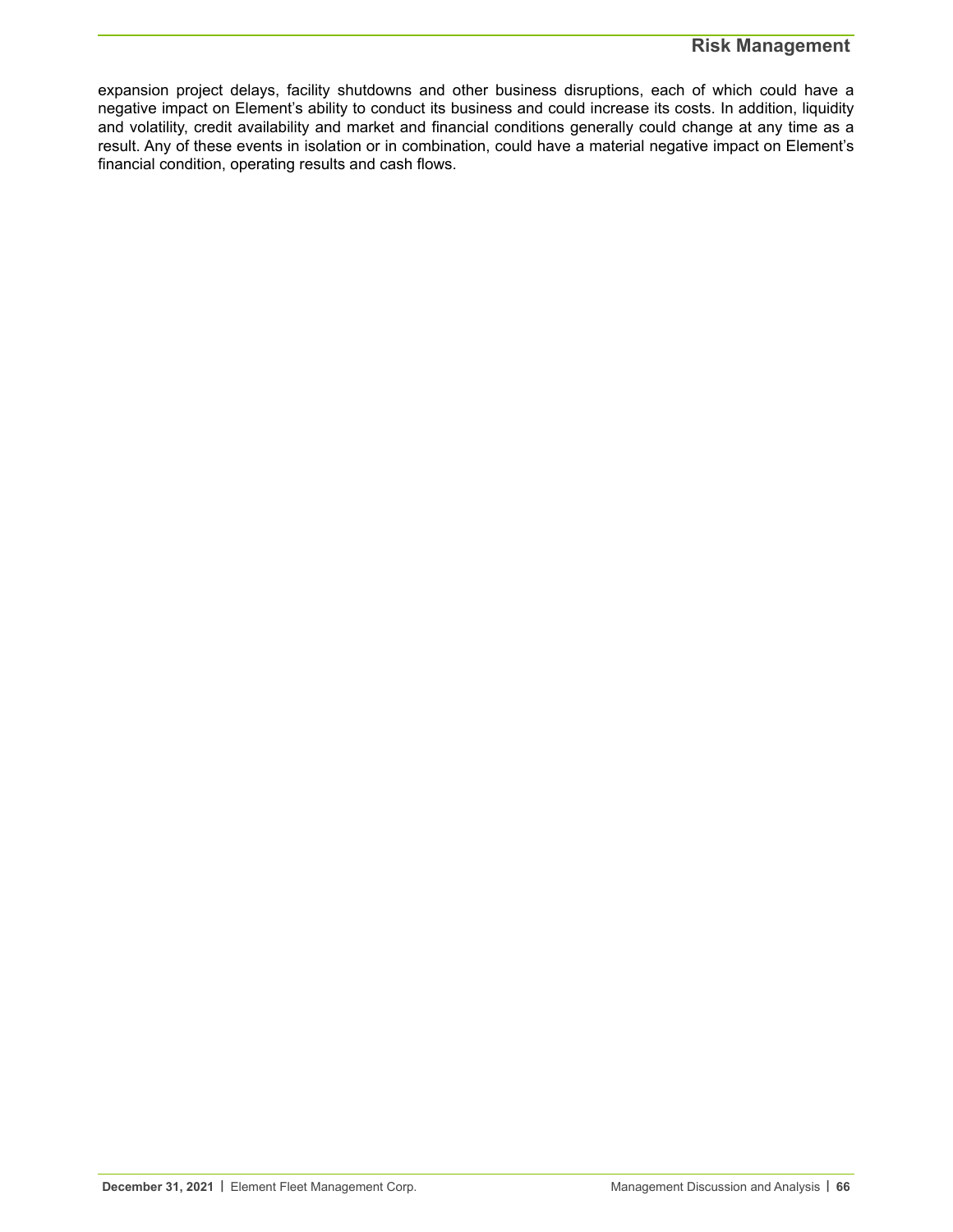# **Economic Conditions and Outlook**

### Economic Conditions

We believe an inflationary environment to be additive to Element's revenue growth. Net financing revenue benefits from rising vehicle prices as does syndication revenue when we choose to transact on those leases. Services revenue should also benefit from inflation as the cost of maintaining, repairing and fueling vehicles result in higher fee bases. Lastly, rising fleet costs drive greater demand for our services, as clients – and prospective clients – seek to control their total cost of fleet ownership and operations. We acknowledge that inflation could have a broader negative macroeconomic impact that adversely affects our clients and markets; however, in the near-to-intermediate term, we believe inflation is an overall benefit to Element.

A rising interest rate environment is benign for Element's business model. We match-fund our leases on interest type (fixed vs. floating) and duration. We originate leases at deliberate interest margins which are preserved for the life of the asset on our balance sheet. A declining interest rate environment is equally benign for our business.

#### Pandemic-Related Conditions

While service consumption levels have largely returned to pre-pandemic levels, we believe the OEM production shortages (and global microchip shortage that underpins same) will continue in 2022 (albeit to a lesser extent than in 2021), resulting in another year wherein a portion of our growing revenues, operating income and cash flow is deferred.

- Based on our understanding of the latest OEM production plans, we expect 2022 to be a better year for originations than 2021 even though OEM production is expected to run at less than full capacity throughout 2022.
- With expectations of OEM production capacity back to 100% by the end of the first half of 2023, we can reasonably expect vehicle manufacturers to start clearing our excess order backlog in the U.S. and Canada shortly thereafter.
- Our OEM partners in Mexico have weathered the microchip shortage relatively well by global standards and thus we expect our Mexican business to maintain an above average order backlog through 2022 - with potential for modest growth - and then begin to clear same in the second half of 2023.
- Custom Fleet has built a record order backlog of even greater disproportion to historical norms than we are experiencing in the U.S. and Canada. New vehicle inventories remain low in ANZ (with more vehicles being sold into the higher-margin retail channel), constraining supply and driving up used vehicle resale values in the region, from which we benefit in the form of gains on sale.

#### **Outlook**

The global COVID-19 pandemic demonstrated that automotive fleet vehicles remain essential to our clients' ability to generate and sustain revenue – or, in the case of governments and public service clients, fulfill their obligations to stakeholders – and continue to have significant associated costs. We believe that both of these facts will hold true for the foreseeable future. As a result, we are confident Element's value proposition – materially reducing our clients' total cost of fleet operations and eliminating related administrative burden – remains and will continue to remain highly relevant. In fact, we believe some of the economic consequences of the COVID-19 pandemic make Element's value proposition to new and existing clients even more compelling.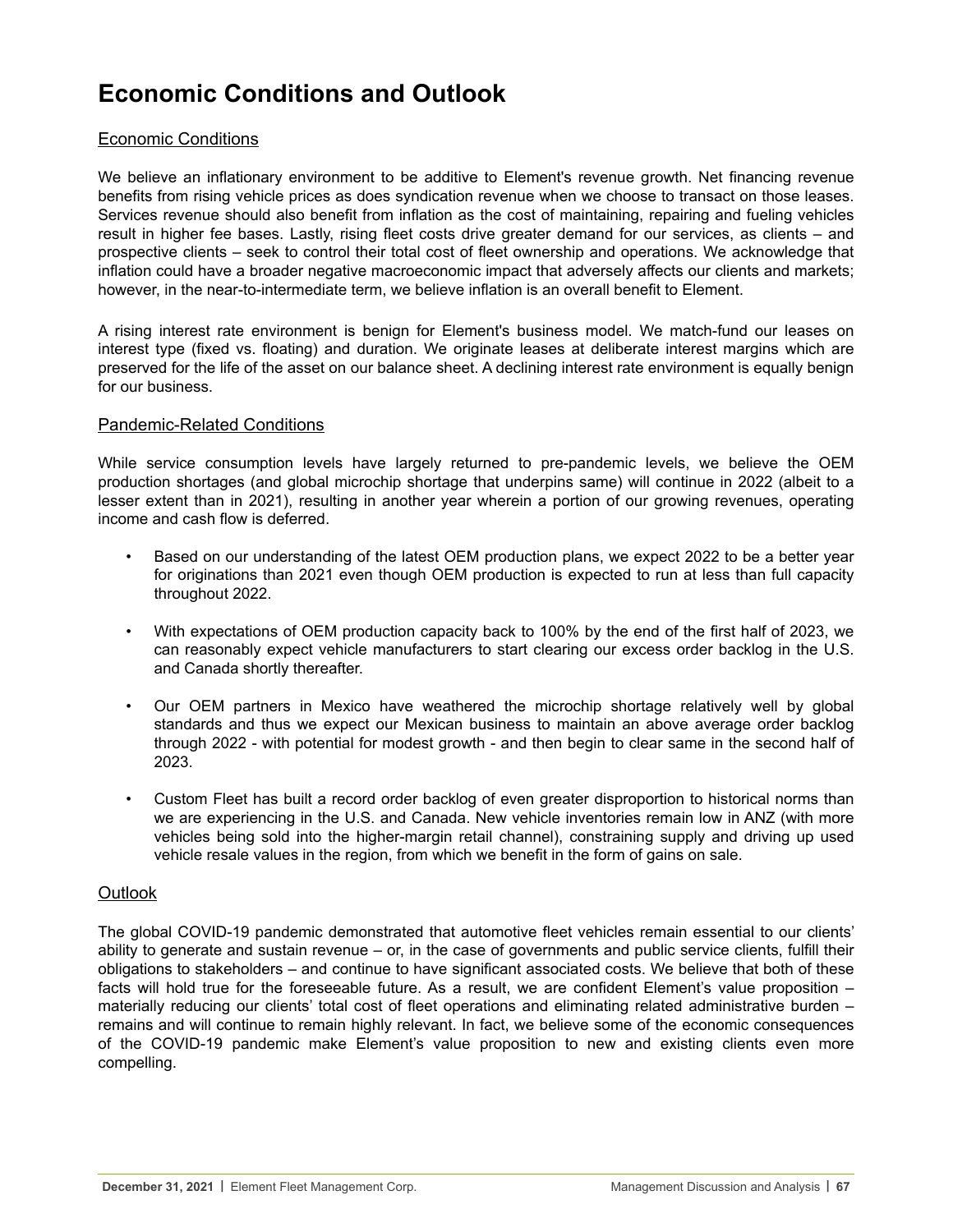Our clients enjoy:

- the ability to materially reduce their total cost of fleet operations over time. Element has one of the deepest datasets in the automotive industry, based on which we identified almost \$1.6 billion in fleetcost-saving strategies and opportunities for our clients in 2021; and
- ready access to cost-efficient capital, diversifying clients' sources of financing.

With respect to EVs, we believe the complexity and risk of gradually transitioning mission-critical automotive fleets from ICE-powered vehicles to EVs will increase demand for outsourced fleet management services and expertise, and this belief is already bearing itself out. As the fleet solutions market leader everywhere we operate, Element is strategically well-positioned to support our clients and lead our industry through the gradual electrification of automotive fleets over the next decade.

We recently announced *Arc by Element* – our comprehensive, integrated end-to-end EV offering. Building on our success in all the markets we serve, we are excited to bring this full service EV offering to our clients under a single banner, ensuring consistency for our global clients and developing our offering to be seamless across our geographies.

Having completed Element's Transformation program on December 31, 2020, and initiated an organizationwide pivot towards our current and committed focus on growth, we find Element well positioned to execute on our strategic priorities:

- i. Aggressively pursue organic growth in all our geographies and demonstrate the scalability of Element's transformed operating platform by growing annual operating income in excess of the annual net revenue growth rate.
	- In normal market conditions, we believe Element can readily grow net revenue 4-6% a year, with the Company's highly scalable operating platform magnifying that into high single- to low double-digit rates of operating income growth.
	- In 2022, given continuing OEM production shortages, we anticipate
		- net revenue growth to be temporarily muted to approximately 1-3%<sup>13</sup> as revenues continue to be deferred, and
		- a consistent operating margin to that of 2021 (52-53%).
	- In 2023, we expect the OEMs to return to full production capacity by mid-year and begin to draw down our excess order backlog, resulting in
		- full year net revenue growth of approximately 8-10%, and
		- adjusted operating income growth of 10-16%.
- ii. Advance a capital-lighter business model by growing services revenue and strategically syndicating fleet assets, which enhances return on equity.
	- In 2022, we believe modest growth in AOI and ~6% fewer shares outstanding from our NCIB program should result in approximately 6-11% growth in adjusted EPS and 8-13% growth in free cash flow per share.<sup>13</sup> Further, we believe pre-tax return on common equity can grow to between 16% and 17%.
	- In 2023, we expect double-digit growth in adjusted operating income coupled with continued share repurchases to generate 20-27% growth in free cash flow per share and provide an 18-20% pre-tax return on common equity.

<sup>&</sup>lt;sup>13</sup> 2022 estimated growth rates represent variances to forecast 2021 results disclosed in November 2021.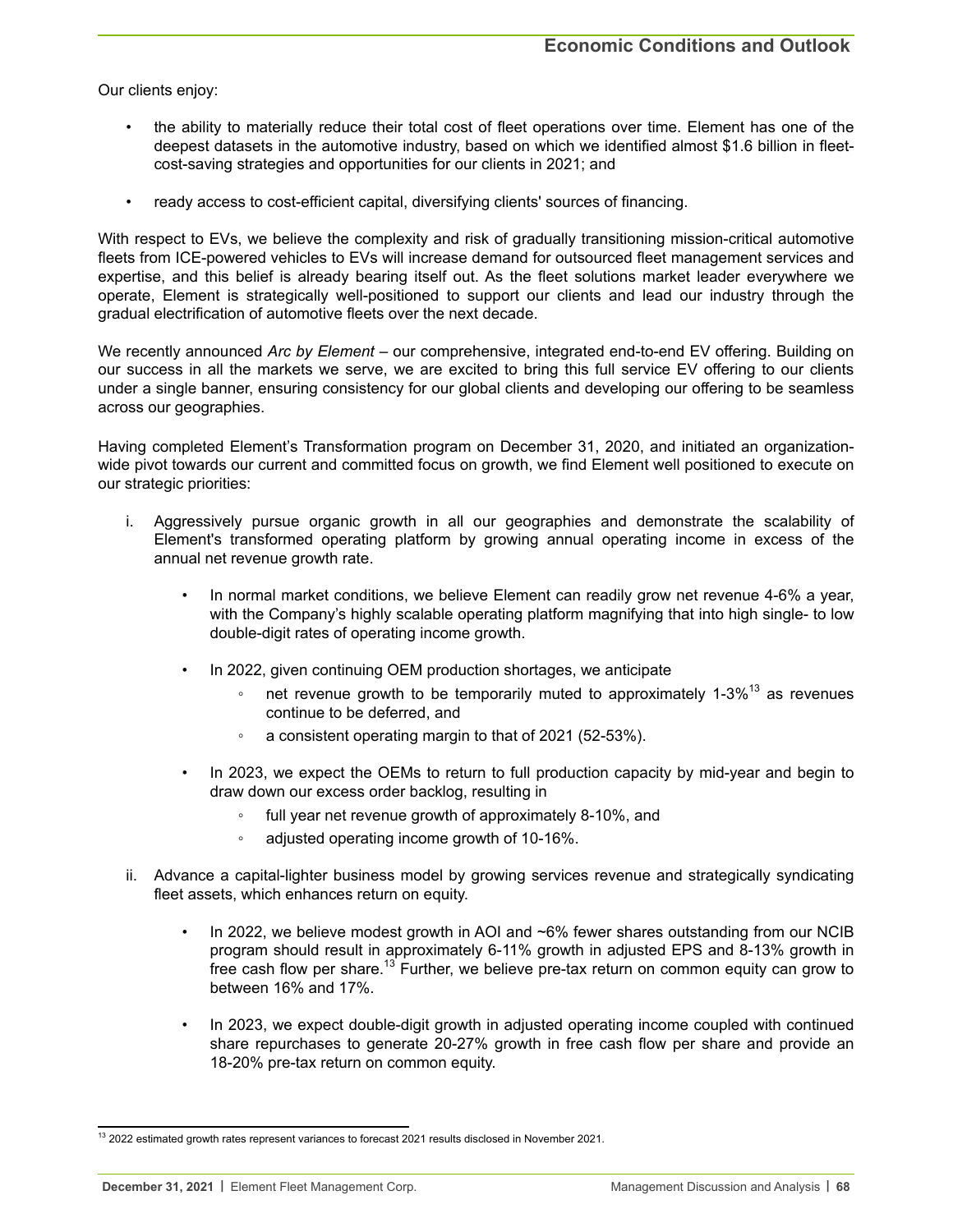- iii. Given expected high single- to low double-digit annual free cash flow per share growth rates in normal market conditions, predictably return excess equity to shareholders by way of growing common dividends and share buybacks.
	- On November 10, 2021, we announced a 19% increase to Element's common dividend, from \$0.26 to \$0.31 annually per share, effective immediately and therefore reflected in the common dividend paid in respect of Q4 2021 on January 14, 2022.
		- With this increase, our common dividend represents approximately 30% of the Company's last twelve months' free cash flow per share, which is the mid-point of the 25% to 35% payout range we plan to maintain going forward.
	- When we first announced the establishment of our NCIB on October 27, 2020, we noted that the program represented the first year of what we envisioned to be a regular, ongoing return of capital strategy.
	- On November 10, 2021, the TSX approved our notice of intention to renew our NCIB, allowing us to continue returning cash to shareholders by way of buybacks well into 2022. We also intend to fully redeem Element's Series I preferred share class when the opportunity presents itself in June 2022.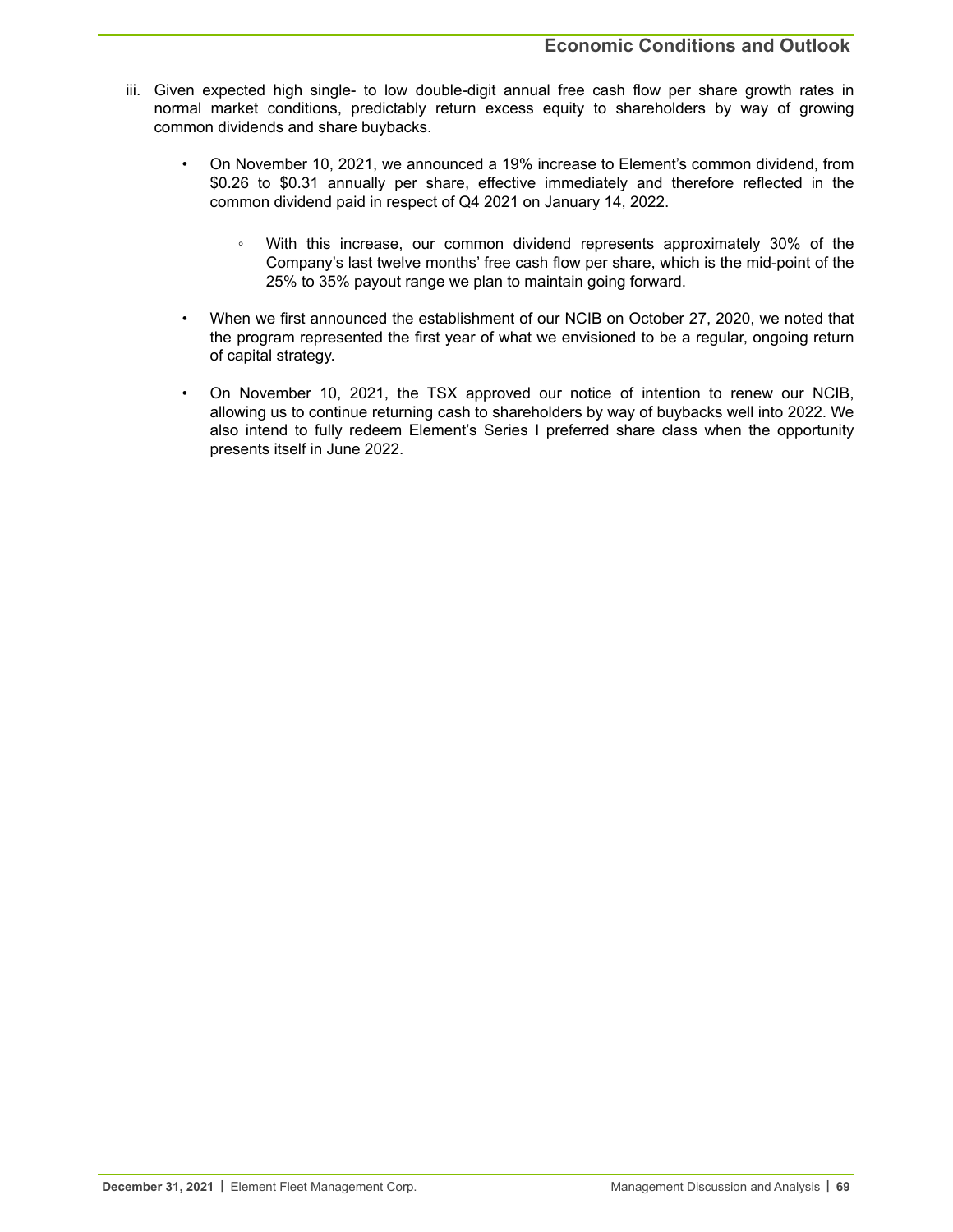# **Critical Accounting Policies and Estimates**

Management's discussion and analysis of financial conditions and results of operations are made with reference to the consolidated financial statements for the year ended December 31, 2021. A summary of the Company's significant accounting policies is presented in note 2 to the audited consolidated financial statements for the year ended December 31, 2021. Some of the Company's accounting policies, as required by International Financial Reporting Standards, require management to make subjective, complex judgments and estimates to matters that are inherently uncertain. The Company believes the policies below are the most critical accounting estimates that affect its operating results, and that would have the most material effect on the financial statements should these policies change or be applied in a different manner.

#### *Finance receivables*

The Company determines the classification of a lease at its lease inception date.

The Company primarily provides financing to clients through direct financing leases. Direct financing leases transfer substantially all the benefits and risks of equipment ownership to the lessee. These leases are recorded at (i) the aggregate minimum payments plus residual values accruing to the Company, less (ii) unearned finance income, which includes origination fees. These leases are carried at amortized cost using the effective interest rate method (i.e. interest income is allocated over the expected term of the lease by applying the effective interest rate to the carrying amount of the lease).

In certain circumstances, the Company may provide financing to clients through loans. Loans are recorded and carried at amortized cost using the effective interest rate method (i.e. interest income is allocated over the expected term of the loan by applying the effective interest rate to the carrying amount of the loan). Unearned finance income includes loan origination fees. The Company does not retain title to the vehicles that are subject to these loans.

Initial direct costs that relate to the origination of the finance receivables are deferred and recognized as yield adjustments using the effective interest rate method over the term of the related financial asset. These costs are incremental to individual leases or loans and comprise certain specific activities related to processing requests for financing, such as the costs to underwrite the transaction and commission payments.

Direct financing leases and loans are recognized as being impaired when the Company is no longer reasonably assured of the timely collection of the full amount of principal and interest. As a matter of practice, a direct financing lease or a loan is deemed to be impaired at the earlier of the date it has been individually provided for when timely collection is not assured or when it has been in arrears for 120 days or more. When amounts receivable are considered impaired, their book value is adjusted to their estimated realizable value based on the fair value of any collateral underlying the receivable, net of any costs of realization, by totally or partially writing off the loan and/or establishing an allowance for credit losses.

Also included in finance receivables are secondary receivables, including interim funding (vehicles paid for by the Company but not yet delivered to clients) and fleet management receivables (amounts receivable from lease billings and ancillary fleet service revenues, including fuel cards, accident management services and maintenance). The outstanding receivables are evaluated for recoverability at the end of each reporting period and appropriate reserves are recorded based on the Company's analysis of collectability.

#### *Equipment under operating leases*

An operating lease is one that does not transfer substantially all of the risks and rewards of ownership to the lessee.

Operating leases entered into by the Company are reported as "Equipment under operating leases" and are carried at cost less accumulated depreciation and are being depreciated to their estimated residual values using the straight-line method over the lease term or estimated useful life of the asset up to 10 years from the date of manufacture, with an average term of approximately 45 months. The Company retains the residual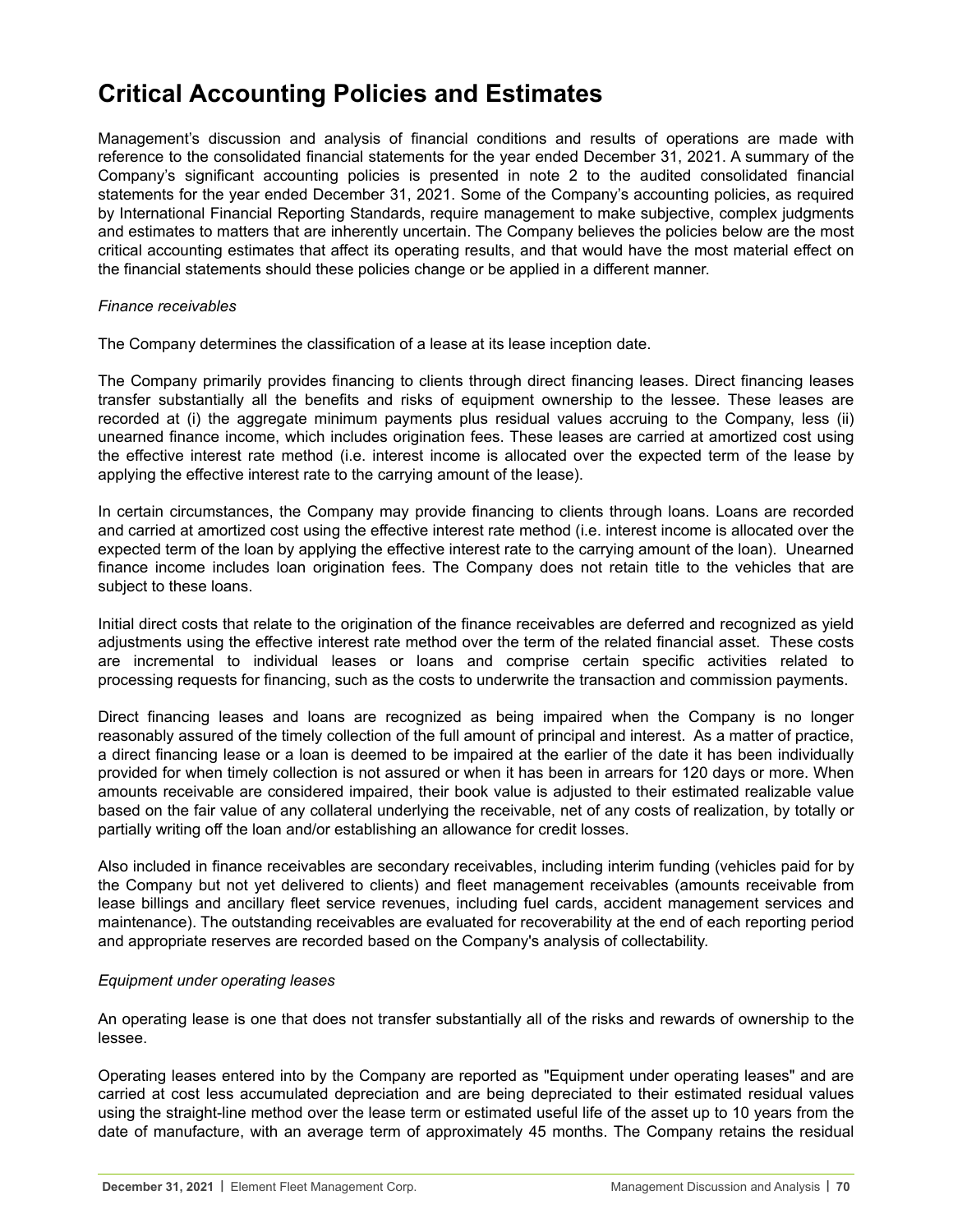### **Critical Accounting Policies and Estimates**

value risk on certain equipment under operating leases and finance receivables for which there is an unguaranteed residual value and, as a result, manages this risk through a combination of its credit policies and the determination of residual value at the inception of the lease. The Company maintains a strict credit review process and over time, has transitioned a large portion of its portfolio to investment-grade clients, reducing potential exposure to non-payment. Additionally, the process of setting the residual value at the inception of the lease is a highly structured, data driven methodology that includes multiple data points including model life, deflation forecast, and trade price to calculate the residual value.

Rental revenue on operating leases is recognized on a straight-line basis over the lease term.

Equipment under operating leases is reviewed for impairment when events or changes in circumstances indicate that the carrying amount of those assets may not be recoverable. An impairment loss is recognized for the amount by which the asset's carrying amount exceeds the higher of the asset's fair value less costs to sell and its value in use.

#### *Allowance for credit losses*

Judgment is required as to the timing of establishing an allowance for credit losses and the amount of the required allowance taking into consideration counterparty creditworthiness, the fair value of underlying collateral, current economic trends, the expected residual value of leased assets, and past experience.

The Company reviews its individually significant leases and loans at each consolidated balance sheet date to assess the adequacy of the allowance for credit losses and to determine whether an impairment loss should be recorded in the consolidated statement of operations. In particular, management judgment is required in the estimation of the amount and timing of future cash flows when determining the allowance. These estimates are based on assumptions on a number of factors and actual results may differ, resulting in future changes to the allowance. Leases and loans that have been assessed individually and found not to be impaired and all individually insignificant leases are then assessed collectively, in groups of assets with similar risk characteristics, to determine whether an allowance should be made due to incurred loss events for which there is objective evidence but whose effects are not yet evident. The collective assessment takes account of data from the loan portfolio such as levels of arrears and credit utilization and judgments to the effect of concentrations of risks.

As at December 31, 2021, the allowance for credit losses as a percentage of outstanding finance receivables was 0.14%.

#### *Deferred income tax assets*

Deferred income tax assets are recognized for unused income tax loss carry forwards and deductible temporary differences to the extent that it is probable that taxable income will be available against which the losses and temporary differences can be utilized. Judgment is required to determine the amount of deferred income tax assets that can be recognized based upon the likely timing and level of future taxable profits together with future tax planning strategies.

#### *Share-based compensation*

Compensation expense relating to stock options granted by the Company to employees and directors in exchange for service is based on the grant-date fair value of the option. The stock option fair value is determined using the Black-Scholes option valuation model which requires the use of assumptions and is, by its nature, subject to measurement uncertainty.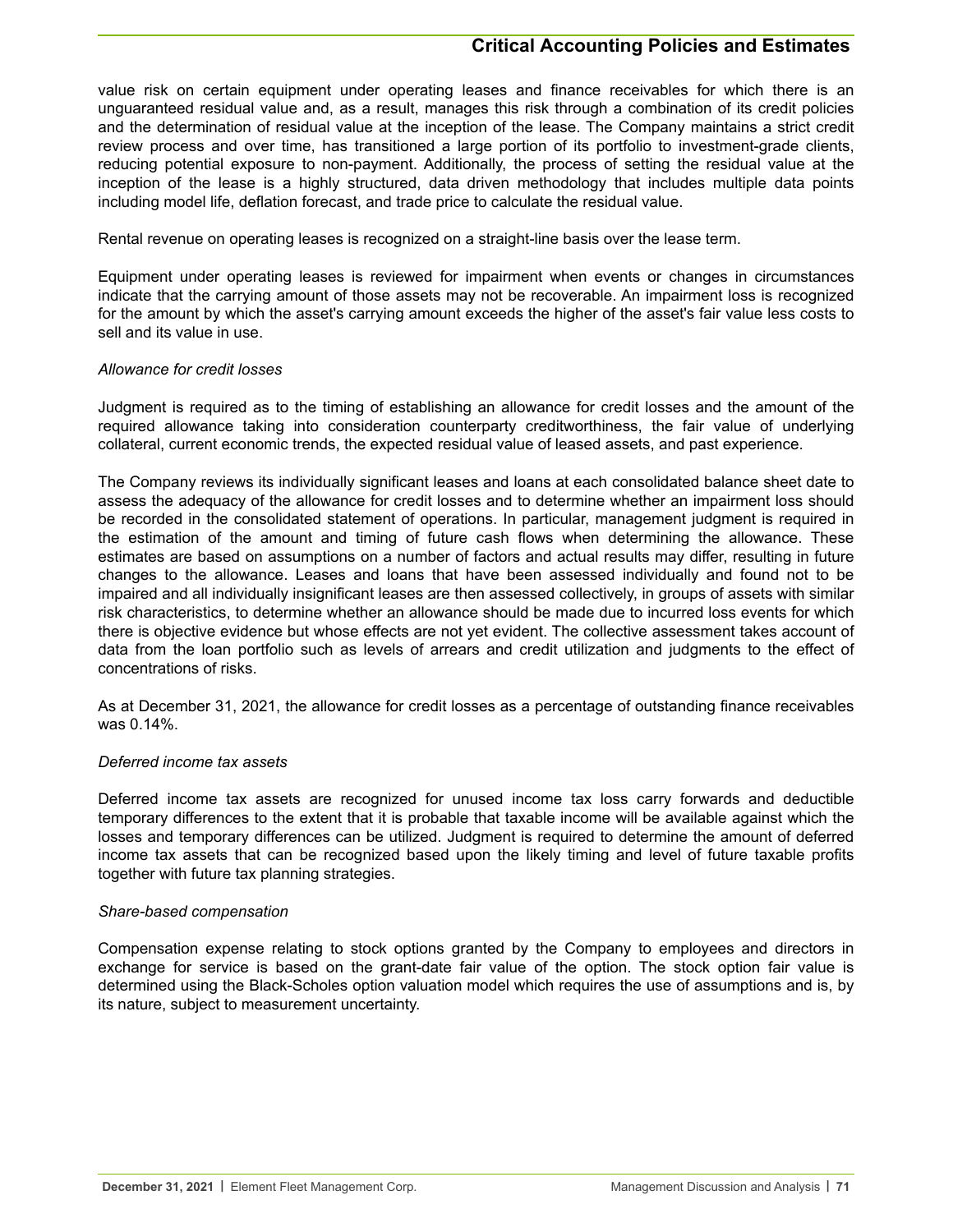#### *Useful lives and residual values of equipment under operating leases*

The Company's equipment under operating leases are recorded at cost and depreciated over their estimated useful lives to an estimated residual value using the straight-line method. The Company determines the economic useful life based on management's estimate of the period which the asset will generate revenue. The residual values are based on historical experience and economic factors. Management will periodically review the appropriateness of the estimated useful lives and residual values based on changes in economic circumstances and other factors. Changes in these estimates would result in a change in future depreciation expense.

#### *Business combinations*

Business combinations require management to exercise judgment in measuring the fair value of the assets acquired, equity instrument issued, and liabilities and contingent liabilities incurred or assumed.

The majority of assets acquired in the Company's business combinations are finance receivables. The Company fair values these based on the characteristics of the portfolio acquired and are similar to the judgment used in the assessment of the allowance for credit losses.

#### *Intangible assets valuation - Client Relationships*

The Company's client relationships require management to use judgment in estimating the fair value of this intangible asset acquired in a business combination and uses internally developed valuation models that consider various factors and assumptions including forecasted cash earnings, growth rates and discount rates. Management also uses judgment in estimating client attrition rates to determine the appropriate amortization period for the client relationship intangible asset.

#### *Goodwill valuation*

Goodwill is reviewed annually for impairment, or more frequently when there are indicators that impairment may have occurred, by comparing the carrying value to its recoverable amount. Management uses judgment in estimating the recoverable value of the Company's cash generating unit ("CGU") and uses internally developed valuation models that consider various factors and assumptions including forecasted cash earnings, growth rates and discount rates. The use of different assumptions and estimates could influence the determination of the existence of impairment and the valuation of goodwill.

#### *Syndication*

The Company periodically syndicates certain finance lease receivables to third-party investors. At the time the finance lease receivables are syndicated, the Company derecognizes the net book value of the asset from the statement of financial position and transfers ownership of the syndicated assets to the third-party investor as well as all contractual rights to future cash flow, credit risk and tax benefits related to the syndicated asset. The Company retains no credit risk after the assets are syndicated. In the event the lessee terminates its lease agreement prior to the lease term, the Company is required to pay the third-party investor the foregone interest it would have earned if there was no early lease termination. The Company evaluates the possibility of early lease termination for each syndication agreement and defers a portion of the syndication gain and recognize it over a determined period of time into the statement of operations in Syndication revenue, net.

The Company continues to perform certain administrative tasks related to the lease receivables after assets are syndicated including billing and cash collections and remits such cash collections directly to the third-party investor. As a result, the Company retains the management fee billed to its clients to cover charges for the performance of these tasks in the majority of syndications.

The Company may also continue to provide services including accident management services, maintenance services, and fuel cards, which remain unchanged regardless of whether or not the asset is syndicated.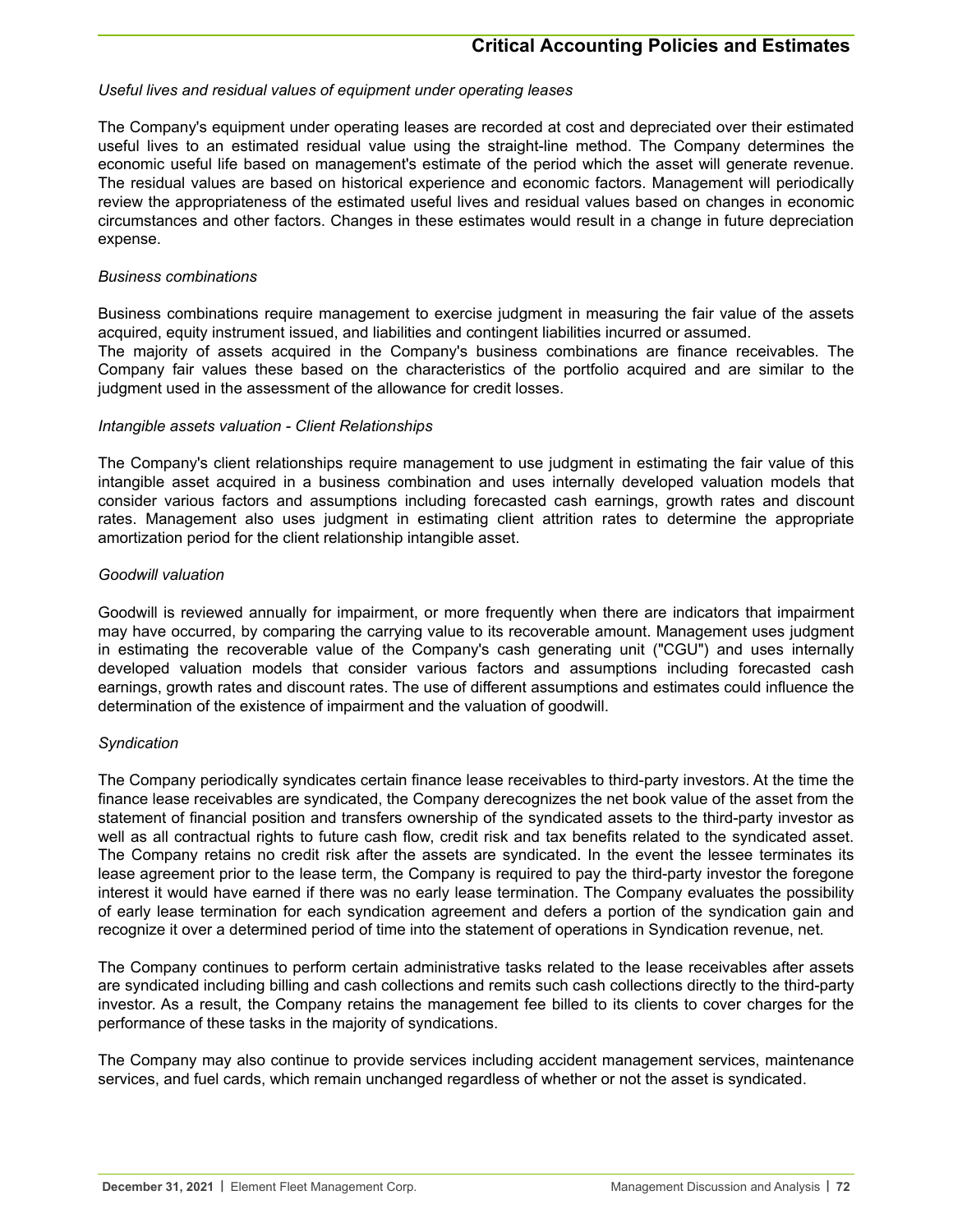## *Right-of-use assets*

The Company recognizes right-of-use assets at the commencement date of the lease (i.e., the date the underlying asset is available for use). Right-of-use assets are measured at cost, less any accumulated depreciation and impairment losses, and adjusted for any remeasurement of lease liabilities.

#### *Lease liabilities*

At the commencement date of the lease, the Company recognizes lease liabilities measured at the present value of lease payments to be made over the lease term, including options to renew if the Company considers it highly likely it will exercise the renewal options. In calculating the present value of lease payments, the Company uses the incremental borrowing rate at the lease commencement date if the interest rate implicit in the lease is not readily determinable. After the commencement date, the amount of lease liabilities is increased to reflect the accretion of interest and reduced for the lease payments made.

## *Fair Value Hedges*

The Company designates fair value hedges as part of interest rate risk management strategies that use derivatives to hedge changes in the fair value of financial instruments with fixed interest rates. Changes in fair value attributed to the hedged interest rate risk are accounted for as basis adjustments to the hedged financial instruments and are included in net income. Changes in fair value from the hedging derivatives are also included in net income. Any differences between the two represent hedge ineffectiveness that is included in other income. If the hedging instrument expires or is sold, terminated or exercised, or where the hedge no longer meets the criteria for hedge accounting, the hedge relationship is terminated and the basis adjustment applied to the hedged item is amortized over the remaining term of the hedged item. If the hedged item is derecognized, the unamortized basis adjustment is recognized immediately in the consolidated statement of operations.

## **Related Party Transactions**

The Company's related parties include the following persons and/or entities: (a) associates, or entities which are controlled or significantly influenced by the Company; (b) key management personnel, which are comprised of directors and/or officers of the Company and those persons having authority and responsibility for planning, directing and controlling the activities of the Company; and (c) entities controlled by key management personnel.

## **Derivatives and Hedging**

From time to time, the Company enters into derivative transactions to maintain a fixed interest rate spread between the interest paid on both the term funding facilities and the revolving loan facilities and the interest received on the underlying finance receivables. The Company will enter into interest rate swap transactions whereby the Company will pay a fixed rate of interest and receive a floating rate of interest, primarily to hedge interest rate exposure resulting from its floating rate debt obligations. Similarly, the Company will enter into interest rate cap contracts whereby the Company will receive payments if the floating rate exceeds the cap strike price. The notional amounts of the derivatives are matched to the expected amortization of the related debt. The Company will also enter into interest rate swap transactions whereby the Company will pay a floating rate of interest and receive a fixed rate of interest, primarily to hedge interest rate exposure resulting from its floating rate finance receivables.

The Company has designated these instruments as cash flow hedges when the criteria for hedge accounting has been met and the changes in fair value of the effective portions of the hedging instruments are recognized through other comprehensive income, interest settlements on these interest rate swaps are applied to the related interest expense through the statement of operations.

The Company also designates fair value hedges as part of interest rate risk management strategies that use derivatives to hedge changes in the fair value of financial instruments with fixed interest rates. Changes in fair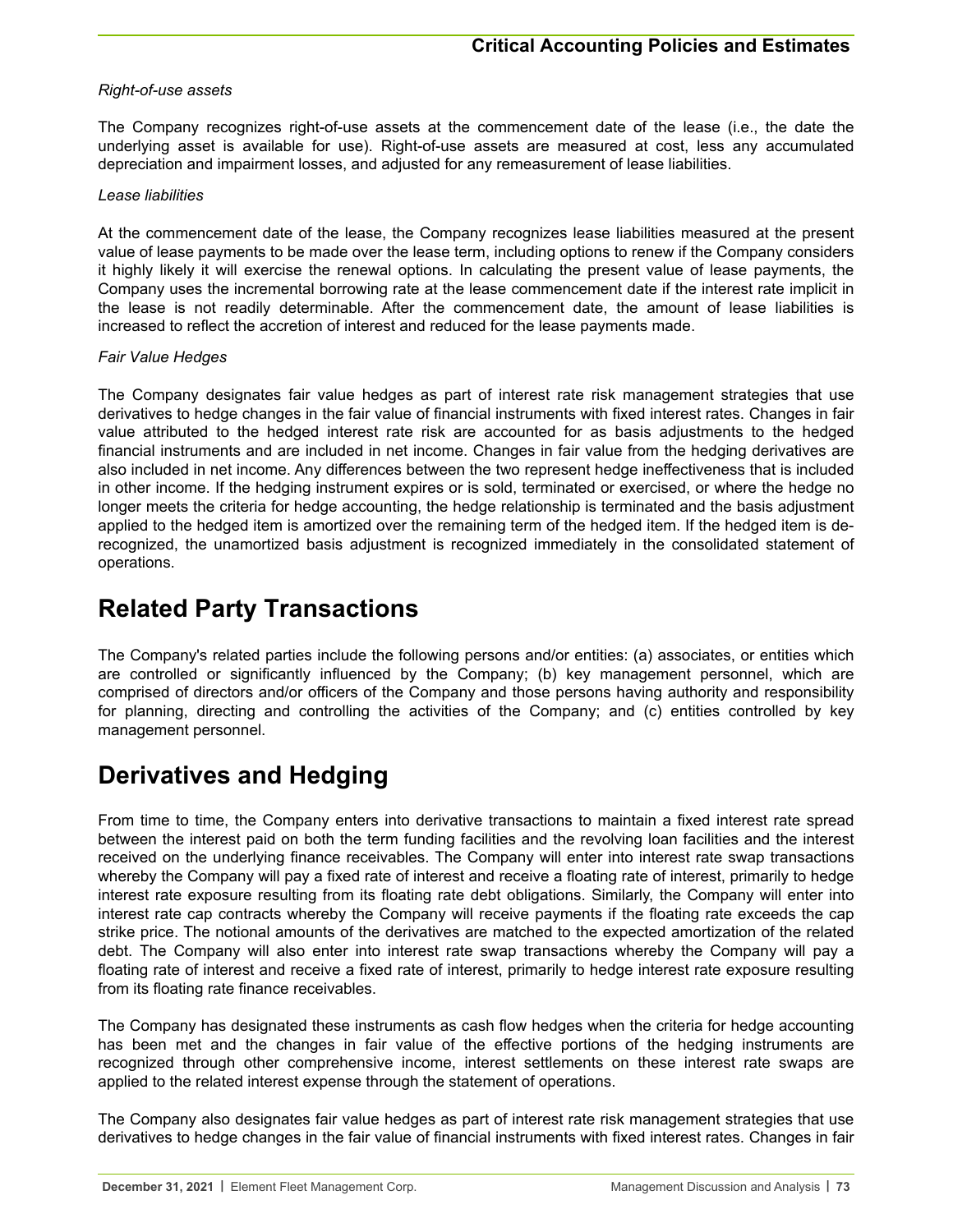## **Derivatives and Hedging**

value attributed to the hedged interest rate risk are accounted for as basis adjustments to the hedged financial instruments and are included in net income. Changes in fair value from the hedging derivatives are also included in net income. Any differences between the two represent hedge ineffectiveness that is included in other income.

The Company will also enter into foreign exchange forward agreements to hedge its exposures to foreign currency risk on foreign denominated finance receivables and its net investment in foreign subsidiaries. Fair value changes on the foreign exchange forward agreements and settlements on the foreign exchange forward contracts are recognized through other comprehensive income and are transferred to income as foreign exchange gains and losses are recognized on the related hedged finance receivable or on the disposition of the related foreign subsidiary.

The Company also enters into total return swap agreements to partially hedge its exposure to changes to Company's share price on the Company's stock compensation plans that are accounted for as liabilities. The Company has designated both fair value and cash flow hedging relationships depending on the stock compensation plan.

As at December 31, 2021, the Company had net derivative liabilities of \$2.3 million on notional balances of \$7,140.9 million.

For the year ended December 31, 2021, the fair value changes recorded in net income was nil and a gain in other comprehensive income of \$33.3 million for derivatives designated as cash flow hedges.

# **Recently Adopted Accounting Standards**

## **Interest Rate Benchmark Reform**

The Company adopted amendments ("Amendments") to IFRS 9, *Financial Instruments*, IAS 39 *Financial Instruments: Recognition and Measurement* and IFRS 7, *Financial Instruments: Disclosures (Amendments)*, applicable from November 1, 2019. These Amendments modify certain hedge accounting requirements to provide relief from the effect of uncertainty caused by interbank offered rate ("IBOR") reform ("the IBOR Reform") prior to the transition to alternative interest rates. The adoption of the Amendments had no impact to our consolidated financial statements.

The Company adopted *Interest Rate Benchmark Reform - Phase 2: Amendments to IFRS 9, IAS 39, IFRS 7, IFRS 4, and IFRS 16* ("Phase 2 Amendments") effective January 1, 2021. The Phase 2 Amendments include additional disclosure requirements for financial instruments that have yet to transition to an alternative interest rate at the end of the reporting period.

The Company will cease to apply the Amendments and Phase 2 Amendments as IBOR based cash flows transition to new alternative interest rates or when the hedging relationships to which the relief is applied to are discontinued.

Effective December 31, 2021, the publication of LIBOR settings has ceased for the 1-week and 2-month US LIBOR setting. The overnight, one-month, three-month, six-month and 12-month US LIBOR settings is expected to be terminated on June 30, 2023.

On December 15, 2021, the Canadian Alternative Reference Rate Working Group (CARR) published a whitepaper on the future of CDOR, which recommended the cessation of CDOR after June 30, 2024. On January 31, 2022, Refinitiv Benchmark Services (UK) Ltd. (RBSL) published a public consultation regarding the potential cessation of Canadian Dollar Offered Rate (CDOR). It is expected that the Canadian market will migrate to using the Canadian Overnight Repo Rate Average (CORRA) as a reference rate in the future.

To manage the IBOR transition, the Company has established a cross functional initiative with dedicated work streams to evaluate and address the key areas of impact on the Company's leases, services, systems, documents, processes, models, funding and liquidity planning, risk management frameworks, and financial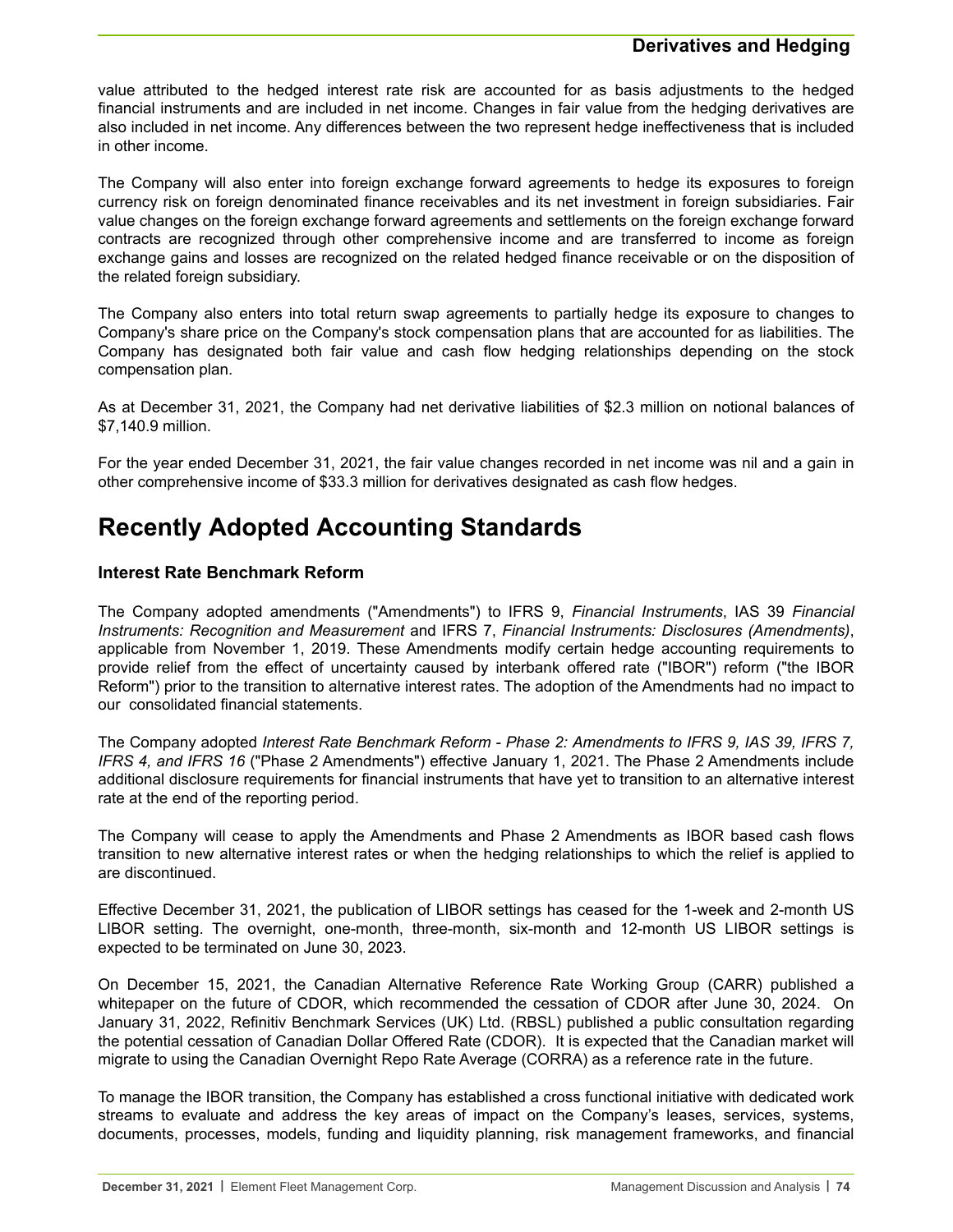reporting with the intention of managing the impact through appropriate mitigating actions. The Company is progressing on its transition plan and incorporating market developments as they arise.

## **Hedge Accounting**

The Company's accounting policies relating to hedge accounting are described in note 2 and note 19 of the Company's consolidated financial statements for the year ended December 31, 2021. The Company applies hedge accounting when designated hedging instruments are highly effective in offsetting changes in the fair value or cash flows of the hedged items at inception and on an ongoing basis. Retrospective assessments are performed to demonstrate that the relationship has been effective since designation of the hedge and prospective assessments to evaluate whether the hedge is expected to be effective over the remaining term of the hedge. While uncertainty due to the IBOR Reform exists, the Company's prospective effectiveness testing is based on existing hedged cash flows or hedged risks. Any ineffectiveness arising from retrospective testing is recognized in net income.

In addition to potential sources of ineffectiveness outlined in note 19 of the Company's consolidated financial statements for the year ended December 31, 2021, the Reform may result in ineffectiveness as the transition of hedged items and related hedging instruments from IBORs to new risk-free rates may occur at different times. This may result in different impacts on the valuation or cash flow variability of hedged items and related hedging instruments.

## **Cash flow hedges**

The Company applies hedge accounting for cash flow hedges when the cash flows giving rise to the risk being hedged have a high probability of occurring. While uncertainty due to the IBOR Reform exists, the Company applies the relief provided by the Amendments that the IBOR benchmarks, on which the highly probable hedged cash flows are based, are not altered as a result of the Reform. In addition, associated cash flow hedge reserves are not recycled into net income solely due to changes related to the transition from IBOR to new risk-free rates.

## **Fair value hedges**

The Company also applies hedge accounting for interest rate swaps used to hedge our exposure to changes in a fixed interest rate instrument's fair value caused by changes in interest rates. While uncertainty due to the IBOR Reform exists, as a result of adopting the Amendments, the Company applies hedge accounting to IBOR rates which may not be contractually specified when that rate is separately identifiable and reliably measurable at inception of the hedge relationship.

## **Hedging relationships impacted by interest rate benchmark reform**

The following table shows the Company's exposure at December 31, 2021 to IBOR subject to reform that have yet to transition to Secured Overnight Financing Rates. These exposures will remain outstanding until IBOR ceases and will therefore transition in the future:

|                                            | Non-derivative financial<br>assets - carrying value | Non-derivative financial<br>liabilities - carrying value | <b>Notional/Principal</b><br>amount <sup>(1)</sup> |  |  |
|--------------------------------------------|-----------------------------------------------------|----------------------------------------------------------|----------------------------------------------------|--|--|
|                                            |                                                     |                                                          |                                                    |  |  |
| USD LIBOR (1 month)<br>USD LIBOR (3 month) | 2,128,654<br>669.833                                |                                                          | 2,619,091                                          |  |  |
|                                            | 2,798,487                                           |                                                          | 2,619,091                                          |  |  |

1. Excludes interest rate contracts and non-derivative instruments which reference rates to multi-rate jurisdictions, including the Canadian Dollar Offered Rate ("CDOR"), Australian Bank Bill Swap Rates ("BBSW"), New Zealand Bank Bill Rates ("BBR") and MXN-TIIE-Banxico ("MXIBTIIE").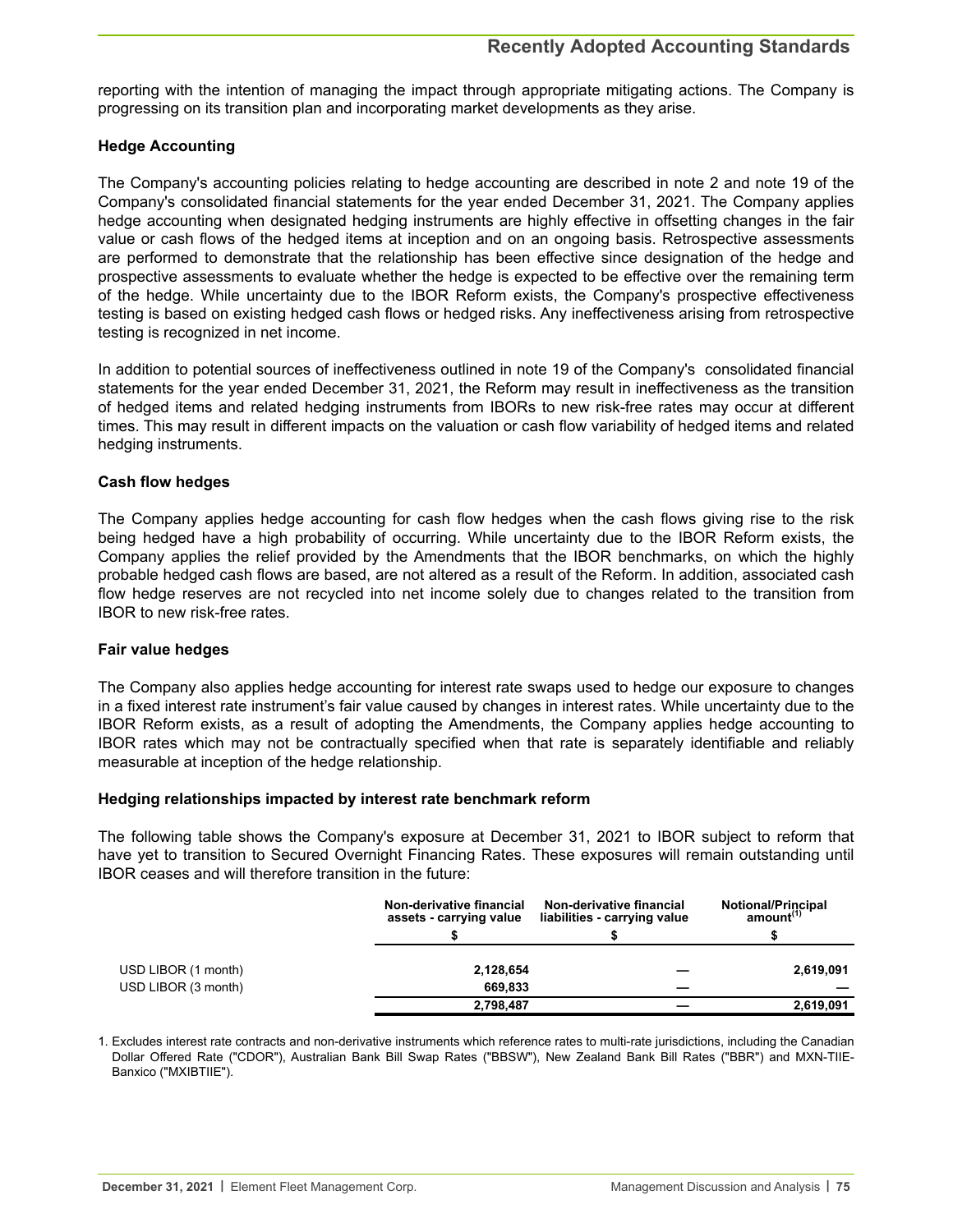# **Future Accounting Changes**

All applicable accounting standards effective for periods beginning on or after January 1, 2021 have been adopted by the Company.

## **Internal Control over Disclosure and Financial Reporting**

The Chief Executive Officer ("CEO") and the Chief Financial Officer ("CFO") are responsible for establishing and maintaining disclosure controls and procedures to ensure that material information is being recorded, processed, summarized, and reported to senior management, including the certifying officers and other members of the Board of Directors, on a timely basis, so that appropriate decisions can be made regarding public disclosure. In addition, the CEO and CFO are responsible for establishing and maintaining internal controls over financial reporting to a standard that provide reasonable assurance of the reliability of financial reporting and the preparation of financial statements for external purposes in accordance with IFRS.

The CEO and CFO have evaluated, or caused to be evaluated under their supervision, the effectiveness of Element's internal control over financial reporting and based on this assessment have concluded that Element's internal control over financial reporting is effective as of December 31, 2021.

#### *Limitations on the effectiveness of disclosure controls and internal controls over financial reporting*

It should be noted that while the Company's CEO and CFO believe that the Company's internal control system and disclosure controls and procedures provide a reasonable level of assurance that the objectives of the control systems are met, they do not expect that the Company's control systems will prevent all errors and fraud. A control system, no matter how well conceived or operated, can provide only reasonable, not absolute, assurance that the objectives of the control system are met. The design of any system of controls is also based in part upon certain assumptions about the likelihood of future events, and there can be no assurances that any designs will succeed in achieving its stated goals under all potential conditions.

The Company has an established process in place which includes the on-going testing and reporting of the results to senior management and the Board of Directors on the effectiveness of the disclosure controls and internal controls over financial reporting.

## *Changes in internal control over financial reporting*

There were no changes in internal control over financial reporting that have materially affected, or are reasonably likely to materially affect, the Company's internal control over financial reporting during the year ended December 31,2021.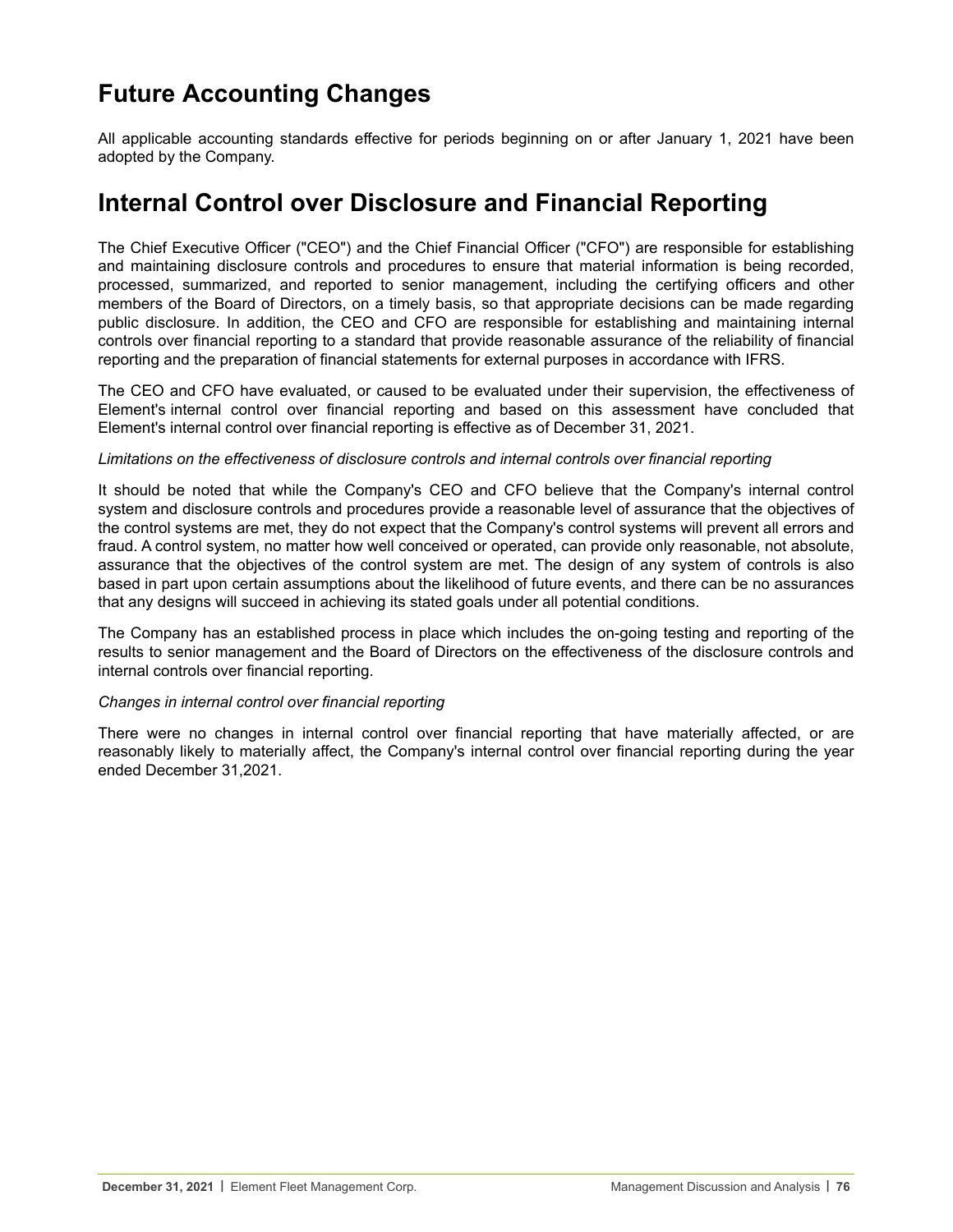# **IFRS to Non-GAAP Reconciliations**

The following table provides a reconciliation of IFRS to non-GAAP measures related to the operations of the Company:

|                                                                                        |              |                      | As at and for the three-month<br>periods ended |                      | As at and for the<br>year ended |                      |  |
|----------------------------------------------------------------------------------------|--------------|----------------------|------------------------------------------------|----------------------|---------------------------------|----------------------|--|
| (in \$000's for stated values)                                                         |              | December 31,<br>2021 | September 30,<br>2021                          | December 31,<br>2020 | December 31,<br>2021            | December 31,<br>2020 |  |
| Reported and adjusted income measures                                                  |              |                      |                                                |                      |                                 |                      |  |
| Net income                                                                             | A            | 94,664               | 84,941                                         | 78,362               | 356.006                         | 287,092              |  |
| Adjustments:                                                                           |              |                      |                                                |                      |                                 |                      |  |
| Amortization of debenture discount                                                     |              | 918                  | 903                                            | 858                  | 3,580                           | 6,259                |  |
| Share-based compensation                                                               |              | 6,283                | 5,086                                          | 19,578               | 24,120                          | 35,033               |  |
| Amortization of intangible assets from acquisitions                                    |              | 8,871                | 8,862                                          | 9,070                | 35,313                          | 38,291               |  |
| Restructuring and transformation costs                                                 |              |                      |                                                | 19,637               |                                 | 77,508               |  |
| Net loss on disposition of 19th Capital                                                |              |                      |                                                |                      |                                 | 13,862               |  |
| Provision for income taxes                                                             |              | 14,300               | 28,610                                         | 7,814                | 101,670                         | 45,961               |  |
| Gain on investments                                                                    |              | (2, 475)             | (2,776)                                        | (3,261)              | (8,689)                         | (2, 497)             |  |
| Before-tax adjusted operating income                                                   | B            | 122,561              | 125,626                                        | 132,058              | 512,000                         | 501,509              |  |
| Provision for taxes applicable to adjusted operating                                   |              |                      |                                                |                      |                                 |                      |  |
| income                                                                                 | С            | 28,189               | 31,419                                         | 23,969               | 124,313                         | 87,604               |  |
| After-tax adjusted operating income<br>Cumulative preferred share dividends during the | $D = B - C$  | 94,372               | 94,207                                         | 108,089              | 387,687                         | 413,905              |  |
| period                                                                                 | Υ            | 8,103                | 8,103                                          | 8,103                | 32,412                          | 40.820               |  |
| After-tax adjusted operating income attributable<br>to common shareholders             | $D1=$<br>D-Y | 86,269               | 86.104                                         | 99,986               | 355,275                         | 373,085              |  |
|                                                                                        |              |                      |                                                |                      |                                 |                      |  |
| Provision for income taxes                                                             |              | 14,300               | 28,610                                         | 7,814                | 101,670                         | 45,961               |  |
| Adjustments:                                                                           |              |                      |                                                |                      |                                 |                      |  |
| Pre-tax income                                                                         |              | 3,528                | 3,133                                          | 8,804                | 14,094                          | 40.618               |  |
| Foreign tax rate differential and other                                                |              | 10,361               | (324)                                          | 7,351                | 8,549                           | 1,025                |  |
| Provision for taxes applicable to adjusted<br>operating income                         |              | 28,189               | 31,419                                         | 23,969               | 124,313                         | 87,604               |  |
| Selected statement of financial position amounts                                       |              |                      |                                                |                      |                                 |                      |  |
| Total Finance receivables, before allowance for                                        |              |                      |                                                |                      |                                 |                      |  |
| credit losses                                                                          | Ε            | 7,446,521            | 7,689,589                                      | 9,579,340            | 7,446,521                       | 9,579,340            |  |
| Allowance for credit losses                                                            | F            | 10,246               | 8,613                                          | 17,718               | 10,246                          | 17,718               |  |
| Net investment in finance receivable                                                   | G            | 5,905,977            | 6,462,846                                      | 8,308,756            | 5,905,977                       | 8,308,756            |  |
| Equipment under operating leases                                                       | н            | 2,297,182            | 2,224,870                                      | 2,157,227            | 2,297,182                       | 2,157,227            |  |
| Net earning assets                                                                     | $I = G + H$  | 8,203,159            | 8,687,716                                      | 10,465,983           | 8,203,159                       | 10,465,983           |  |
| Average net earning assets                                                             | J            | 8,474,002            | 8,928,182                                      | 10,664,938           | 9,178,109                       | 11,274,225           |  |
| Goodwill and intangible assets                                                         | Κ            | 2,050,999            | 2,044,452                                      | 2,037,719            | 2,050,999                       | 2,037,719            |  |
| Average goodwill and intangible assets                                                 | L            | 2,036,655            | 2,030,151                                      | 2,067,491            | 2,020,969                       | 2.106.756            |  |
| Borrowings                                                                             | М            | 8,038,963            | 8,335,704                                      | 9,864,336            | 8,038,963                       | 9,864,336            |  |
| Unsecured convertible debentures                                                       | N            | 159,072              | 157,842                                        | 154,267              | 159,072                         | 154,267              |  |
| Total debt                                                                             | $O=M+N$      | 8,198,035            | 8,493,546                                      | 10,018,603           | 8,198,035                       | 10,018,603           |  |
| Average debt                                                                           | P            | 7,354,234            | 7,937,478                                      | 10,426,959           | 8,315,566                       | 12,048,215           |  |
| Total shareholders' equity                                                             | $\sf Q$      | 3,450,949            | 3,500,230                                      | 3,784,117            | 3,450,949                       | 3,784,117            |  |
| Preferred shares                                                                       | R            | 511,869              | 511,869                                        | 511,869              | 511,869                         | 511,869              |  |
| Common shareholders' equity                                                            | $S = Q - R$  | 2,939,080            | 2,988,361                                      | 3,272,248            | 2,939,080                       | 3,272,248            |  |
| Average common shareholders' equity                                                    | Т            | 2,938,001            | 3,007,549                                      | 3,311,538            | 3,062,105                       | 3,258,407            |  |
| Average total shareholders' equity                                                     | U            | 3,449,869            | 3,519,417                                      | 3,823,407            | 3,573,973                       | 3,882,637            |  |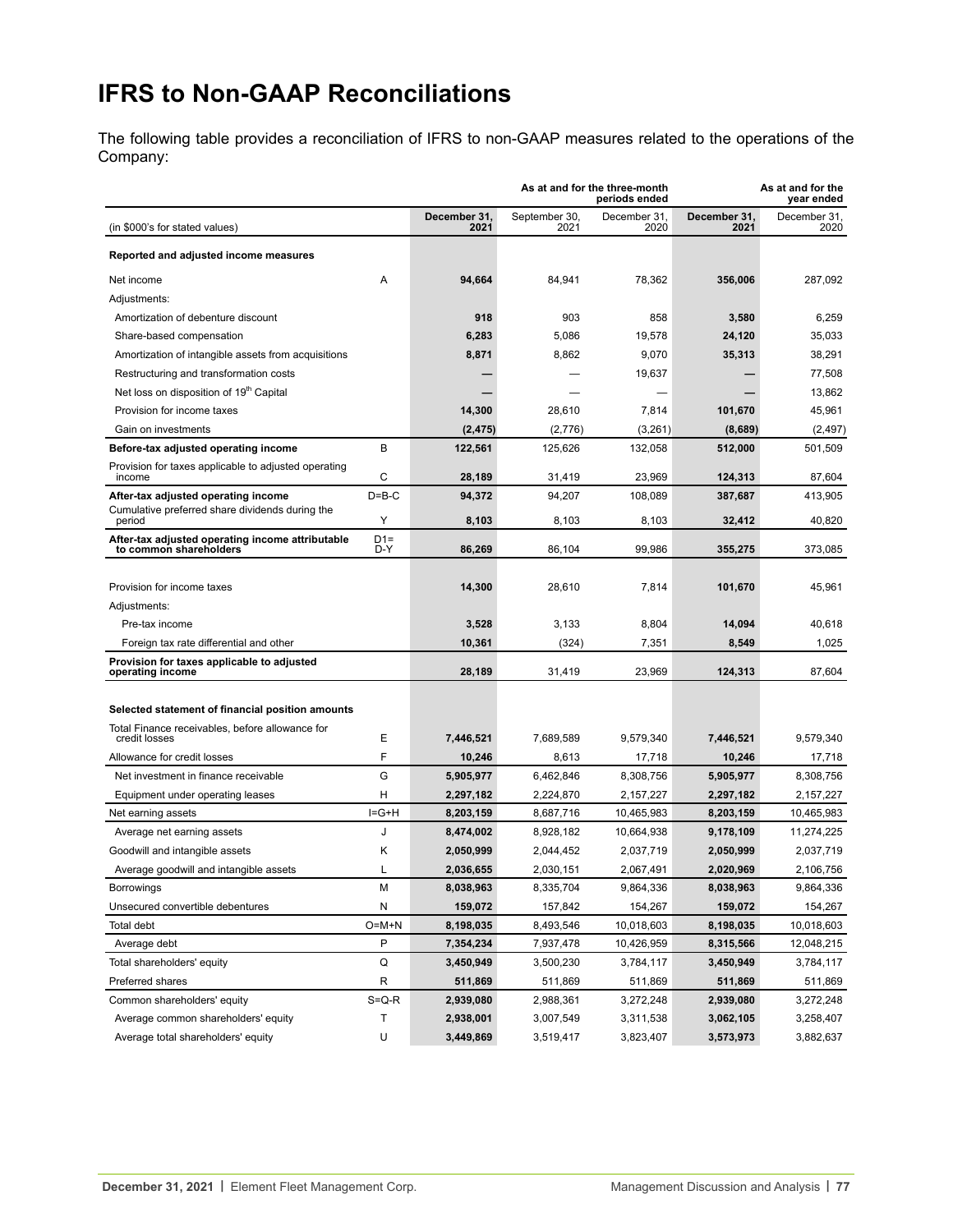## **IFRS to Non-GAAP Reconciliations**

Non-GAAP and IFRS key annualized operating ratios and per share information of the operations of the Company:

|                                                                                     |               |                      |                       | As at and for the three-month<br>periods ended |                      | As at and for the<br>year ended |
|-------------------------------------------------------------------------------------|---------------|----------------------|-----------------------|------------------------------------------------|----------------------|---------------------------------|
| (in \$000's for stated values, except ratios and per<br>share amounts)              |               | December 31.<br>2021 | September 30.<br>2021 | December 31.<br>2020                           | December 31.<br>2021 | December 31.<br>2020            |
| Key annualized operating ratios                                                     |               |                      |                       |                                                |                      |                                 |
| Leverage ratios                                                                     |               |                      |                       |                                                |                      |                                 |
| Financial leverage ratio                                                            | O/Q           | 2.38                 | 2.43                  | 2.65                                           | 2.38                 | 2.65                            |
| Tangible leverage ratio                                                             | O/<br>$(Q-K)$ | 5.86                 | 5.83                  | 5.74                                           | 5.86                 | 5.74                            |
| Average financial leverage ratio                                                    | P/U           | 2.13                 | 2.26                  | 2.73                                           | 2.33                 | 3.10                            |
| Average tangible leverage ratio                                                     | $P/(U-L)$     | 5.20                 | 5.33                  | 5.94                                           | 5.35                 | 6.78                            |
| Other key operating ratios                                                          |               |                      |                       |                                                |                      |                                 |
| Allowance for credit losses as a % of total finance<br>receivables before allowance | F/E           | 0.14%                | 0.11%                 | 0.18%                                          | 0.14%                | 0.18%                           |
| Adjusted operating income on average net earning<br>assets                          | B/J           | 5.79 %               | 5.63 %                | 4.95 %                                         | 5.58 %               | 4.45 %                          |
| After-tax adjusted operating income on average<br>tangible total equity of Element  | $D/(U-L)$     | 26.71 %              | 25.30 %               | 24.62 %                                        | 24.96 %              | 23.31 %                         |
| Per share information                                                               |               |                      |                       |                                                |                      |                                 |
| Number of shares outstanding                                                        | $\vee$        | 405,077              | 412,880               | 440,275                                        | 405,077              | 440,275                         |
| Weighted average number of shares outstanding<br>[basic]                            | W             | 409,175              | 416,353               | 440.253                                        | 423,070              | 438,571                         |
| Pro forma diluted average number of shares<br>outstanding                           | X             | 425,504              | 433,233               | 456.405                                        | 439,488              | 453,784                         |
| Cumulative preferred share dividends during the<br>period                           | Y             | 8,103                | 8,103                 | 8,103                                          | 32,412               | 40,820                          |
| Other effects of dilution on an adjusted operating<br>income basis                  | Z             | \$<br>1.652          | \$<br>1.606           | \$<br>1.743                                    | \$<br>6.479          | \$<br>7.036                     |
| Net income per share [basic]                                                        | $(A-Y)/W$     | \$<br>0.21           | \$<br>0.18            | \$<br>0.16                                     | \$<br>0.76           | \$<br>0.56                      |
| Net income per share [diluted]                                                      |               | 0.21<br>\$           | \$<br>0.18            | \$<br>0.16                                     | \$<br>0.75           | \$<br>0.56                      |
| After-tax adjusted operating income per share<br>[basic]                            | (D1)/W        | \$<br>0.21           | \$<br>0.21            | \$<br>0.23                                     | \$<br>0.84           | \$<br>0.85                      |
| After-tax pro forma diluted adjusted operating<br>income per share                  | $(D1+Z)/X$ \$ | 0.21                 | \$<br>0.20            | \$<br>0.22                                     | \$<br>0.82           | \$<br>0.84                      |

The following table provides a reconciliation of the after-tax adjusted operating income per share and the after-tax pro forma diluted adjusted operating income per share of the operations of the Company for the three-month period ended December 31, 2021:

| (in \$000's for stated values, except per share amounts)                | Amount<br>л | <b>Weighted average</b><br>number of shares<br>outstanding applicable | Amount per share |  |  |
|-------------------------------------------------------------------------|-------------|-----------------------------------------------------------------------|------------------|--|--|
| Adjusted operating income before taxes                                  | 122.561     |                                                                       | 0.30             |  |  |
| Less:                                                                   |             |                                                                       |                  |  |  |
| Income taxes related to adjusted operating income                       | (28, 189)   |                                                                       | (0.07)           |  |  |
| Preferred share dividends                                               | (8, 103)    |                                                                       | (0.02)           |  |  |
| After-tax adjusted operating income attributable to common shareholders | 86,269      | 409,174,594                                                           | 0.21             |  |  |
| Dilution items:                                                         |             |                                                                       |                  |  |  |
| Employee stock option plan                                              |             | 2,014,001                                                             |                  |  |  |
| Convertible debentures (after-tax net interest expense)                 | 1.652       | 14,315,353                                                            |                  |  |  |
| After-tax pro forma diluted adjusted operating income                   | 87.921      | 425,503,948                                                           | 0.21             |  |  |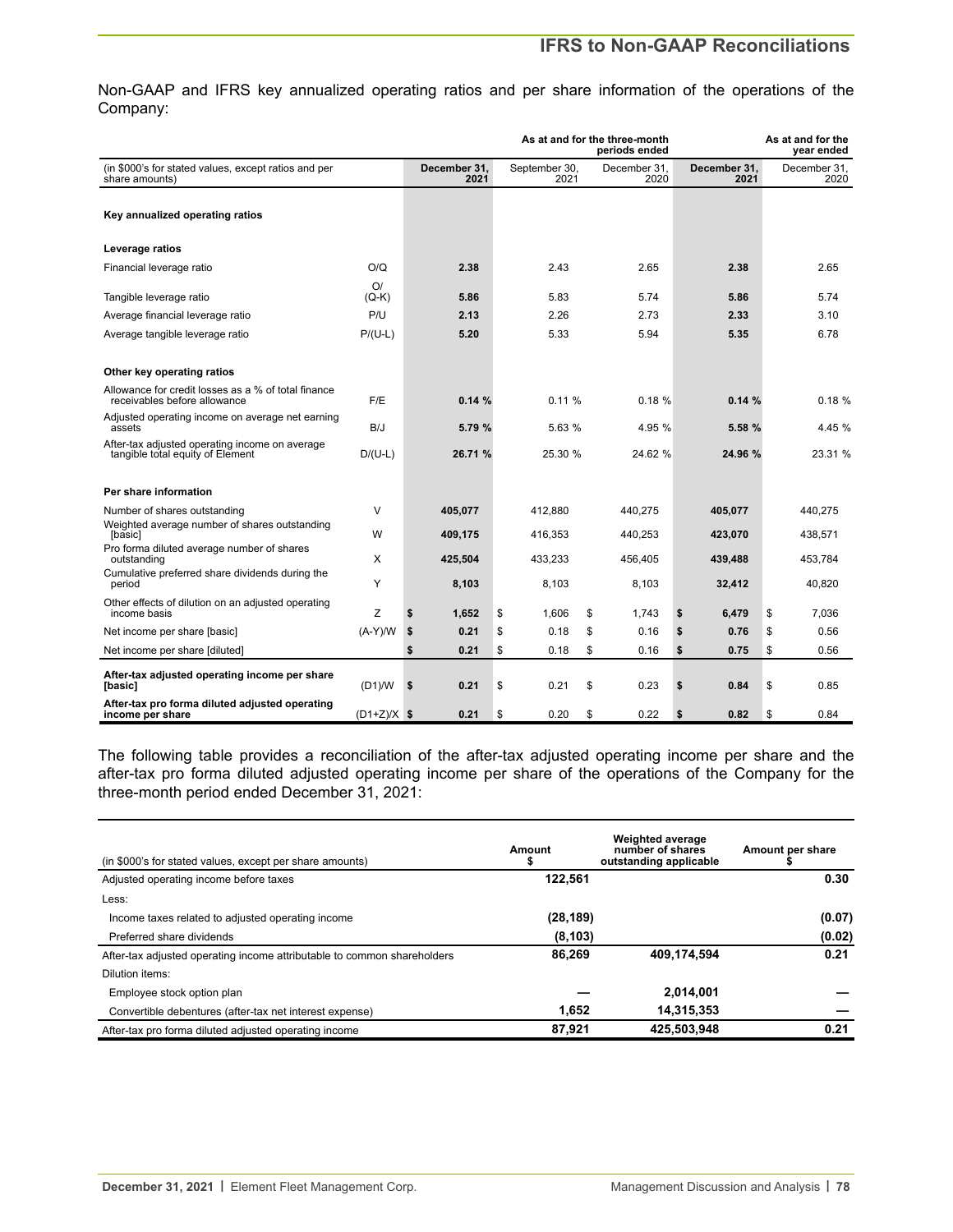# **Glossary of Terms**

#### **Assets under management**

Assets under management are the sum of net earning assets, interim funding, and the value of assets syndicated by Element net of depreciation at the end of the period.

#### **Average financial leverage or average financial leverage ratio**

Average financial leverage or average financial leverage ratio is calculated as average debt outstanding during the period, divided by average total shareholders' equity outstanding during the period. Financial leverage refers to the use of debt to acquire/finance additional finance receivables and provides an indication of future potential ability to increase the level of debt when compared to specific industry-standard and or existing debt covenants.

#### **Average net earning assets**

Average net earning assets is the sum of the average outstanding finance receivables and average equipment under operating leases. Average outstanding finance receivables or average finance receivables is the sum of [i] the average finance receivables net investment balance (gross investment less unearned income) outstanding during the period and [ii] the average investment in managed funds during the period. Average equipment under operating leases is the monthly average equipment under operating leases outstanding during the period and is calculated net of accumulated depreciation.

#### **Free cash flow per share**

Free cash flow per share is calculated by adjusting before-tax adjusted operating income for certain non-cash and cash revenue and expenses to get total cash from operations. Cash expenses of sustaining capital investments, preferred share dividends and cash taxes paid are subtracted from cash from operations to arrive at free cash flow. Free cash flow is then divided by the weighted average number of outstanding Common Shares for the period noted. Sustaining capital investments are defined by the Company as expenditures management considers necessary to support long-term growth.

## **Pre-tax income margin**

Pre-tax income margin is income before taxes divided by net revenue.

## **Pre-tax return on common equity**

Pre-tax return on common equity ("pROcE") is the sum of before-tax adjusted operating income, minus preferred share dividends, for each of the current and three preceding quarters; divided by average total equity for the current quarter and same quarter prior year, minus current quarter preferred share capital.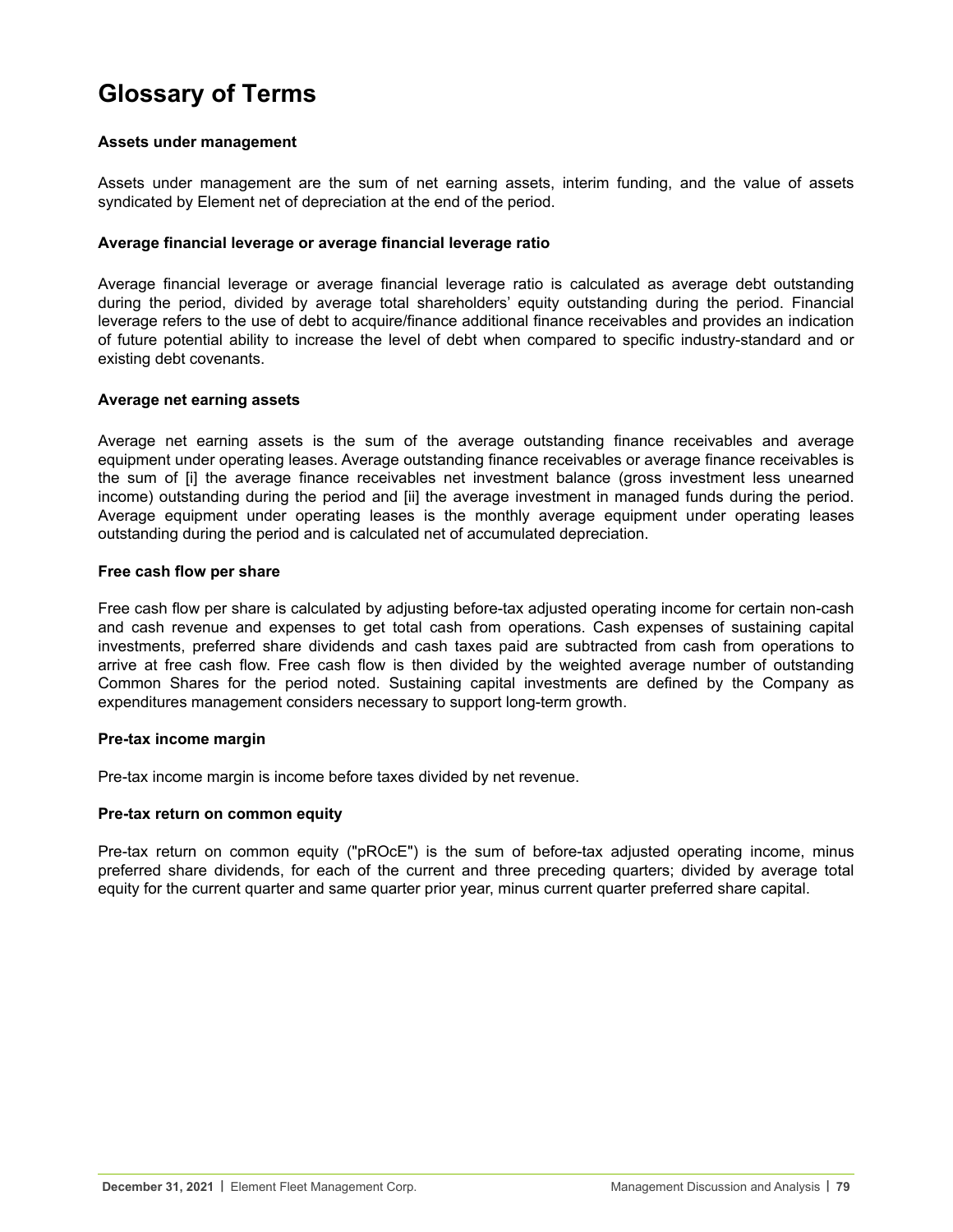## **Descriptions of Non-GAAP Measures**

Our consolidated financial statements have been prepared in accordance with IFRS as issued by the IASB and the accounting policies we adopted in accordance with IFRS. These consolidated financial statements reflect all adjustments that are, in the opinion of management, necessary to present fairly our financial position as at December 31, 2021 and December 31, 2020, the results of operations, comprehensive income and cash flows for the year-ended December 31, 2021 and December 31, 2020.

Management uses both IFRS and non-GAAP Measures to monitor and assess the operating performance of the Company's operations. Throughout this MD&A, management uses the following terms and ratios which do not have a standardized meaning under IFRS and are unlikely to be comparable to similar measures presented by other organizations:

#### **Adjusted operating expenses**

Adjusted operating expenses are equal to salaries, wages and benefits, general and administrative expenses, and depreciation and amortization.

#### **Adjusted operating income on average net earning assets**

Adjusted operating income on average net earning assets is the adjusted operating income for the period divided by the average net earning assets outstanding throughout the period, presented on an annualized basis.

#### **Adjusted operating income or Before-tax adjusted operating income**

Adjusted operating income reflects net income or loss for the period adjusted for the amortization of debenture discount, share-based compensation, amortization of intangible assets from acquisitions, restructuring and transformation costs, impairment on 19<sup>th</sup> Capital, disposition of 19<sup>th</sup> Capital, provision or recovery of income taxes, and loss or income on investments.

#### **Adjusted operating margin**

Adjusted operating margin is the adjusted operating income before taxes for the period divided by the net revenue for the period.

#### **After-tax adjusted operating income**

After-tax adjusted operating income reflects the adjusted operating income after the application of the Company's effective tax rates.

#### **After-tax adjusted operating income attributable to common shareholders**

After-tax adjusted operating income attributable to common shareholders is computed as after-tax adjusted operating income less the cumulative preferred share dividends for the period.

## **After-tax adjusted operating income on average tangible total equity of Element**

After-tax adjusted operating income on average tangible equity of Element is the after-tax adjusted operating income for the period, divided by the net of the average total shareholders' equity outstanding throughout the period, less average goodwill and intangible assets.

#### **After-tax pro forma diluted adjusted operating income per share**

After-tax pro forma diluted adjusted operating income per share computes the diluted after-tax adjusted operating income per share for the period on the assumption that all outstanding options at the end of the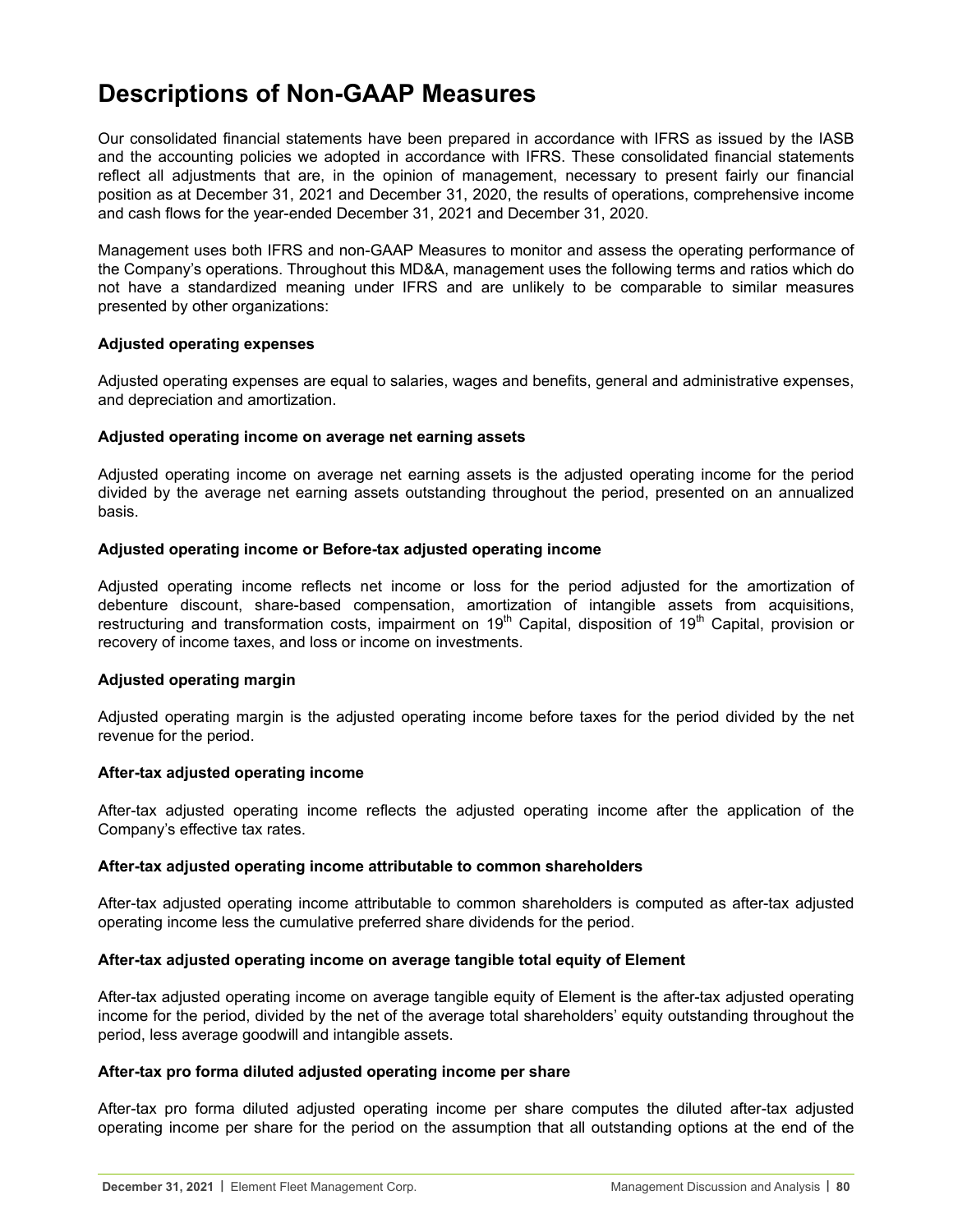## **Descriptions of Non-GAAP Measures**

period that have an exercise price less than the closing market value on that day, are fully vested on that day and are fully exercised at their exercise price, and a corresponding number of shares are repurchased at the closing market value on that day using the cash proceeds from these option exercises. Convertible debentures are assumed to be converted at the beginning of the period (or at issuance if issued during the period on a time weighted basis) with the other effects of dilution adjusted operating income basis added to the adjusted operating income, if they are dilutive.

#### **After-tax adjusted operating income per share**

After-tax adjusted operating income per share is computed as the after-tax adjusted operating income attributable to common shareholders for the period, divided by the basic weighted average number of Common Shares outstanding during the period.

#### **Allowance for credit losses as a percentage of total finance receivables**

Allowance for credit losses as a percentage of total finance receivables is the allowance for credit losses at the end of the period divided by the total finance receivables (gross of the allowance for credit losses) at the end of the period.

#### **Average common shareholders' equity**

Average common shareholders' equity is calculated as the monthly average common shareholders' equity during the period.

#### **Average cost of borrowing or average cost of debt**

Average cost of borrowing or average cost of debt is equal to interest expense divided by the average debt outstanding during the period and is presented on an annualized basis.

#### **Average debt outstanding**

Average debt outstanding is calculated as the sum of monthly average borrowings outstanding under all of the Company's borrowings facilities and the convertible debentures outstanding throughout the period.

#### **Average goodwill and intangible assets**

Average goodwill and intangible assets is the monthly average balances of goodwill and intangible assets during the period.

#### **Average shareholders' equity**

Average shareholders' equity is calculated as the monthly average balance of shareholders' equity during the period.

#### **Average tangible leverage ratio**

The average tangible leverage ratio has been computed as the sum of the average borrowings and average convertible debentures, divided by the net of total average shareholders' equity less average goodwill and intangible assets during the period.

#### **Common shareholders' equity**

Common shareholders' equity is total shareholders' equity less principal face value of the preferred shares outstanding.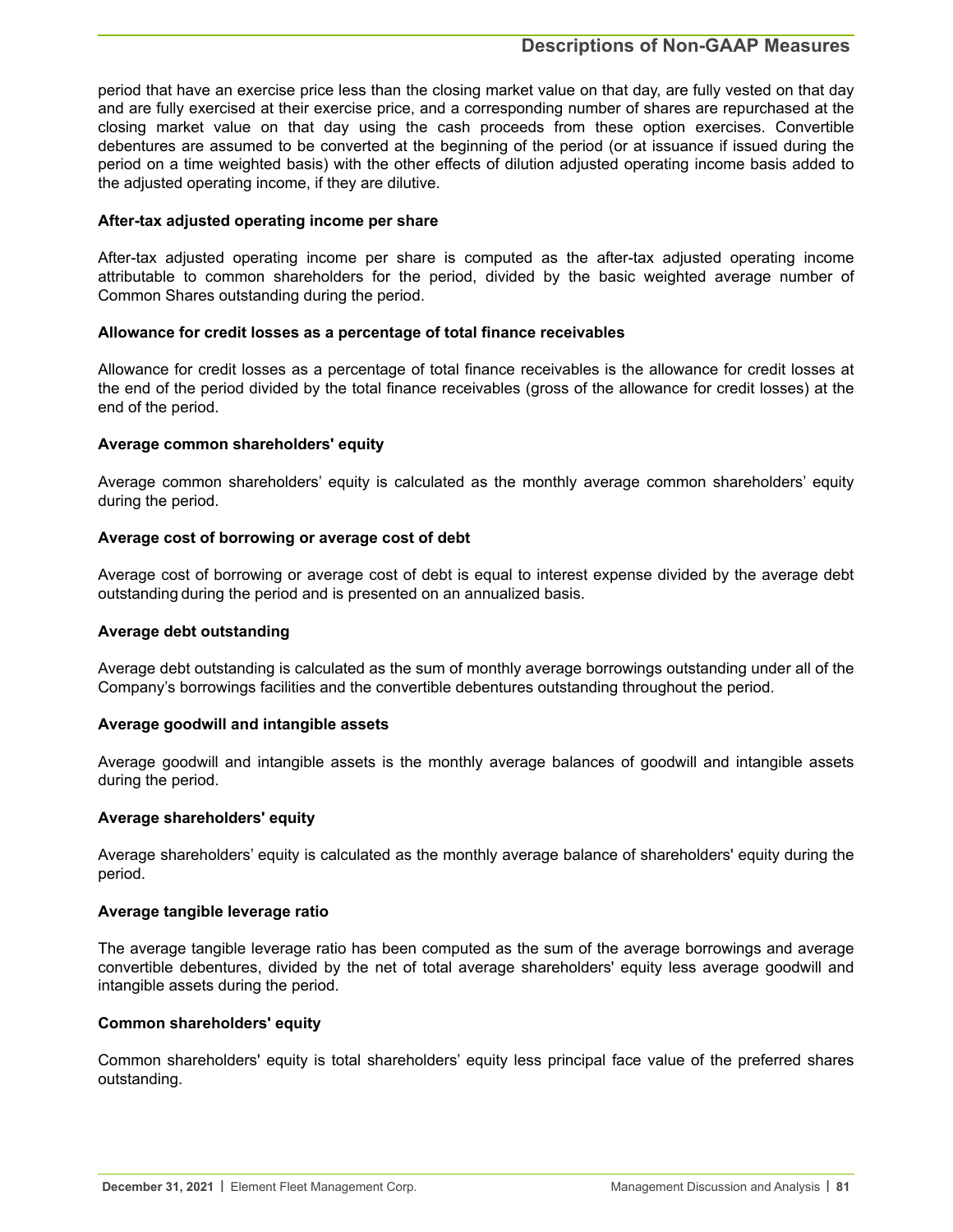#### **Finance assets or total finance assets**

Finance assets are the sum of the total finance receivables and total carrying value of the equipment under operating leases.

#### **Financial leverage or financial leverage ratio**

Financial leverage or financial leverage ratio is calculated as total debt (the sum of borrowings and convertible debentures) outstanding at the end of the period, divided by total shareholders' equity outstanding at the end of the period. Financial leverage refers to the use of debt to acquire/finance additional finance receivables and provides an indication of future potential ability to increase the level of debt when compared to specific industry-standard and/or existing debt covenants.

#### **Net earning assets**

Net earning assets are the sum of the total net investment in finance receivables and total carrying value of the equipment under operating leases at the end of the period.

#### **Net financing revenue yield on average net earning assets**

Net financing revenue yield on average net earning assets is calculated as (net interest and rental revenue) divided by (average net earning assets outstanding throughout the period), multiplied by four (i.e. annualized).

#### **Net interest and rental revenue**

Net interest and rental revenue is calculated as the sum of (a) net interest income and (b) rental revenue net of depreciation, less (c) interest expense. Net interest and rental revenue refers to net financing income earned from finance receivables and equipment under operating leases, after considering financing costs and provision for credit losses.

## **Other effects of dilution adjusted operating income basis**

Other effects of dilution adjusted operating income basis represents, if dilutive, the add back of the after-tax convertible debt interest and the amortization of deferred financing costs related to the convertible debt, and excludes the add back of the after-tax amortization of the discount of the convertible debt (which is included on an IFRS basis).

#### **Pro forma diluted average number of shares outstanding**

Pro forma diluted average number of shares outstanding is the basic weighted average number of shares outstanding, plus the assumption that all outstanding options at the end of the period that have an exercise price less than the closing market value on that day, are fully vested on that day and are fully exercised at their exercise price, and a corresponding number of shares are repurchased at the closing market value on that day using the cash proceeds from these option exercises.

#### **Return on common equity**

Return on common equity is calculated as the sum of net income, minus preferred share dividends, for each of the current and three preceding quarters; divided by average total equity for the current quarter and same quarter prior year, minus current quarter preferred share capital.

#### **Tangible leverage ratio**

The tangible leverage ratio has been computed as the sum of borrowings and convertible debentures divided by the net of total shareholders' equity less goodwill and intangible assets at the period end.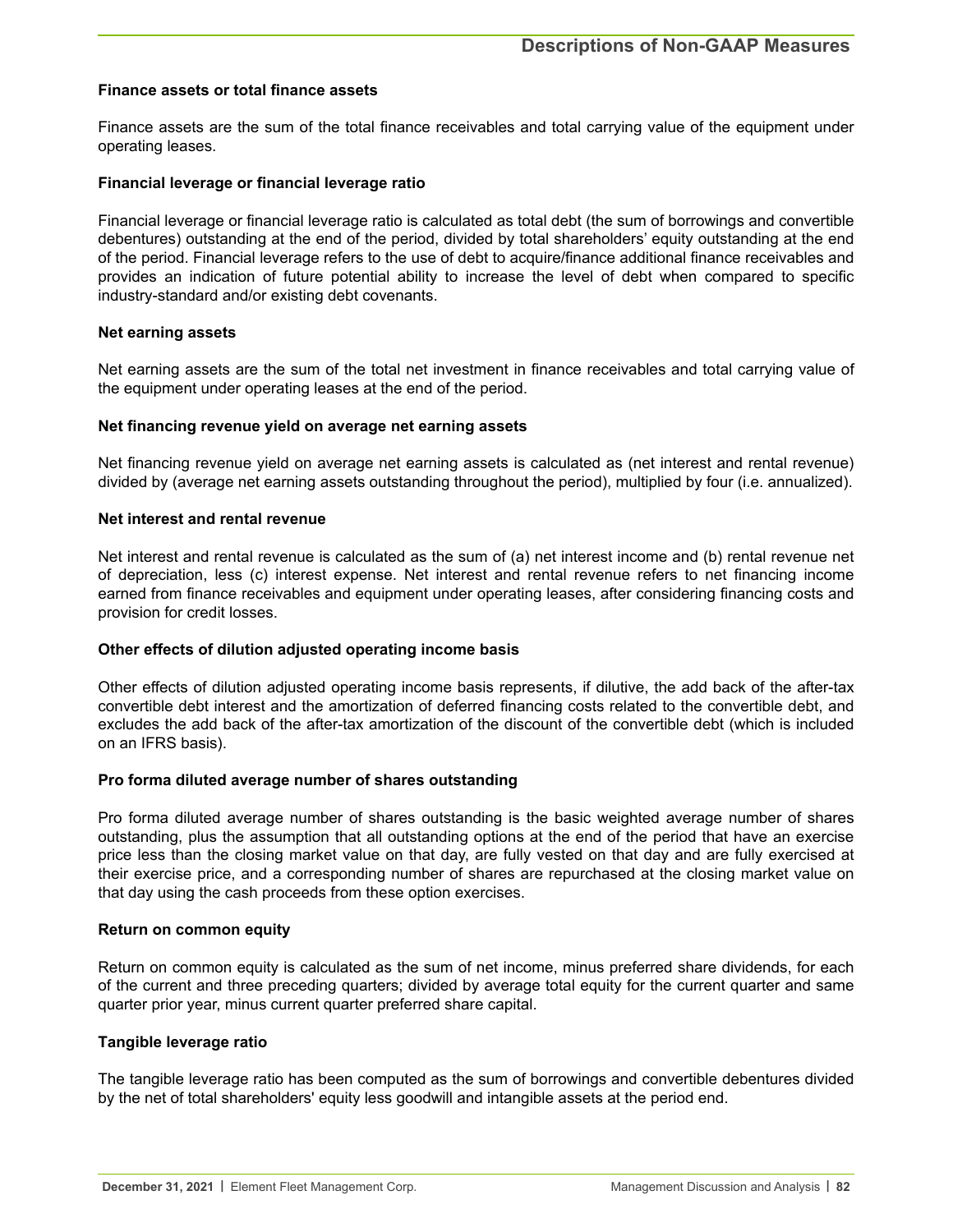## **Tangible leverage ratio excluding non-recourse warehouse credit facility**

The tangible leverage ratio has been computed as the sum of borrowings and convertible debentures less the non-recourse warehouse credit facility divided by the net of total shareholders' equity less goodwill and intangible assets at the period end.